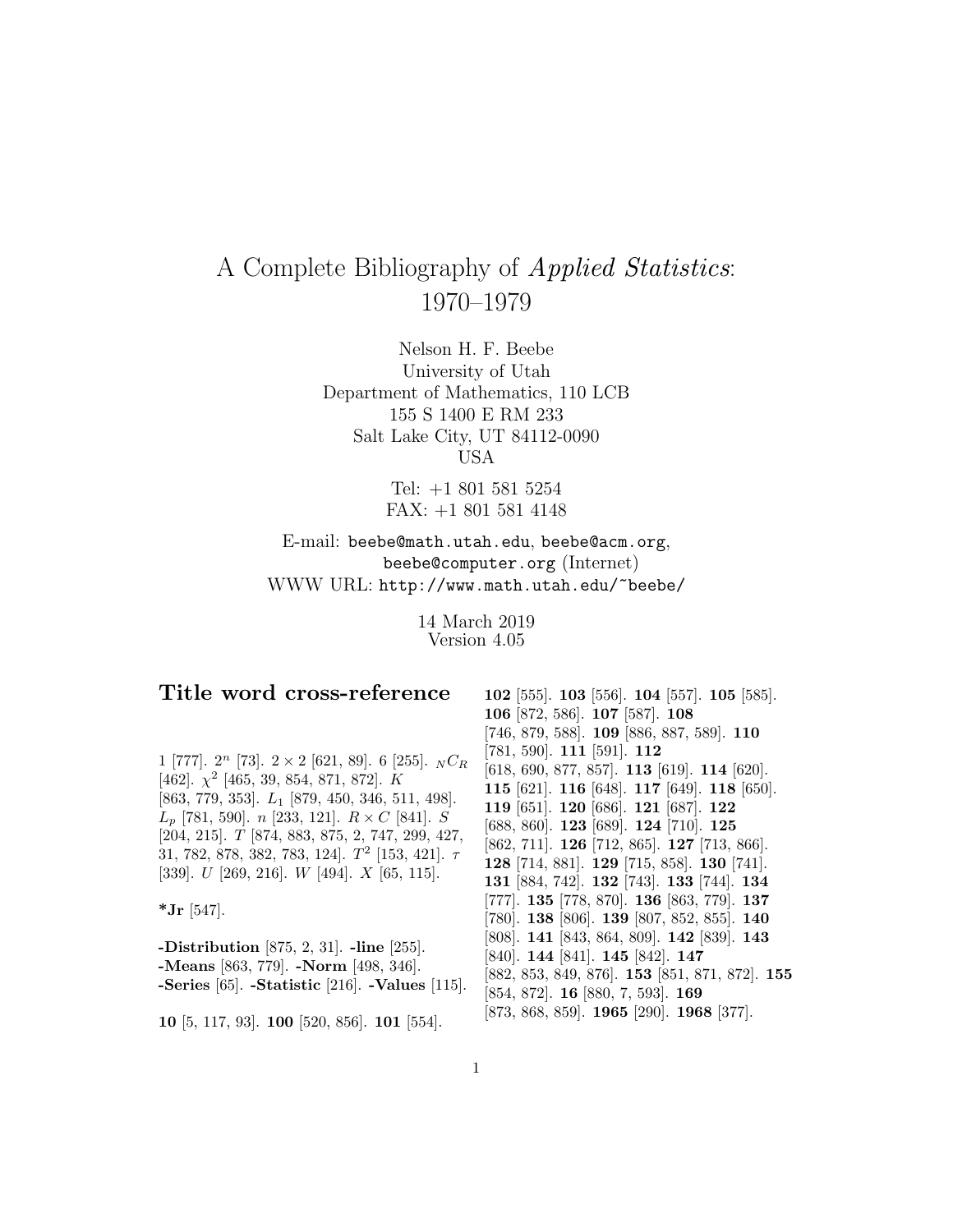**21** [10, 95]. **26** [30, 246]. **27** [31]. **28** [32]. **29** [50, 522]. **2nd** [833, 796, 705, 703, 706, 212, 772, 768, 641, 609, 583, 614, 584, 611].

**30** [217, 51, 94]. **31** [52]. **32** [68, 882, 876]. **33** [69]. **34** [70]. **35** [88, 138, 218, 622]. **36** [89]. **37** [90, 319]. **38** [91]. **39** [92]. **3rd** [770, 185].

**4** [1, 9, 53, 299]. **40** [113]. **41** [114]. **42** [115]. **43** [116, 139]. **44** [134]. **45** [135, 270]. **46** [136]. **47** [749, 137, 349]. **48** [162]. **49** [163]. **4th** [64, 288, 263].

**5** [875, 2, 299]. **50** [164]. **51** [193, 521]. **52** [194]. **53** [214]. **54** [215]. **55** [216]. **56** [242]. **57** [243]. **58** [244, 417]. **59** [245]. **5th** [285].

**6** [8, 748, 386, 867, 3]. **60** [877, 267, 320]. **61** [268, 652]. **62** [269]. **63** [589, 295, 238]. **64** [589, 296]. **65** [885, 297, 878]. **66** [298]. **67** [314]. **68** [315]. **69** [316].

**7** [8, 867, 4, 829]. **70** [317]. **71** [318]. **72** [344]. **73** [345, 861]. **74** [346, 498]. **75** [558, 381]. **76** [844, 883, 874, 747, 782, 878, 382, 783]. **77** [383]. **78** [384, 467]. **79** [385].

**80** [413]. **81** [414]. **82** [415]. **83** [416]. **84** [434]. **85** [435]. **86** [436]. **87** [592, 437]. **88** [462]. **89** [463].

**90** [464]. **91** [465]. **92** [466]. **93** [494]. **94** [495]. **95** [496]. **96** [497]. **97** [517]. **98** [518, 745]. **99** [519, 856].

**A.** [830, 705, 412, 491, 212, 670, 770, 289, 828, 646, 265, 543, 264, 740, 284]. **A.I.D.** [423]. **Abridged** [85]. **Absence** [282, 325]. **Absolute** [743, 746, 879, 588]. **Absorption** [314]. **Abstract** [81]. **Abstracts** [685].

**Accelerated** [757]. **Acceptance** [98, 311]. **Account** [264]. **Accounting** [130]. **Accounts** [280]. **Acheson** [460]. **Action** [338]. **Activity** [179]. **Actuality** [525]. **Actuarial** [133]. **adaptive** [695]. **Adby** [484]. **Addendum** [154, 825]. **Additive** [686, 600]. **Adult** [576]. **Advanced** [210]. **advances** [330]. **Adverse** [142]. **Aesthetic** [205]. **Affairs** [642]. **Against** [375]. **Age** [47]. **Agriculture** [288]. **Ahead** [307]. **Aid** [722, 723, 504]. **Aids** [705]. **Aitchison** [131]. **Alan** [81, 609, 544]. **Albaum** [182]. **Albert** [804]. **Alder** [285]. **Alderson** [539]. **Algol** [144]. **Algorithm** [29, 845, 754, 873, 869, 863, 868, 779, 79, 497, 201, 628, 686, 859, 172, 268, 843, 844, 743, 746, 778, 777, 618, 555, 619, 621, 712, 748, 839, 592, 591, 840, 496, 556, 886, 887, 318, 463, 465, 68, 464, 688, 841, 883, 689, 466, 648, 435, 715, 858, 348, 874, 875, 114, 136, 1, 2, 5, 9, 53, 115, 117, 589, 854, 714, 884, 269, 494, 50, 385, 386, 557, 558, 851, 857, 30, 245, 246, 842, 345, 90, 91, 381, 462, 741, 518, 384, 415, 870, 193, 243, 779, 344, 4, 3, 713]. **Algorithm** [52, 88, 92, 138, 218, 298, 519, 520, 622, 747, 749, 880, 745, 93, 809, 319, 32, 711, 853, 849,

620, 651, 742, 69, 587, 652, 295, 296, 413, 414, 434, 436, 437, 70, 495, 314, 416, 517, 649, 217, 554, 588, 710, 497, 137, 349, 216, 317, 808, 215, 885, 242, 162, 163, 316, 780, 113, 297, 686, 346, 687, 881, 586, 214, 51, 134, 135, 94, 244, 267, 270, 320, 417, 194, 498, 590, 859, 7, 593, 31, 10, 95, 89, 164, 782, 878, 383, 522, 585, 650, 806, 807, 852, 855, 315, 116, 139, 382, 744]. **Algorithm** [865]. **Algorithmic** [829]. **Algorithms** [268, 8, 321, 387, 468, 500, 560, 594, 843, 844, 743, 746, 778, 777, 618, 690, 555, 619, 621, 712, 748, 839, 592, 591, 840, 496, 499, 556, 886, 318, 463, 465, 68, 464, 688, 860, 841, 883, 689, 466, 648, 435, 864, 715, 858, 348, 874, 875, 114, 136, 461, 838, 1, 2, 5, 9, 53, 115, 117, 589, 882, 854, 714, 873, 877, 884, 269, 494, 869, 50, 863, 385, 386, 557, 558,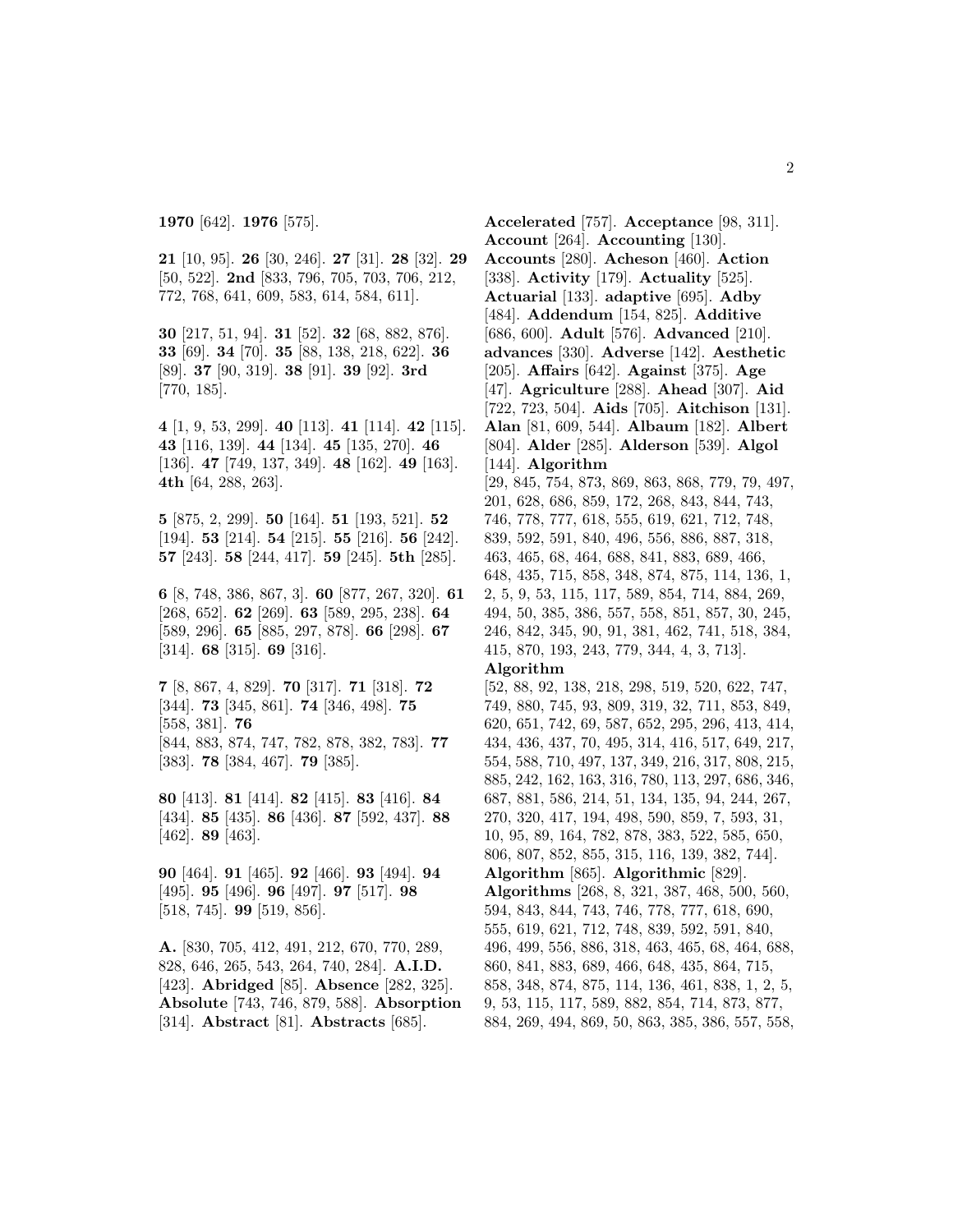851, 871, 872, 879, 857, 30, 245, 246, 842, 867, 345, 861, 862, 90, 91, 381, 462, 741, 518]. **Algorithms**

[559, 384, 415, 467, 870, 670, 193, 243, 521, 868, 779, 344, 4, 3, 713, 52, 88, 92, 138, 218, 298, 519, 520, 622, 747, 749, 856, 880, 299, 745, 93, 809, 319, 32, 711, 849, 620, 651, 742, 69, 587, 652, 295, 296, 413, 414, 434, 436, 437, 70, 495, 314, 416, 517, 649, 217, 554, 588, 710, 497, 137, 349, 216, 317, 808, 215, 885, 242, 162, 163, 316, 781, 876, 780, 113, 297, 347, 686, 346, 687, 881, 586, 214, 51, 134, 135, 94, 244, 267, 270, 320, 417, 194, 498, 590, 859, 7, 593, 866]. **Algorithms** [31, 10, 95, 89, 164, 782, 878, 383, 522, 585, 650, 806, 807, 852, 855, 315, 116, 139, 382, 783, 744, 865, 771, 486]. **Alice** [262]. **Allocation** [61]. **Alternative** [603, 564, 427, 273, 814]. **Amalgamation** [240]. **Amble** [515]. **among** [355]. **Analyses** [390]. **Analysing** [332, 200]. **Analysis** [12, 292, 580, 752, 801, 722, 118, 833, 202, 133, 169, 38, 205, 703, 706, 395, 27, 257, 251, 212, 310, 771, 569, 680, 681, 443, 391, 344, 542, 768, 372, 797, 646, 547, 660, 599, 175, 223, 625, 227, 758, 185, 428, 121, 280, 726, 723, 311, 488, 627, 119, 832, 109, 239, 628, 425, 325, 490, 176, 120, 244, 417, 543, 459, 237, 489, 674, 266, 293, 283, 634, 255, 451, 273, 448, 361, 509, 398, 172, 354, 252, 211, 209, 767, 616, 541, 610, 45]. **Analytic** [567]. **Ancient** [446]. **Anders** [266, 293]. **Andersen** [830]. **Anderson** [372, 602, 492]. **Angular** [453]. **Animal** [174, 515]. **Anne** [411]. **Announcement** [433]. **Annual** [281, 452]. **ANOVA** [441, 659]. **Ansari** [494]. **Ansari-Bradley** [494]. **Anthony** [671]. **any** [172]. **Aoki** [183]. **applicable** [71]. **Application** [759, 292, 58, 374, 119, 264, 531, 266, 293, 505, 788]. **Applications** [183, 87, 310, 159, 544, 187, 157, 615, 584, 533, 289, 612, 265, 709]. **Applied** [321, 468, 827, 513, 803, 493, 817, 42, 837, 547, 46, 325, 804, 581, 45]. **approach** [787, 513, 803, 672, 647, 773, 409, 492].

**Approaches** [97]. **Approximate** [791, 504, 650]. **Approximating** [714, 667, 881]. **Approximations** [734, 574, 795, 725]. **Areas** [142, 528, 626]. **ARIMA** [633]. **Arising** [181]. **Armore** [27]. **Armstrong** [831]. **Arrangement** [146]. **Array** [30, 246]. **Arrays** [92]. **Arthur** [105]. **Artificial** [175]. **Aspects** [150, 813, 514, 444]. **ASR** [877, 878]. **Assays** [308]. **Assessment** [576, 421, 203, 394]. **Association** [443, 391, 334, 620, 598]. **Astronomy** [119]. **Asymmetric** [727]. **Asymmetry** [261]. **Asymptotic** [307, 648, 60, 308, 507]. **Attendances** [443, 391]. **Attribute** [328]. **Australia** [302]. **Authors** [811]. **Autocorrelation** [163, 412]. **Autocovariance** [431, 608]. **Automatic** [423]. **Automatique** [106]. **Autoregressive** [752, 97, 431, 608, 201, 664, 531, 507]. **Autoregressive-Moving** [608]. **Auxiliary** [1, 9, 53, 299]. **Average** [52, 587, 431, 608]. **Avi** [234]. **Avi-Itzhak** [234].

**B** [708, 545, 81, 704, 614, 677, 285, 158, 675]. **B.** [234, 213, 184, 133, 49, 207, 189, 210]. **Back** [165, 195, 219, 247, 271, 300, 322, 351, 388, 418, 438, 469, 501, 523, 561, 595, 623, 653, 691, 716, 750, 784, 810, 846]. **Bailey** [835, 584]. **Balaam** [377]. **Ballot** [367, 440]. **Bancroft** [191, 262]. **Band** [70]. **Banks** [645]. **Barnard** [765]. **Barrie** [40, 583, 41]. **Barry** [516]. **Bartlett** [14]. **Based** [55, 450]. **Bases** [106]. **BASIC** [241, 458, 129, 558, 381, 641, 609, 546, 740, 342]. **Basis** [683]. **Batch** [758]. **Bayesian** [454, 278, 254, 526]. **be** [255]. **Beard** [683]. **Beech** [737]. **Behaviour** [57, 665, 657]. **Behavioural** [67, 643, 646]. **Behaviours** [476]. **Being** [607]. **Benjamin** [133, 540]. **Bennett** [643]. **Best** [91, 156, 626, 726, 353, 72]. **Beta** [777, 886, 689, 57, 589, 659, 295, 296, 125, 887, 336]. **Beta-Binomial** [57, 659]. **Bethea** [540]. **Between** [538, 79, 537, 260, 393, 786, 512]. **Beverley**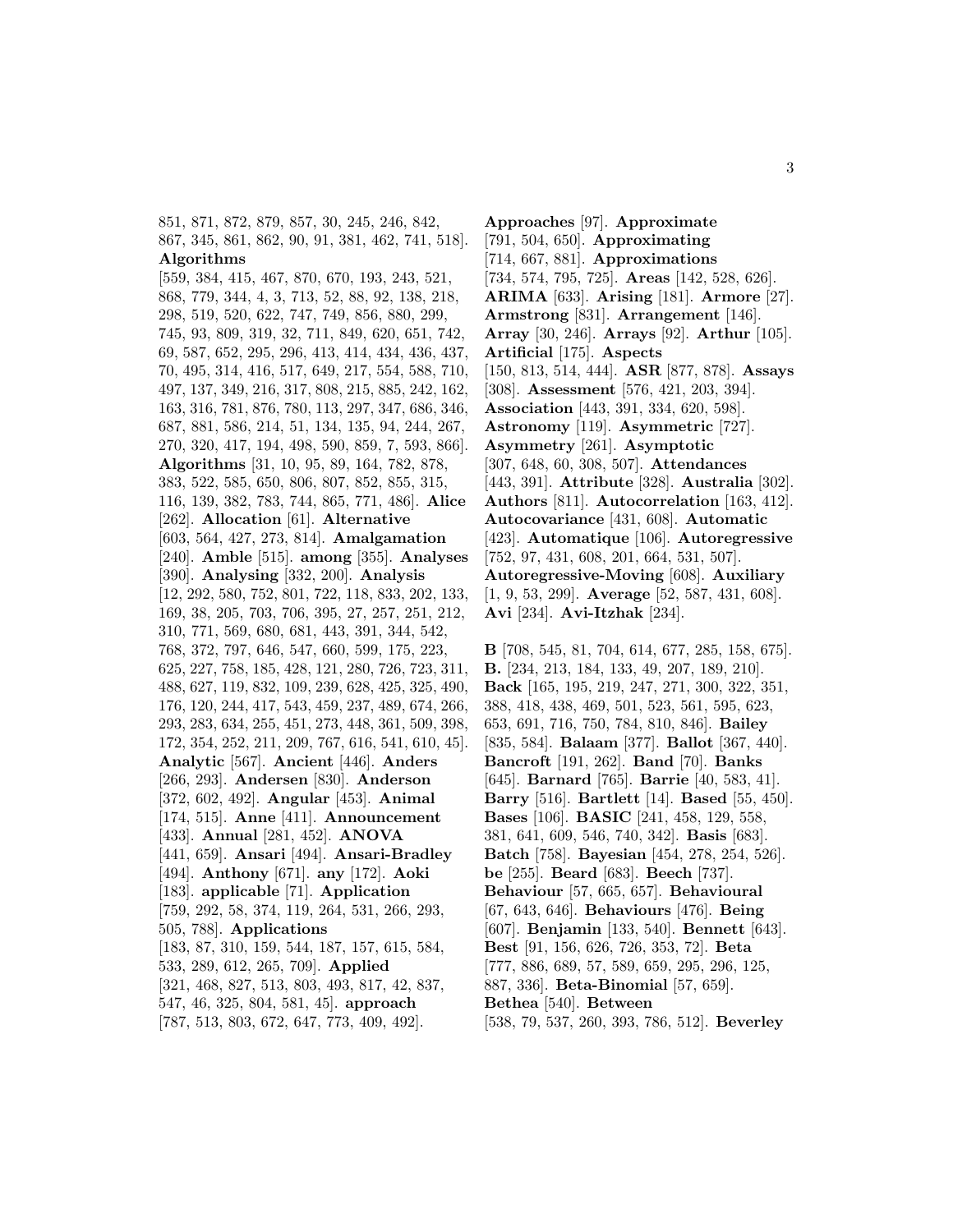[644]. **Bi** [229, 228, 370]. **bi-** [370]. **Bi-Directionally** [228]. **Bi-Variate** [229]. **Bias** [100]. **Biases** [367]. **Bibliography** [372, 377]. **Bidder** [607]. **Bierman** [674]. **Bilateral** [819]. **Bilinear** [830]. **Binary** [839, 169, 390, 162, 163]. **Binomial** [699, 332, 179, 445, 701, 715, 858, 57, 659, 52, 314, 315, 850, 200]. **Binomial-Positive** [179]. **Biological** [43, 87]. **Biologists** [48]. **Biology** [208]. **Biomathematics** [578]. **Biomedical** [65, 544, 645]. **Biometrical** [407]. **Biometrics** [66]. **Biostatistics** [799, 833, 490, 191, 373]. **Bird** [601, 825]. **Birmingham** [449, 81]. **Bissell** [705]. **Bivariate** [718, 883, 874, 747, 127, 357, 782, 878, 382, 783, 471, 274, 331]. **Blalock** [547, 487]. **BLUS** [557]. **Boat** [375]. **Bofinger** [541]. **Bonini** [489, 674]. **Book** [47, 830, 292, 551, 761, 762, 132, 458, 234, 580, 827, 487, 111, 63, 211, 183, 64, 801, 40, 513, 640, 803, 799, 579, 548, 800, 129, 209, 43, 83, 213, 235, 371, 493, 835, 833, 612, 87, 373, 184, 796, 374, 679, 705, 130, 774, 776, 412, 133, 25, 703, 639, 28, 491, 576, 672, 673, 767, 188, 24, 682, 706, 644, 48, 708, 484, 545, 67, 27, 49, 106, 212, 407, 408, 647, 676, 670, 671, 770, 771, 802, 773, 772, 836, 26, 81, 375, 680, 681, 456, 542, 42, 65, 286, 207, 289]. **Book** [454, 582, 737, 828, 768, 191, 643, 372, 455, 837, 797, 704, 84, 646, 641, 547, 62, 82, 208, 159, 241, 342, 514, 410, 409, 616, 609, 707, 549, 829, 769, 544, 577, 185, 66, 86, 189, 678, 85, 187, 157, 379, 378, 376, 20, 23, 546, 190, 583, 578, 488, 642, 131, 614, 832, 109, 110, 239, 238, 290, 411, 677, 615, 46, 457, 541, 490, 285, 645, 108, 44, 584, 287, 738, 41, 380, 831, 516, 486, 539, 158, 291, 210, 160, 182, 265, 340, 543, 552, 610, 611, 739, 341, 550, 804, 540, 709, 262]. **Book** [264, 288, 492, 515, 740, 675, 459, 485, 834, 107, 237, 377, 186, 240, 581, 45, 105, 263, 683, 553, 489, 617, 613, 685, 674, 684, 775, 21, 22, 284, 460, 798, 266, 293, 236]. **Bore** [202]. **Boullion** [540]. **Bourke** [577]. **Bowden** [207]. **Bowers** [643]. **Box**

[604, 404, 25, 473, 231, 354]. **Box-Jenkins** [604]. **Box-Muller** [404, 473, 231]. **Bradley** [494, 226]. **Bradley-Terry** [226]. **Britain** [184, 199]. **British** [277]. **Bronchitis** [144]. **Brown** [262]. **Buddy** [186]. **Budgets** [149, 239]. **Building** [291, 21]. **Buishand** [769]. **Burdette** [109]. **Bus** [697]. **Business** [612, 641, 146, 489, 613, 674, 684, 775, 22]. **Buyer** [665]. **Buyer-Behaviour** [665]. **Buying** [265]. **Byrkit** [371].

**C** [640, 799, 235, 48, 106, 772, 82, 549, 614, 210, 265, 543, 684, 775]. **C.** [830, 209, 796, 491, 375, 680, 681, 542, 290, 677, 615, 457, 674]. **Calculating** [883, 874, 747, 782, 878, 382, 783, 258]. **Calculation** [592, 69, 437, 570, 194]. **Calculator** [768, 574, 794]. **calculators** [795]. **Calibration** [661, 457]. **Call** [528]. **Cambridge** [575]. **Campbell** [48]. **can** [255]. **Cancer** [598]. **Candidates** [85]. **Carleen** [130]. **Carlo** [637, 177, 279, 765, 275]. **Carlson** [380]. **Carter** [547]. **Case** [811, 126]. **Cases** [530]. **Catalytic** [360]. **categorical** [786, 402]. **Categories** [620]. **Caulcott** [582]. **caused** [430]. **Causes** [720]. **Cautionary** [627]. **Cell** [332, 570]. **Censored** [862, 880, 625, 720, 711, 357, 230, 6, 7, 333, 593, 806, 807, 852, 855, 358, 472]. **Central** [2, 871, 747, 299, 782, 878, 382, 783, 617]. **Certain** [152, 181]. **Chain** [222]. **Champion** [129]. **change** [787]. **change-point** [787]. **Changeable** [758]. **Changes** [429, 11, 531]. **Characteristic** [52]. **Characteristics** [587]. **Charles** [489]. **Charts** [550, 368]. **Chatfield** [796, 542]. **Checking** [146]. **Checklists** [836]. **Chemical** [263]. **Chi** [725, 786]. **Chi-Squared** [725, 786]. **Children** [638, 763]. **China** [446]. **Chirp** [649]. **Chiswick** [516]. **Choice** [309, 571, 550, 329]. **Christ** [454]. **Christian** [240]. **Christine** [552]. **Christofides** [209]. **Circle** [626].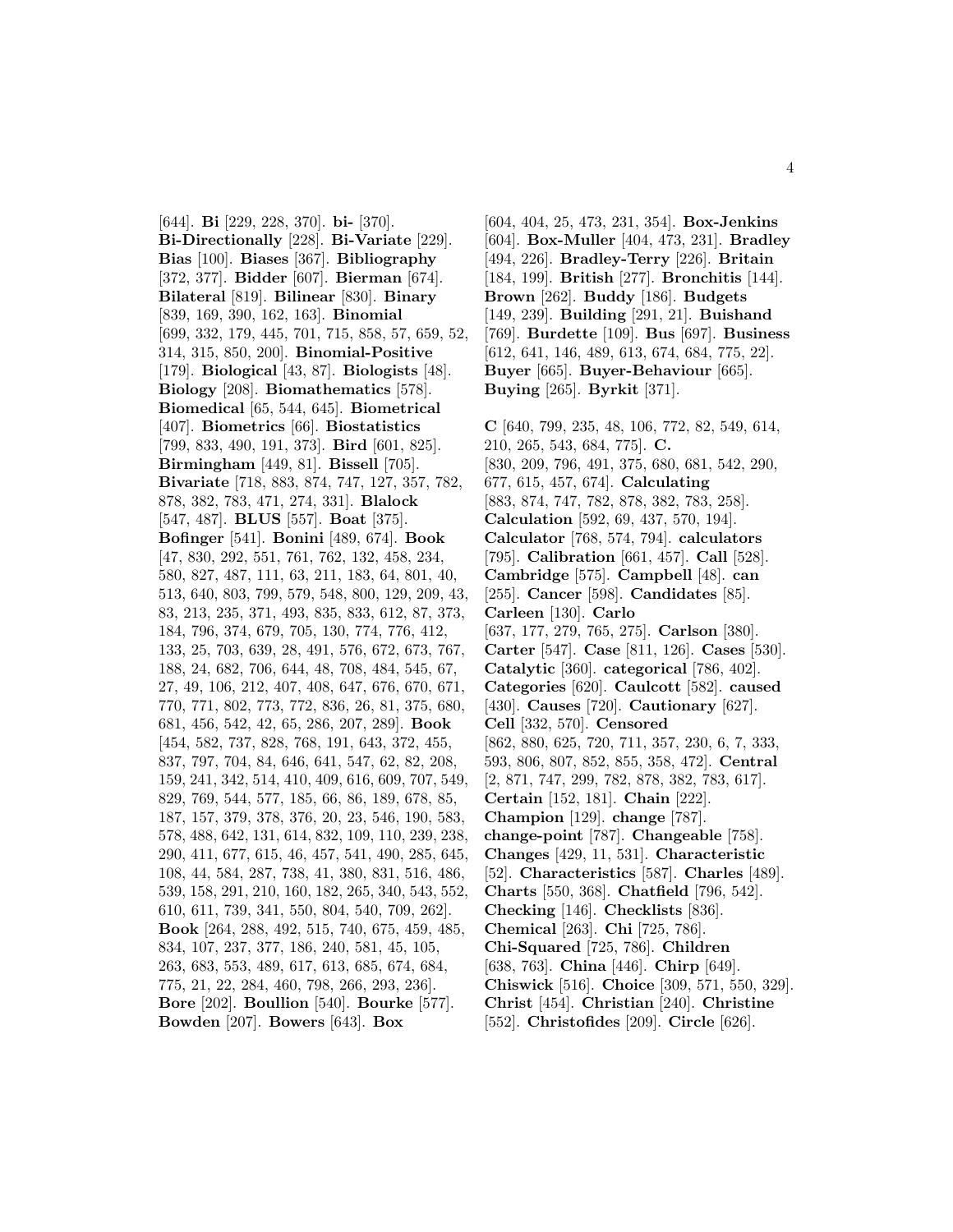**Circular** [414]. **City** [81, 411]. **Clark** [544]. **Class** [604, 587]. **classical** [359]. **Classification** [619, 106]. **Cliff** [412]. **Clinical** [109]. **Clinton** [799]. **closer** [814]. **Cluster** [257, 244, 417, 448]. **Clustering** [863, 779, 601, 825, 808, 316, 486, 449]. **Coates** [184]. **Cochran** [738]. **Code** [884, 742]. **Coder** [821]. **Coefficient** [718, 140, 532]. **Coefficients** [495, 719, 507]. **Colin** [289, 828]. **Collection** [455, 685]. **Colquhoun** [60]. **Column** [841, 397]. **Combination** [854, 871, 872]. **Combinations** [462, 122]. **Combining** [474]. **Comment** [882, 792, 206]. **Comments** [606]. **Common** [197]. **Comparative** [639]. **compared** [200]. **Comparing** [701, 715, 858, 850, 254]. **Comparison** [565, 58, 525, 233, 142, 603, 599, 535, 73, 226, 600, 402, 789, 258, 364]. **Comparisons** [792, 355]. **compartment** [444]. **Compatible** [828]. **Competing** [720]. **Competition** [563]. **Complex** [416]. **Component** [175, 223, 567, 273]. **Components** [752, 203, 527]. **Compound** [179]. **COMPSTAT** [774]. **Computation** [370, 339, 726, 526]. **Computational** [387, 72]. **Computer** [47, 12, 755, 644, 65, 737, 208, 241, 342, 149, 74, 147, 533, 709, 10, 95, 818, 123, 200, 278, 527, 312]. **computers** [252, 671]. **computers-features** [252]. **Computing** [229, 150, 76, 75, 344, 207, 620, 563, 77, 74, 433, 6, 333, 78, 78]. **Concentration** [734]. **Concept** [264]. **Concurrent** [729]. **condition** [511]. **Conditions** [142]. **Conference** [166, 655, 666, 310, 128, 733, 369, 575]. **Confidence** [621, 197, 506, 508, 554, 89]. **Confined** [806, 807, 852, 855]. **Confounded** [636]. **Congestion** [15]. **Congruential** [518, 559, 745, 231, 404]. **connection** [512]. **Considerations** [211, 76, 428]. **Considering** [600]. **Consistent** [281]. **Constance** [480]. **constant** [123]. **Constrained** [335, 879, 350]. **Construction**

[461, 838, 104]. **Consulting** [528]. **Consumer** [57]. **Contemporary** [672, 773]. **Contingency** [592, 800, 39, 101, 193, 521, 253, 437, 815, 366, 477, 359]. **Continuous** [55]. **Contrasts** [636, 482, 668]. **Control** [188, 802, 645, 291, 460, 330, 789, 40, 640, 188]. **controlling** [368]. **Convenient** [478]. **Conversational** [18]. **Convex** [61]. **Cooper** [49]. **Correction** [690, 887, 850, 339, 467, 521, 443, 608, 393, 783]. **Corrections** [761, 843, 844, 763]. **Correlated** [817]. **Correlation** [592, 718, 648, 474, 140, 437, 605, 719, 100]. **Correlations** [432]. **Correspondence** [361]. **Corrigenda** [8, 321, 9, 138, 853, 94, 95, 139]. **Corrigendum** [292, 53, 349, 270, 320, 333]. **Cost** [211]. **Cot** [658]. **Course** [545, 284]. **Covariance** [38, 714, 881, 585]. **Covariate** [720]. **Covariates** [862, 711]. **coverages** [275]. **Cox** [64, 788, 354]. **Craddock** [47]. **Credibility** [148]. **Criteria** [141]. **criterion** [71]. **Critical** [565, 435, 251, 396, 756]. **Croft** [46]. **Crop** [17]. **Cross** [345, 861, 832]. **Cross-Spectrum** [345, 861]. **Cross-Tabulated** [832]. **Cumulative** [667, 574, 55, 104, 403, 795]. **Curve** [164]. **Curves** [519, 856, 230]. **Customers** [475, 313]. **cusum** [368]. **Cyrus** [374].

**D** [551, 762, 513, 209, 87, 412, 491, 737, 739]. **D.** [63, 801, 579, 800, 371, 212, 643, 704, 185, 23, 677, 46, 288]. **Daily** [769, 282]. **d'Analyse** [408]. **Daniel** [833, 837, 615, 490]. **Darling** [602]. **Darrell** [286]. **Data** [292, 458, 426, 496, 801, 143, 332, 145, 118, 97, 150, 169, 767, 306, 148, 862, 173, 281, 817, 36, 75, 680, 681, 144, 880, 455, 326, 178, 797, 175, 223, 625, 149, 720, 711, 620, 535, 390, 626, 488, 731, 146, 256, 230, 147, 605, 250, 543, 6, 7, 333, 593, 266, 293, 806, 807, 852, 855, 255, 166, 452, 362, 788, 200, 358, 392, 472, 644, 832, 543, 105]. **David** [458, 835, 188, 647, 454, 376, 578, 110].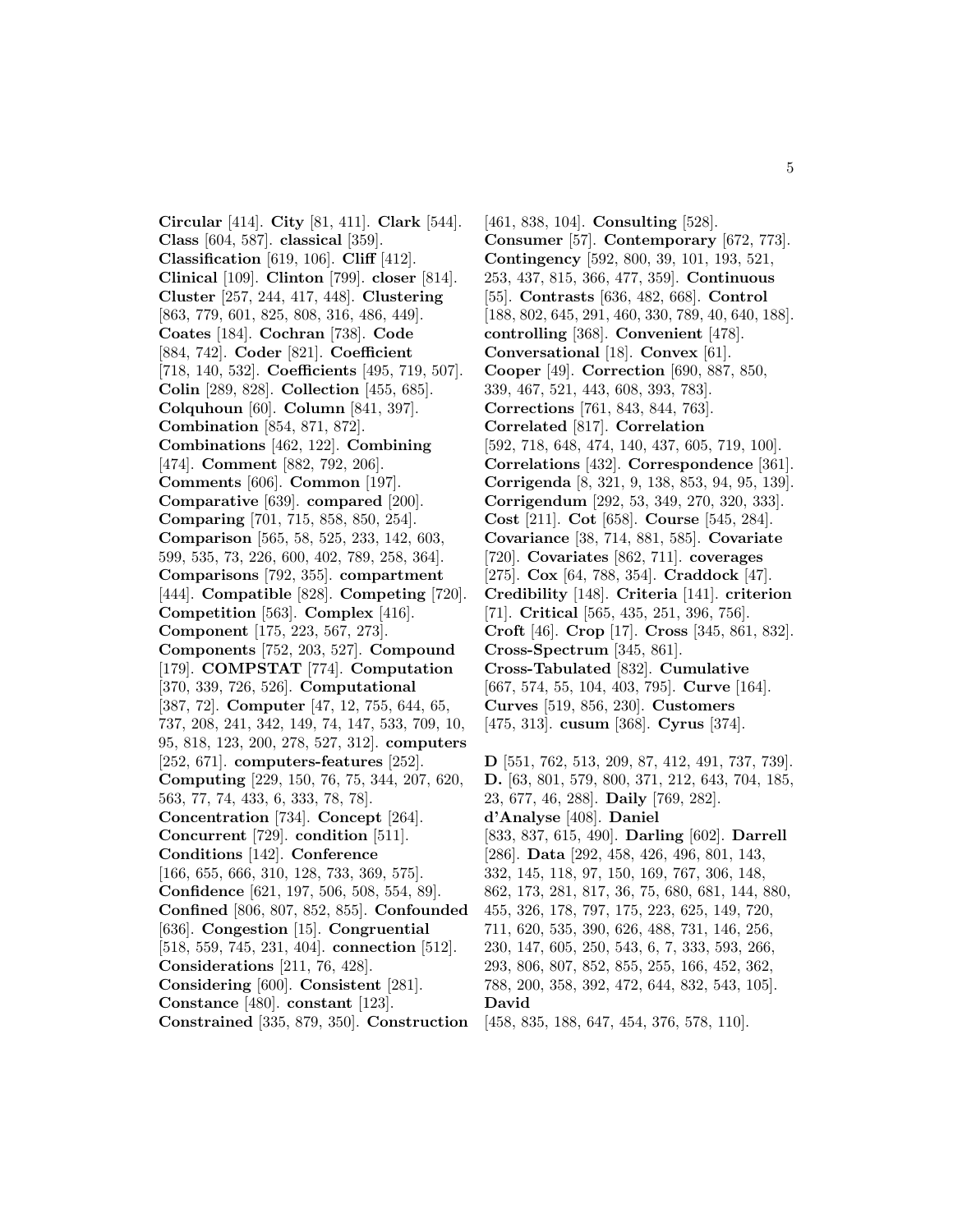**Davies** [208, 263]. **Day** [289, 828]. **Dealing** [105]. **Dean** [129]. **Death** [658]. **Decision** [579, 682, 706, 189, 678]. **Decisions** [159, 86, 157, 489, 613, 674]. **Decomposition** [748, 386, 867, 3, 527]. **Defining** [636, 482, 668]. **Definite** [867, 4]. **deflating** [786]. **delay** [327]. **Demand** [302, 662, 505]. **Demographic** [455]. **Demography** [64]. **Dempster** [484]. **Dendrogram** [555]. **Dense** [753]. **Density** [17, 780, 658, 834]. **Department** [642]. **Dependent** [780, 695]. **Derivation** [281, 431, 608]. **Derived** [618, 690, 877, 857, 88, 138, 218, 622]. **Derman** [374]. **Desai** [581]. **Describe** [406]. **Description** [461, 838, 283]. **Descriptions** [29]. **Descriptive** [672]. **Design** [141, 703, 771, 772, 616, 707, 428, 541, 732, 120, 492, 459, 237, 377, 368, 172]. **Designed** [660, 305]. **Designs** [233, 56, 356, 73, 250, 451, 363, 397, 547]. **Desmond** [188]. **detect** [396]. **Detecting** [786, 79]. **Detection** [722, 423]. **Determinant** [415]. **Determination** [534, 633, 440]. **Deterministic** [695]. **Developments** [234, 541, 99, 818]. **deviates** [473]. **Deviations** [194, 794]. **Diagnosis** [365, 376]. **Diagnostic** [530]. **Diagram** [134]. **Diagrams** [347]. **Dichotomous** [306]. **Dietrich** [457]. **Differences** [79, 260, 393]. **different** [313, 509]. **Digamma** [556]. **Digital** [671, 207]. **Dimensional** [744]. **Dimensions** [632, 92]. **Direct** [206, 19]. **Directed** [808]. **Directionally** [228]. **Disaggregation** [97, 452]. **Discarding** [175, 223]. **Discrete** [759, 416, 517, 649, 564]. **Discriminant** [722, 723, 627, 365]. **Discriminante** [408]. **Discriminate** [176]. **Discrimination** [565, 814]. **Diseases** [399, 584]. **Dispersion** [114, 344, 533]. **dispersive** [327]. **Distances** [555]. **Distribution** [699, 591, 465, 790, 466, 209, 179, 445, 875, 1, 2, 9, 53, 39, 854, 269, 494, 871, 872, 842, 667,

299, 566, 140, 436, 181, 554, 710, 238, 317, 204, 215, 176, 570, 586, 6, 333, 31, 11, 820, 383, 634, 403, 315, 725, 791, 478, 274, 402, 331, 275]. **Distribution-Free** [466, 554, 710, 176]. **Distributions** [152, 618, 690, 689, 701, 715, 858, 877, 884, 857, 760, 651, 742, 544, 127, 526, 403, 313, 358, 824, 850, 677]. **Districts** [240]. **Disturbances** [664]. **Diversity** [549]. **Divination** [446]. **Dixon** [65]. **DO** [462]. **Donald** [614]. **Douglas** [235, 612]. **Down** [50, 522]. **Draper** [25]. **Drawing** [405, 180]. **Drivers** [171]. **Drugs** [538]. **Duckworth** [28, 770]. **Due** [367]. **Duncan** [799, 460]. **Duran** [540]. **Durations** [730]. **Durbin** [851, 871]. **Durbin-Watson** [851, 871]. **Durran** [83]. **Dutch** [78]. **Dynamic** [63, 548].

**E.** [184, 24, 82, 707, 549, 285, 683]. **Earl** [207, 835]. **Earnings** [292, 148, 266, 293]. **Ebdon** [647]. **Ecological** [549, 733]. **Ecology** [82]. **Econometric** [776, 110]. **Econometrics** [516, 553, 581]. **Economic** [329, 184, 130, 569, 642, 630, 240, 553, 368]. **Economics** [641, 291, 21, 684, 775]. **Economy** [107]. **ed** [185, 285, 212, 288]. **Editing** [143, 145, 150, 148, 144, 326, 149, 146, 147, 166]. **Edition** [705, 703, 706, 770, 772, 768, 609, 614, 611, 64, 833, 796, 641, 546, 583, 584]. **Editorial** [811]. **Editors** [702, 826, 112, 483, 192, 161, 766, 736, 343, 805, 669, 294]. **Edmund** [109]. **Education** [665, 545, 27]. **Edwards** [264]. **Effect** [428, 664]. **Effects** [441, 636, 140, 819, 477, 505]. **Efficiency** [228, 728, 471]. **Efficient** [790, 54]. **Egg** [406]. **Ehrenberg** [537, 265, 543]. **Eilon** [209, 26]. **elasticity** [123]. **Elections** [367]. **electricity** [505]. **Element** [259]. **Elementary** [803, 548, 41]. **Elements** [371, 189]. **Elliot** [676]. **Elliott** [835]. **Ellipse** [180]. **Ellipses** [735]. **Ellipsoidal** [719]. **Empirical** [566, 630, 658]. **Engineering** [235, 772, 62]. **Engineers**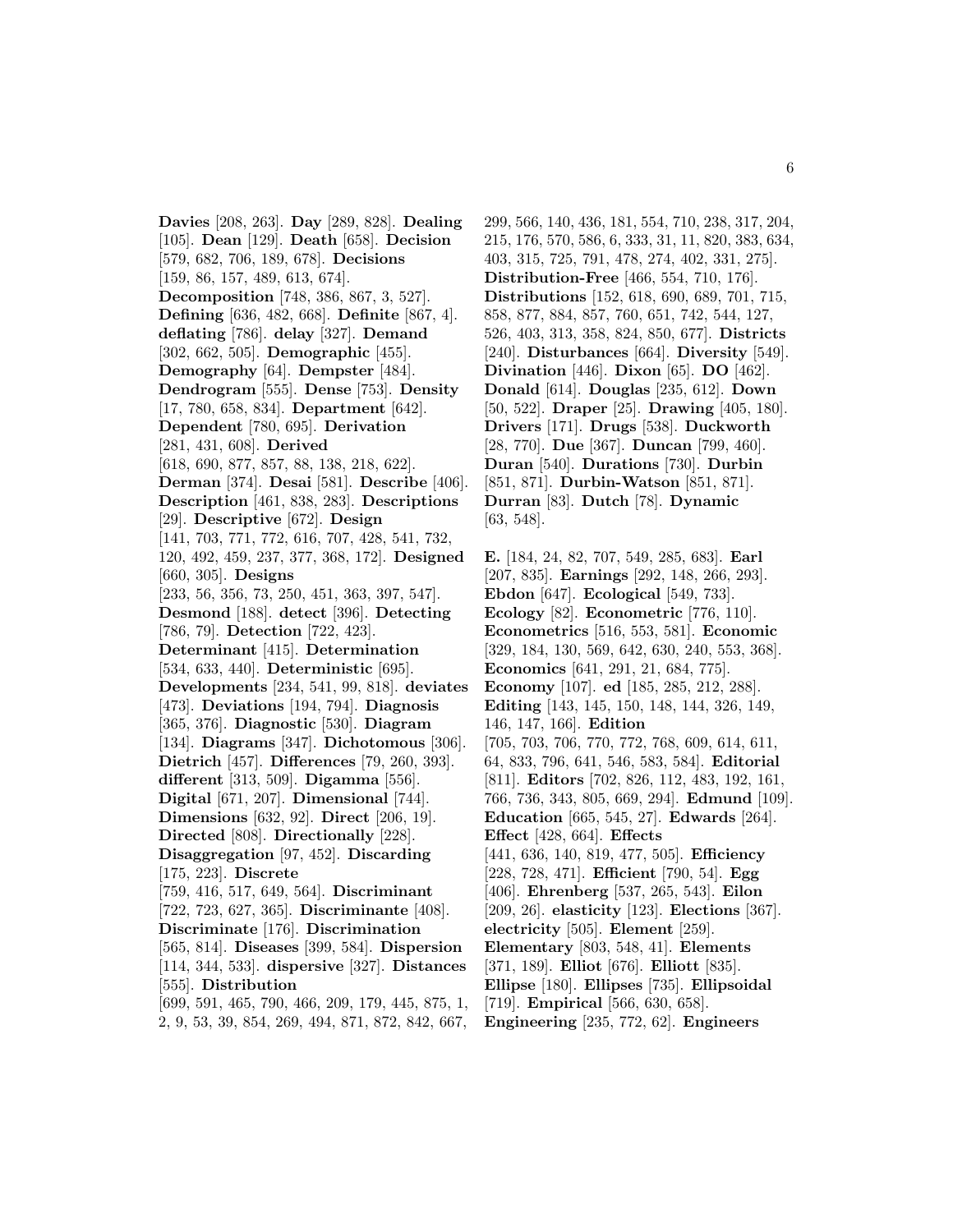[540, 488]. **English-Russian** [236]. **English/English** [236]. **Enhanced** [741]. **Enrick** [186]. **Enslein** [671]. **Epidemiological** [535]. **Epidemiology** [316, 539]. **Episodes** [566]. **Equal** [115, 629]. **Equation** [59]. **Erdos** [84]. **Erricker** [210]. **Error** [307, 648, 14, 754, 339, 280, 303, 355, 600, 507]. **Error-Rates** [754]. **Errors** [746, 430, 879, 760, 588]. **Essays** [553, 107]. **Essentials** [491]. **Estimate** [592, 437, 472]. **Estimated** [507]. **Estimates** [743, 778, 870, 563, 122, 6, 333, 533]. **Estimating** [697, 362, 424, 206, 601, 825, 19, 315]. **Estimation** [152, 718, 496, 141, 143, 14, 445, 145, 150, 754, 534, 224, 879, 635, 148, 862, 173, 37, 144, 880, 757, 149, 711, 508, 731, 127, 146, 305, 256, 147, 605, 54, 7, 593, 719, 834, 806, 807, 852, 855, 166, 71, 471, 505, 447, 123, 512, 274, 327, 479, 450, 392, 331, 444, 172, 511]. **Estimator** [752]. **Estimators** [261, 177, 279, 60]. **Ethical** [813, 428]. **Euclidean** [244, 417]. **Europe** [642]. **Evaluation** [518, 559, 745, 314]. **Evelyn** [582]. **Evolutionary** [25, 337, 338, 447]. **Exact** [618, 690, 621, 839, 701, 715, 858, 877, 197, 857, 842, 204, 89, 850]. **Examination** [85, 657]. **Example** [118]. **Executive** [159]. **exercise** [355]. **Exercises** [26]. **Exeter** [411]. **expected** [363]. **Expenditure** [149, 290]. **Experience** [455]. **Experiment** [332, 599, 121, 221, 541, 377, 200]. **Experimental** [772, 174, 547, 230]. **Experimentalists** [49]. **Experimentation** [615]. **Experiments** [703, 636, 251, 482, 668, 660, 424, 481, 694, 698, 732, 305, 550, 492, 396, 312, 707, 237]. **explicit** [512]. **Exploration** [205]. **Exploratory** [767]. **Exploring** [441, 680]. **Exponential** [862, 711, 206, 19, 358]. **Extension** [537, 176, 354].

**F** [679, 705, 547, 241, 342, 410, 829, 187, 457, 264]. **F.** [373, 379, 411]. **Factor** [580, 332, 212, 200]. **Factorial** [251, 694, 732, 283, 396]. **Factorials** [233, 73]. **Factors** [59]. **Failure** [720]. **Fairley** [708]. **Familial** [605]. **Family** [149, 642, 239]. **Fast** [416, 517, 255]. **Faster** [207]. **Fatigue** [707]. **features** [252]. **Federer** [377]. **Feigl** [191]. **Feinstein** [290]. **Fertility** [642]. **Fertilization** [406]. **Field** [541]. **Figures** [281]. **Fildes** [612]. **Financial** [798]. **Finite** [345, 861, 88, 138, 218, 622]. **Finney** [185, 23, 288]. **First** [673, 545, 664, 531]. **First-Order** [664, 531]. **Fisher** [155, 211]. **Fit** [193, 521, 626, 781, 346, 498, 590, 164, 442, 276]. **Fitting** [35, 519, 856, 198, 358, 201, 226, 260, 393, 585, 681]. **Fitzpatrick** [614]. **Flow** [224]. **Fluoridation** [598]. **Football** [443, 391, 334]. **Footrule** [820]. **force** [276]. **Forecast** [525, 695]. **forecast-adaptive** [695]. **Forecasting** [575, 302, 724, 612, 330, 835, 831]. **Forecasts** [568, 630]. **Forensic** [759]. **Forest** [753, 66]. **Forester** [22]. **Form** [635, 662]. **Formalised** [379]. **Formalization** [579]. **Format** [116, 139]. **Forms** [586]. **Formula** [155]. **Formulae** [885, 297]. **Fortmann** [802]. **FORTRAN** [258, 462, 289, 828, 686, 116, 139]. **Foundation** [833, 490, 240]. **Fourier** [345, 861, 170, 416, 517, 649]. **Fox** [108, 550]. **Fractions** [251]. **Fracture** [426]. **Frank** [410]. **Fred** [772]. **Frederick** [708, 797]. **Free** [466, 554, 710, 176]. **Freezes** [480]. **Frequency** [884, 842, 651, 742, 215]. **Fried** [67]. **Front** [167, 196, 220, 248, 272, 301, 323, 352, 389, 419, 439, 470, 502, 524, 562, 596, 624, 654, 692, 717, 751, 785, 812, 847]. **Function** [499, 556, 886, 722, 701, 715, 858, 348, 1, 9, 53, 589, 635, 173, 37, 749, 299, 296, 436, 431, 608, 206, 564, 137, 349, 19, 574, 256, 162, 163, 54, 687, 125, 365, 887, 850, 123, 392, 795].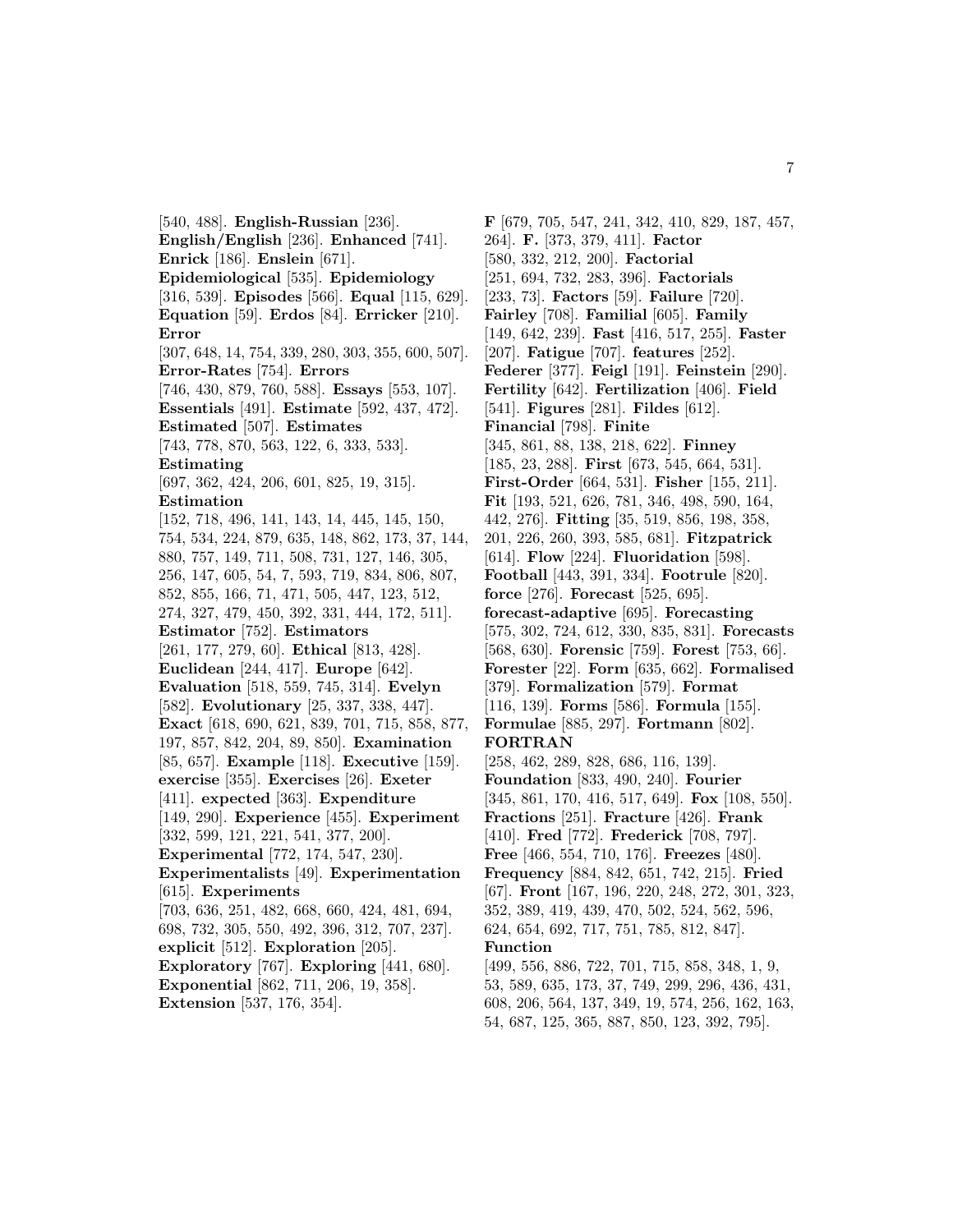**Functional** [35, 662, 572, 260, 393]. **Functions** [600, 403, 744, 447, 186]. **Fundamental** [545]. **Fundamentals** [183]. **Funke** [685]. **Further** [281, 449, 365].

**G** [132, 580, 799, 770, 456, 641, 208, 546, 832, 44, 287, 738, 291]. **G.** [827, 40, 679, 737, 577, 187, 583, 41]. **Game** [221]. **Games** [80]. **Gamma** [68, 573, 822, 882, 816, 853, 849, 876, 336]. **Gandy** [209]. **Gap** [98, 311]. **Gap-Acceptance** [98, 311]. **Gardiner** [66]. **Gary** [459]. **Gas** [16]. **Gas-Transmission** [16]. **Gaussian** [402]. **Gear** [770]. **Gehan** [109]. **GEM** [776]. **Gene** [211]. **General** [679, 776, 587, 649, 628, 210]. **Generalised** [341]. **Generalization** [226, 359]. **Generalizations** [699]. **Generalized** [433, 216]. **Generating** [793, 336, 473]. **Generation** [132, 755, 777, 573, 462, 713, 866, 818]. **Generator** [269, 494, 214]. **Generators** [822, 518, 559, 745, 231, 404]. **Geography** [647, 184]. **Geological** [580]. **Geomathematics** [580]. **Geophysical** [118]. **George** [262, 25, 372]. **Gerald** [454, 62, 182]. **Gertsbakh** [675]. **Gilbert** [407]. **Gillian** [81]. **Given** [841]. **Gleser** [374]. **GLIM** [433]. **Glossary** [236]. **Gokhale** [800]. **Goldsmith** [263]. **Goldstein** [576]. **Gompertz** [37, 276, 600]. **Goodman** [771]. **goodness** [442]. **goodness-of-fit** [442]. **Gordesch** [774]. **Government** [367]. **Graham** [832]. **Gram** [136, 385]. **Granger** [830]. **Graph** [808]. **Graphical** [727, 656, 655, 723, 472]. **Graphs** [497]. **Gray** [341]. **Greater** [777]. **Greensted** [491]. **Groot** [86]. **Gross** [544]. **Grossman** [835]. **Group** [723, 789]. **Grouped** [496, 173, 880, 256, 6, 7, 333, 593, 358, 392]. **Growth** [817, 206, 564, 19, 600, 278]. **Grundy** [379]. **Guarantee** [534]. **Guenther** [640]. **Guide** [374, 770, 617].

### **Gupta** [493, 372]. **Guttmann** [670].

#### **H**

[211, 43, 83, 703, 576, 484, 375, 454, 372, 707, 66, 376, 290, 677, 685, 674, 684, 775, 284]. **H.** [487, 43, 133, 576, 547, 616, 239, 285, 645, 341, 45, 674]. **Hahn** [62]. **Haine** [81]. **Half** [217, 51, 94]. **Hall** [26]. **Halsbury** [207]. **Hamburg** [706]. **hand** [794, 795]. **hand-calculator** [794]. **Handbook** [677, 485]. **Harmonic** [325]. **Harmonics** [170]. **Harshbarger** [682]. **Hartigan** [486]. **Hartkemeier** [45]. **Harvey** [159, 157, 190]. **Hausman** [674]. **Haycocks** [133]. **Hazard** [625, 788]. **Health** [799, 833, 87, 379, 378, 490]. **Healy** [576]. **Hedetniemi** [771]. **Height** [576, 638, 763]. **Heights** [537]. **Hennes** [513]. **Herbert** [671]. **Hertzian** [426]. **Hess** [614]. **Hierarchical** [619]. **Hill** [762, 739]. **Hills** [639]. **Hines** [235]. **Histogram** [135, 270]. **History** [704, 126]. **Hit** [164]. **Hitz** [802]. **Hoel** [641]. **Hogg** [676]. **holiday** [505]. **Holman** [43]. **Holt** [724]. **Holt-Winters** [724]. **Homogeneous** [141]. **Honor** [262]. **Honour** [553]. **Hormone** [308]. **Hospitals** [376, 614]. **Hospitals-Diagnosis** [376]. **Hotelling** [153, 421]. **Houthakker** [239]. **Huang** [110]. **Huff** [286]. **Hull** [310, 552]. **Hurwood** [835]. **Hyperbola** [60]. **Hypergeometric** [245, 69].

**I.** [762, 106, 739]. **I.B.M.** [339]. **IASPS** [103]. **Ideal** [155]. **Ideas** [609]. **Identification** [366, 142, 510]. **Identifying** [156]. **II** [330, 223, 131]. **Illness** [566]. **Illustration** [59]. **Ilya** [675]. **Implementing** [188]. **implicit** [512]. **Improved** [873, 868, 859]. **including** [255]. **Income** [238, 290, 287, 11]. **Incomplete** [886, 68, 589, 882, 853, 849, 295, 296, 876, 887, 395, 331]. **Independence** [101]. **Independent** [758, 602, 791]. **Index** [321, 155]. **Indian** [638, 763]. **Individual**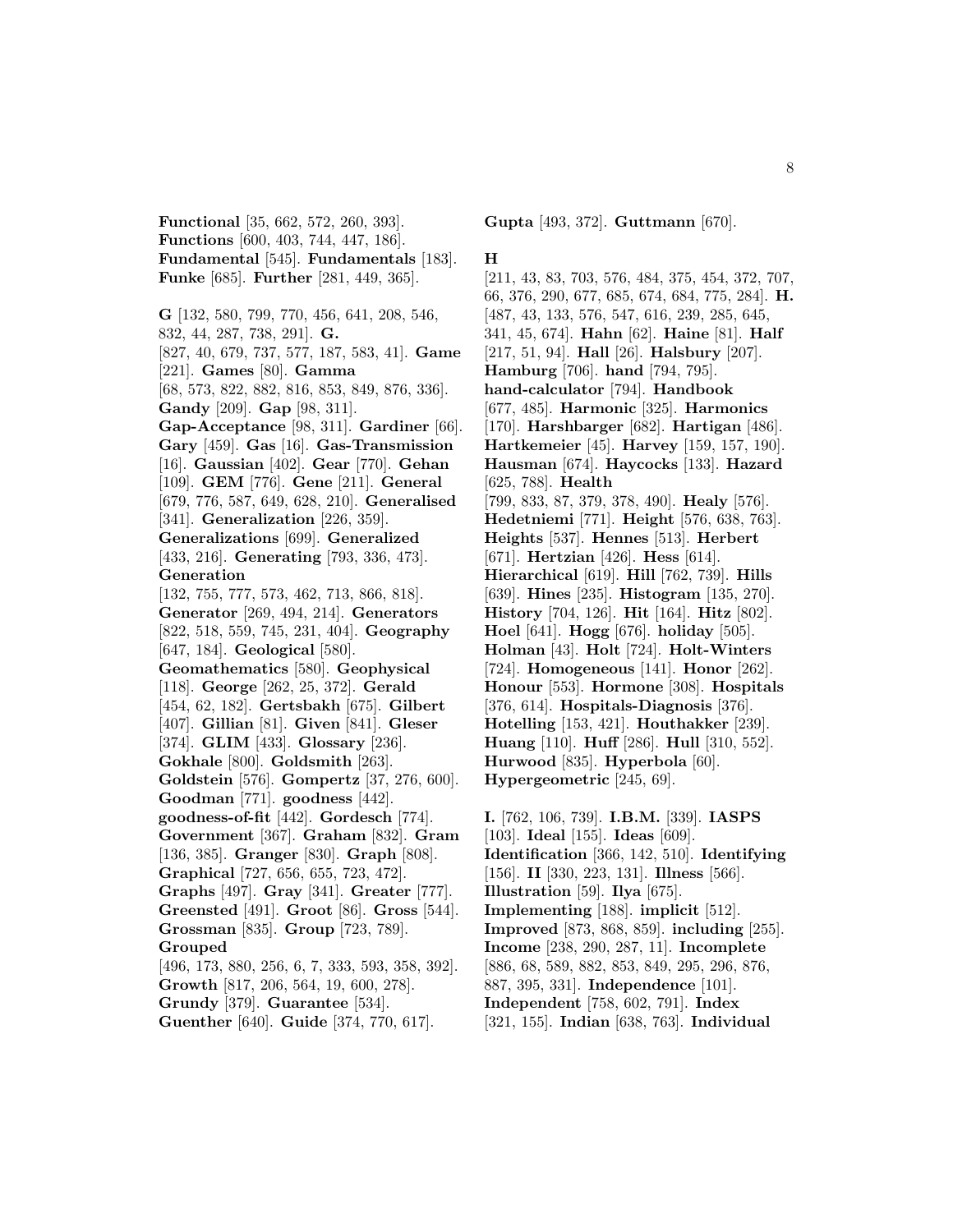[153, 603, 364]. **Industrial** [26, 615, 147, 460]. **Industry** [291, 263, 292, 266, 293, 804, 21]. **Infection** [360, 788]. **Infectious** [399, 584]. **Inference** [464, 688, 860, 222, 27, 334, 526, 551, 673, 676, 264]. **Infinite** [510]. **Influence** [722]. **Information** [33, 96, 168, 249, 324, 420, 503, 597, 693, 848, 800, 572, 356, 552]. **Ingram** [374]. **Input** [77]. **Input/Output** [77]. **Inspection** [40, 640, 329]. **Institute** [85]. **Insurance** [146, 683]. **Integral** [712, 68, 229, 883, 573, 874, 875, 2, 589, 882, 298, 747, 299, 853, 849, 295, 876, 31, 782, 878, 382, 783, 865, 336]. **Integrals** [1, 9, 53, 299, 370]. **Interaction** [441, 700, 423, 253]. **interactions** [395]. **Interactive** [801, 433]. **Interclass** [605]. **Internal** [75]. **Interpolating** [505]. **Interpretation** [432, 577, 407]. **Interpreting** [663, 885, 297, 543]. **Intersection** [98]. **Interval** [466, 197, 508, 230, 122]. **Interval-Censored** [230]. **Intervals** [554]. **Introduction** [830, 183, 143, 373, 484, 67, 27, 771, 802, 643, 82, 241, 342, 678, 20, 285, 539, 288, 45, 191, 23, 670, 578]. **Introductory** [799, 682, 284]. **Inverse** [886, 887, 589, 667, 757, 508, 296, 574, 795]. **Inversion** [864, 867, 90, 4, 809, 70]. **Investigation** [177, 630, 273]. **Invitation** [811]. **Ipsen** [191]. **Irene** [614]. **Issacs** [454]. **Item** [458]. **iterative** [312, 172]. **Itzhak** [234]. **J** [830, 63, 579, 129, 373, 374, 576, 188, 27, 670, 65, 641, 62, 544, 577, 23, 832, 109, 239, 541, 584, 516, 288, 105, 460]. **J.** [47, 580, 83, 412, 703, 491, 576, 836, 26, 737, 409, 577, 678, 131, 677, 541, 831, 486, 22].

**Jackknife** [341]. **Jackson** [454]. **Jacob** [241, 342]. **Jamaica** [304]. **James** [513, 684, 775]. **Jan** [553]. **Jardine** [491]. **Jean** [408]. **Jean-Marie** [408]. **Jebe** [707].

**Jeffers** [836]. **Jenkins** [604]. **Jessen** [641].

**Joan** [776, 190]. **Johannes** [774, 191]. **John** [458, 827, 548, 703, 767, 797, 514, 237]. **Johnson** [869, 772, 519, 520, 856]. **Johnson-Normal** [869, 520, 856]. **Joint** [666, 651, 369]. **Jon** [768]. **Jones** [678]. **Joreskog** [580]. **Judgment** [205].

**K.** [580]. **Kapadia** [677]. **Kendall** [318, 339, 456, 204, 215, 291, 610, 611]. **Kernel** [759]. **Keys** [732]. **King** [26]. **Kingaby** [287]. **Kingdom** [238, 290]. **Kingston** [304]. **Kirkness** [411]. **Kleinrock** [709]. **Klevmarken** [266, 293]. **Klovan** [580]. **Kmietowicz** [798]. **Knapp** [799]. **Knox** [316]. **Konijn** [616]. **Konrad** [802]. **Kotz** [236]. **KRANK** [339]. **Krishnan** [547]. **Kullback** [800]. **Kurt** [671]. **Kurtosis** [434].

**L** [132, 835, 802, 772, 454, 84, 241, 342, 409, 488, 541, 285, 341, 540, 492, 186, 263, 613]. **L.** [547]. **Lake** [480]. **Language** [342, 241]. **Languages** [74]. **Lapin** [613]. **Large** [38, 558, 381]. **Large-Scale** [38]. **Largest** [842, 383]. **Latent** [267, 320, 258]. **Law** [757, 508]. **Lawley** [212]. **Lawrence** [613]. **Learning** [513]. **Least** [743, 558, 381, 178, 757, 206, 19, 359, 172]. **Lee** [737]. **Left** [152]. **Left-Truncated** [152]. **Lenart** [160]. **Length** [649]. **Leon** [374]. **Leonard** [709]. **Leone** [772]. **LEP** [475]. **Lerman** [106]. **Leslie** [377]. **Less** [777]. **Letter** [826, 112, 483, 192, 161, 766, 736, 805, 294]. **Letters** [702, 343, 669]. **Level** [636, 482, 668]. **Lewes** [411]. **Lewis** [108]. **Lie** [286]. **Life** [764, 757, 824]. **Likelihood** [496, 754, 862, 173, 37, 880, 711, 390, 563, 256, 54, 658, 264, 6, 7, 333, 593, 806, 807, 852, 855, 392, 331]. **Limit** [181]. **Limits** [621, 710, 89, 275]. **Lindgren** [189]. **Line** [268, 652, 781, 346, 498, 590, 255]. **Linear** [696, 743, 746, 778, 35, 141, 854, 558, 871, 872, 879, 173, 381, 817, 870, 802, 193, 521,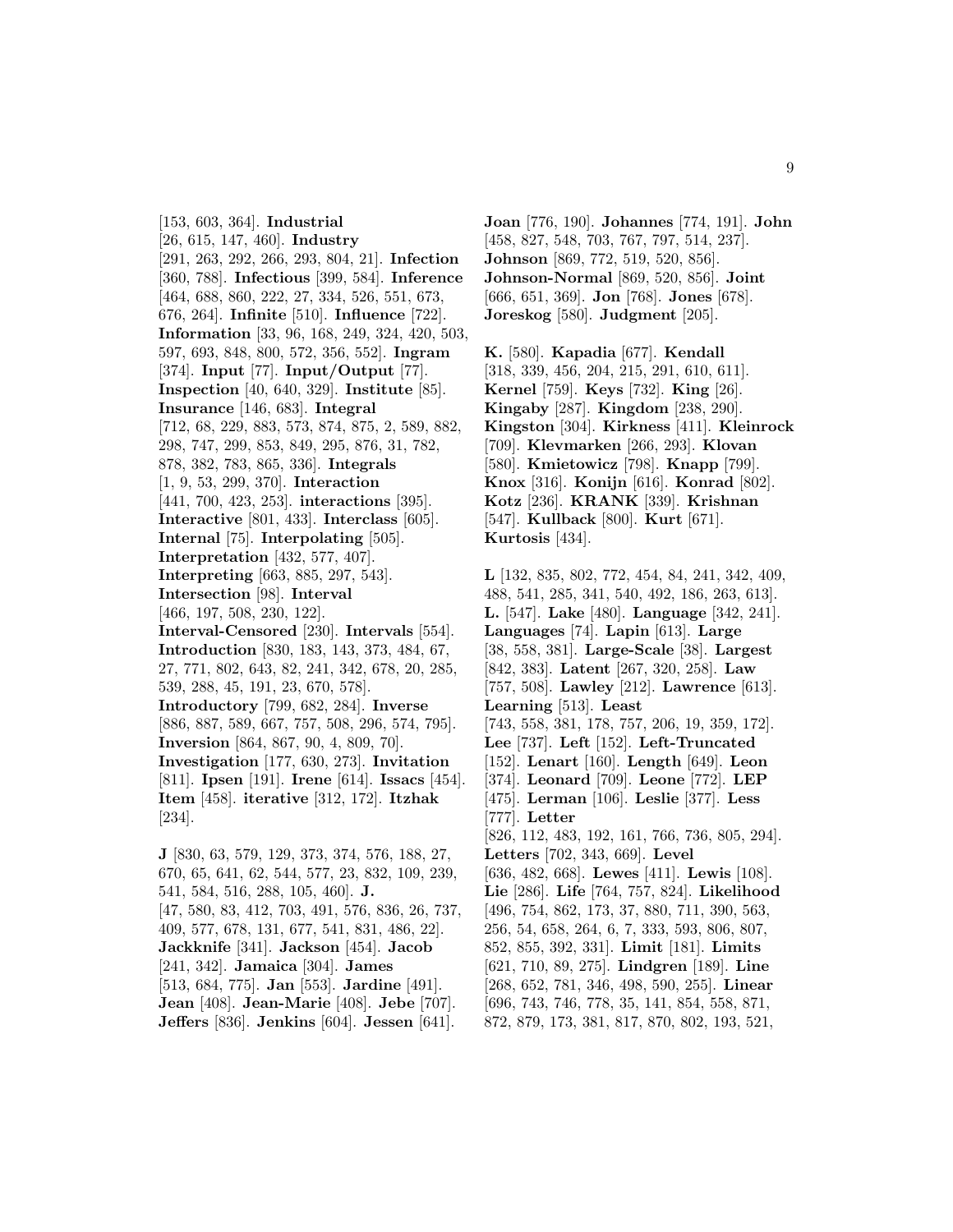227, 588, 433, 572, 532, 54, 122, 550, 260, 393, 807, 852, 855, 359, 392]. **linearization** [401]. **Lines** [35, 729]. **Lines-The** [35]. **Linkage** [555]. **List** [468, 629]. **litter** [509]. **Litters** [174]. **Little** [707]. **Local** [367, 819]. **Location** [261, 496, 279, 533]. **Lock** [679]. **Lockett** [770]. **Log** [193, 521, 359]. **Log-Linear** [193, 521]. **Logistic** [564, 600, 365, 402]. **Logit** [399]. **Lognormal** [634, 358]. **London** [287]. **Long** [760, 831]. **Long-Range** [831]. **Long-Tailed** [760]. **Longitudinal** [36]. **Look** [700, 673, 814]. **Loops** [462]. **loss** [356]. **Lowest** [607]. **Ltd.** [291]. **Lucy** [776]. **Lyon** [105]. **M** [47, 458, 487, 513, 548, 184, 576, 768, 547,

159, 157, 190, 411, 108, 540, 237]. **M.** [799, 87, 703, 576, 24, 484, 456, 287, 291, 182, 550]. **MacFarlane** [491]. **Machin** [578]. **Machines** [228, 102, 207]. **MAD** [451]. **Mail** [84]. **Maintenance** [675]. **Major** [480]. **Making** [706]. **Makower** [24]. **Management** [209, 235, 150, 159, 829, 378, 46, 665, 26]. **Managerial** [157, 379]. **Managing** [108]. **Manchester** [666]. **Mann** [269, 216]. **Manova** [686, 570]. **Manual** [340]. **Many** [765, 756]. **Map** [682]. **Mapes** [111]. **Mapping** [753]. **Marcel** [829]. **Marianne** [644]. **Marie** [408]. **Market** [277, 410]. **Marketing** [182, 552, 685, 491, 158]. **Markov** [222, 362, 422, 476]. **Marshall** [576]. **Martin** [213]. **Masanao** [183]. **Massey** [410]. **matched** [363]. **matched-pair** [363]. **matches** [363]. **Mathematical** [209, 82, 514, 584, 158, 291, 107, 685, 21, 798]. **Mathematicians** [23, 43]. **Mathematics** [111]. **Matrices** [727, 344, 713, 79, 70, 866]. **Matrix** [748, 864, 114, 776, 714, 386, 867,

90, 415, 4, 3, 809, 572, 881, 267, 320, 585]. **Matter**

[165, 195, 219, 167, 196, 220, 247, 271, 300,

248, 272, 301, 322, 351, 388, 323, 352, 389, 418, 438, 469, 419, 439, 470, 501, 523, 561, 502, 524, 562, 595, 623, 653, 596, 624, 654, 691, 716, 750, 692, 717, 751, 784, 810, 846, 785, 812, 847]. **Maturity** [576]. **Maurice** [610, 611]. **Max** [778, 870]. **Maximum** [496, 754, 862, 173, 37, 880, 711, 563, 256, 392, 331, 54, 6, 7, 333, 593, 806, 807, 852, 855]. **Maximum-Likelihood** [496, 37, 563, 54, 6, 333]. **Maxwell** [212, 646, 740]. **McCall** [545]. **McGilvray** [577]. **McLean** [492]. **McNeil** [801]. **Mean** [307, 114, 197, 344, 537, 303, 194, 507, 472]. **Mean-Square** [307]. **Means** [673, 863, 779, 121, 305, 570, 122, 368, 254, 789, 355]. **means-results** [355]. **Measles** [360]. **Measure** [34, 730]. **Measurement** [487]. **Measures** [620, 434]. **Meddis** [485]. **median** [450]. **Mediancentre** [840, 384, 467]. **Medical** [458, 128, 18, 577, 740]. **Meghnad** [581]. **Melvin** [454]. **Method** [405, 718, 307, 229, 43, 753, 576, 197, 212, 663, 758, 601, 825, 260, 393, 473, 361, 254]. **M´ethodes** [408]. **Methodology** [579]. **Methods** [565, 759, 292, 580, 400, 612, 656, 655, 671, 62, 200, 829, 378, 583, 532, 540, 515, 263, 613, 684, 775, 266, 293, 512, 814, 484, 379, 110, 41]. **Meyer** [488]. **Michael** [639, 539]. **Michail** [66]. **micro** [362]. **micro-unit** [362]. **Miller** [799]. **Min** [778, 870]. **Min-Max** [778, 870]. **Minimization** [499, 348, 749, 137, 349, 54]. **minimize** [356]. **Minimum** [152, 746, 879, 588, 104, 113]. **Mink** [700]. **Mink-Muskrat** [700]. **Miscellanea** [152, 735, 575, 154, 261, 452, 335, 405, 233, 451, 536, 453, 404, 573, 153, 313, 39, 370, 538, 205, 734, 512, 430, 764, 339, 666, 232, 310, 482, 668, 337, 667, 606, 180, 128, 334, 79, 571, 80, 61, 155, 481, 126, 794, 432, 151, 18, 156, 338, 537, 765, 450, 431, 206, 311, 607, 181, 103, 406, 127, 231, 824, 825, 19, 60, 574, 572, 312, 104, 795, 511, 480, 638, 763, 733,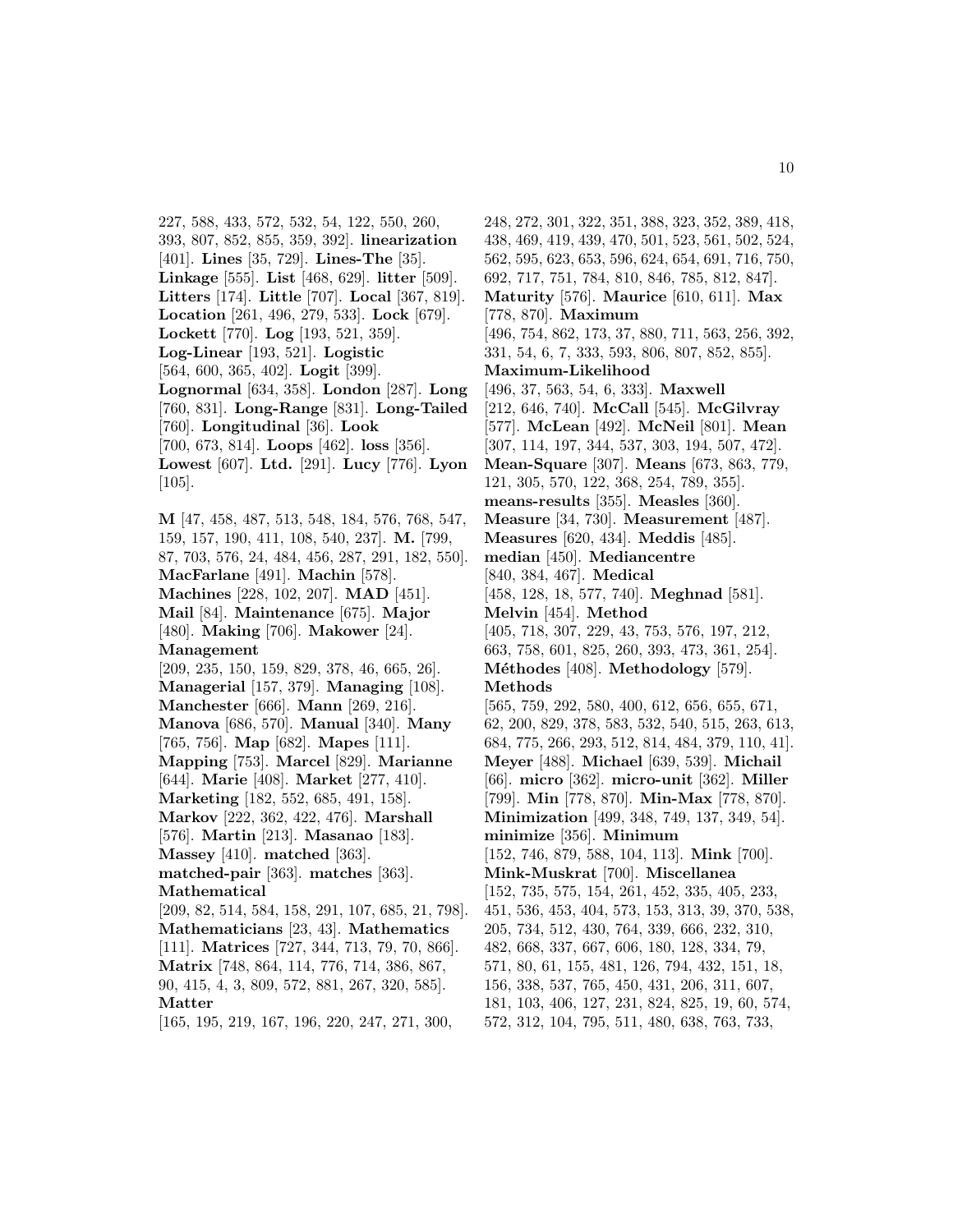125, 369, 336, 124]. **Mises** [790, 734, 436]. **Missing** [306, 660, 424, 250, 71, 172]. **Mixed** [481, 358, 312]. **Mixed-Up** [481, 312]. **Mixture** [731]. **Mixtures** [689]. **MMPI** [458]. **Mode** [177]. **Model** [304, 721, 661, 179, 57, 399, 232, 360, 681, 603, 720, 508, 563, 686, 291, 226, 480, 21, 585, 807, 852, 855, 507, 788, 278, 422, 398, 276, 444, 199]. **Modelling** [209, 700, 769, 433, 645]. **Models** [696, 604, 839, 141, 864, 222, 625, 809, 181, 406, 633, 664, 819, 158, 675, 107, 308, 685, 531, 283, 695, 815, 71, 512, 479, 402, 359, 830, 550]. **Modern** [378]. **Modification** [229, 668]. **Modifications** [453]. **Modified** [445]. **Moment** [140]. **Moments** [519, 856, 274]. **Money** [662]. **Monitoring** [259]. **Monte** [637, 177, 279, 765, 275]. **Montgomery** [235]. **Moore** [546, 44]. **Morbidity** [566]. **Morgan** [678]. **Morris** [706, 86]. **Mortality** [133, 276]. **Mosteller** [708, 797]. **Moving** [741, 431, 608]. **Muller** [404, 473, 231]. **Multi** [464]. **Multi-Variable** [464]. **Multicollinearity** [430, 606]. **Multidimensional** [243, 477]. **Multimodal** [744]. **Multinomial** [842, 254]. **Multinormality** [421]. **Multiple** [746, 778, 700, 879, 764, 870, 599, 588, 308, 788, 355]. **Multiplicative** [231, 600, 404, 398]. **Multiresponse** [141, 71]. **Multivariable** [860]. **Multivariate** [12, 688, 153, 169, 310, 569, 344, 643, 372, 646, 547, 434, 726, 119, 780, 532, 610, 361]. **Multiway** [32]. **Murdick** [158]. **Muskrat** [700]. **Myers** [186]. **N** [212, 836, 515, 377]. **N.** [407, 547]. **Naeve** [774]. **Namboodiri** [547]. **Nancy** [241, 342].

**National** [130, 566, 280, 290]. **Nations** [642]. **Nature** [529]. **Navigation** [760]. **Neale** [81]. **necessary** [511]. **Negative** [179, 586, 315]. **neglected** [361]. **Neil** [803]. **Nested** [462]. **Neter** [827]. **Network** [459]. **Neuts** [829]. **Newell** [187]. **Newman** [132].

**Nicos** [209]. **Nodes** [808]. **Non** [619, 426, 141, 573, 2, 38, 817, 289, 747, 299, 140, 54, 586, 782, 878, 382, 783, 327, 787, 172, 336, 43, 485]. **Non-Central** [2, 747, 299, 782, 878, 382, 783]. **non-dispersive** [327]. **Non-Hierarchical** [619]. **Non-Homogeneous** [141]. **Non-Integral** [573, 336]. **non-iterative** [172]. **Non-Linear** [141, 817, 54]. **Non-Mathematicians** [43]. **Non-Negative** [586]. **Non-Normality** [140]. **Non-Numerical** [289]. **Non-Orthogonal** [38]. **Non-parametric** [426, 787]. **Non-Statisticians** [485]. **Noncentral** [883, 874, 875]. **Nonlinear** [183, 512, 401]. **Nonparametric** [773, 837]. **Norbert** [186]. **Norm** [781, 498, 590, 346]. **Normal** [712, 591, 229, 883, 874, 714, 869, 197, 667, 298, 520, 747, 856, 880, 217, 127, 357, 317, 574, 881, 586, 51, 94, 6, 7, 333, 593, 782, 878, 353, 806, 807, 852, 855, 382, 783, 865, 478, 471, 368, 370, 274, 473, 331, 795, 275, 472]. **Normal-Johnson** [869, 520, 856]. **Normality** [140, 602]. **Norman** [548, 25, 772, 584]. **North** [304]. **Note** [335, 350, 233, 764, 281, 155, 311, 181, 627, 124, 448, 450]. **Novel** [601, 825]. **Novick** [454]. **Null** [494, 383]. **Number** [224, 92, 587, 231, 404, 363]. **Numbers** [673, 30, 246, 155, 601, 825]. **Numerator** [620]. **Numerical** [289, 526].

**O.K.** [823]. **Observation** [224, 664, 452]. **Observational** [309]. **Observations** [696, 35, 332, 337, 660, 449, 71]. **observed** [786]. **Observer** [754]. **Obtaining** [197, 171]. **Occurrence** [304, 480]. **Odds** [621, 89]. **Odeh** [550]. **Odell** [132]. **Odontology** [759]. **Office** [617]. **Official** [617]. **Olkin** [374]. **O'Loughlin** [130]. **O'Muircheataigh** [680, 681]. **One** [307, 464, 688, 860, 710, 204, 657, 164, 744, 777, 444]. **one-compartment** [444].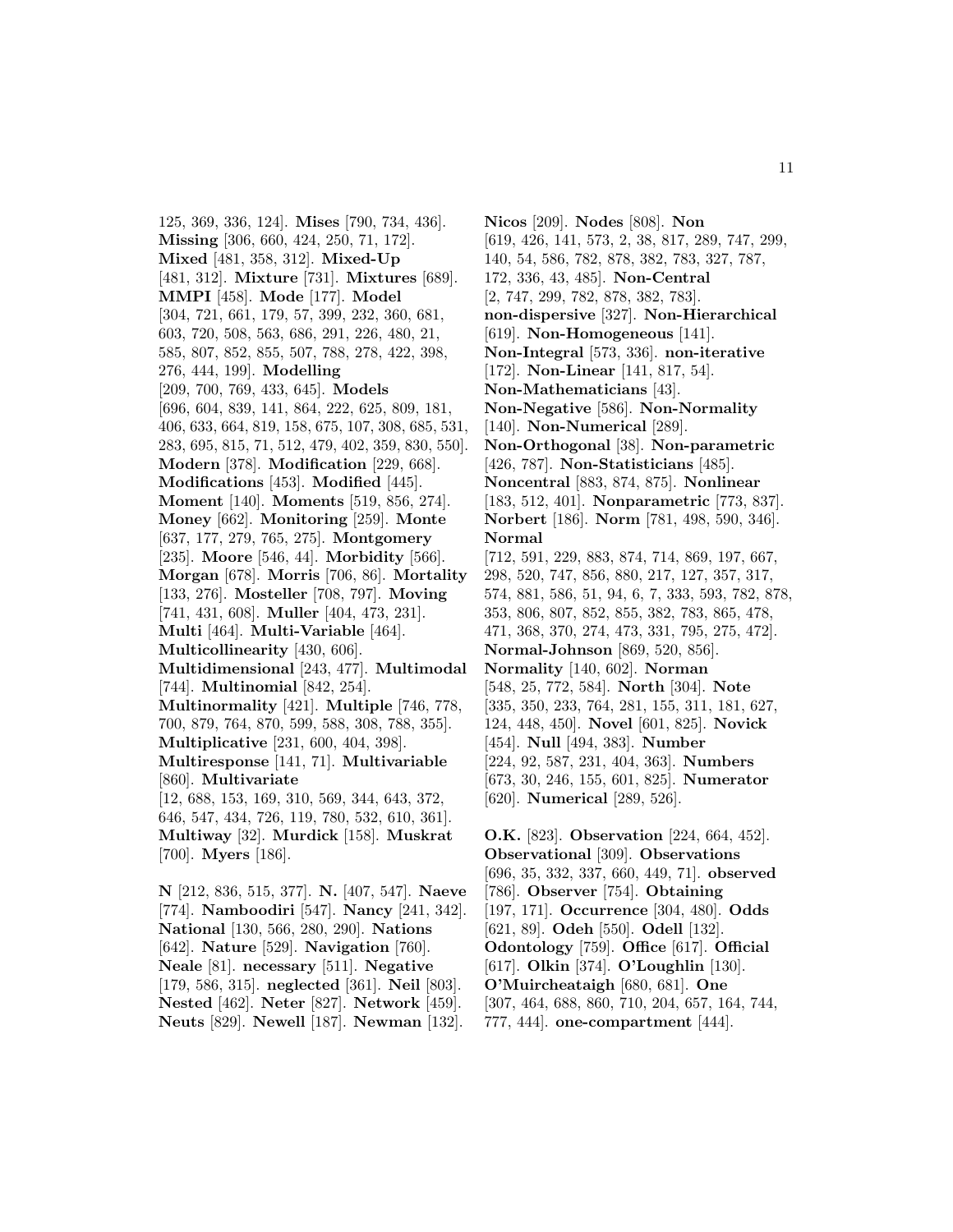**One-Dimensional** [744]. **One-Hit** [164]. **One-Sided** [464, 688, 860, 710]. **One-Step** [307]. **open** [444]. **Operating** [76, 52, 587]. **Operation** [337, 338, 25]. **Operational** [24, 770, 375, 546]. **Operations** [234, 157, 376]. **operator** [102]. **Opinion** [698, 402]. **Optimal** [232, 61, 86]. **Optimization** [183, 484, 744]. **Optimum** [335, 440, 350]. **Ord** [412]. **Order** [400, 714, 253, 633, 664, 881, 531, 442, 824]. **Ordered** [620]. **Ordinal** [620]. **Organisation** [378]. **Orthogonal** [5, 115, 117, 38, 59, 251, 415, 713, 866]. **Orthogonalization** [136]. **Osborne** [458]. **Other** [133, 107]. **Outlier** [722, 529, 816, 657]. **Outliers** [721, 694, 657, 756, 396]. **Output** [77, 290]. **Owen** [229, 704, 677, 263].

### **P**

[830, 493, 25, 672, 673, 773, 372, 45, 489, 674]. **P.** [762, 132, 484, 641, 546, 44]. **Painless** [673]. **pair** [363]. **Paired** [233, 603, 792, 599, 73, 226, 364]. **Pairs** [793]. **Pan** [851, 871]. **Paper** [367, 440]. **Papers** [811, 262]. **Parameter** [777, 573, 71, 358, 444]. **Parameters** [496, 37, 816, 563, 6, 333, 315, 471, 274, 479, 401, 336]. **parametric** [426, 787]. **Part** [240, 330]. **Partially** [720]. **Particular** [635]. **Partitioning** [253]. **Party** [433, 78]. **Patel** [677]. **Patients** [528, 614, 458]. **Pattern** [458, 637]. **Patterns** [780]. **Patterson** [684, 775]. **Paul** [454, 84]. **Payne** [680, 681]. **Pearson** [458]. **Pentikainen** [683]. **Percentage** [591, 465, 317, 725, 791]. **Percentages** [673]. **Permutational** [242]. **Permutations** [425]. **Personal** [238, 287]. **Pesonen** [683]. **Peter** [64, 774, 237, 263]. **Peters** [42]. **Pfaffenberger** [684, 775]. **Phillips** [409]. **Physical** [772]. **Physicists** [213]. **piecewise** [479]. **Pielou** [82, 549]. **Planning**

[145, 642, 109]. **Plans** [587, 55, 329]. **Plant**

[17]. **Players** [80]. **Plots** [268, 873, 741, 868, 652, 859, 10, 95, 255]. **Plotting** [735, 400, 217, 51, 134, 135, 94, 270, 478]. **Pneumoconiosis** [429]. **Pocket** [768, 574]. **Point** [479, 631, 480, 787]. **Point-Process** [480]. **Points** [591, 465, 317, 725, 791]. **Poisson** [152, 755, 818, 225, 125]. **Police** [240]. **Policy** [708]. **Pollard** [284]. **Pollution** [514]. **Polly** [191]. **Polychoric** [592, 437]. **Polygonal** [793]. **Polynomial** [256, 356]. **Polynomials** [5, 115, 117, 495]. **population** [471, 472]. **Populations** [197, 88, 138, 218, 622, 353, 254, 275]. **Position** [367, 760, 440]. **positions** [478]. **Positive** [179, 867, 4, 791, 450]. **Possible** [598]. **Posterior** [526, 570]. **Potential** [811]. **Powell** [287]. **Power** [701, 715, 858, 571, 757, 508, 198, 194, 850]. **Practical** [801, 209, 43, 647, 365]. **Practice** [379, 542]. **Prais** [239]. **Pratt** [514]. **Pre** [149, 377]. **Pre-1968** [377]. **Pre-Computer** [149]. **Precipitation** [568]. **Precision** [100]. **Predictability** [277]. **Predicting** [307]. **Prediction** [576, 507]. **Predictive** [303]. **Preference** [506]. **Preferences** [603, 364]. **Preparation** [29]. **Present** [657]. **Preventive** [675]. **Price** [11]. **Prices** [277]. **Primer** [801]. **Principal** [175, 223, 567, 527, 552, 273]. **Principles** [159, 157, 44]. **Printing** [243]. **Probabilistic** [232]. **Probabilities** [318, 463, 883, 874, 851, 871, 245, 88, 138, 218, 622, 747, 314, 630, 629, 782, 878, 382, 783, 362]. **Probability** [735, 712, 400, 235, 374, 676, 180, 79, 829, 607, 568, 614, 285, 160, 865, 255, 478, 83, 704, 457]. **Probability-TIMS** [829]. **Probit** [185]. **Problem** [743, 778, 697, 572, 516, 786, 313, 72, 787]. **Problem-Solving** [516]. **Problems** [387, 98, 306, 558, 381, 870, 131, 731, 365, 514]. **Procedure** [499, 348, 724, 851, 871, 101, 749, 326, 137, 349, 815, 312]. **Procedures** [58, 529, 188, 558, 67, 381, 72]. **Process**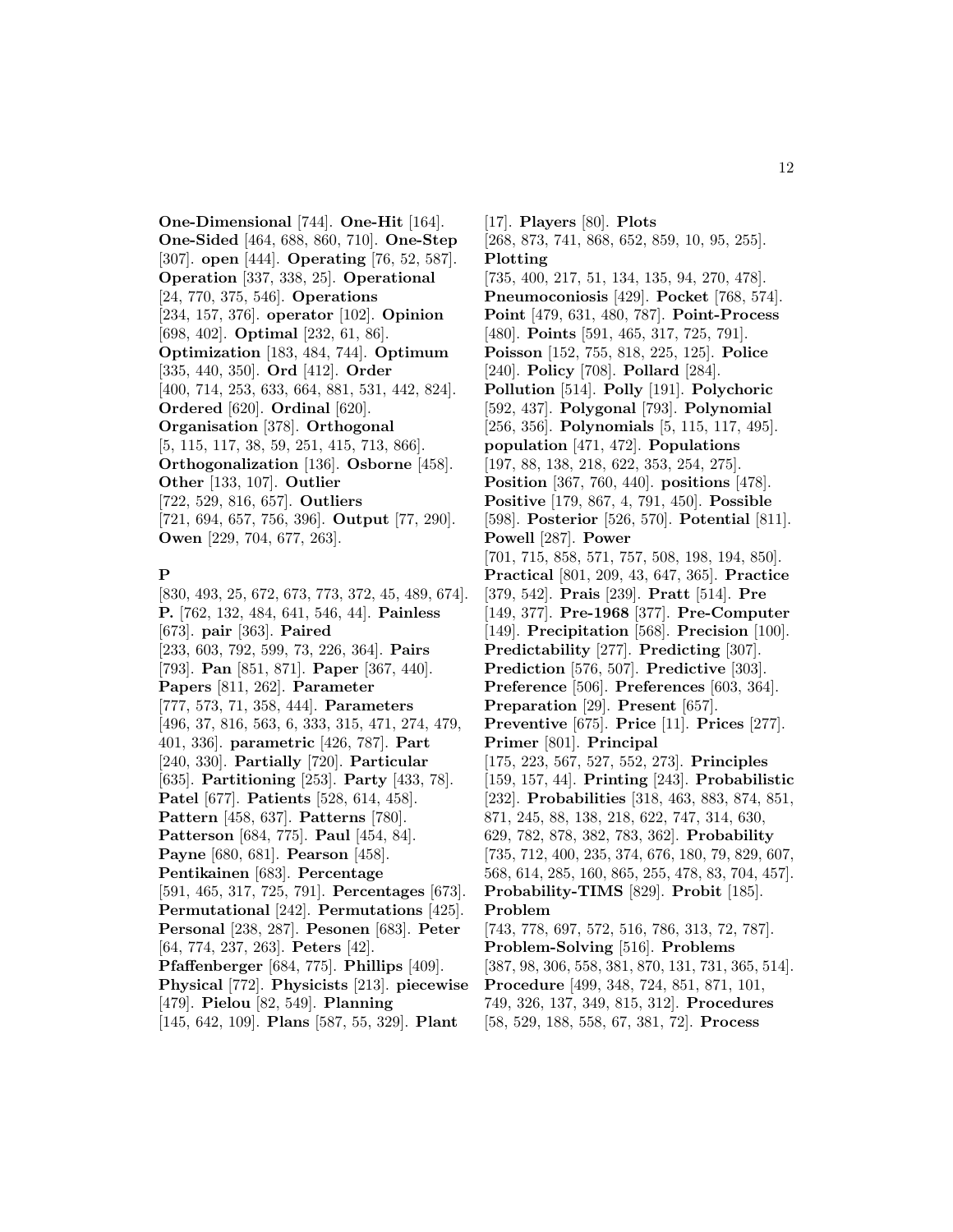[259, 728, 758, 480, 579]. **Processing** [36]. **Prodan** [66]. **Product** [603, 140, 791, 364]. **Product-Moment** [140]. **Production** [263, 123]. **productivity** [102]. **Professional** [84]. **Prognosis** [376]. **Program** [12, 776, 38, 156, 433, 315, 451, 123, 252]. **Programmes** [408]. **Programming** [670, 61, 208, 241, 342, 227, 77, 63, 183, 548]. **Programs** [65, 737]. **Progressively** [357]. **Promotion** [663]. **Properties** [476, 60]. **Proportional** [625, 788]. **Proportions** [659]. **Prospectuses** [663]. **Pseudo** [518, 559, 745, 231, 404, 473]. **Pseudo-Random** [518, 559, 745, 231, 404, 473]. **Psi** [556]. **Psychology** [545, 27]. **Public** [708]. **Purchasing** [57]. **Purpose** [721].

**Quadratic** [586]. **Quality** [40, 640, 188, 460]. **Quantifying** [429]. **Quantitative** [208, 250, 613, 674]. **Quarterly** [281, 280]. **Quasi** [101]. **Quasi-Independence** [101]. **Quenouille** [703]. **Questionnaires** [147]. **Questions** [698]. **Queueing** [187, 709, 313]. **Quick** [571]. **quotient** [450].

**R** [64, 801, 803, 213, 371, 373, 25, 576, 682, 484, 836, 26, 454, 516, 341]. **R.** [580, 493, 87, 373, 576, 48, 545, 26, 641, 208, 410, 707, 20, 108, 287, 340, 550, 107, 683]. **R10** [347]. **R11** [348]. **R12** [386]. **R13** [417]. **R14** [498]. **R15** [499]. **R16** [522]. **R17** [558]. **R18** [559]. **R19** [589]. **R20** [592]. **R21** [593]. **R22** [622]. **R23** [652]. **R24** [745]. **R25** [746]. **R26** [747]. **R27** [748]. **R28** [749]. **R29** [781]. **R3** [93]. **R30** [844, 782]. **R31** [852]. **R32** [855]. **R33** [856]. **R34** [857]. **R35** [858]. **R36** [860]. **R37** [861]. **R38** [862]. **R39** [863]. **R4** [117]. **R40** [864]. **R41** [865]. **R42** [866]. **R44** [867]. **R46** [868]. **R48** [869]. **R49** [870]. **R5** [217]. **R52** [871]. **R53** [872]. **R54** [873]. **R55** [874]. **R56** [875]. **R6** [218]. **R68** [879].

**R7** [246]. **R70** [880]. **R72** [881]. **R79** [882]. **R8** [299]. **R80** [883]. **R81** [884]. **R82** [885]. **R83** [886, 887]. **R9** [319]. **Rade** [160]. **Radioimmunoassay** [635]. **Radiological** [429]. **Rainfall** [769]. **Ralston** [671]. **Random** [761, 762, 132, 755, 777, 841, 854, 871, 872, 518, 559, 713, 745, 793, 231, 739, 866, 818, 791, 404, 473, 336]. **Range** [712, 831, 865]. **Rank** [474, 432]. **Rank-Correlation** [474]. **Ranking** [30, 246, 204]. **Rankits** [650]. **Ranks** [121]. **Rates** [754, 663, 398, 276, 355]. **Ratio** [621, 886, 589, 296, 89, 887]. **Ratios** [673, 658]. **Rawstron** [184]. **Ray** [485]. **Re** [663]. **Re-Interpreting** [663]. **Reading** [513]. **Readings** [42]. **Real** [223, 517]. **Realistic** [492]. **Rebecca** [799]. **Recidivism** [634]. **Reconciliation** [240]. **Recorded** [566]. **Records** [18]. **Rectangular** [60]. **Recurrence** [152]. **Recursive** [558]. **Redpath** [287]. **Reduction** [543]. **Reduction-Analysis** [543]. **Reference** [635, 289, 263]. **Refinement** [176]. **Regarding** [222]. **Regional** [184]. **Regions** [753, 506]. **Registration** [224]. **Regression** [743, 746, 778, 839, 335, 307, 864, 153, 729, 59, 385, 879, 173, 817, 870, 606, 178, 599, 625, 809, 227, 170, 567, 588, 110, 256, 664, 394, 100, 350, 356, 479, 527, 392, 401, 797]. **Regressions** [156, 273]. **Regressor** [303]. **Regressors** [153]. **Reinke** [379]. **Rejection** [529]. **Relation** [152]. **Relations** [537, 260, 393]. **Relationship** [35, 572]. **relationships** [786]. **Reliability** [544, 568, 203, 278, 422]. **Remark** [746, 748, 592, 886, 860, 883, 864, 858, 348, 874, 875, 117, 589, 882, 873, 877, 884, 869, 863, 386, 558, 871, 872, 879, 857, 246, 867, 861, 862, 870, 868, 218, 622, 747, 749, 856, 880, 299, 745, 93, 319, 652, 217, 885, 876, 881, 417, 498, 593, 866, 782, 878, 522, 852, 855, 865, 887, 844, 746, 748, 592, 499, 860, 864, 858, 348, 874, 875, 117, 589, 882, 873, 884, 869, 863, 386, 558, 871,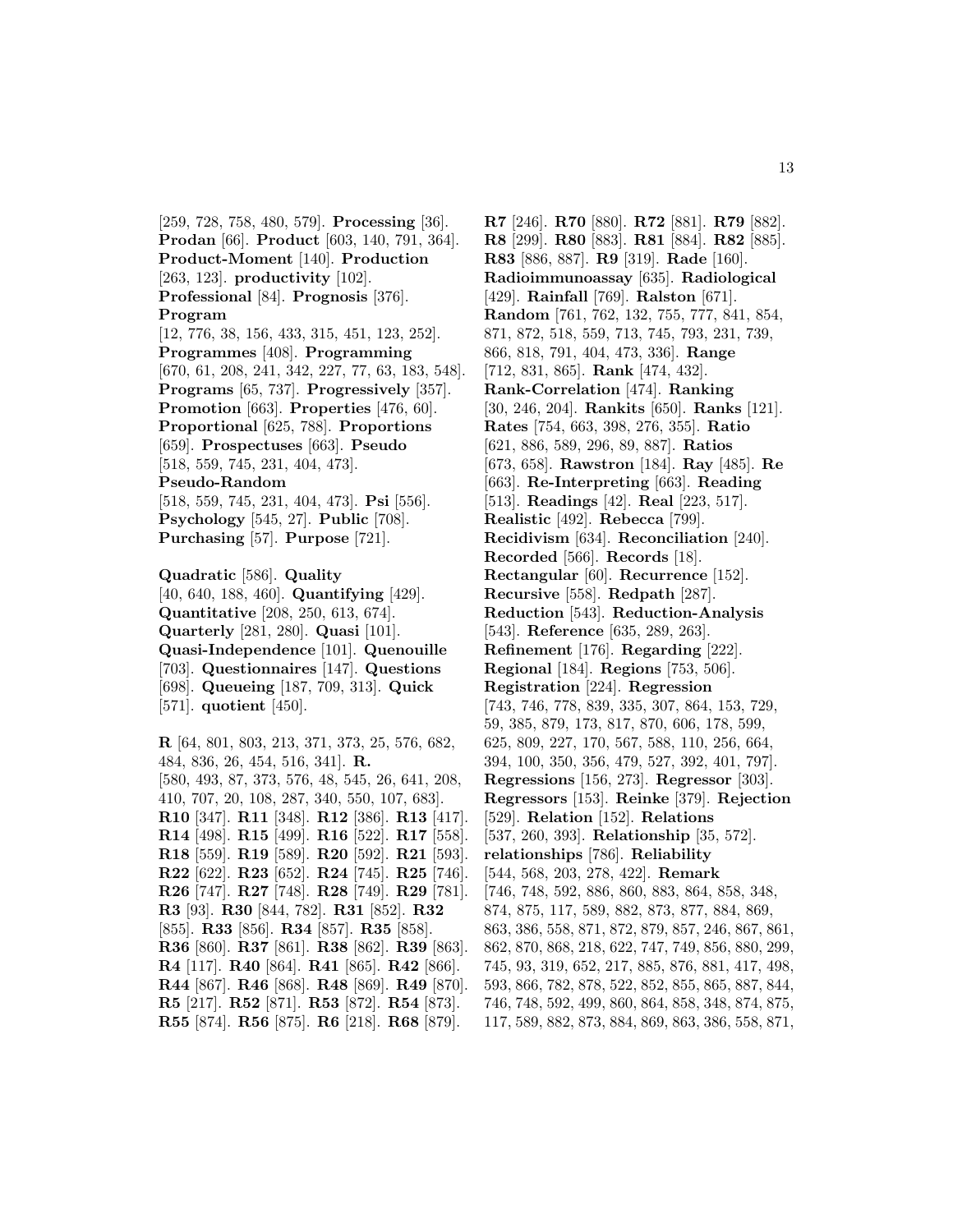872, 879, 857, 246, 867, 861, 862, 559, 870, 868, 218, 622, 747, 749, 856, 880, 299, 745, 93, 319]. **Remark** [652, 217, 885, 781, 347, 881, 417, 498, 593, 866, 782, 522, 852, 855, 865]. **Remarks** [321, 656, 781]. **Remington** [87]. **Repeat** [506, 265]. **Repeat-Buying** [265]. **Replacement** [405, 629]. **Replicated** [35, 792]. **replication** [200]. **Report** [575, 655, 666, 310, 128, 733, 369, 78]. **Representation** [727]. **Research** [234, 43, 813, 770, 375, 157, 379, 376, 546, 240, 263, 129, 28, 24, 646, 182]. **Residual** [280]. **Residuals** [557, 558, 817]. **respiration** [509]. **Response** [198, 181, 226]. **Results** [337, 365, 355]. **Review** [41, 761]. **Reviews** [47, 830, 292, 551, 761, 762, 132, 458, 234, 580, 827, 487, 111, 63, 211, 183, 64, 801, 40, 513, 640, 803, 799, 579, 548, 800, 129, 209, 43, 83, 213, 235, 371, 493, 835, 833, 612, 87, 373, 184, 796, 374, 679, 705, 130, 774, 776, 412, 133, 25, 703, 639, 28, 491, 576, 672, 673, 767, 188, 24, 682, 706, 644, 48, 708, 484, 545, 67, 27, 49, 106, 212, 407, 408, 647, 676, 670, 671, 770, 771, 802, 773, 772, 836, 26, 81, 375, 680, 681, 456, 542, 42, 65, 286, 207, 289]. **Reviews** [454, 582, 737, 828, 768, 191, 643, 372, 455, 837, 797, 704, 84, 646, 641, 547, 62, 82, 208, 159, 241, 342, 514, 410, 409, 616, 609, 707, 549, 829, 769, 544, 577, 185, 66, 86, 189, 678, 85, 187, 157, 379, 378, 376, 20, 23, 546, 190, 583, 578, 488, 642, 131, 614, 832, 109, 110, 239, 238, 290, 411, 677, 615, 46, 457, 541, 490, 285, 645, 108, 44, 584, 287, 738, 41, 380, 831, 516, 486, 539, 158, 291, 210, 160, 182, 265, 340, 543, 552, 610, 611, 739, 341, 550, 804, 540, 709, 262]. **Reviews** [264, 288, 492, 515, 740, 675, 459, 485, 834, 107, 237, 377, 186, 240, 581, 45, 105, 263, 683, 553, 489, 617, 613, 685, 674, 684, 775, 21, 22, 284, 460, 798, 266, 293, 236]. **Revised** [263]. **Revisited** [151]. **Reyment** [580]. **Rho** [463]. **Richard** [672, 673, 773]. **Riedel** [614]. **Riposte** [449]. **Risk** [683].

**Road** [224]. **Roads** [15]. **Robert**

[799, 612, 67, 676, 158, 540, 492]. **Robust** [718]. **Robustness** [261, 421]. **Roessler** [285]. **Roger** [380, 684, 775]. **Rohlf** [373]. **Role** [656]. **Romano** [804]. **Romeder** [408]. **Rooms** [528]. **Root** [151, 383]. **Roots** [267, 320, 258]. **Rothamsted** [252]. **Routines** [156]. **Row** [841, 397]. **Row-and-column** [397]. **Rowe** [644]. **Roy** [111]. **Rules** [823]. **Runs** [50, 522]. **Runyon** [672, 673, 773]. **Russian** [236]. **Russian-English** [236]. **Russian-English/English-Russian** [236]. **Ruth** [376]. **RV** [532]. **RV-** [532].

**S** [458, 835, 491, 24, 671, 42, 62, 616, 110, 239, 265, 543, 540]. **S.** [551, 800, 771, 26, 643, 239, 287]. **Sabine** [66]. **Salaries** [292, 266, 293]. **Sales** [835]. **Sample** [405, 466, 114, 534, 306, 52, 61, 616, 816, 140, 69, 710, 99, 550, 329]. **Samples** [177, 357, 602, 780, 171, 331]. **Sampling** [58, 40, 640, 269, 52, 609, 587, 314, 614, 13, 55, 738, 340, 629, 328, 329, 471, 275]. **Samuel** [209, 62, 236]. **Satellite** [103]. **Scale** [458, 496, 38, 816, 347, 10, 95]. **Scales** [764]. **Scaling** [497]. **Scatter** [873, 741, 868, 347, 134, 859]. **Scheer** [644]. **Scheme** [328]. **Schemes** [201]. **Schmidt** [136, 385]. **Schork** [87]. **Schucany** [341]. **Science** [644, 159, 804, 288, 235]. **Sciences** [487, 833, 772, 829, 799, 87, 67, 643, 544, 490, 645, 515, 798]. **Scientific** [768, 609, 182, 264, 291]. **Scientists** [488, 540]. **Scores** [202]. **scoring** [401]. **Scott** [831]. **Screening** [477]. **Search** [91]. **Seasonal** [604, 325]. **Seasonality** [535]. **Second** [253, 291]. **Second-Order** [253]. **Security** [16]. **Segmentation** [410]. **SELECT** [156]. **Selected** [67]. **Selection** [59, 636, 482, 668, 567, 723, 627, 10, 95, 22, 585, 353]. **Selections** [347]. **Self** [513]. **Self-Learning** [513]. **Sellekaerts** [553]. **Seltzer** [455]. **Semi** [867, 4]. **Semi-Definite** [867, 4]. **Sequence** [162, 163]. **Sequences**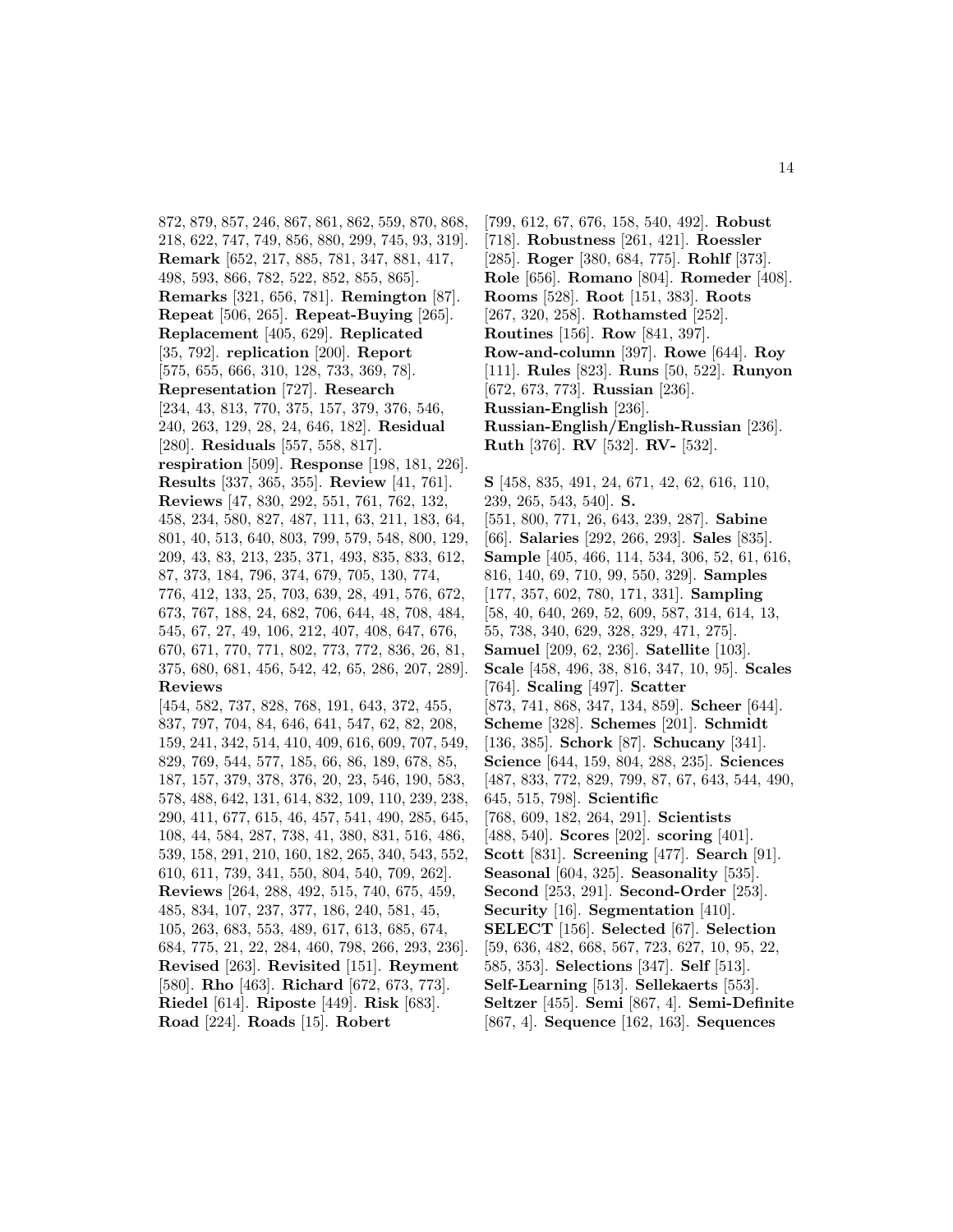[476, 769]. **Sequential** [52, 587, 70, 314, 583, 13, 756, 629]. **Series** [830, 700, 118, 97, 542, 65, 170, 853, 849, 431, 608, 510, 611, 531, 452, 505, 401, 456, 291]. **Service** [284, 313]. **Services** [378]. **Sets** [884, 742]. **Several** [197, 602, 260, 393]. **Severity** [34]. **Shape** [573, 816, 120, 336]. **Shapiro** [62]. **Sharpe** [241, 342]. **Sheffield** [655]. **Shell** [56]. **Shift** [631]. **Shooting** [202]. **Short** [630]. **Short-Term** [630]. **Sickness** [282, 325]. **Sided** [621, 464, 688, 860, 710, 275]. **Sidney** [513, 27]. **Sign** [435]. **Significance** [839, 536, 153, 582, 423, 242, 225, 366]. **Silvey** [551]. **Simple** [743, 405, 637, 822, 734, 232, 101, 429, 853, 849, 497, 427]. **Simplex** [499, 348, 749, 137, 349]. **Simplified** [328]. **Simulating** [462, 780]. **Simulation** [790, 126, 447, 200, 824, 533, 355]. **Simulations** [765]. **Simultaneous** [101, 506, 815]. **Single** [555, 816, 102]. **singular** [527]. **Six** [268, 652]. **Six-Line** [268, 652]. **Size** [466, 534, 52, 550, 329]. **Sizes** [259, 69, 710]. **Skeletal** [576]. **Skewness** [434]. **Slater** [776]. **Slope** [14]. **Small** [202, 39, 142, 177, 626, 527, 331]. **Small-Bore** [202]. **Smith** [768]. **Smoothing** [345, 861]. **Snedecor** [262]. **Social** [487, 129, 184, 142, 644, 643, 642, 740, 240, 798]. **Sociological** [13]. **Sociology** [111]. **Software** [644, 278]. **Sokal** [373]. **Solving** [131, 516]. **Som** [340]. **Some** [330, 822, 656, 72, 337, 606, 442, 406, 60, 99, 71, 444]. **Somesh** [372]. **Source** [458]. **Sources** [679, 190, 552, 366]. **Space** [316]. **Space-Time** [316]. **Spanning** [104, 113]. **Sparse** [753, 558, 381, 651]. **Spatial** [637, 412, 780]. **Spearman** [463, 820]. **Special** [292, 289, 263, 266, 293]. **Specification** [430]. **Spectral** [752, 518, 559, 327, 745, 447]. **Spectrum** [345, 861]. **Speed** [15]. **Spherical**

[170, 413, 626]. **Spurious** [696]. **Spurr** [489].

**Square** [307, 151, 303, 507]. **Squared** [725, 786]. **Squares** [558, 178, 757, 206, 19, 359, 172]. **Squeeze** [536]. **Stabilizing** [125]. **Stable** [403]. **stage** [275]. **Stahl** [513]. **Stand** [753]. **Standard** [648, 794]. **Stark** [238]. **stations** [199]. **Statistic** [153, 39, 269, 494, 734, 851, 871, 216, 602, 394, 383, 786, 341]. **Statistical** [565, 268, 8, 387, 468, 500, 560, 594, 845, 843, 844, 743, 746, 778, 777, 618, 690, 555, 619, 621, 712, 748, 839, 592, 591, 840, 496, 499, 556, 886, 318, 463, 465, 68, 640, 464, 688, 860, 841, 883, 689, 466, 648, 435, 864, 715, 858, 348, 222, 874, 875, 114, 136, 9, 53, 115, 117, 589, 882, 205, 854, 714, 873, 877, 884, 269, 494, 869, 50, 28, 188, 863, 706, 385, 386, 557, 558, 851, 871, 872, 879, 857, 30, 245, 246, 842, 867, 345, 861, 862, 27, 90, 91, 381, 462]. **Statistical** [741, 76, 518, 559, 75, 212, 384, 415, 467, 870, 676, 671, 836, 193, 243, 521, 868, 443, 391, 779, 344, 713, 52, 128, 88, 92, 138, 218, 298, 334, 519, 520, 622, 747, 749, 856, 880, 372, 299, 745, 62, 514, 93, 409, 616, 794, 707, 809, 319, 758, 18, 32, 711, 849, 620, 651, 742, 69, 587, 652, 86, 428, 295, 296, 413, 414, 434, 436, 437, 70, 495, 314, 416, 517, 649, 217, 554, 588, 710, 77, 74, 433, 497, 137, 349, 216, 317, 808, 677, 215, 885, 242, 162, 163, 316, 781, 44, 526, 876]. **Statistical** [780, 532, 113, 297, 347, 686, 346, 687, 41, 881, 586, 214, 120, 51, 134, 135, 94, 244, 267, 270, 320, 417, 543, 194, 498, 590, 540, 859, 264, 7, 593, 866, 31, 288, 515, 10, 95, 89, 164, 782, 878, 485, 834, 237, 383, 186, 45, 263, 489, 617, 684, 775, 522, 22, 585, 650, 798, 236, 806, 807, 852, 855, 315, 116, 139, 382, 783, 744, 865, 78, 814, 444, 292, 551, 705, 262, 266, 293]. **Statisticians** [454, 85, 485]. **Statistics** [47, 321, 387, 468, 400, 513, 803, 129, 43, 83, 213, 235, 87, 796, 656, 714, 639, 491, 672, 673, 682, 48, 708, 655, 632, 545, 67, 49, 741, 647, 773, 772, 81, 704, 641, 474, 413, 414,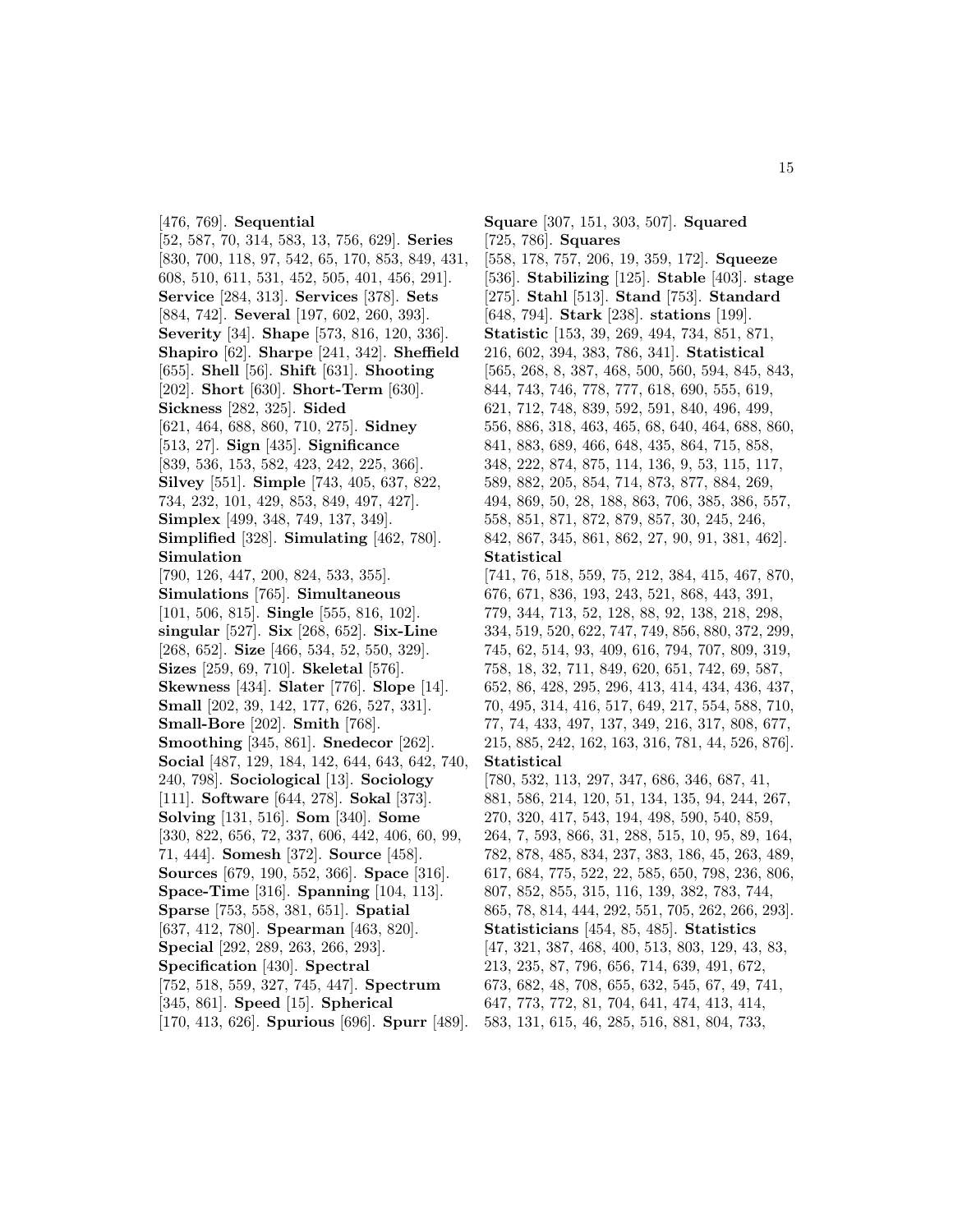740, 240, 284, 442, 824, 398, 23, 827, 371, 493, 679, 133, 42, 286, 837, 577, 20, 190, 108, 380, 210, 160, 617, 460]. **Step** [307]. **Stephen** [516]. **Stimson** [376]. **Stochastic** [603, 769, 181, 406, 303, 480, 683, 199, 364]. **Stock** [277]. **Stone** [107]. **Stop** [697]. **Straight** [35, 781, 346, 498, 590]. **Strata** [61]. **Strategies** [487, 22]. **Strategy** [232]. **Stratification** [257, 449, 448]. **stratified** [471]. **Strike** [730]. **Strong** [710]. **Structural** [661, 409]. **Structure** [885, 297, 422]. **Structured** [884, 742]. **Structures** [75, 32, 680]. **Stuart** [609, 488]. **Student** [427, 31]. **Students** [545, 740]. **Studies** [184, 309, 36, 829, 120, 275, 789, 639, 109, 46]. **Study** [811, 721, 126, 821, 566, 447]. **Styan** [372]. **Subject** [720]. **Subjective** [529, 568, 630]. **Subroutine** [339]. **subroutines** [258]. **Subset** [91, 156, 726, 72]. **substitution** [123]. **Successive** [58]. **sufficient** [511]. **Sum** [746, 879, 588]. **Summary** [666, 455, 733, 369]. **Sums** [55, 194]. **Supplement** [65]. **supplementary** [448]. **Supplies** [598]. **Supply** [16]. **Surface** [226]. **Surfaces** [198]. **Survey** [813, 148, 337, 680, 681, 144, 326, 616, 149, 566, 147, 99, 252, 834]. **Surveys** [145, 13, 287, 171, 252, 84]. **Survival** [862, 37, 625, 711, 544, 230]. **Susan** [262]. **Swedish** [292, 266, 293]. **Swenson** [458]. **Swindle** [279]. **swindles** [533]. **Symbolic** [283]. **Symmetric** [748, 864, 386, 867, 90, 4, 3, 809, 267, 320, 403]. **Symposia** [103]. **Symposium** [207]. **Synergism** [538]. **System** [76, 18, 16, 203, 530]. **Systemic** [819]. **Systems** [211, 528, 819, 291, 709, 459, 327, 422, 802]. **Szmidt** [705].

**T** [209, 771, 645, 584, 377]. **T.** [132, 705, 737, 372, 769, 108, 262, 683].

**Table** [621, 89, 815]. **Tables** [761, 618, 690, 592, 841, 39, 877, 857, 101, 193, 243, 521, 253, 85, 437, 739, 820, 798, 403, 366, 477, 395, 359, 762, 454, 800]. **Tabulated** [832]. **Tabulating** [884, 651, 742]. **Tail** [318, 463, 851, 871]. **Tailed** [760, 474]. **Tanis** [676]. **Tanner** [576]. **Tau** [318]. **Taylor** [401]. **Teach** [24]. **Teaching** [705, 160]. **Technique** [567, 13]. **Techniques** [183, 28, 289, 643, 227, 99, 340, 44, 738, 459]. **Technological** [28]. **Technology** [796]. **Telephones** [302]. **Teletypewriter** [255]. **Temperature** [568, 199]. **temperatures** [509]. **tended** [102]. **Tennis** [232]. **Term** [630, 358]. **Termination** [730]. **Terms** [663, 600, 236]. **Territories** [601, 825]. **Terry** [226]. **Test** [426, 435, 701, 715, 858, 538, 50, 518, 559, 101, 745, 421, 316, 756, 504, 225, 522, 815, 850, 396, 276]. **Testing** [153, 764, 603, 506, 423, 242, 602, 260, 393, 364]. **Tests** [839, 637, 536, 148, 631, 757, 816, 535, 390, 765, 657, 164, 442, 794, 582]. **Tetrachoric** [648]. **Text** [516]. **Textile** [728]. **Thad** [682]. **Them** [260, 393]. **Theoretical** [431, 608]. **Theories** [487]. **Theory** [374, 542, 616, 584, 265, 683, 553, 189, 678, 187]. **Theory-Essays** [553]. **Thinking** [409]. **Thomas** [802, 614, 238, 540]. **Thought** [207]. **Three** [253]. **Three-Way** [253]. **Thunderstorm** [179]. **Ties** [204]. **Time** [830, 700, 118, 97, 764, 542, 631, 431, 608, 316, 510, 531, 695, 786, 452, 505, 327, 611, 456]. **time-dependent** [695]. **Time-Series** [118, 456]. **Times** [697, 534, 761, 762, 739]. **TIMS** [829]. **Tinbergen** [553]. **Today** [337]. **Tolerance** [466, 710, 275]. **Tool** [532]. **Totals** [841]. **Town** [145]. **Town-Planning** [145]. **toxicological** [789]. **Traffic** [98, 224, 311, 15]. **Transfer** [619]. **Transform** [345, 861, 416, 517, 649]. **Transformation** [453, 571, 151, 231, 125, 404]. **Transformations**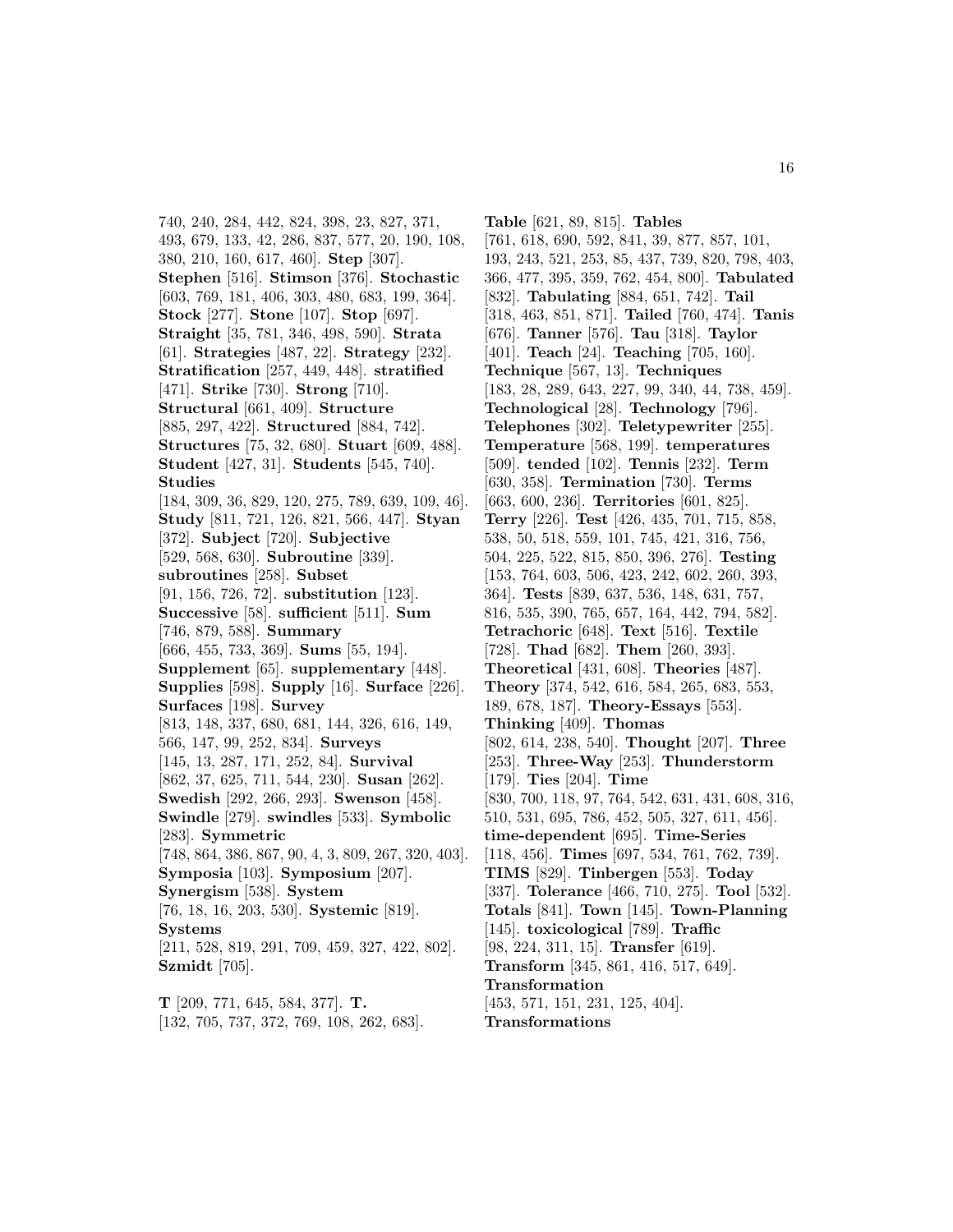[604, 869, 520, 856, 198, 354]. **Transient** [752]. **Transition** [79, 362]. **Transmission** [16]. **Transposing** [32]. **Trapezium** [823]. **Traversed** [228]. **Treatment** [305, 377, 789]. **Tree** [113]. **Trees** [104]. **tri** [370]. **tri-variate** [370]. **Triangular** [748, 386, 867, 3]. **Trigamma** [687]. **Trimming** [718, 719]. **Truncated** [152, 127, 634, 315, 274]. **Trunk** [15]. **Tukey** [767, 797]. **TW2** [576]. **Two** [565, 699, 58, 618, 690, 621, 332, 701, 715, 858, 538, 877, 306, 857, 636, 482, 668, 80, 474, 535, 723, 710, 570, 686, 275, 225, 164, 366, 850, 395, 200, 358, 814]. **Two-Factor** [332, 200]. **Two-Group** [723]. **Two-Hit** [164]. **Two-Level** [636, 482, 668]. **two-parameter** [358]. **Two-Sample** [306]. **Two-Sided** [621, 710, 275]. **two-stage** [275]. **Two-Tailed** [474]. **two-term** [358]. **Two-Way** [618, 690, 877, 570, 686, 857, 366, 395]. **Typescript** [29]. **U** [287, 375]. **U-Boat** [375]. **U.K.** [280, 662]. **Ullman** [803]. **Ultra** [661]. **Ultra-Structural** [661]. **Ultrametric** [555]. **Unbalanced** [599, 570, 686, 451]. **Unbiased** [152]. **Uncertainties** [178]. **Uncertainty** [457, 162]. **Unconfirmed** [530]. **Unconstrained** [879]. **Underestimation** [14]. **Understanding** [513]. **Unequal** [332, 629]. **Uniform** [56, 793]. **Unifying** [532]. **unit** [362]. **United** [238, 290, 642]. **Units** [174]. **University** [411]. **Unknown** [631, 816]. **Updating** [114, 113, 530]. **Upper** [318, 463]. **Upton** [832]. **Ursula** [685]. **Use** [179, 153, 5, 115, 117, 59, 528, 257, 144, 85, 574, 54, 504, 308, 448, 795]. **Useful** [883, 874, 747, 782, 878, 382, 783].

**Uses** [577]. **Using** [499, 307, 754, 749, 61, 241, 231, 137, 602, 226, 459, 530, 634, 348, 404, 442, 342, 349].

**V** [800, 676, 207]. **V.** [541, 515]. **Value**

[743, 527]. **Values** [435, 115, 424, 481, 756, 396, 312, 172]. **Variability** [821]. **Variable** [259, 464, 306, 92, 758, 567, 116, 139]. **Variables** [755, 777, 573, 309, 59, 854, 884, 871, 872, 569, 175, 223, 742, 723, 627, 303, 586, 225, 786, 818, 791, 336]. **Variance** [152, 141, 38, 635, 344, 631, 628, 510, 125, 531, 283, 451, 363, 172]. **Variance-Stabilizing** [125]. **Variate** [229, 822, 214, 125, 370]. **Variates** [132]. **Variations** [184, 282, 325, 199]. **Vectors** [344, 267, 320, 258]. **Venkatesan** [182]. **Verbal** [528]. **Verbal-Call** [528]. **Vetting** [147]. **via** [345, 861]. **Virgil** [492]. **Virginia** [544]. **vital** [398]. **Vol** [234, 680, 681]. **Volume** [33, 96, 168, 249, 324, 420, 503, 597, 693, 848, 829, 709]. **vs** [164]. **Vulcanism** [626].

**W** [830, 235, 833, 133, 767, 372, 837, 797, 514, 189, 490, 108, 262, 264, 237, 798]. **W.** [640, 28, 576, 770, 42, 65, 410, 379, 738, 341, 834, 674]. **Waddington** [375]. **Wagner** [159, 157]. **Waiting** [528]. **Wald** [14]. **Wald-Bartlett** [14]. **Walpole** [20]. **Walter** [109, 377]. **War** [375]. **Wards** [449]. **Warwick** [369]. **Wasserman** [827]. **Water** [598]. **Waterfowl** [99]. **Watson** [209, 851, 871]. **Watson-Gandy** [209]. **Way** [618, 690, 877, 253, 570, 686, 366, 857, 395]. **Wayne** [833, 837, 490]. **weather** [199]. **Weight** [638, 763]. **Weighted** [558, 381]. **Weights** [688, 860, 537]. **Wendell** [458]. **Wertz** [834]. **Wetherill** [40, 583, 41]. **Wheeler** [541]. **which** [313]. **White** [63, 579]. **Whitehouse** [576, 459]. **Whitmore** [827]. **Whitney** [269, 216]. **Wilf** [671]. **William** [827, 235, 708, 455, 241, 342, 489]. **Williamson** [24]. **Willy** [553]. **Wind** [410]. **Winding** [728]. **Winds** [304]. **Winning** [673]. **Winsorized** [124]. **Winter** [34]. **Winters** [724]. **Wishart** [214]. **Wit** [563].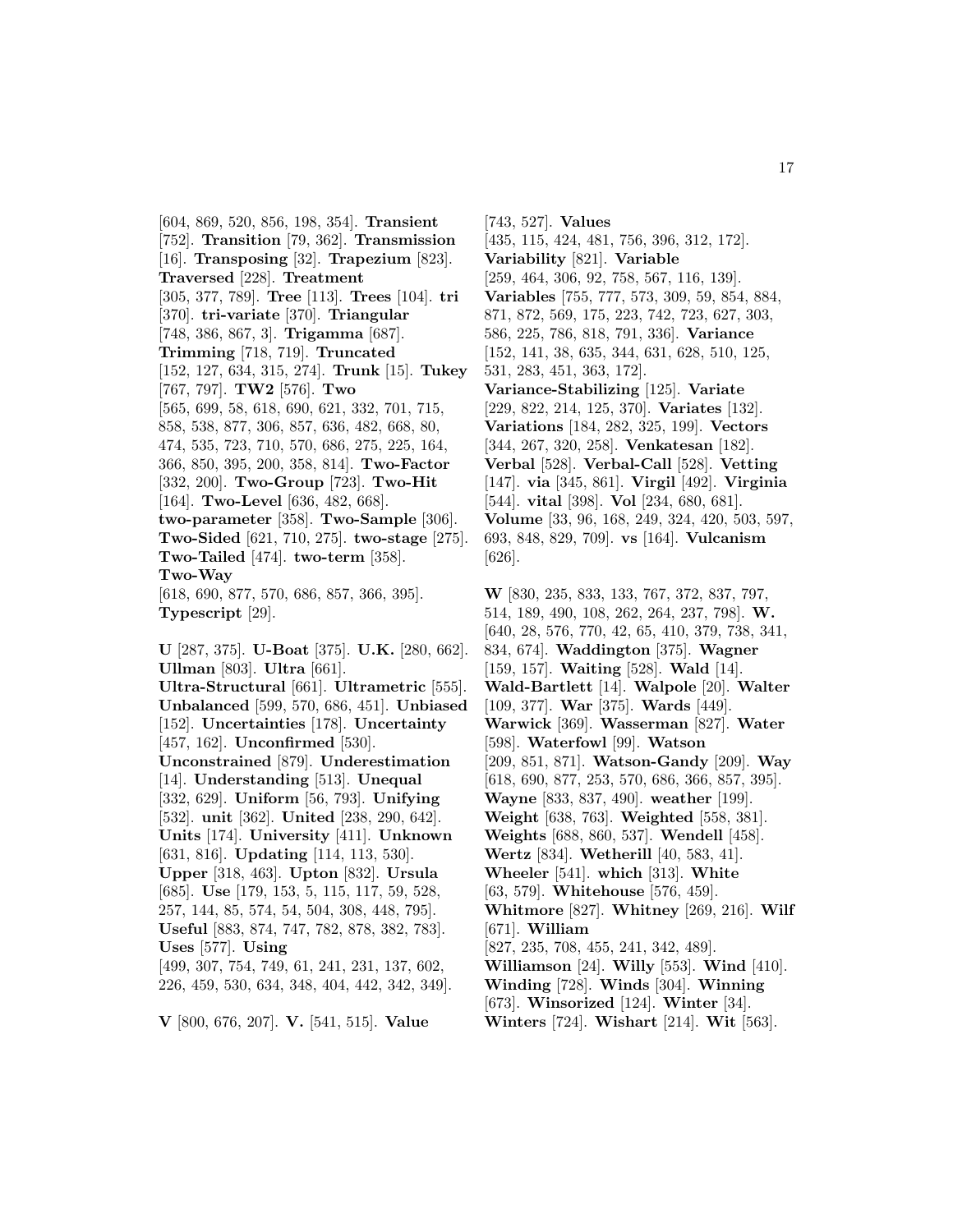**Without** [405, 200, 629]. **Wood** [612]. **Wording** [698]. **Work** [737, 78]. **Workbook** [188]. **Working** [433, 78]. **World** [375].

**Y.** [410, 798]. **Yannoulis** [798]. **Yield** [17]. **Yourself** [24].

**Z.** [798]. **Zonal** [495].

# **References**

# **Cooper:1968:AAA**

[1] B. E. Cooper. Algorithms: Algorithm AS 4: An auxiliary function for distribution integrals. Applied Statistics, 17(2): 190–192, June 1968. CODEN APSTAG. ISSN 0035-9254 (print), 1467-9876 (electronic). URL http://lib.stat.cmu. edu/apstat/4. See remarks [299].

# **Cooper:1968:AAIb**

[2] B. E. Cooper. Algorithms: Algorithm AS 5: The integral of the non-central t-distribution. Applied Statistics, 17 (2):193–194, June 1968. CODEN AP-STAG. ISSN 0035-9254 (print), 1467- 9876 (electronic). URL http://lib. stat.cmu.edu/apstat/5. See remarks [1, 299, 875].

# **Healy:1968:AAT**

[3] M. J. R. Healy. Algorithms: Algorithm AS 6: Triangular decomposition of a symmetric matrix. Applied Statistics, 17 (2):195–197, June 1968. CODEN AP-STAG. ISSN 0035-9254 (print), 1467- 9876 (electronic). URL http://lib. stat.cmu.edu/apstat/6. See corrigendum [8] and remark [386, 867, 748].

# **Healy:1968:AAI**

[4] M. J. R. Healy. Algorithms: Algorithm AS 7: Inversion of a positive semi-definite symmetric matrix. Applied Statistics, 17(2):198–199, June 1968. CODEN APSTAG. ISSN 0035-9254 (print), 1467-9876 (electronic). URL http://lib.stat.cmu.edu/apstat/7. See corrigendum [8] and remark [867].

# **Cooper:1968:AAU**

[5] B. E. Cooper. Algorithms: Algorithm AS 10: The use of orthogonal polynomials. Applied Statistics,  $17(3):283-287$ , September 1968. CODEN APSTAG. ISSN 0035-9254 (print), 1467-9876 (electronic). URL http://lib.stat.cmu. edu/apstat/10. See remarks [93, 117].

# **Swan:1969:CML**

[6] A. V. Swan. Computing maximumlikelihood estimates for parameters of the normal distribution from grouped and censored data. Applied Statistics, 18(1):65–69, 1969. CODEN APSTAG. ISSN 0035-9254 (print), 1467-9876 (electronic). See corrigendum [333].

# **Swan:1969:SAAa**

[7] A. V. Swan. Statistical algorithms: Algorithm AS 16: Maximum likelihood estimation from grouped and censored normal data. *Applied Statistics*, 18(1): 110–114, March 1969. CODEN AP-STAG. ISSN 0035-9254 (print), 1467- 9876 (electronic). URL http://lib. stat.cmu.edu/apstat/16. See remarks [880, 593].

# **Anonymous:1969:SAA**

[8] Anonymous. Statistical algorithms: Algorithms AS 6 and AS 7: Corrigenda.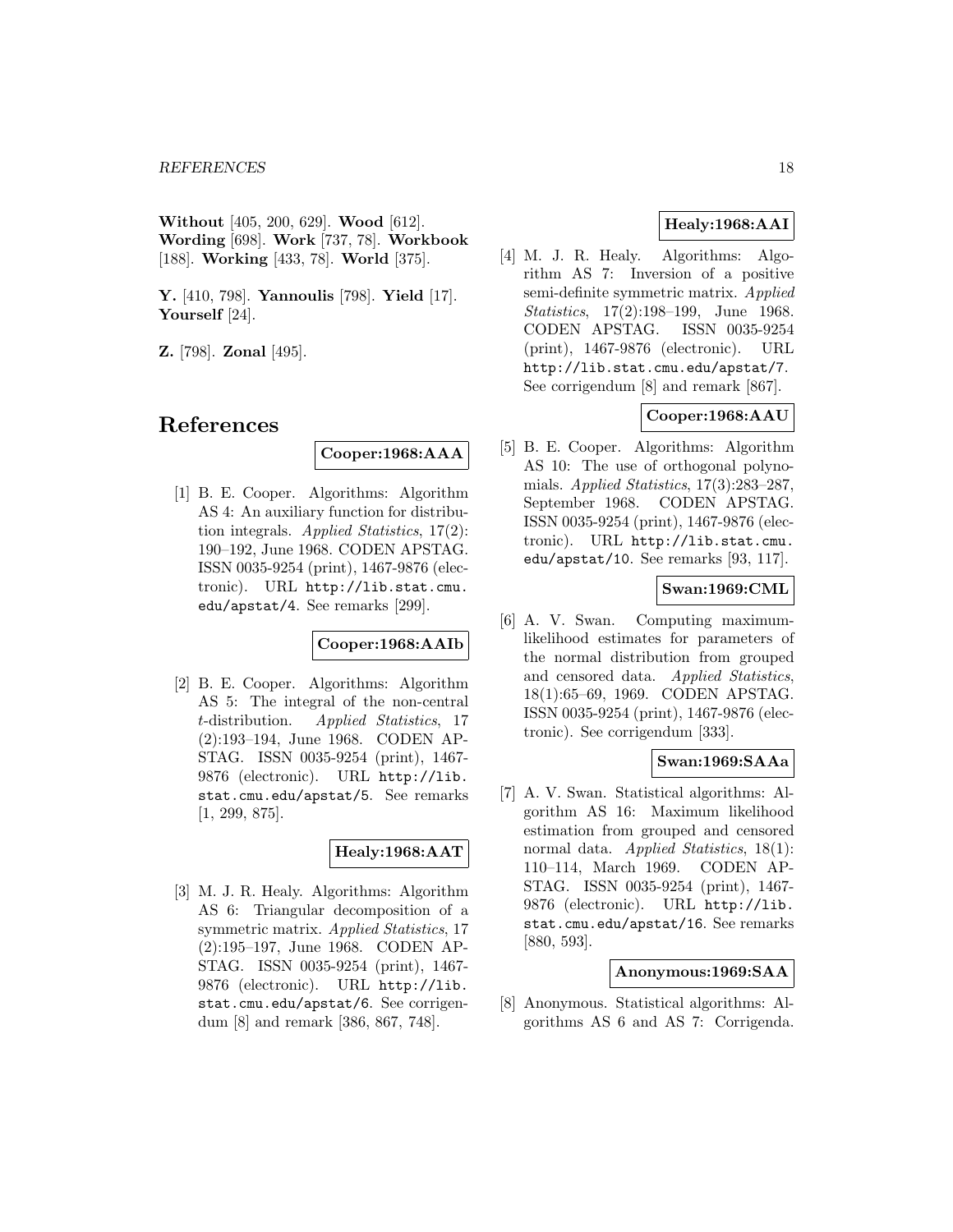Applied Statistics, 18(1):118, 1969. CO-DEN APSTAG. ISSN 0035-9254 (print), 1467-9876 (electronic). See [3, 4, 386, 748].

# **Cooper:1969:SAAb**

[9] B. E. Cooper. Statistical algorithms: Algorithm AS 4: An auxiliary function for distribution integrals: Corrigenda. Applied Statistics, 18(1):118, 1969. CO-DEN APSTAG. ISSN 0035-9254 (print), 1467-9876 (electronic). URL http:// lib.stat.cmu.edu/apstat/4. See corrigendum [53].

# **Thayer:1969:SAA**

[10] R. P. Thayer and R. F. Storer. Statistical algorithms: Algorithm AS 21: Scale selection for computer plots.  $Ap$ plied Statistics, 18(2):206–208, June 1969. CODEN APSTAG. ISSN 0035-9254 (print), 1467-9876 (electronic). URL http://lib.stat.cmu. edu/apstat/21. See corrigenda [95] and remark [347].

# **Tipping:1970:PCI**

[11] D. G. Tipping. Price changes and income distribution. Applied Statistics, 19(1):1–17, 1970. CODEN APSTAG. ISSN 0035-9254 (print), 1467-9876 (electronic).

# **Anderson:1970:MAC**

[12] A. J. B. Anderson and Bridget I. Lowe. A multivariate analysis computer program. Applied Statistics, 19(1):18–26, 1970. CODEN APSTAG. ISSN 0035- 9254 (print), 1467-9876 (electronic).

# **Peel:1970:SST**

[13] J. Peel and G. E. Skipworth. Sequential sampling as a technique in sociological

surveys. Applied Statistics, 19(1):27–33, 1970. CODEN APSTAG. ISSN 0035- 9254 (print), 1467-9876 (electronic).

# **Carter:1970:UEW**

[14] L. F. Carter and H. M. Blalock. Underestimation of error in Wald-Bartlett slope estimation. Applied Statistics, 19 (1):34–41, 1970. CODEN APSTAG. ISSN 0035-9254 (print), 1467-9876 (electronic).

# **Wabe:1970:CST**

[15] J. S. Wabe. Congestion and the speed of traffic on trunk roads. Applied Statistics, 19(1):42–49, 1970. CODEN APSTAG. ISSN 0035-9254 (print), 1467-9876 (electronic).

# **Lyness:1970:SSG**

[16] F. K. Lyness. Security of supply in a gastransmission system. Applied Statistics, 19(1):50–63, 1970. CODEN APSTAG. ISSN 0035-9254 (print), 1467-9876 (electronic).

#### **Mead:1970:PDC**

[17] R. Mead. Plant density and crop yield. Applied Statistics, 19(1):64–81, 1970. CODEN APSTAG. ISSN 0035-9254 (print), 1467-9876 (electronic).

# **Kronmal:1970:MCS**

[18] R. A. Kronmal, Linda Bender, and J. Mortensen. Miscellanea: A conversational statistical system for medical records. Applied Statistics, 19(1):82–92, 1970. CODEN APSTAG. ISSN 0035- 9254 (print), 1467-9876 (electronic).

# **Oliver:1970:MEE**

[19] F. R. Oliver. Miscellanea: Estimating the exponential growth function by di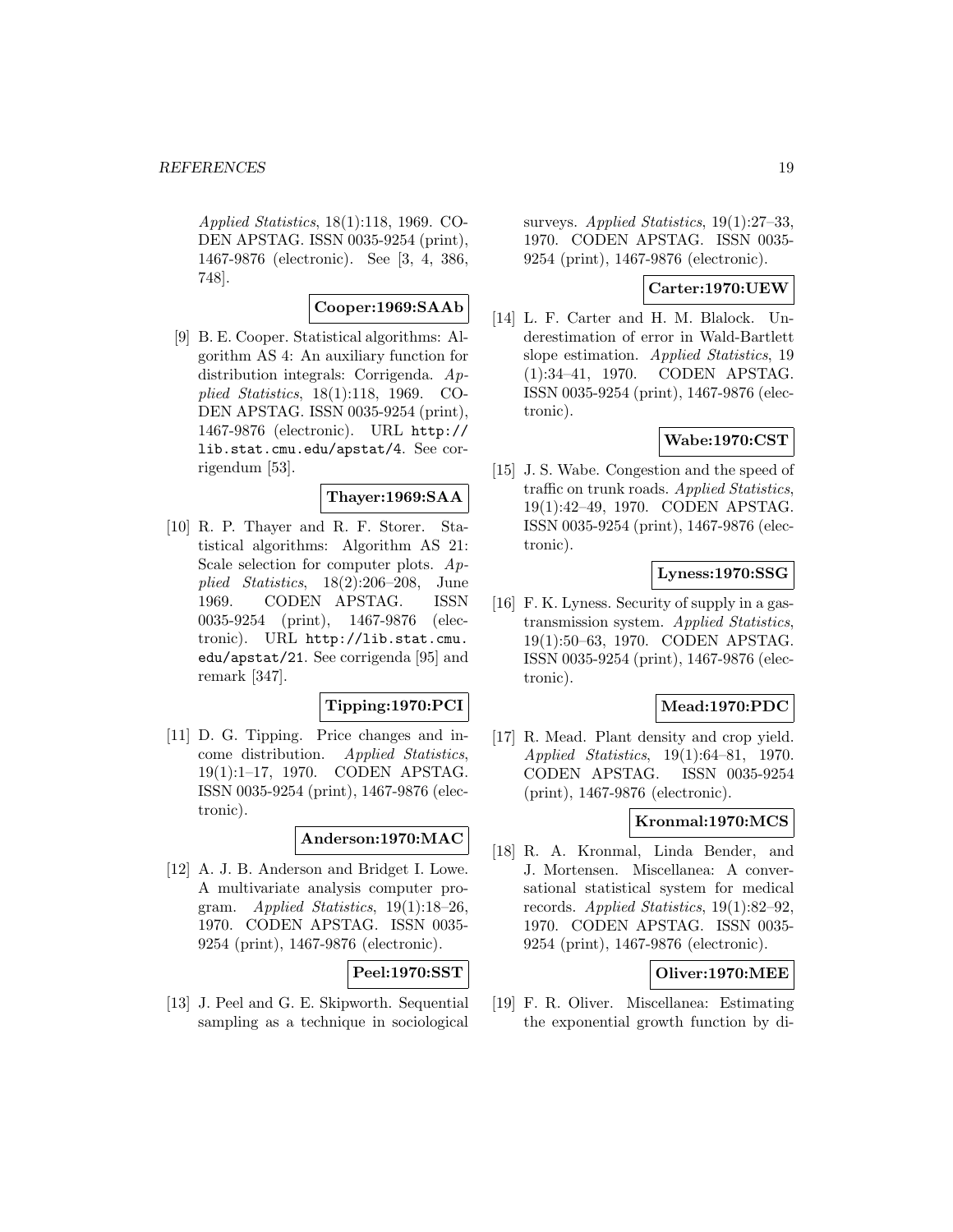rect least squares. Applied Statistics, 19 (1):92–100, 1970. CODEN APSTAG. ISSN 0035-9254 (print), 1467-9876 (electronic).

# **Machin:1970:BRI**

[20] D. Machin. Book reviews: Introduction to Statistics, by R. E. Walpole. Applied Statistics, 19(1):101, 1970. CODEN AP-STAG. ISSN 0035-9254 (print), 1467- 9876 (electronic).

# **Welford:1970:BRM**

[21] B. P. Welford. Book reviews: Mathematical Model Building in Economics and Industry. Applied Statistics, 19(1):102, 1970. CODEN APSTAG. ISSN 0035- 9254 (print), 1467-9876 (electronic).

# **Welford:1970:BRS**

[22] B. P. Welford. Book reviews: Statistical Selection of Business Strategies, by J. Forester. Applied Statistics, 19(1):103, 1970. CODEN APSTAG. ISSN 0035- 9254 (print), 1467-9876 (electronic).

# **Machin:1970:BRS**

[23] D. Machin. Book reviews: Statistics for Mathematicians — An Introduction, by D. J. Finney. Applied Statistics, 19(1):104, 1970. CODEN APSTAG. ISSN 0035-9254 (print), 1467-9876 (electronic).

# **Evans:1970:BRT**

[24] I. G. Evans. Book reviews: Teach Yourself Operational Research, by M. S. Makower and E. Williamson. Applied Statistics, 19(1):104–105, 1970. CO-DEN APSTAG. ISSN 0035-9254 (print), 1467-9876 (electronic).

# **Davies:1970:BRE**

[25] Paul Davies. Book reviews: Evolutionary Operation, by George E. P. Box and Norman R. Draper. Applied Statistics, 19(1):105–106, 1970. CODEN APSTAG. ISSN 0035-9254 (print), 1467-9876 (electronic).

# **Griffiths:1970:BRE**

[26] J. D. Griffiths. Book reviews: Exercises in Industrial Management, by S. Eilon, R. I. Hall and J. R. King. Applied Statistics, 19(1):106, 1970. CODEN AP-STAG. ISSN 0035-9254 (print), 1467- 9876 (electronic).

# **Gales:1970:BRI**

[27] Kathleen Gales. Book reviews: Introduction to Statistical Analysis and Inference for Psychology and Education, by Sidney J. Armore. Applied Statistics, 19(1):107, 1970. CODEN APSTAG. ISSN 0035- 9254 (print), 1467-9876 (electronic).

# **Draper:1970:BRS**

[28] Norman R. Draper. Book reviews: Statistical Techniques in Technological Research, by W. E. Duckworth. Applied Statistics, 19(1):107–109, 1970. CO-DEN APSTAG. ISSN 0035-9254 (print), 1467-9876 (electronic).

# **Anonymous:1970:PTA**

[29] Anonymous. Preparation of typescript for algorithm descriptions. Applied Statistics, 19(1):110, 1970. CODEN AP-STAG. ISSN 0035-9254 (print), 1467- 9876 (electronic).

# **Freeman:1970:SAA**

[30] P. R. Freeman. Statistical algorithms: Algorithm AS 26: Ranking an array of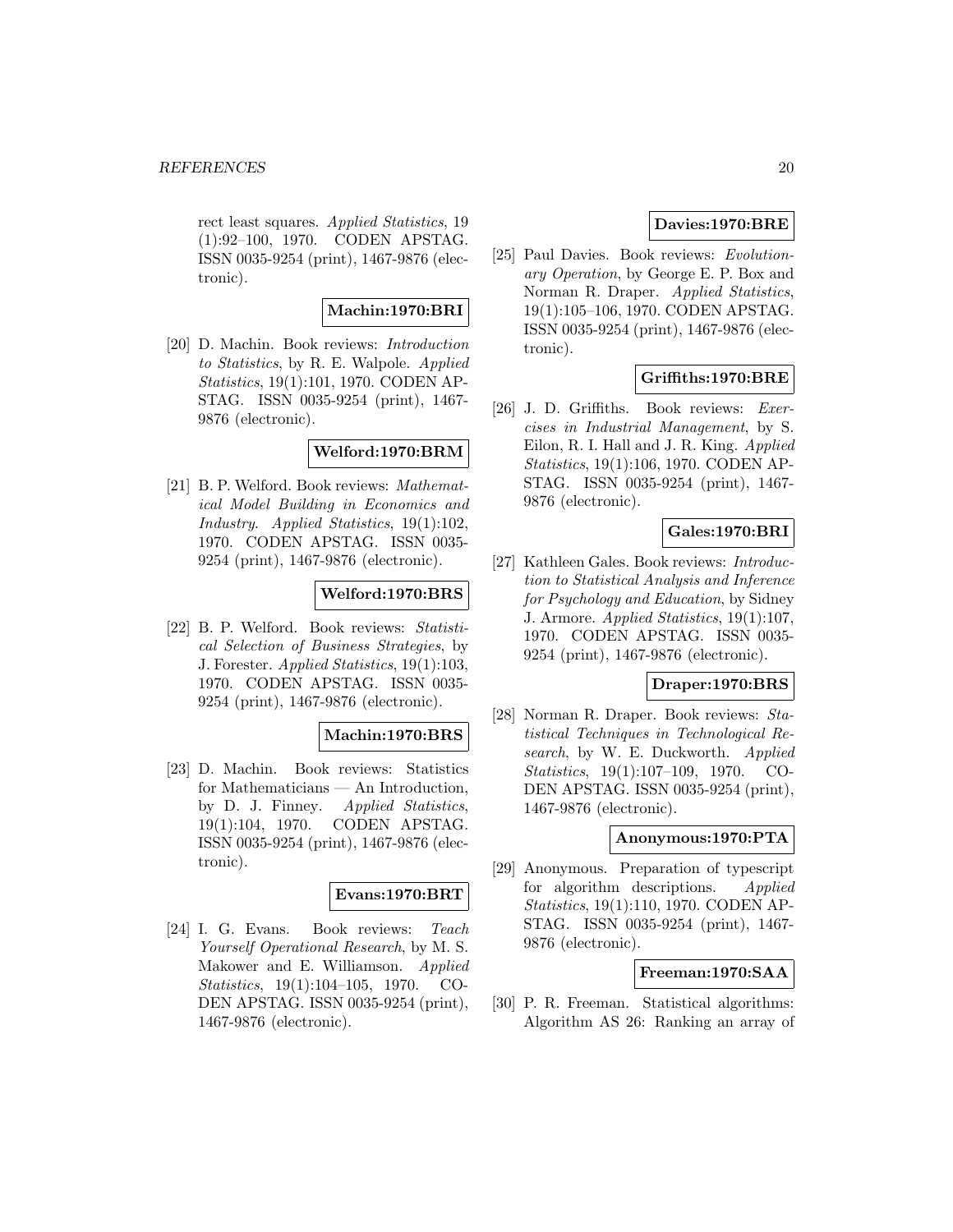numbers. Applied Statistics, 19(1):111– 113, March 1970. CODEN APSTAG. ISSN 0035-9254 (print), 1467-9876 (electronic). URL http://lib.stat.cmu. edu/apstat/26. See remark [246].

# **Taylor:1970:SAA**

[31] G. A. R. Taylor. Statistical algorithms: Algorithm AS 27: The integral of Student's t-distribution. Applied Statistics, 19(1):113–114, March 1970. CO-DEN APSTAG. ISSN 0035-9254 (print), 1467-9876 (electronic). URL http:// lib.stat.cmu.edu/apstat/27.

# **Krzanowski:1970:SAA**

[32] W. J. Krzanowski. Statistical algorithms: Algorithm AS 28: Transposing multiway structures. Applied Statistics, 19(1):115–118, March 1970. CO-DEN APSTAG. ISSN 0035-9254 (print), 1467-9876 (electronic). URL http:// lib.stat.cmu.edu/apstat/28.

#### **Anonymous:1970:VIP**

[33] Anonymous. Volume information. Applied Statistics, 19(1):[3], 1970. CO-DEN APSTAG. ISSN 0035-9254 (print), 1467-9876 (electronic).

# **Lyness:1970:MWS**

[34] F. K. Lyness and E. H. M. Badger. A measure of winter severity. Applied Statistics, 19(2):119–134, 1970. CO-DEN APSTAG. ISSN 0035-9254 (print), 1467-9876 (electronic).

#### **Barnett:1970:FSL**

[35] V. D. Barnett. Fitting straight lines-the linear functional relationship with replicated observations. Applied Statistics, 19(2):135–144, 1970. CODEN APSTAG. ISSN 0035-9254 (print), 1467-9876 (electronic).

# **Goldstein:1970:DPL**

[36] H. Goldstein. Data processing for longitudinal studies. Applied Statistics, 19 (2):145–151, 1970. CODEN APSTAG. ISSN 0035-9254 (print), 1467-9876 (electronic).

# **Garg:1970:MLE**

[37] Mohan L. Garg, B. Raja Rao, and Carol K. Redmond. Maximumlikelihood estimation of the parameters of the Gompertz survival function. Applied Statistics, 19(2):152–159, 1970. CODEN APSTAG. ISSN 0035-9254 (print), 1467-9876 (electronic).

# **Cunningham:1970:PLS**

[38] E. P. Cunningham. A program for largescale non-orthogonal analysis of variance and covariance. Applied Statistics, 19 (2):160–172, 1970. CODEN APSTAG. ISSN 0035-9254 (print), 1467-9876 (electronic).

# **Craddock:1970:MDS**

[39] J. M. Craddock and C. R. Flood. Miscellanea: The distribution of the  $\chi^2$  statistic in small contingency tables. Applied Statistics, 19(2):173–181, 1970. CO-DEN APSTAG. ISSN 0035-9254 (print), 1467-9876 (electronic).

# **Bissell:1970:BRS**

[40] A. F. Bissell. Book reviews: Sampling Inspection and Quality Control, by G. Barrie Wetherill. Applied Statistics, 19(2):182, 1970. CODEN APSTAG. ISSN 0035-9254 (print), 1467-9876 (electronic).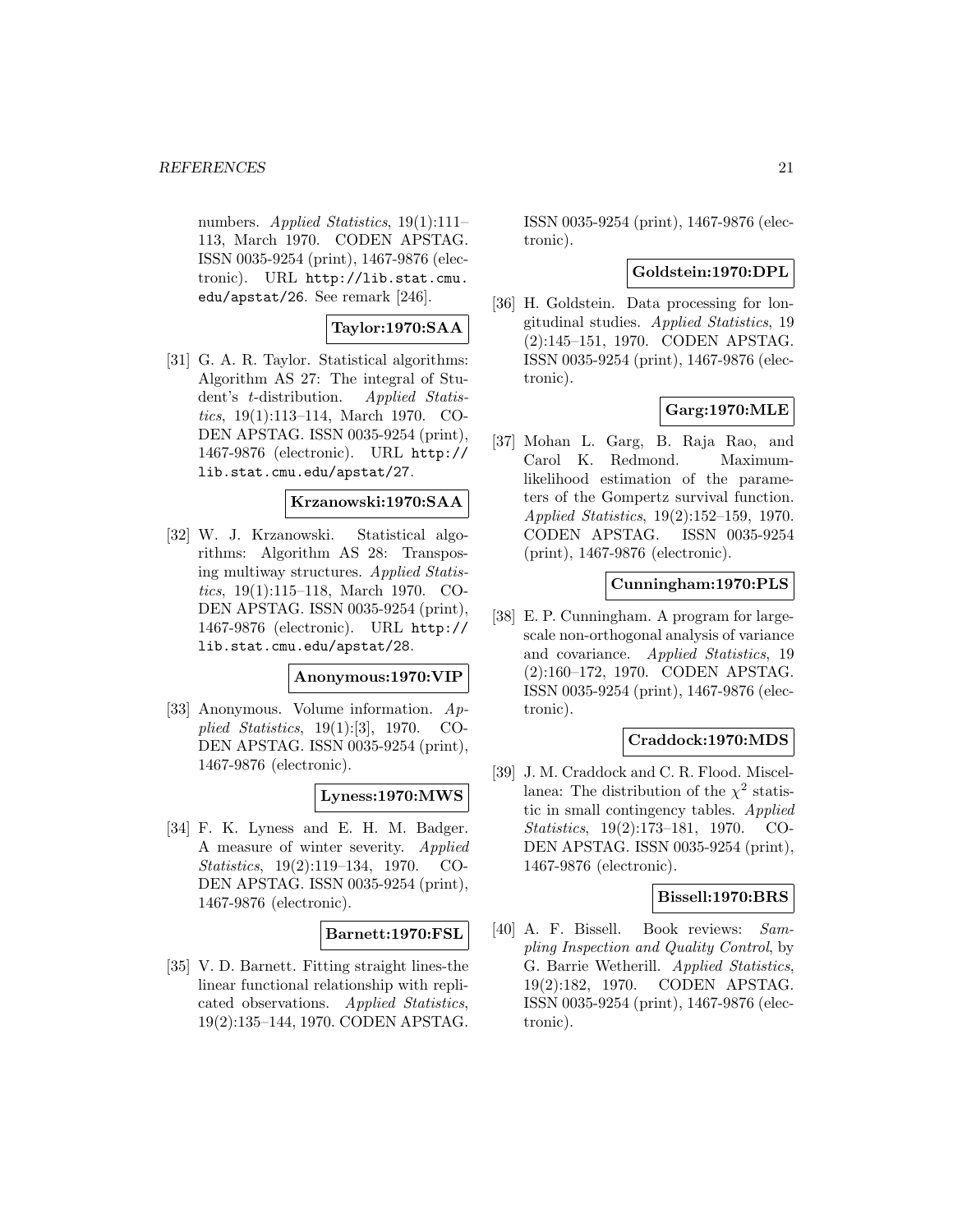### **Scott:1970:BRR**

[41] J. F. Scott. Book reviews: Review of Elementary Statistical Methods, by G. Barrie Wetherill. Applied Statistics, 19(2):183, 1970. CODEN APSTAG. ISSN 0035-9254 (print), 1467-9876 (electronic).

# **Henshaw:1970:BRR**

[42] W. C. Henshaw. Book reviews: Readings in Applied Statistics, by W. S. Peters. Applied Statistics, 19(2):183–184, 1970. CODEN APSTAG. ISSN 0035- 9254 (print), 1467-9876 (electronic).

### **Chapas:1970:BRB**

[43] L. C. Chapas. Book reviews: Biological Research Method: Practical Statistics for Non-Mathematicians, by H. H. Holman. Applied Statistics, 19(2):184–185, 1970. CODEN APSTAG. ISSN 0035- 9254 (print), 1467-9876 (electronic).

# **Quenouille:1970:BRP**

[44] M. H. Quenouille. Book reviews: Principles of Statistical Techniques, by P. G. Moore. Applied Statistics, 19(2):185, 1970. CODEN APSTAG. ISSN 0035- 9254 (print), 1467-9876 (electronic).

# **Ward:1970:BRI**

[45] Denis H. Ward. Book reviews: Introduction to Applied Statistical Analysis, by H. P. Hartkemeier. Applied Statistics, 19(2):186, 1970. CODEN APSTAG. ISSN 0035-9254 (print), 1467-9876 (electronic).

# **Page:1970:BRA**

[46] D. J. Page. Book reviews: Applied Statistics for Management Studies, by D. Croft. *Applied Statistics*, 19(2):

186–187, 1970. CODEN APSTAG. ISSN 0035-9254 (print), 1467-9876 (electronic).

# **Allum:1970:BRS**

[47] W. J. Allum. Book reviews: Statistics in the Computer Age, by J. M. Craddock. Applied Statistics, 19(2):187–188, 1970. CODEN APSTAG. ISSN 0035- 9254 (print), 1467-9876 (electronic).

#### **Ferres:1970:BRS**

[48] H. M. Ferres. Book reviews: Statistics for Biologists, by R. C. Campbell. Applied Statistics, 19(2):188, 1970. CO-DEN APSTAG. ISSN 0035-9254 (print), 1467-9876 (electronic).

# **Garreau:1970:BRS**

[49] G. A. Garreau. Book reviews: Statistics for Experimentalists, by B. E. Cooper. Applied Statistics, 19(2):189, 1970. CO-DEN APSTAG. ISSN 0035-9254 (print), 1467-9876 (electronic).

# **Downham:1970:SAA**

[50] D. Y. Downham. Statistical algorithms: Algorithm AS 29: The runs up and down test. Applied Statistics, 19(2): 190–192, June 1970. CODEN APSTAG. ISSN 0035-9254 (print), 1467-9876 (electronic). URL http://lib.stat.cmu. edu/apstat/29. See [522].

# **Sparks:1970:SAA**

[51] D. N. Sparks. Statistical algorithms: Algorithm AS 30: Half normal plotting. Applied Statistics, 19(2):192– 196, June 1970. CODEN APSTAG. ISSN 0035-9254 (print), 1467-9876 (electronic). URL http://lib.stat.cmu. edu/apstat/30. See corrigenda [94, 217].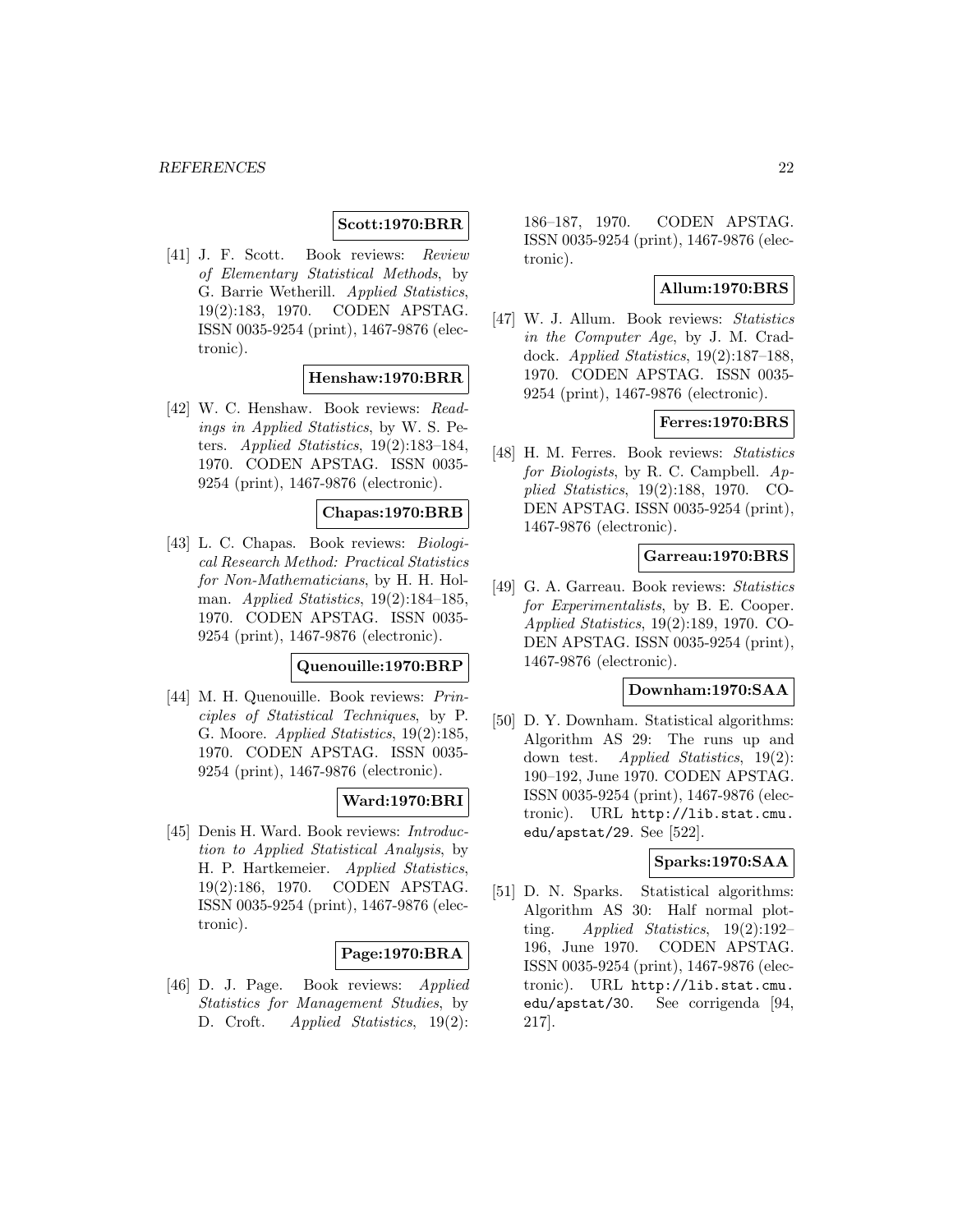# **Hill:1970:SAA**

[52] I. D. Hill. Statistical algorithms: Algorithm AS 31: Operating characteristic and average sample size for binomial sequential sampling. Applied Statistics, 19 (2):197–203, June 1970. CODEN AP-STAG. ISSN 0035-9254 (print), 1467- 9876 (electronic). URL http://lib. stat.cmu.edu/apstat/31.

# **Cooper:1970:SAC**

[53] B. E. Cooper. Statistical algorithms: Corrigendum: Algorithm AS 4: An auxiliary function for distribution integrals. Applied Statistics, 19(2):204, 1970. CO-DEN APSTAG. ISSN 0035-9254 (print), 1467-9876 (electronic). URL http:// lib.stat.cmu.edu/apstat/4. See [9].

# **Ross:1970:EUF**

[54] G. J. S. Ross. The efficient use of function minimization in non-linear maximum-likelihood estimation. Applied Statistics, 19(3):205–221, 1970. CODEN APSTAG. ISSN 0035-9254 (print), 1467-9876 (electronic).

# **Prairie:1970:CSP**

[55] Richard R. Prairie and William J. Zimmer. Continuous sampling plans based on cumulative sums. Applied Statistics, 19(3):222–230, 1970. CODEN APSTAG. ISSN 0035-9254 (print), 1467-9876 (electronic).

# **Doehlert:1970:USD**

[56] David H. Doehlert. Uniform shell designs. Applied Statistics, 19(3):231–239, 1970. CODEN APSTAG. ISSN 0035- 9254 (print), 1467-9876 (electronic).

# **Chatfield:1970:BBM**

[57] C. Chatfield and G. J. Goodhardt. The beta-binomial model for consumer purchasing behaviour. Applied Statistics, 19 (3):240–250, 1970. CODEN APSTAG. ISSN 0035-9254 (print), 1467-9876 (electronic).

# **Avadhani:1970:CTS**

[58] M. S. Avadhani and B. V. Sukhatme. A comparison of two sampling procedures with an application to successive sampling. Applied Statistics,  $19(3):251-259$ , 1970. CODEN APSTAG. ISSN 0035- 9254 (print), 1467-9876 (electronic).

# **Daling:1970:UOF**

[59] Janet R. Daling and H. Tamura. Use of orthogonal factors for selection of variables in a regression equation an illustration. Applied Statistics, 19 (3):260–268, 1970. CODEN APSTAG. ISSN 0035-9254 (print), 1467-9876 (electronic).

# **Oliver:1970:MSA**

[60] F. R. Oliver. Miscellanea: Some asymptotic properties of Colquhoun's estimators for a rectangular hyperbola. Applied Statistics, 19(3):269–273, 1970. CO-DEN APSTAG. ISSN 0035-9254 (print), 1467-9876 (electronic).

#### **Huddleston:1970:MOS**

[61] H. F. Huddleston, P. L. Claypool, and R. R. Hocking. Miscellanea: Optimal sample allocation to strata using convex programming. Applied Statistics, 19 (3):273–278, 1970. CODEN APSTAG. ISSN 0035-9254 (print), 1467-9876 (electronic).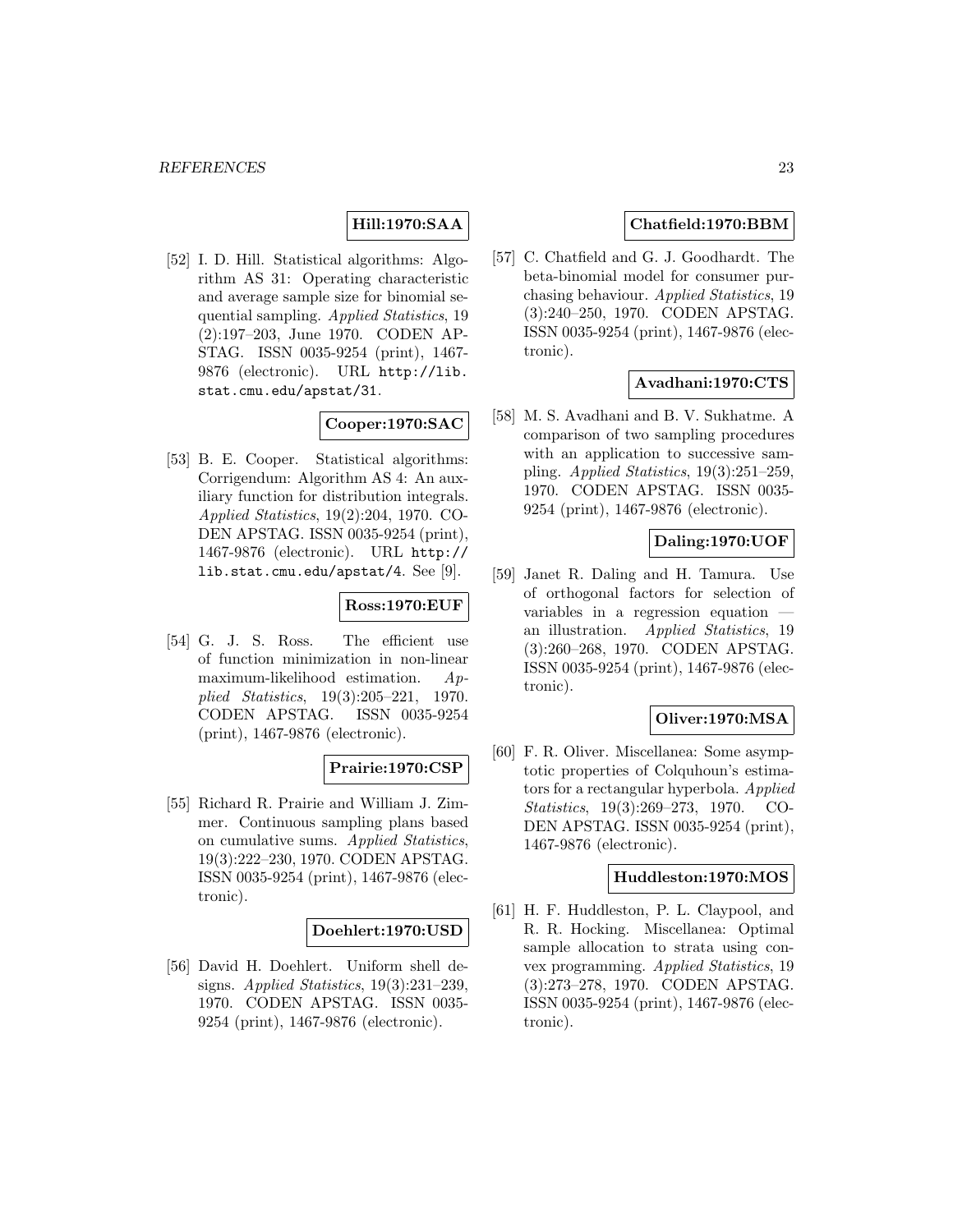# **Jeffers:1970:BRS**

[62] J. N. R. Jeffers. Book reviews: Statistical Methods in Engineering, by Gerald J. Hahn and Samuel S. Shapiro. Applied Statistics, 19(3):279, 1970. CODEN AP-STAG. ISSN 0035-9254 (print), 1467- 9876 (electronic).

# **Beale:1970:BRD**

[63] E. M. L. Beale. Book reviews: Dynamic Programming, by D. J. White. Applied Statistics, 19(3):280–281, 1970. CO-DEN APSTAG. ISSN 0035-9254 (print), 1467-9876 (electronic).

# **Benjamin:1970:BRD**

[64] Bernard Benjamin. Book reviews: Demography. 4th Edition, by Peter R. Cox. Applied Statistics, 19(3):281–282, 1970. CODEN APSTAG. ISSN 0035-9254 (print), 1467-9876 (electronic).

# **Herne:1970:BRB**

[65] H. Herne. Book reviews: Biomedical Computer Programs. X-Series Supplement, by W. J. Dixon. Applied Statistics, 19(3):282–283, 1970. CODEN APSTAG. ISSN 0035-9254 (print), 1467-9876 (electronic).

# **Lindley:1970:BRF**

[66] D. K. Lindley. Book reviews: Forest Biometrics, by Michail Prodan and Sabine H. Gardiner. Applied Statistics, 19(3):283, 1970. CODEN APSTAG. ISSN 0035-9254 (print), 1467-9876 (electronic).

# **Freeman:1970:BRI**

[67] P. R. Freeman. Book reviews: Introduction to Statistics: Selected Procedures for the Behavioural Sciences, by Robert

Fried. *Applied Statistics*, 19(3):284, 1970. CODEN APSTAG. ISSN 0035- 9254 (print), 1467-9876 (electronic).

### **Bhattacharjee:1970:SAA**

[68] G. P. Bhattacharjee. Statistical algorithms: Algorithm AS 32: The incomplete gamma integral. Applied Statistics, 19(3):285–287, September 1970. CO-DEN APSTAG. ISSN 0035-9254 (print), 1467-9876 (electronic). URL http:// lib.stat.cmu.edu/apstat/32. See remark [876, 882].

# **Leech:1970:SAA**

[69] F. B. Leech. Statistical algorithms: Algorithm AS 33: Calculation of hypergeometric sample sizes. Applied Statistics, 19(3):287–289, September 1970. CO-DEN APSTAG. ISSN 0035-9254 (print), 1467-9876 (electronic). URL http:// lib.stat.cmu.edu/apstat/33.

# **McGilchrist:1970:SAA**

[70] C. A. McGilchrist. Statistical algorithms: Algorithm AS 34: Sequential inversion of band matrices.  $Ap$ plied Statistics, 19(3):290–292, September 1970. CODEN APSTAG. ISSN 0035-9254 (print), 1467-9876 (electronic). URL http://lib.stat.cmu. edu/apstat/34.

#### **Box:1971:PEC**

[71] M. J. Box. A parameter estimation criterion for multiresponse models applicable when some observations are missing. Applied Statistics, 20(1):1–7, 1971. CO-DEN APSTAG. ISSN 0035-9254 (print), 1467-9876 (electronic).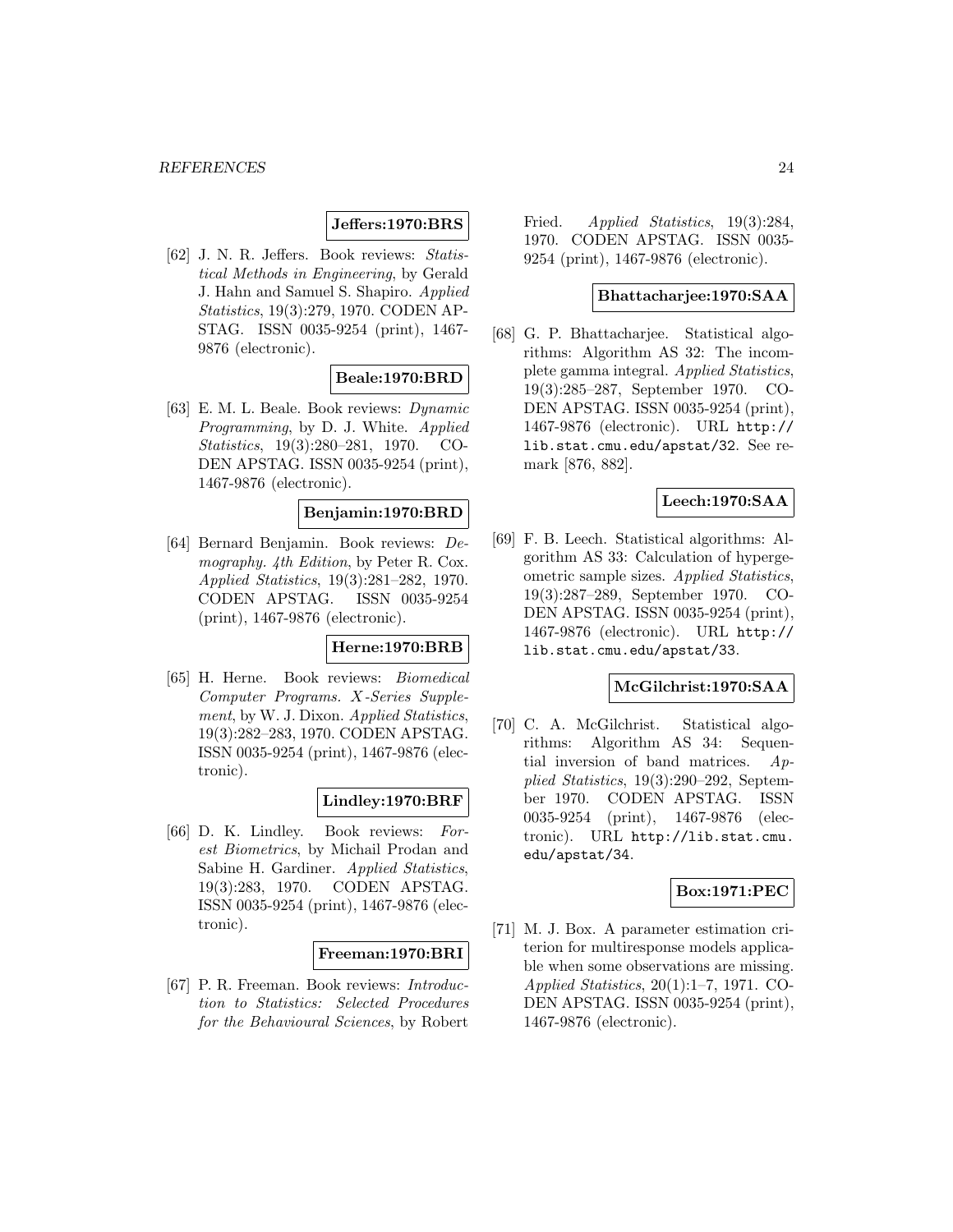# **Garside:1971:SCP**

[72] M. J. Garside. Some computational procedures for the best subset problem. Applied Statistics, 20(1):8–15, 1971. CO-DEN APSTAG. ISSN 0035-9254 (print), 1467-9876 (electronic).

# **Quenouille:1971:PCD**

[73] M. H. Quenouille and J. A. John. Paired comparison designs for  $2^n$  factorials. Applied Statistics, 20(1):16–24, 1971. CO-DEN APSTAG. ISSN 0035-9254 (print), 1467-9876 (electronic).

### **Nelder:1971:SCS**

[74] J. A. Nelder. Statistical computing 1970: Statistical computing and computer languages. Applied Statistics, 20(1):25–32, 1971. CODEN APSTAG. ISSN 0035- 9254 (print), 1467-9876 (electronic).

# **Gower:1971:SCI**

[75] J. C. Gower and I. D. Hill. Statistical computing 1970: Internal data structures. Applied Statistics, 20(1):32–45, 1971. CODEN APSTAG. ISSN 0035- 9254 (print), 1467-9876 (electronic).

# **Godfrey:1971:SCO**

[76] Michael D. Godfrey. Statistical computing 1970: Operating system considerations for statistical computing. Applied Statistics, 20(1):45–56, 1971. CO-DEN APSTAG. ISSN 0035-9254 (print), 1467-9876 (electronic).

# **Nelder:1971:SCI**

[77] J. A. Nelder and B. E. Cooper. Statistical computing 1970: Input/output in statistical programming. Applied Statistics, 20(1):56–73, 1971. CODEN AP- STAG. ISSN 0035-9254 (print), 1467- 9876 (electronic).

### **vanReeken:1971:SCR**

[78] A. J. van Reeken. Statistical computing 1970: Report on the Work of the Dutch Working Party on Statistical Computing. Applied Statistics, 20(1):73–79, 1971. CODEN APSTAG. ISSN 0035- 9254 (print), 1467-9876 (electronic).

# **Hilton:1971:MAD**

[79] Gordon Hilton. Miscellanea: An algorithm for detecting differences between transition probability matrices.  $Ap$ plied Statistics, 20(1):80–86, 1971. CO-DEN APSTAG. ISSN 0035-9254 (print), 1467-9876 (electronic).

# **Hsi:1971:MGT**

[80] B. P. Hsi and D. M. Burych. Miscellanea: Games of two players. Applied Statistics, 20(1):86–92, 1971. CO-DEN APSTAG. ISSN 0035-9254 (print), 1467-9876 (electronic).

# **Gulliver:1971:BRA**

[81] S. Gulliver. Book reviews: Abstract of Statistics 1968–69 for the City of Birmingham, by Alan B. Neale and Gillian Haine. Applied Statistics, 20(1):93, 1971. CODEN APSTAG. ISSN 0035-9254 (print), 1467-9876 (electronic).

# **Jeffers:1971:BRI**

[82] J. N. R. Jeffers. Book reviews: An Introduction to Mathematical Ecology, by E. C. Pielou. Applied Statistics, 20(1):93– 94, 1971. CODEN APSTAG. ISSN 0035- 9254 (print), 1467-9876 (electronic).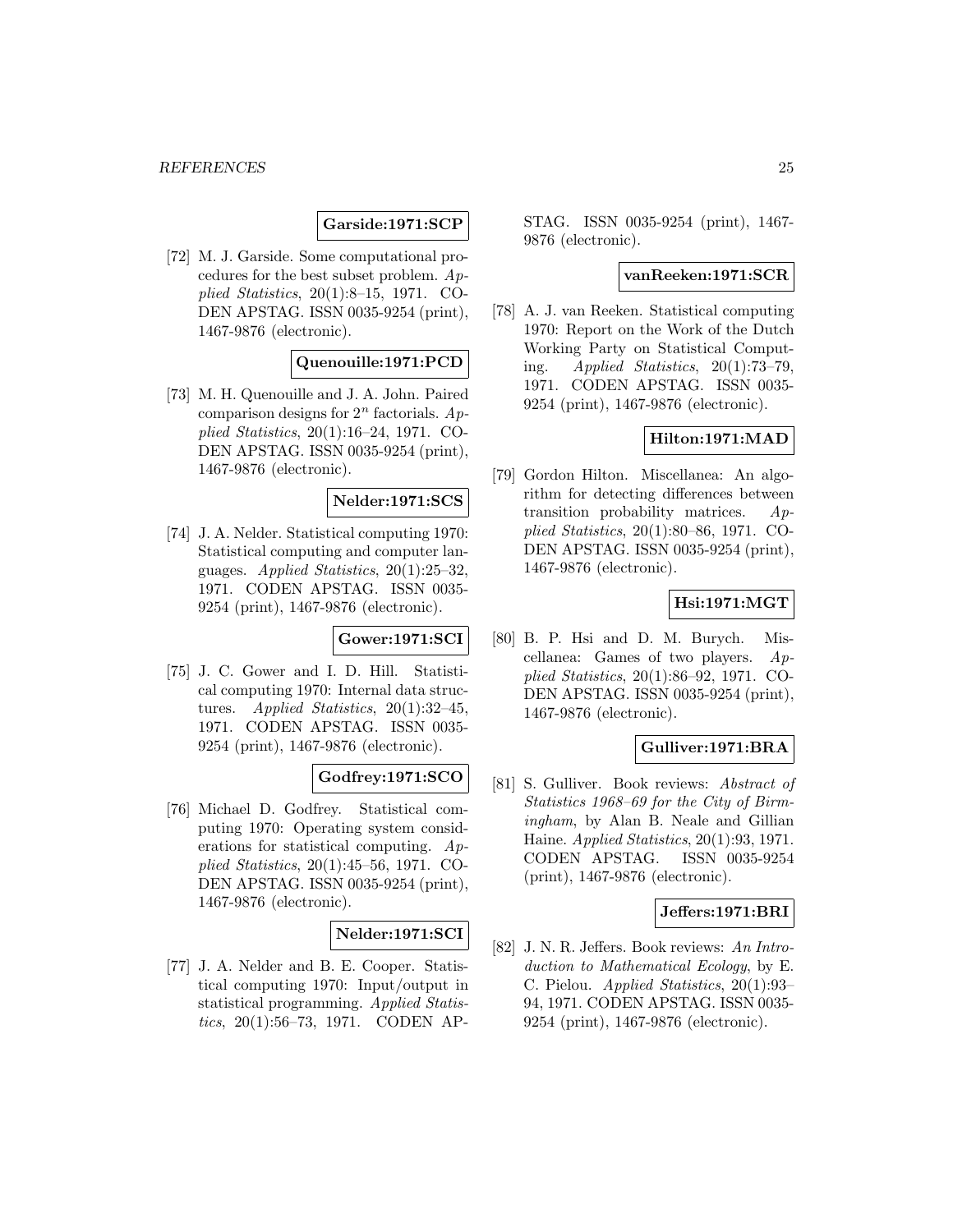# **Chatfield:1971:BRS**

[83] C. Chatfield. Book reviews: Statistics and Probability, by J. H. Durran. Applied Statistics, 20(1):94–95, 1971. CO-DEN APSTAG. ISSN 0035-9254 (print), 1467-9876 (electronic).

### **Holmes:1971:BRP**

[84] C. Holmes. Book reviews: Professional Mail Surveys, by Paul L. Erdos. Applied Statistics, 20(1):95–96, 1971. CO-DEN APSTAG. ISSN 0035-9254 (print), 1467-9876 (electronic).

### **Luckman:1971:BRA**

[85] J. Luckman. Book reviews: Abridged Tables for Use of Examination Candidates, by The Institute of Statisticians. Applied Statistics, 20(1):96, 1971. CO-DEN APSTAG. ISSN 0035-9254 (print), 1467-9876 (electronic).

# **Lindley:1971:BRO**

[86] D. V. Lindley. Book reviews: Optimal Statistical Decisions, by Morris de Groot. Applied Statistics, 20(1):97, 1971. CODEN APSTAG. ISSN 0035- 9254 (print), 1467-9876 (electronic).

# **Clarke:1971:BRS**

[87] G. M. Clarke. Book reviews: Statistics, With Applications to the Biological and Health Sciences, by R. D. Remington and M. A. Schork. Applied Statistics, 20(1):97–98, 1971. CODEN APSTAG. ISSN 0035-9254 (print), 1467-9876 (electronic).

#### **Hill:1971:SAAa**

[88] I. D. Hill and Richard Peto. Statistical algorithms: Algorithm AS 35: Probabilities derived from finite populations. Applied Statistics, 20(1):99– 105, March 1971. CODEN APSTAG. ISSN 0035-9254 (print), 1467-9876 (electronic). URL http://lib.stat.cmu. edu/apstat/35. See corrigenda [138, 218] and remark [622].

# **Thomas:1971:SAA**

[89] Donald G. Thomas. Statistical algorithms: Algorithm AS 36: Exact confidence limits for the odds ratio in a  $2\times2$  table. Applied Statistics, 20(1):105– 110, March 1971. CODEN APSTAG. ISSN 0035-9254 (print), 1467-9876 (electronic). URL http://lib.stat.cmu. edu/apstat/36.

# **Garside:1971:SAAa**

[90] M. J. Garside. Statistical algorithms: Algorithm AS 37: Inversion of a symmetric matrix. Applied Statistics, 20 (1):111–112, March 1971. CODEN AP-STAG. ISSN 0035-9254 (print), 1467- 9876 (electronic). URL http://lib. stat.cmu.edu/apstat/37. See remark [319].

### **Garside:1971:SAAb**

[91] M. J. Garside. Statistical algorithms: Algorithm AS 38: Best subset search. Applied Statistics, 20(1):112-115, March 1971. CODEN APSTAG. ISSN 0035-9254 (print), 1467-9876 (electronic). URL http://lib.stat.cmu. edu/apstat/38.

# **Hill:1971:SAAb**

[92] I. D. Hill. Statistical algorithms: Algorithm AS 39: Arrays with a variable number of dimensions. Applied Statistics, 20(1):115–117, March 1971. CO-DEN APSTAG. ISSN 0035-9254 (print),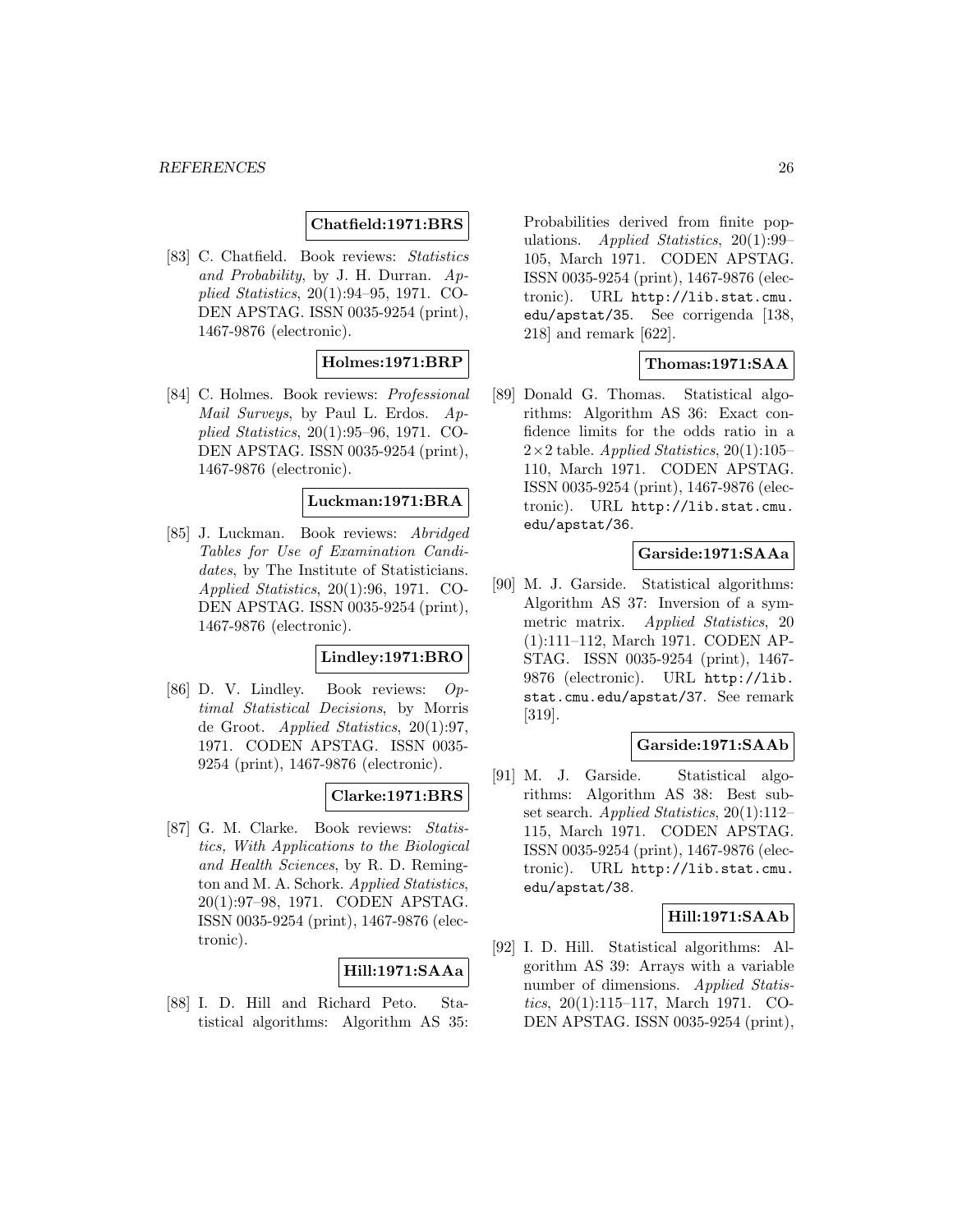1467-9876 (electronic). URL http:// lib.stat.cmu.edu/apstat/39.

#### **Jennrich:1971:SAR**

[93] R. I. Jennrich and P. I. Sampson. Statistical algorithms: Remark AS R3: A remark on Algorithm AS 10. Applied Statistics, 20(1):117–118, 1971. CO-DEN APSTAG. ISSN 0035-9254 (print), 1467-9876 (electronic). URL http:// lib.stat.cmu.edu/apstat/10. See [5, 117].

# **Sparks:1971:SAC**

[94] D. N. Sparks. Statistical algorithms: Corrigenda: Algorithm AS 30: Half normal plotting. Applied Statistics, 20(1):118, 1971. CODEN APSTAG. ISSN 0035-9254 (print), 1467-9876 (electronic). URL http://lib.stat.cmu. edu/apstat/30. See [51, 217].

#### **Thayer:1971:SAC**

[95] R. P. Thayer and R. F. Storer. Statistical algorithms: Corrigenda: Algorithm AS 21: Scale selection for computer plots. Applied Statistics, 20(1):118, 1971. CODEN APSTAG. ISSN 0035-9254 (print), 1467-9876 (electronic). URL http://lib.stat.cmu. edu/apstat/21. See [10, 347].

#### **Anonymous:1971:VIP**

[96] Anonymous. Volume information. Applied Statistics, 20(1):[3], 1971. CO-DEN APSTAG. ISSN 0035-9254 (print), 1467-9876 (electronic).

# **Cohen:1971:AAD**

[97] Kalman J. Cohen, Wolfgang Muller, and Manfred W. Padberg. Autoregressive approaches to disaggregation of time series data. Applied Statistics, 20

(2):119–129, 1971. CODEN APSTAG. ISSN 0035-9254 (print), 1467-9876 (electronic).

# **Ashton:1971:GAP**

[98] Winifred D. Ashton. Gap-acceptance problems at a traffic intersection. Applied Statistics, 20(2):130–138, 1971. CODEN APSTAG. ISSN 0035-9254 (print), 1467-9876 (electronic).

### **Sen:1971:SRD**

[99] A. R. Sen. Some recent developments in waterfowl sample survey techniques. Applied Statistics, 20(2):139–147, 1971. CODEN APSTAG. ISSN 0035-9254 (print), 1467-9876 (electronic).

# **Warren:1971:CRB**

[100] W. G. Warren. Correlation or regression: Bias or precision. Applied Statistics, 20 (2):148–164, 1971. CODEN APSTAG. ISSN 0035-9254 (print), 1467-9876 (electronic).

#### **Goodman:1971:SST**

[101] Leo A. Goodman. A simple simultaneous test procedure for quasiindependence in contingency tables. Applied Statistics, 20(2):165–177, 1971. CODEN APSTAG. ISSN 0035-9254 (print), 1467-9876 (electronic).

# **Joffe:1971:PMT**

[102] A. D. Joffe. On the productivity of machines tended by a single operator. Applied Statistics, 20(2):178–186, 1971. CODEN APSTAG. ISSN 0035-9254 (print), 1467-9876 (electronic).

### **Moran:1971:MIS**

[103] P. A. P. Moran and J. Neyman. Miscellanea: The IASPS and its satellite sym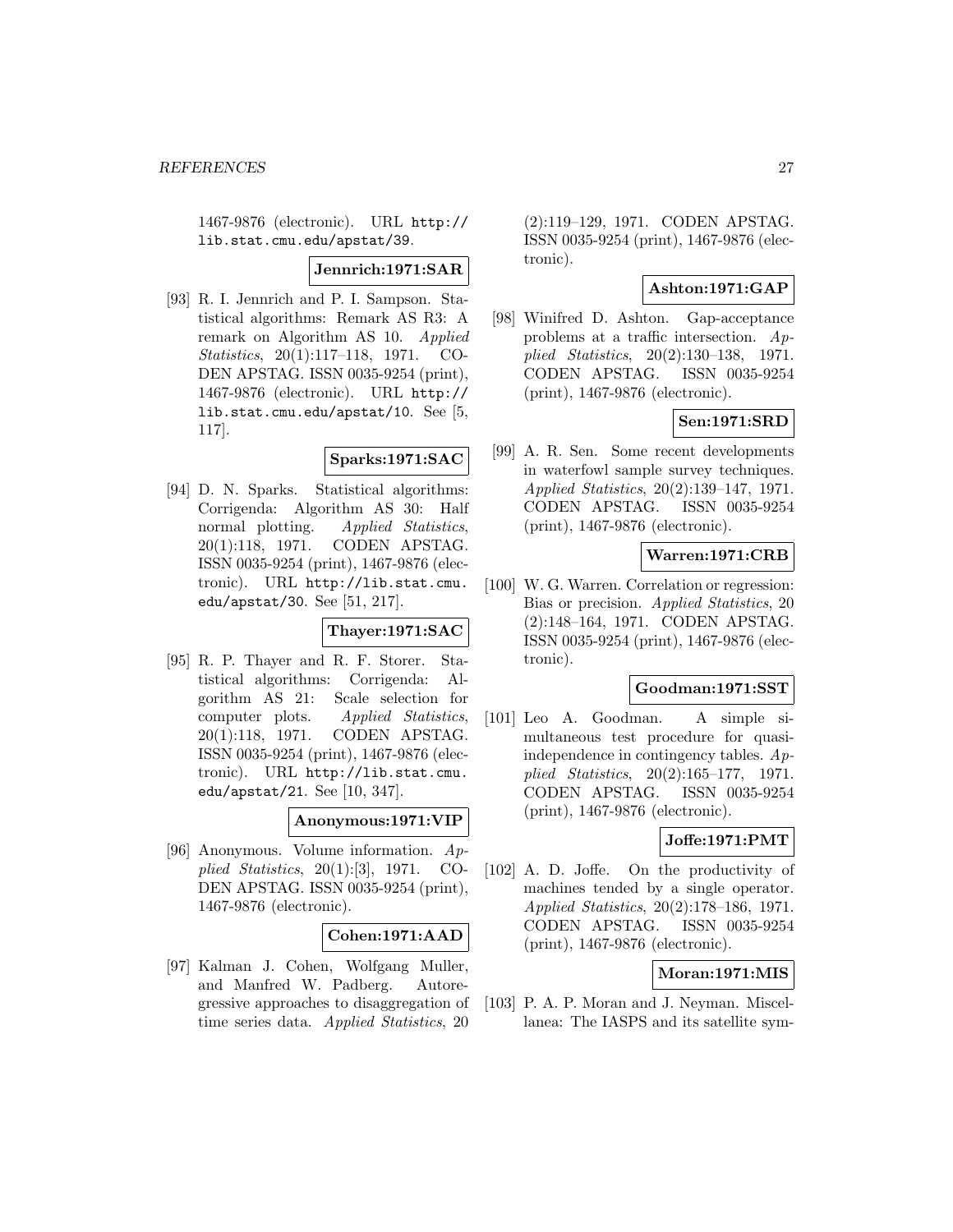posia. Applied Statistics, 20(2):187–192, 1971. CODEN APSTAG. ISSN 0035- 9254 (print), 1467-9876 (electronic).

# **Roger:1971:MCC**

[104] J. H. Roger and R. G. Carpenter. Miscellanea: The cumulative construction of minimum spanning trees. Applied Statistics, 20(2):192–194, 1971. CODEN AP-STAG. ISSN 0035-9254 (print), 1467- 9876 (electronic).

# **Ward:1971:BRD**

[105] D. H. Ward. Book reviews: Dealing with Data, by Arthur J. Lyon. Applied Statistics, 20(2):195, 1971. CODEN AP-STAG. ISSN 0035-9254 (print), 1467- 9876 (electronic).

# **Gower:1971:BRB**

[106] J. C. Gower. Book reviews: Les Bases de la Classification Automatique, by I. C. Lerman. Applied Statistics, 20 (2):195–197, 1971. CODEN APSTAG. ISSN 0035-9254 (print), 1467-9876 (electronic).

#### **VanSlooten:1971:BRM**

[107] R. Van Slooten. Book reviews: Mathematical Models of the Economy and Other Essays, by R. Stone. Applied Statistics, 20(2):198, 1971. CODEN AP-STAG. ISSN 0035-9254 (print), 1467- 9876 (electronic).

# **Pridmore:1971:BRM**

[108] W. A. Pridmore. Book reviews: Managing with Statistics, by T. W. Lewis and R. M. Fox. Applied Statistics, 20(2):199, 1971. CODEN APSTAG. ISSN 0035- 9254 (print), 1467-9876 (electronic).

# **Newman:1971:BRP**

[109] G. B. Newman. Book reviews: Planning and Analysis of Clinical Studies, by Walter J. Burdette and Edmund A. Gehan. Applied Statistics, 20(2):199–200, 1971. CODEN APSTAG. ISSN 0035-9254 (print), 1467-9876 (electronic).

# **Nicholson:1971:BRR**

[110] R. J. Nicholson. Book reviews: Regression and Econometric Methods, by David S. Huang. *Applied Statistics*, 20 (2):200–201, 1971. CODEN APSTAG. ISSN 0035-9254 (print), 1467-9876 (electronic).

### **Bassett:1971:BRM**

[111] E. E. Bassett. Book reviews: Mathematics and Sociology, by Roy Mapes. Applied Statistics, 20(2):201–202, 1971. CODEN APSTAG. ISSN 0035-9254 (print), 1467-9876 (electronic).

#### **Cooper:1971:LE**

[112] B. E. Cooper. Letter to the editors. Applied Statistics, 20(2):203, 1971. CO-DEN APSTAG. ISSN 0035-9254 (print), 1467-9876 (electronic).

# **Roger:1971:SAA**

[113] J. H. Roger. Statistical algorithms: Algorithm AS 40: Updating a minimum spanning tree. Applied Statistics,  $20(2)$ : 204–206, June 1971. CODEN APSTAG. ISSN 0035-9254 (print), 1467-9876 (electronic). URL http://lib.stat.cmu. edu/apstat/40.

# **Clarke:1971:SAA**

[114] M. R. B. Clarke. Statistical algorithms: Algorithm AS 41: Updating the sample mean and dispersion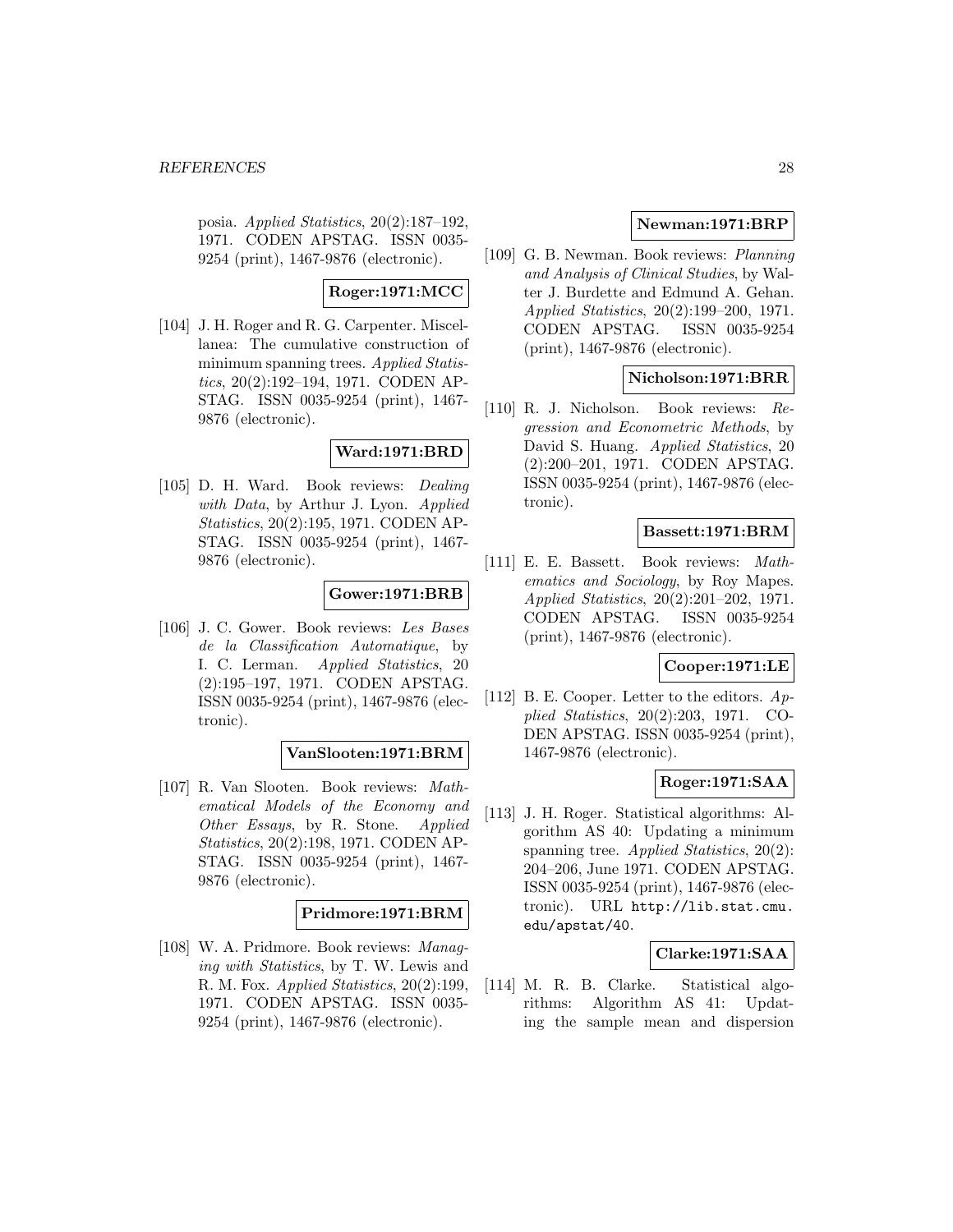matrix. Applied Statistics, 20(2):206– 209, June 1971. CODEN APSTAG. ISSN 0035-9254 (print), 1467-9876 (electronic). URL http://lib.stat.cmu. edu/apstat/41.

# **Cooper:1971:SAA**

[115] B. E. Cooper. Statistical algorithms: Algorithm AS 42: The use of orthogonal polynomials with equal xvalues. Applied Statistics, 20(2):209– 213, June 1971. CODEN APSTAG. ISSN 0035-9254 (print), 1467-9876 (electronic). URL http://lib.stat.cmu. edu/apstat/42.

# **Yates:1971:SAA**

[116] F. Yates. Statistical algorithms: Algorithm AS 43: Variable format in Fortran. Applied Statistics, 20(2):213– 216, June 1971. CODEN APSTAG. ISSN 0035-9254 (print), 1467-9876 (electronic). URL http://lib.stat.cmu. edu/apstat/43. See corrigenda [139].

#### **Cooper:1971:SAR**

[117] B. E. Cooper. Statistical algorithms: Remark AS R4: A remark on Algorithm AS 10: "The Use of Orthogonal Polynomials". Applied Statistics, 20(2):216, 1971. CODEN APSTAG. ISSN 0035-9254 (print), 1467-9876 (electronic). URL http://lib.stat.cmu. edu/apstat/10. See [5, 93].

### **Chatfield:1971:TSA**

[118] C. Chatfield and M. P. G. Pepper. Timeseries analysis: An example from geophysical data. Applied Statistics, 20 (3):217–238, 1971. CODEN APSTAG. ISSN 0035-9254 (print), 1467-9876 (electronic).

### **Nathanson:1971:AMA**

[119] James A. Nathanson. An application of multivariate analysis in astronomy. Applied Statistics, 20(3):239–249, 1971. CODEN APSTAG. ISSN 0035-9254 (print), 1467-9876 (electronic).

# **Snee:1971:SDA**

[120] Ronald D. Snee and Horace P. Andrews. Statistical design and analysis of shape studies. Applied Statistics, 20 (3):250–258, 1971. CODEN APSTAG. ISSN 0035-9254 (print), 1467-9876 (electronic).

### **MacDonald:1971:AEM**

[121] Peter MacDonald. The analysis of a 2  $n$ experiment by means of ranks. Applied Statistics, 20(3):259–275, 1971. CO-DEN APSTAG. ISSN 0035-9254 (print), 1467-9876 (electronic).

# **Scott:1971:IEL**

[122] A. J. Scott and T. M. F. Smith. Interval estimates for linear combinations of means. Applied Statistics,  $20(3)$ : 276–285, 1971. CODEN APSTAG. ISSN 0035-9254 (print), 1467-9876 (electronic).

# **Charatsis:1971:CPE**

[123] E. G. Charatsis. A computer program for estimation of the constant elasticity of substitution production function. Applied Statistics, 20(3):286–296, 1971. CODEN APSTAG. ISSN 0035-9254 (print), 1467-9876 (electronic).

# **Yuen:1971:MNW**

[124] Karen K. Yuen. Miscellanea: A note on Winsorized t. Applied Statistics, 20 (3):297–304, 1971. CODEN APSTAG.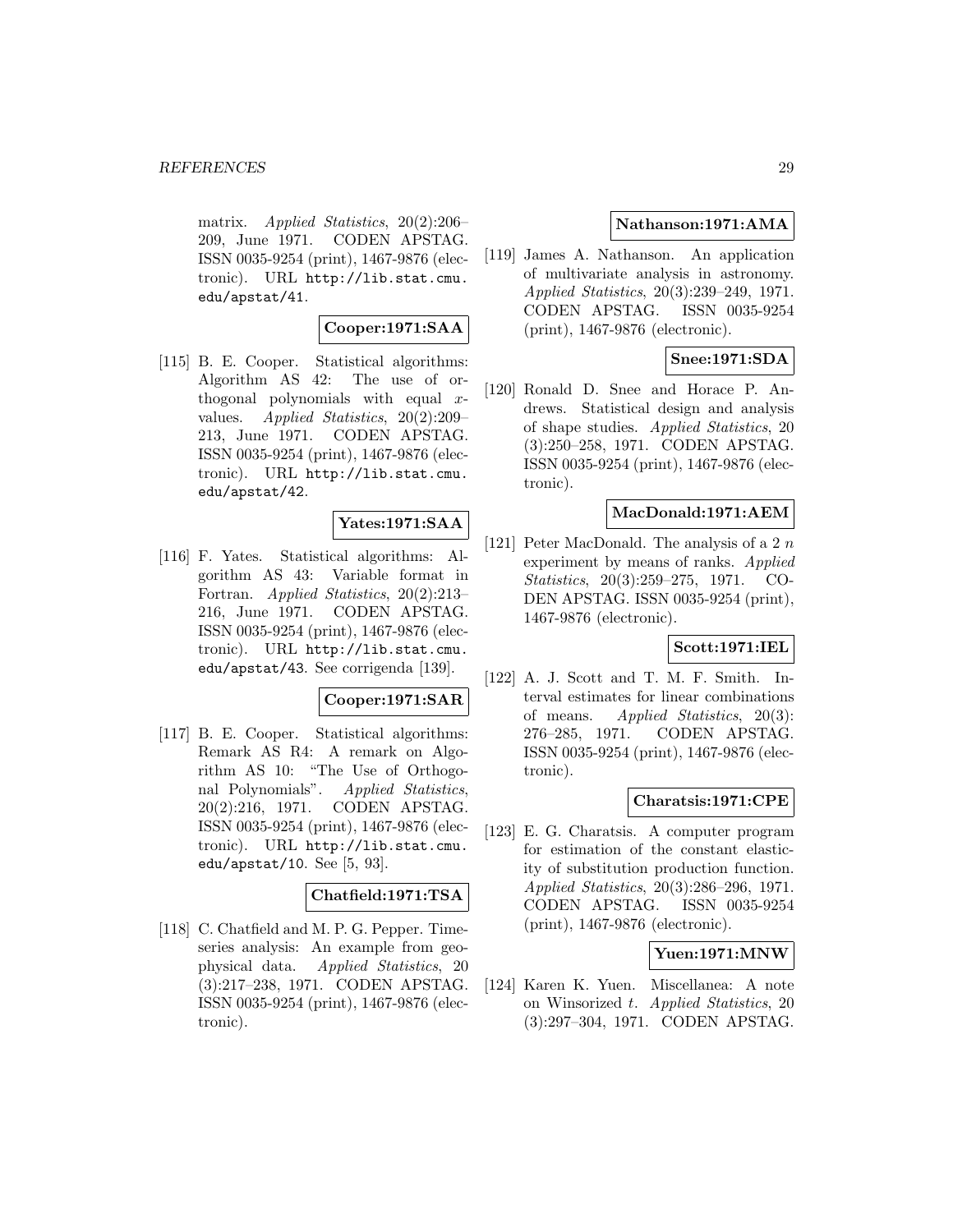ISSN 0035-9254 (print), 1467-9876 (electronic).

# **Veevers:1971:MVS**

[125] A. Veevers and M. C. K. Tweedie. Miscellanea: Variance-stabilizing transformation of a Poisson variate by a beta function. Applied Statistics, 20 (3):304–308, 1971. CODEN APSTAG. ISSN 0035-9254 (print), 1467-9876 (electronic).

# **Johnston:1971:MCH**

[126] W. Johnston. Miscellanea: The case history of a simulation study. Applied Statistics, 20(3):308–313, 1971. CO-DEN APSTAG. ISSN 0035-9254 (print), 1467-9876 (electronic).

# **Nath:1971:MET**

[127] G. Baikunth Nath. Miscellanea: Estimation in truncated bivariate normal distributions. Applied Statistics, 20 (3):313–319, 1971. CODEN APSTAG. ISSN 0035-9254 (print), 1467-9876 (electronic).

# **Hill:1971:MRM**

[128] I. D. Hill. Miscellanea: Report on a medical statistical conference. Applied Statistics, 20(3):319–321, 1971. CO-DEN APSTAG. ISSN 0035-9254 (print), 1467-9876 (electronic).

### **Bryant:1971:BRB**

[129] D. T. Bryant. Book reviews: Basic Statistics for Social Research, by Dean J. Champion. Applied Statistics, 20 (3):322–323, 1971. CODEN APSTAG. ISSN 0035-9254 (print), 1467-9876 (electronic).

# **Cooper:1971:BRN**

[130] R. A. Cooper. Book reviews: National Economic Accounting, by Carleen O'Loughlin. Applied Statistics, 20 (3):323–324, 1971. CODEN APSTAG. ISSN 0035-9254 (print), 1467-9876 (electronic).

# **Murphy:1971:BRS**

[131] B. P. Murphy. Book reviews: Solving Problems in Statistics II, by J. Aitchison. Applied Statistics, 20(3):324–325, 1971. CODEN APSTAG. ISSN 0035- 9254 (print), 1467-9876 (electronic).

# **Ashford:1971:BRG**

[132] J. R. Ashford. Book reviews: The Generation of Random Variates, by T. G. Newman and P. L. Odell. Applied Statistics, 20(3):325, 1971. CODEN AP-STAG. ISSN 0035-9254 (print), 1467- 9876 (electronic).

# **Cox:1971:BRA**

[133] P. R. Cox. Book reviews: The Analysis of Mortality and Other Actuarial Statistics, by B. Benjamin and H. W. Haycocks. Applied Statistics,  $20(3):325-326$ , 1971. CODEN APSTAG. ISSN 0035- 9254 (print), 1467-9876 (electronic).

# **Sparks:1971:SAAa**

[134] D. N. Sparks. Statistical algorithms: Algorithm AS 44: Scatter diagram plotting. Applied Statistics,  $20(3):327-331$ , September 1971. CODEN APSTAG. ISSN 0035-9254 (print), 1467-9876 (electronic). URL http://lib.stat.cmu. edu/apstat/44.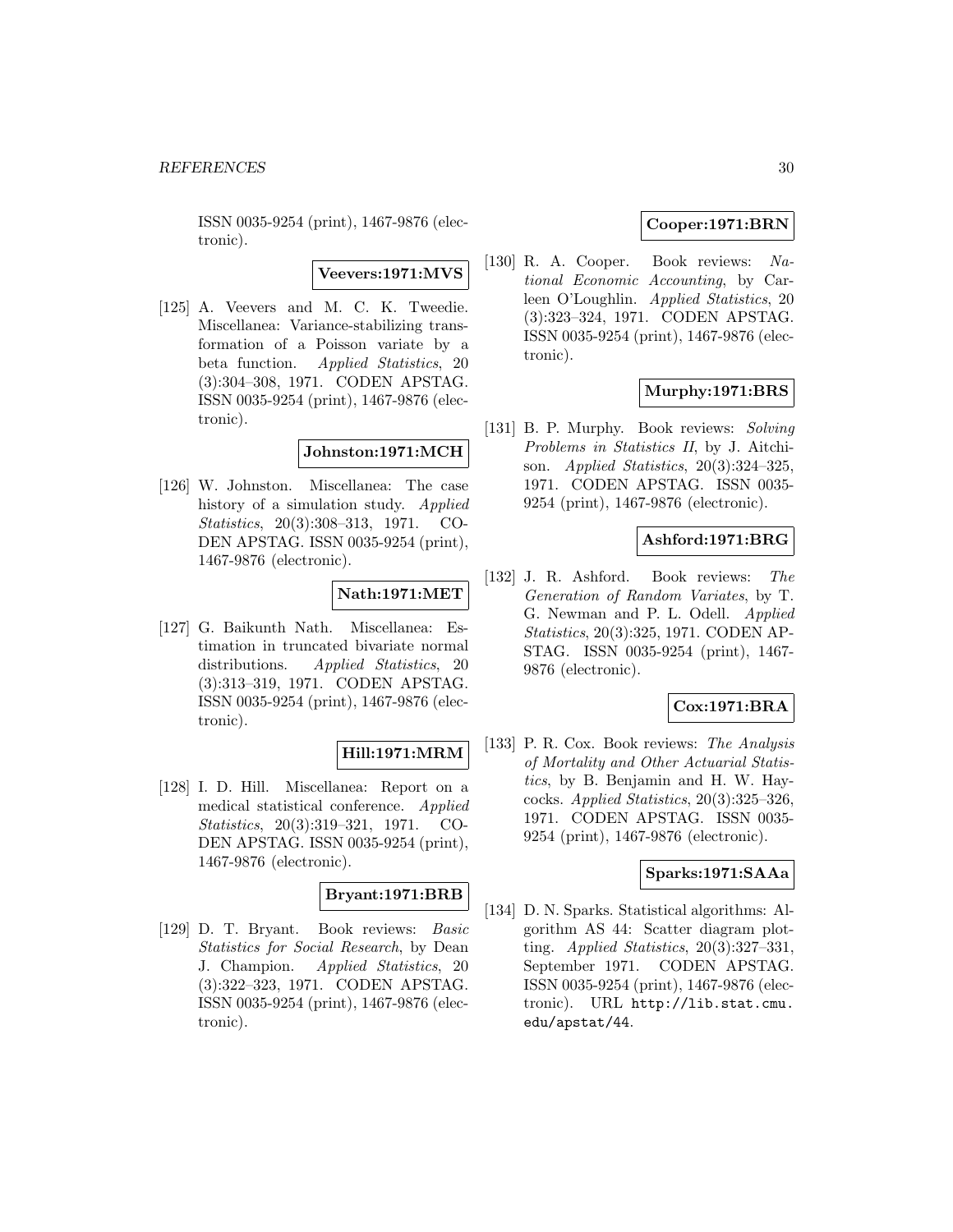### **Sparks:1971:SAAb**

[135] D. N. Sparks. Statistical algorithms: Algorithm AS 45: Histogram plotting. Applied Statistics, 20(3):332–335, September 1971. CODEN APSTAG. ISSN 0035-9254 (print), 1467-9876 (electronic). URL http://lib.stat.cmu. edu/apstat/45. See corrigenda [270].

# **Clayton:1971:SAA**

[136] D. G. Clayton. Statistical algorithms: Algorithm AS 46: Gram–Schmidt orthogonalization. Applied Statistics, 20 (3):335–338, September 1971. CO-DEN APSTAG. ISSN 0035-9254 (print), 1467-9876 (electronic). URL http:// lib.stat.cmu.edu/apstat/46.

# **ONeill:1971:SAA**

[137] R. O'Neill. Statistical algorithms: Algorithm AS 47: Function minimization using a simplex procedure. Applied Statistics, 20(3):338–345, September 1971. CODEN APSTAG. ISSN 0035-9254 (print), 1467-9876 (electronic). URL http://lib.stat.cmu. edu/apstat/47. See remarks [348, 499, 749] and corrigendum [349].

#### **Hill:1971:SAC**

[138] I. D. Hill and Richard Peto. Statistical algorithms: Corrigenda: Algorithm AS 35: Probabilities derived from finite populations. Applied Statistics, 20(3):346, 1971. CODEN APSTAG. ISSN 0035-9254 (print), 1467-9876 (electronic). URL http://lib.stat.cmu. edu/apstat/35. See [88, 218, 622].

**Yates:1971:SAC**

[139] F. Yates. Statistical algorithms: Corrigenda: Algorithm AS 43: Variable format in Fortran. Applied Statistics, 20(3):346, 1971. CODEN APSTAG. ISSN 0035-9254 (print), 1467-9876 (electronic). URL http://lib.stat.cmu. edu/apstat/43. See [116].

### **Kowalski:1972:ENN**

[140] Charles J. Kowalski. On the effects of non-normality on the distribution of the sample product-moment correlation coefficient. Applied Statistics,  $21(1):1-12$ , 1972. CODEN APSTAG. ISSN 0035- 9254 (print), 1467-9876 (electronic).

### **Box:1972:EDC**

[141] M. J. Box and N. R. Draper. Estimation and design criteria for multiresponse non-linear models with nonhomogeneous variance. Applied Statistics, 21(1):13–24, 1972. CODEN AP-STAG. ISSN 0035-9254 (print), 1467- 9876 (electronic).

# **Craig:1972:ICS**

[142] J. Craig and Anne Driver. The identification and comparison of small areas of adverse social conditions. Applied Statistics, 21(1):25–35, 1972. CODEN AP-STAG. ISSN 0035-9254 (print), 1467- 9876 (electronic).

# **Burman:1972:DEE**

[143] J. P. Burman. Data editing and estimation: [introduction]. *Applied Statis*tics, 21(1):36, 1972. CODEN APSTAG. ISSN 0035-9254 (print), 1467-9876 (electronic).

# **Hill:1972:DEE**

[144] I. D. Hill. Data editing and estimation: The use of Algol in a bronchitis survey. Applied Statistics,  $21(1):37-41$ ,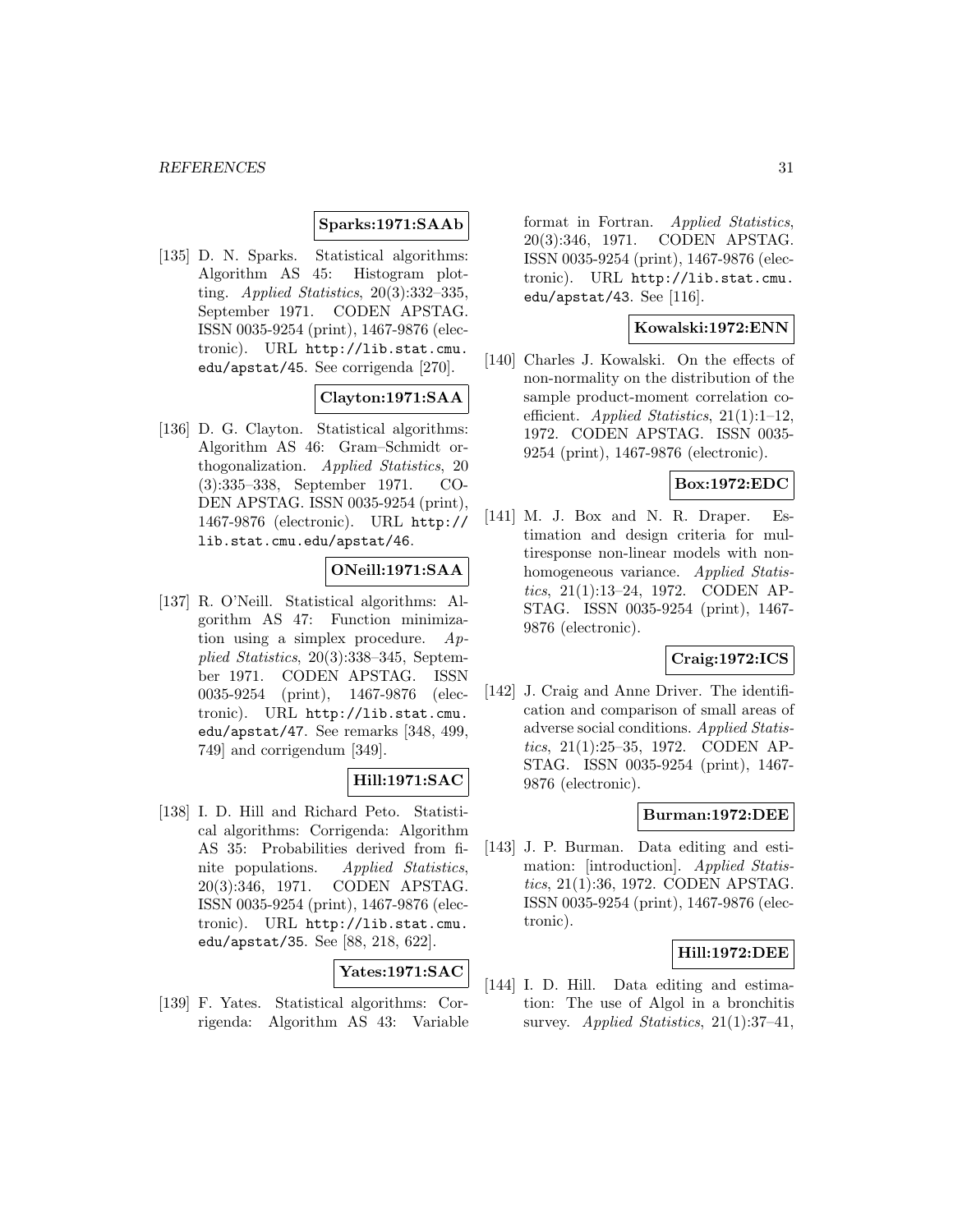1972. CODEN APSTAG. ISSN 0035- 9254 (print), 1467-9876 (electronic).

**Chapman:1972:DEE**

[145] J. S. Chapman. Data editing and estimation: Surveys in town-planning. Applied Statistics, 21(1):42–45, 1972. CO-DEN APSTAG. ISSN 0035-9254 (print), 1467-9876 (electronic).

# **Newing:1972:DEE**

[146] C. R. Newing. Data editing and estimation: Data arrangement and checking in the insurance business. Applied Statistics, 21(1):45–53, 1972. CODEN AP-STAG. ISSN 0035-9254 (print), 1467- 9876 (electronic).

# **Richardson:1972:DEE**

[147] M. Richardson and A. D. Cunningham. Data editing and estimation: Vetting of industrial survey questionnaires by computer. Applied Statistics, 21(1):53–55, 1972. CODEN APSTAG. ISSN 0035- 9254 (print), 1467-9876 (electronic).

# **Flaxen:1972:DEE**

[148] D. W. Flaxen. Data editing and estimation: Credibility tests and data editing in the new earnings survey.  $Ap$ plied Statistics, 21(1):55–57, 1972. CO-DEN APSTAG. ISSN 0035-9254 (print), 1467-9876 (electronic).

### **Kemsley:1972:DEE**

[149] W. F. F. Kemsley. Data editing and estimation: Pre-computer editing of budgets for the family expenditure survey. Applied Statistics, 21(1):58–64, 1972. CODEN APSTAG. ISSN 0035-9254 (print), 1467-9876 (electronic).

# **Cooper:1972:DEE**

[150] B. E. Cooper. Data editing and estimation: Computing aspects of data management. Applied Statistics, 21(1):65– 75, 1972. CODEN APSTAG. ISSN 0035- 9254 (print), 1467-9876 (electronic).

# **Kihlberg:1972:MSR**

[151] J. K. Kihlberg, J. H. Herson, and W. E. Schotz. Miscellanea: Square root transformation revisited. Applied Statistics, 21(1):76–81, 1972. CODEN APSTAG. ISSN 0035-9254 (print), 1467-9876 (electronic).

# **Ahuja:1972:MRR**

[152] J. C. Ahuja. Miscellanea: Recurrence relation for minimum variance unbiased estimation of certain left-truncated Poisson distributions. Applied Statistics, 21 (1):81–86, 1972. CODEN APSTAG. ISSN 0035-9254 (print), 1467-9876 (electronic).

# **Cherrington:1972:MUH**

[153] Norma K. Cherrington and J. V. Smart. Miscellanea: Use of Hotelling's  $T^2$ statistic in testing the significance of individual regressors in multivariate regression. Applied Statistics, 21(1):86–88, 1972. CODEN APSTAG. ISSN 0035- 9254 (print), 1467-9876 (electronic).

# **Anonymous:1972:MA**

[154] Anonymous. Miscellanea: Addendum. Applied Statistics, 21(1):89, 1972. CO-DEN APSTAG. ISSN 0035-9254 (print), 1467-9876 (electronic).

# **Jazairi:1972:MFI**

[155] N. T. Jazairi. Miscellanea: Fisher ideal index numbers formula: A note. Ap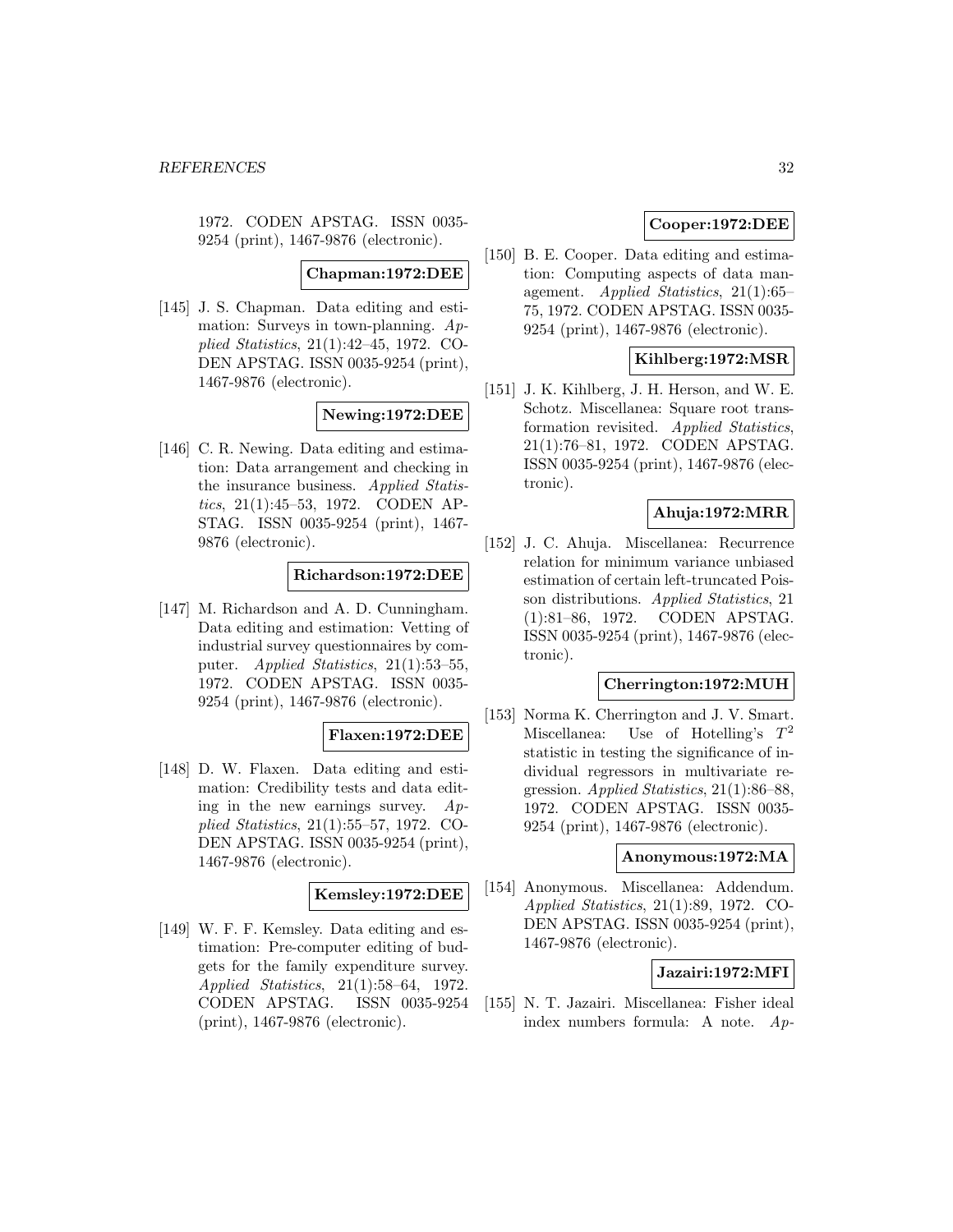plied Statistics, 21(1):89–92, 1972. CO-DEN APSTAG. ISSN 0035-9254 (print), 1467-9876 (electronic).

# **LaMotte:1972:MSR**

[156] L. R. LaMotte. Miscellanea: The SE-LECT routines: A program for identifying best subset regressions. Applied Statistics, 21(1):92–93, 1972. CO-DEN APSTAG. ISSN 0035-9254 (print), 1467-9876 (electronic).

# **Luckman:1972:BRP**

[157] John Luckman. Book reviews: Principles of Operations Research, with Applications to Managerial Decisions, by Harvey M. Wagner. Applied Statistics, 21(1):94, 1972. CODEN APSTAG. ISSN 0035-9254 (print), 1467-9876 (electronic).

# **Smithson:1972:BRM**

[158] J. F. Smithson. Book reviews: Mathematical Models in Marketing, by Robert B. Murdick. Applied Statistics, 21(1):94, 1972. CODEN APSTAG. ISSN 0035- 9254 (print), 1467-9876 (electronic).

# **Jeffers:1972:BRP**

[159] J. N. R. Jeffers. Book reviews: Principles of Management Science, with Applications to Executive Decisions, by Harvey M. Wagner. Applied Statistics, 21(1):95, 1972. CODEN APSTAG. ISSN 0035-9254 (print), 1467-9876 (electronic).

# **Snell:1972:BRT**

[160] E. J. Snell. Book reviews: The Teaching of Probability and Statistics, by Lenart Rade. Applied Statistics, 21(1):95, 1972. CODEN APSTAG. ISSN 0035-9254 (print), 1467-9876 (electronic).

# **Herne:1972:LE**

[161] H. Herne. Letter to the editors. Applied Statistics, 21(1):96, 1972. CODEN AP-STAG. ISSN 0035-9254 (print), 1467- 9876 (electronic).

# **Phillips:1972:SAAa**

[162] J. P. N. Phillips. Statistical algorithms: Algorithm AS 48: Uncertainty function for a binary sequence. Applied Statistics, 21(1):97–99, March 1972. CODEN AP-STAG. ISSN 0035-9254 (print), 1467- 9876 (electronic). URL http://lib. stat.cmu.edu/apstat/48.

# **Phillips:1972:SAAb**

[163] J. P. N. Phillips. Statistical algorithms: Algorithm AS 49: Autocorrelation function for a binary sequence. Applied Statistics, 21(1):100– 103, March 1972. CODEN APSTAG. ISSN 0035-9254 (print), 1467-9876 (electronic). URL http://lib.stat.cmu. edu/apstat/49.

### **Thomas:1972:SAA**

[164] Donald G. Thomas. Statistical algorithms: Algorithm AS 50: Tests of fit for a one-hit vs. two-hit curve. Applied Statistics, 21(1):103–112, March 1972. CODEN APSTAG. ISSN 0035-9254 (print), 1467-9876 (electronic). URL http://lib.stat.cmu. edu/apstat/50.

### **Anonymous:1972:BMPa**

[165] Anonymous. Back matter. Applied Statistics, 21(1):[6], 1972. CODEN AP-STAG. ISSN 0035-9254 (print), 1467- 9876 (electronic).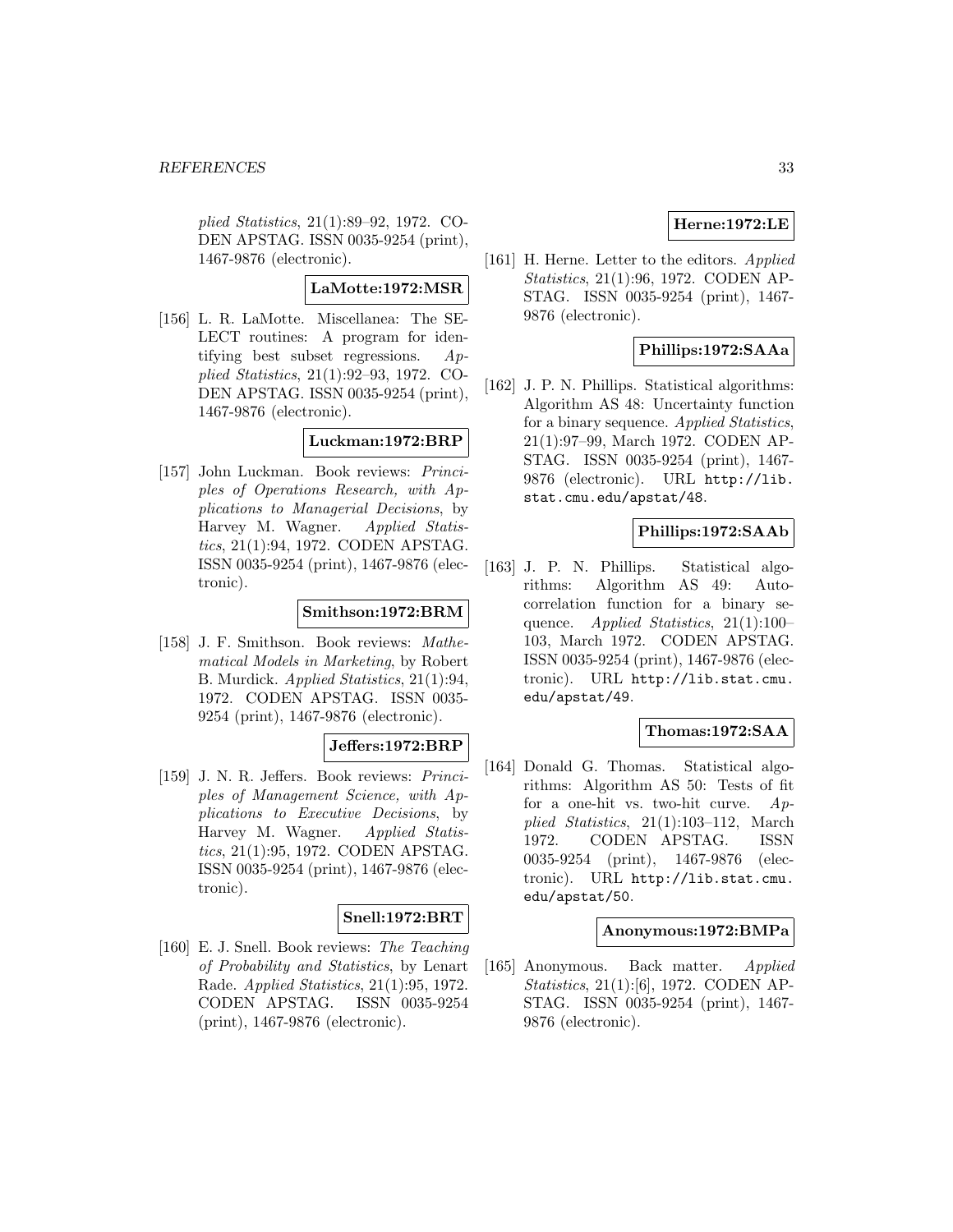**Anonymous:1972:CDE**

[166] Anonymous. Conference on data editing and estimation. Applied Statistics, 21(1):??, 1972. CODEN APSTAG. ISSN 0035-9254 (print), 1467-9876 (electronic).

### **Anonymous:1972:FMPa**

[167] Anonymous. Front matter. Applied Statistics, 21(1):[3], 1972. CODEN AP-STAG. ISSN 0035-9254 (print), 1467- 9876 (electronic).

# **Anonymous:1972:VIP**

[168] Anonymous. Volume information. Applied Statistics, 21(1):[3], 1972. CO-DEN APSTAG. ISSN 0035-9254 (print), 1467-9876 (electronic).

# **Cox:1972:AMB**

[169] D. R. Cox. The analysis of multivariate binary data. Applied Statistics, 21 (2):113–120, 1972. CODEN APSTAG. ISSN 0035-9254 (print), 1467-9876 (electronic).

#### **Kupper:1972:FSS**

[170] Lawrence L. Kupper. Fourier series and spherical harmonics regression. Applied Statistics, 21(2):121–130, 1972. CO-DEN APSTAG. ISSN 0035-9254 (print), 1467-9876 (electronic).

# **Sheppard:1972:OSD**

[171] D. Sheppard. Obtaining samples of drivers for surveys. Applied Statistics, 21(2):131–135, 1972. CODEN APSTAG. ISSN 0035-9254 (print), 1467-9876 (electronic).

# **Rubin:1972:NIA**

[172] Donald B. Rubin. A non-iterative algorithm for least squares estimation of missing values in any analysis of variance design. Applied Statistics, 21 (2):136–141, 1972. CODEN APSTAG. ISSN 0035-9254 (print), 1467-9876 (electronic).

# **Fryer:1972:MLE**

[173] J. G. Fryer and R. J. Pethybridge. Maximum likelihood estimation of a linear regression function with grouped data. Applied Statistics, 21(2):142–154, 1972. CODEN APSTAG. ISSN 0035-9254 (print), 1467-9876 (electronic).

# **Healy:1972:ALE**

[174] M. J. R. Healy. Animal litters as experimental units. Applied Statistics, 21 (2):155–159, 1972. CODEN APSTAG. ISSN 0035-9254 (print), 1467-9876 (electronic).

# **Jolliffe:1972:DVP**

[175] I. T. Jolliffe. Discarding variables in a principal component analysis. I: Artificial data. Applied Statistics, 21 (2):160–173, 1972. CODEN APSTAG. ISSN 0035-9254 (print), 1467-9876 (electronic).

#### **Richards:1972:RED**

[176] Larry E. Richards. Refinement and extension of distribution-free discriminate analysis. Applied Statistics, 21 (2):174–176, 1972. CODEN APSTAG. ISSN 0035-9254 (print), 1467-9876 (electronic).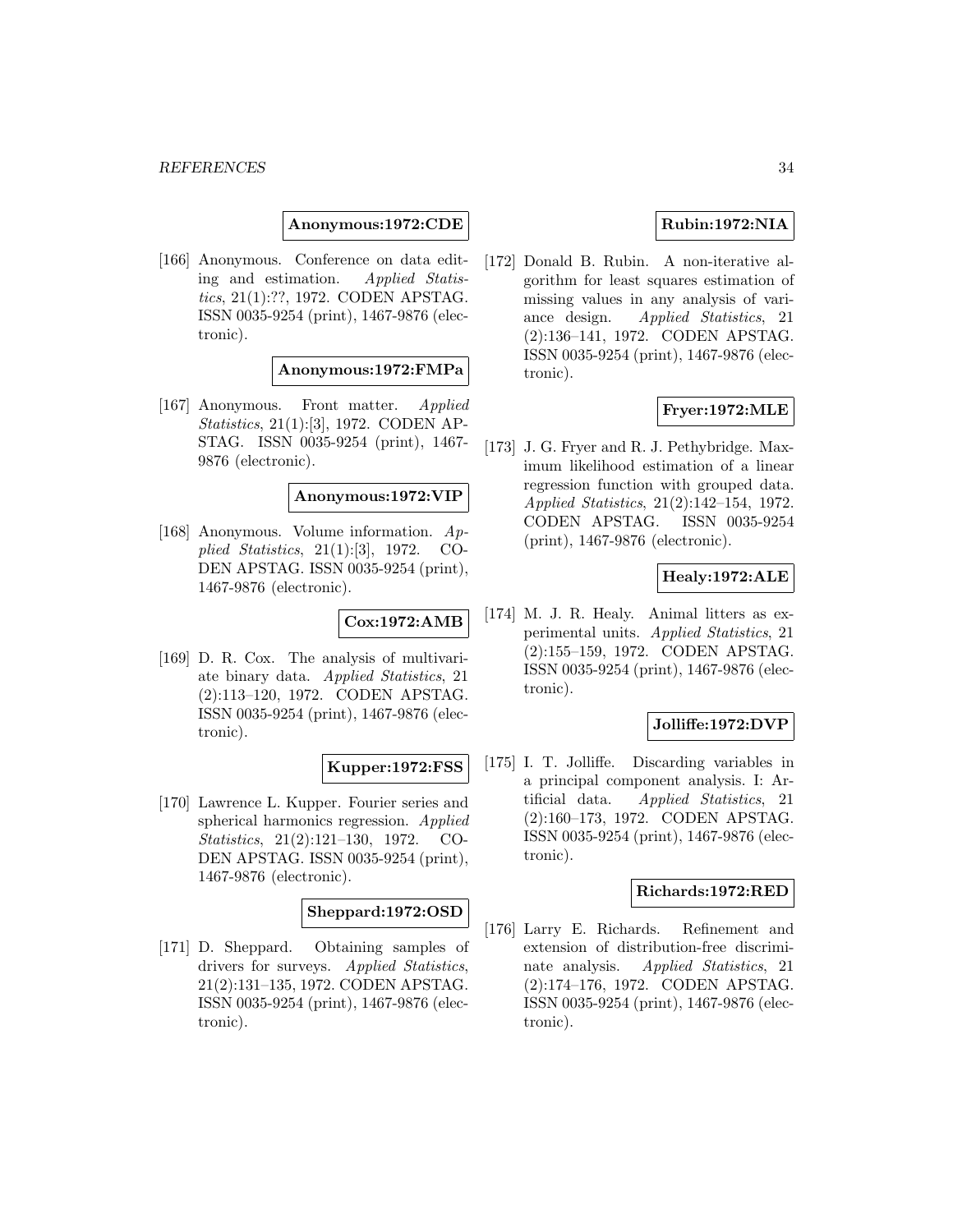#### *REFERENCES* 35

### **Ekblom:1972:MCI**

[177] H. Ekblom. A Monte Carlo investigation of mode estimators in small samples. Applied Statistics, 21(2):177–184, 1972. CODEN APSTAG. ISSN 0035- 9254 (print), 1467-9876 (electronic).

### **Hodges:1972:DUL**

[178] S. D. Hodges and P. G. Moore. Data uncertainties and least squares regression. Applied Statistics, 21(2):185–195, 1972. CODEN APSTAG. ISSN 0035- 9254 (print), 1467-9876 (electronic).

# **Carter:1972:MTA**

[179] Michael C. Carter. A model for thunderstorm activity: Use of the compound negative binomial-positive binomial distribution. Applied Statistics, 21 (2):196–201, 1972. CODEN APSTAG. ISSN 0035-9254 (print), 1467-9876 (electronic).

# **Healy:1972:MDP**

[180] M. J. R. Healy. Miscellanea: Drawing a probability ellipse. Applied Statistics, 21 (2):202–204, 1972. CODEN APSTAG. ISSN 0035-9254 (print), 1467-9876 (electronic).

#### **Montgomery:1972:MNL**

[181] David B. Montgomery. Miscellanea: Note on a limit distribution arising in certain stochastic response models. Applied Statistics, 21(2):204–207, 1972. CODEN APSTAG. ISSN 0035-9254 (print), 1467-9876 (electronic).

# **Sparks:1972:BRS**

[182] D. N. Sparks. Book reviews: Scientific Marketing Research, by Gerald Albaum and M. Venkatesan. Applied Statistics,

21(2):208, 1972. CODEN APSTAG. ISSN 0035-9254 (print), 1467-9876 (electronic).

# **Beale:1972:BRI**

[183] E. M. L. Beale. Book reviews: Introduction to Optimization Techniques: Fundamentals and Applications of Nonlinear Programming, by Masanao Aoki. Applied Statistics, 21(2):208–209, 1972. CODEN APSTAG. ISSN 0035-9254 (print), 1467-9876 (electronic).

# **Cliff:1972:BRR**

[184] A. D. Cliff. Book reviews: Regional Variations in Britain: Studies in Economic and Social Geography, by B. E. Coates and E. M. Rawstron. Applied Statistics, 21(2):209–210, 1972. CO-DEN APSTAG. ISSN 0035-9254 (print), 1467-9876 (electronic).

# **Lewis:1972:BRP**

[185] J. A. Lewis. Book reviews: Probit Analysis (3rd ed), by D. Finney. Applied Statistics, 21(2):210–211, 1972. CO-DEN APSTAG. ISSN 0035-9254 (print), 1467-9876 (electronic).

# **Walker:1972:BRS**

[186] Pamela G. Walker. Book reviews: Statistical Functions, by Buddy L. Myers and Norbert L. Enrick. Applied Statistics, 21(2):211, 1972. CODEN AP-STAG. ISSN 0035-9254 (print), 1467- 9876 (electronic).

#### **Luckman:1972:BRA**

[187] John Luckman. Book reviews: Applications of Queueing Theory, by G. F. Newell. *Applied Statistics*, 21(2):212. 1972. CODEN APSTAG. ISSN 0035- 9254 (print), 1467-9876 (electronic).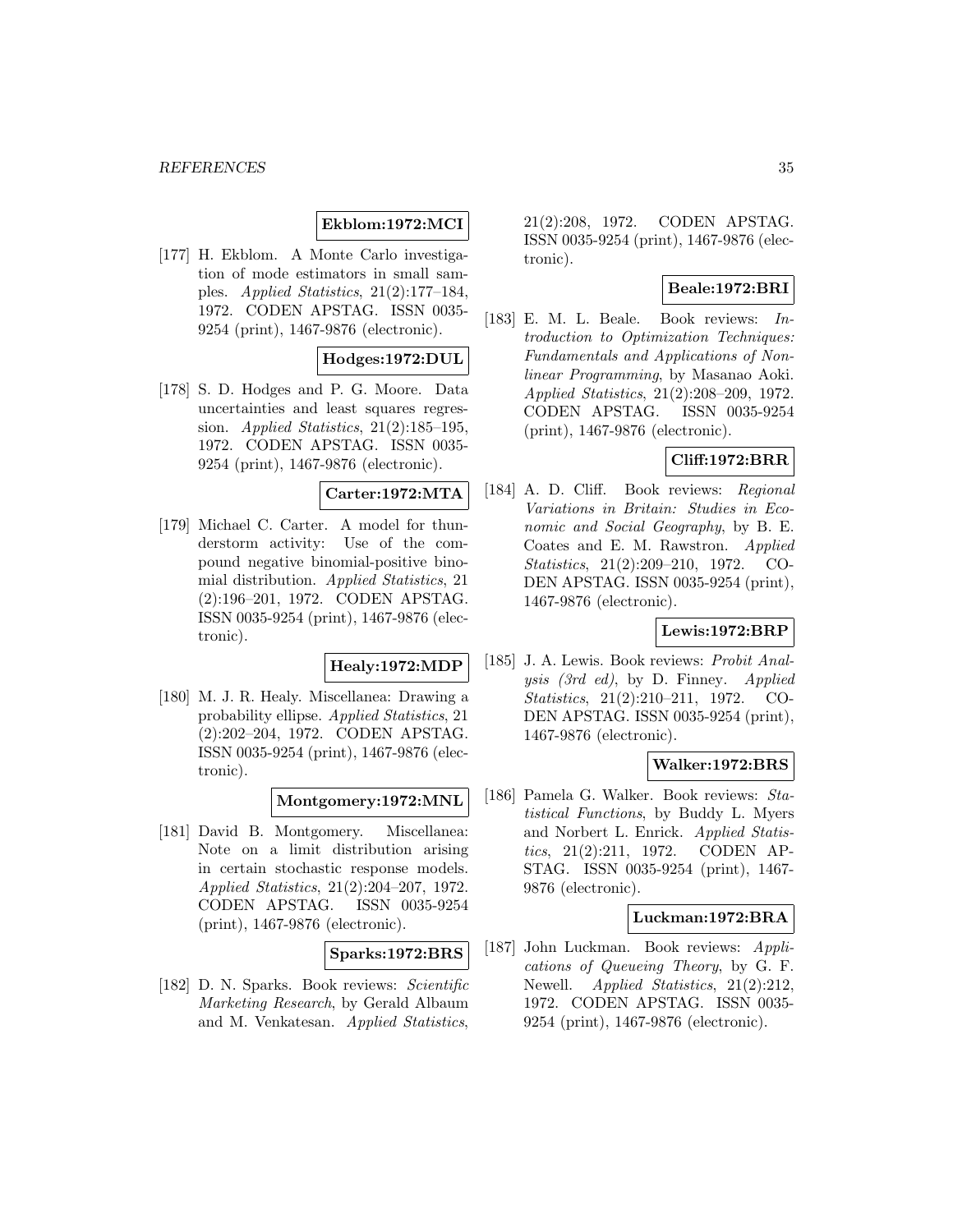# **Ellis:1972:BRQ**

[188] S. H. Ellis. Book reviews: Quality Control Workbook: Procedures for Implementing Statistical Quality Control, by David J. Desmond. Applied Statistics, 21(2):212–213, 1972. CODEN APSTAG. ISSN 0035-9254 (print), 1467-9876 (electronic).

### **Lindley:1972:BRE**

[189] D. V. Lindley. Book reviews: Elements of Decision Theory, by B. W. Lindgren. Applied Statistics,  $21(2):213-214$ , 1972. CODEN APSTAG. ISSN 0035- 9254 (print), 1467-9876 (electronic).

# **Maunder:1972:BRS**

[190] W. F. Maunder. Book reviews: Sources of Statistics, by Joan M. Harvey. Applied Statistics, 21(2):214, 1972. CODEN AP-STAG. ISSN 0035-9254 (print), 1467- 9876 (electronic).

# **Hills:1972:BRB**

[191] Michael Hills. Book reviews: Bancroft's Introduction to Biostatistics, by Johannes Ipsen and Polly Feigl. Applied Statistics, 21(2):214–215, 1972. CO-DEN APSTAG. ISSN 0035-9254 (print), 1467-9876 (electronic).

#### **Golikova:1972:LE**

[192] T. Golikova and L. Panchenko. Letter to the editors. Applied Statistics, 21 (2):216–217, 1972. CODEN APSTAG. ISSN 0035-9254 (print), 1467-9876 (electronic).

#### **Haberman:1972:SAA**

[193] S. J. Haberman. Statistical algorithms: Algorithm AS 51: Log-linear fit for contingency tables. Applied Statistics, 21

(2):218–225, June 1972. CODEN AP-STAG. ISSN 0035-9254 (print), 1467- 9876 (electronic). URL http://lib. stat.cmu.edu/apstat/51.

# **Spicer:1972:SAA**

[194] C. C. Spicer. Statistical algorithms: Algorithm AS 52: Calculation of power sums of deviations about the mean. Applied Statistics, 21(2):226– 227, June 1972. CODEN APSTAG. ISSN 0035-9254 (print), 1467-9876 (electronic). URL http://lib.stat.cmu. edu/apstat/52.

### **Anonymous:1972:BMPb**

[195] Anonymous. Back matter. Applied Statistics, 21(2):[7], 1972. CODEN AP-STAG. ISSN 0035-9254 (print), 1467- 9876 (electronic).

#### **Anonymous:1972:FMPb**

[196] Anonymous. Front matter. Applied Statistics, 21(2):[3], 1972. CODEN AP-STAG. ISSN 0035-9254 (print), 1467- 9876 (electronic).

#### **Fairweather:1972:MOE**

[197] William R. Fairweather. A method of obtaining an exact confidence interval for the common mean of several normal populations. Applied Statistics, 21 (3):229–233, 1972. CODEN APSTAG. ISSN 0035-9254 (print), 1467-9876 (electronic).

#### **Lindsey:1972:FRS**

[198] J. K. Lindsey. Fitting response surfaces with power transformations. Applied Statistics, 21(3):234–247, 1972. CO-DEN APSTAG. ISSN 0035-9254 (print), 1467-9876 (electronic).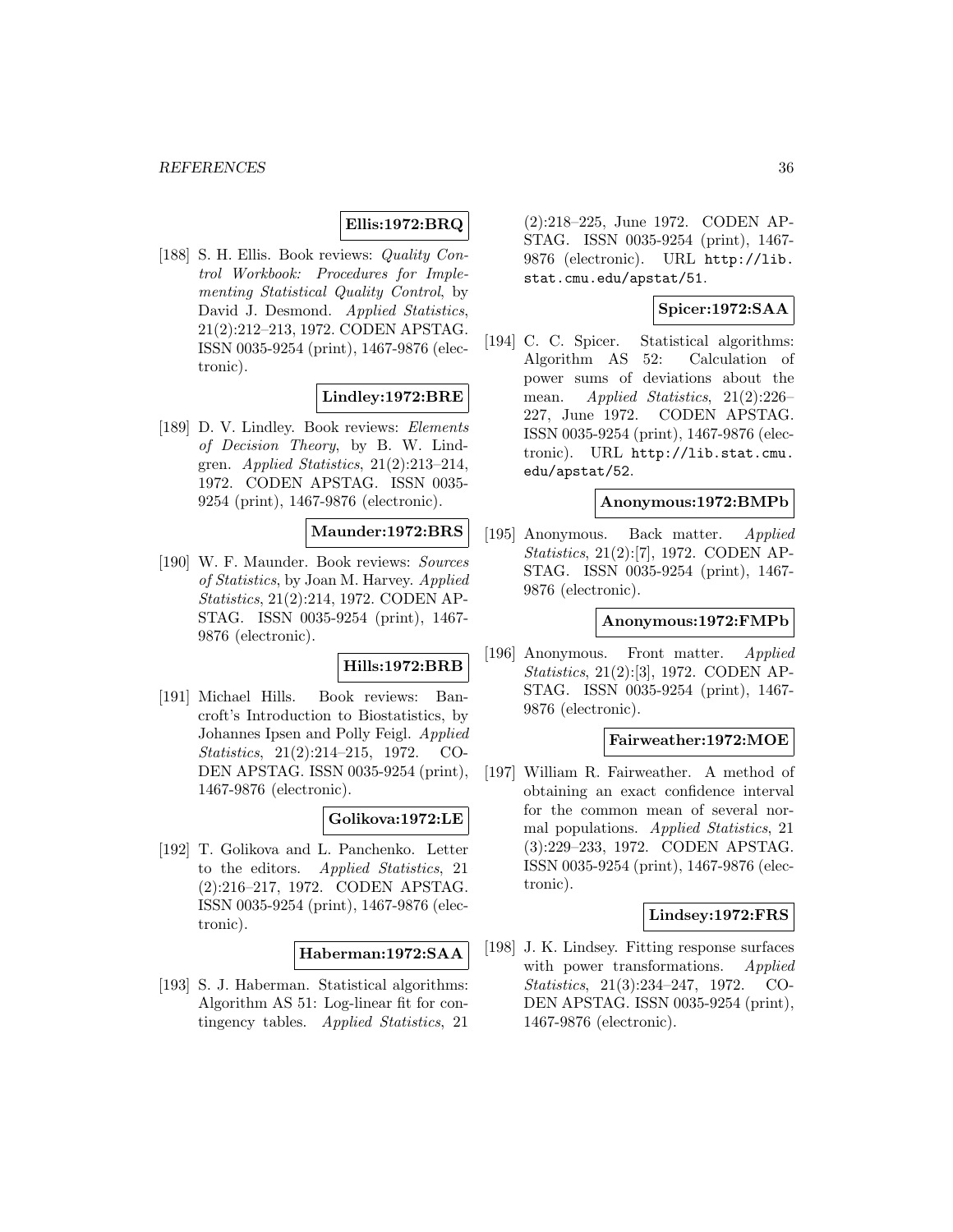# **Taylor:1972:SMT**

[199] C. J. Taylor. A stochastic model of temperature variations at weather stations in Britain. Applied Statistics, 21 (3):248–260, 1972. CODEN APSTAG. ISSN 0035-9254 (print), 1467-9876 (electronic).

### **Kemp:1972:MAB**

[200] K. E. Kemp and D. F. Butcher. Methods of analysing binomial data in a two-factor experiment without replication compared by computer simulation. Applied Statistics, 21(3):261–273, 1972. CODEN APSTAG. ISSN 0035-9254 (print), 1467-9876 (electronic).

### **Pagano:1972:AFA**

[201] Marcello Pagano. An algorithm for fitting autoregressive schemes. Applied Statistics, 21(3):274–281, 1972. CO-DEN APSTAG. ISSN 0035-9254 (print), 1467-9876 (electronic).

#### **Conway-Jones:1972:ASB**

[202] A. H. Conway-Jones. Analysis of smallbore shooting scores. Applied Statistics, 21(3):282–296, 1972. CODEN APSTAG. ISSN 0035-9254 (print), 1467-9876 (electronic).

### **ONeill:1972:SRA**

[203] T. S. O'Neill. System reliability assessment from its components. Applied Statistics, 21(3):297–320, 1972. CO-DEN APSTAG. ISSN 0035-9254 (print), 1467-9876 (electronic).

# **Panneton:1972:EDK**

[204] M. Panneton and P. Robillard. The exact distribution of Kendall's S with ties in one ranking. Applied Statistics, 21

(3):321–323, 1972. CODEN APSTAG. ISSN 0035-9254 (print), 1467-9876 (electronic).

## **Davenport:1972:MSA**

[205] M. Davenport and G. Studdert-Kennedy. Miscellanea: The statistical analysis of aesthetic judgment: An exploration. Applied Statistics, 21(3): 324–333, 1972. CODEN APSTAG. ISSN 0035-9254 (print), 1467-9876 (electronic).

## **Michelini:1972:MEE**

[206] C. Michelini. Miscellanea: Estimating the exponential growth function by direct least squares: A comment. Applied Statistics, 21(3):333–335, 1972. CO-DEN APSTAG. ISSN 0035-9254 (print), 1467-9876 (electronic).

#### **Hill:1972:BRF**

[207] I. D. Hill. Book reviews: Faster Than Thought. A Symposium on Digital Computing Machines, by The Earl of Halsbury and B. V. Bowden. Applied Statistics, 21(3):336, 1972. CODEN AP-STAG. ISSN 0035-9254 (print), 1467- 9876 (electronic).

#### **Jeffers:1972:BRC**

[208] J. N. R. Jeffers. Book reviews: Computer Programming in Quantitative Biology, by R. G. Davies. Applied Statistics, 21(3):336–337, 1972. CODEN AP-STAG. ISSN 0035-9254 (print), 1467- 9876 (electronic).

### **Burrows:1972:BRD**

[209] C. P. Burrows. Book reviews: Distribution Management: Mathematical Modelling and Practical Analysis, by Samuel Eilon, C. D. T. Watson-Gandy and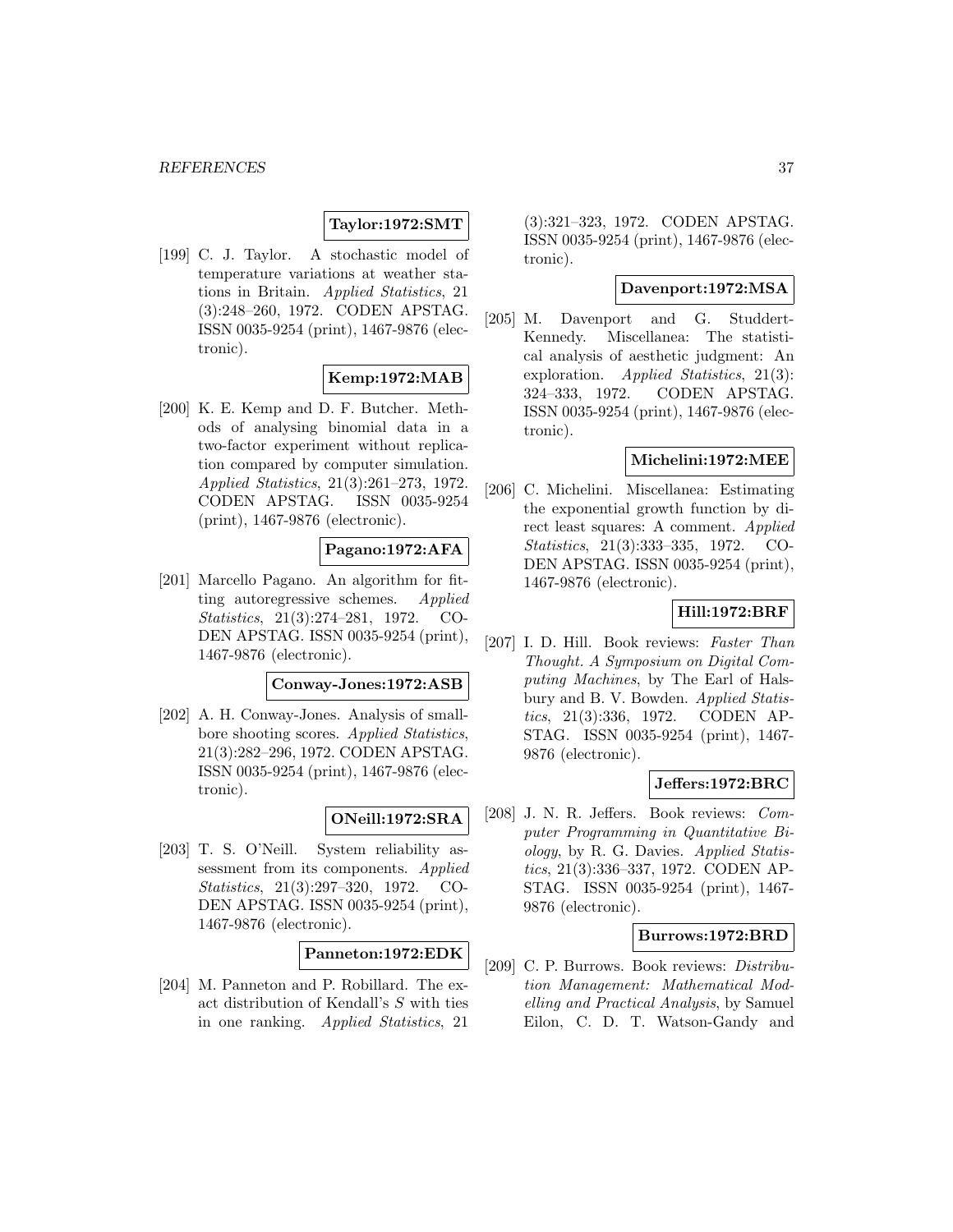Nicos Christofides. Applied Statistics, 21 (3):337–338, 1972. CODEN APSTAG. ISSN 0035-9254 (print), 1467-9876 (electronic).

## **Snell:1972:BRA**

[210] E. J. Snell. Book reviews: Advanced General Statistics, by B. C. Erricker. Applied Statistics, 21(3):338, 1972. CO-DEN APSTAG. ISSN 0035-9254 (print), 1467-9876 (electronic).

### **Beale:1972:BRC**

[211] E. M. L. Beale. Book reviews: Cost Considerations in Systems Analysis, by Gene H. Fisher. Applied Statistics, 21 (3):338–339, 1972. CODEN APSTAG. ISSN 0035-9254 (print), 1467-9876 (electronic).

### **Gower:1972:BRF**

[212] J. C. Gower. Book reviews: Factor Analysis as a Statistical Method. 2nd ed, by D. N. Lawley and A. E. Maxwell. Applied Statistics, 21(3):339–340, 1972. CODEN APSTAG. ISSN 0035-9254 (print), 1467-9876 (electronic).

### **Chatfield:1972:BRS**

[213] C. Chatfield. Book reviews: Statistics for Physicists, by B. R. Martin. Applied Statistics, 21(3):340, 1972. CODEN AP-STAG. ISSN 0035-9254 (print), 1467- 9876 (electronic).

# **Smith:1972:SAA**

[214] W. B. Smith and R. R. Hocking. Statistical algorithms: Algorithm AS 53: Wishart variate generator. Applied Statistics, 21(3):341–345, September 1972. CODEN APSTAG. ISSN 0035-9254 (print), 1467-9876 (electronic). URL http://lib.stat.cmu. edu/apstat/53.

## **Panneton:1972:SAA**

[215] M. Panneton and P. Robillard. Statistical algorithms: Algorithm AS 54: Kendall's S frequency distribution. Applied Statistics, 21(3):345–348, September 1972. CODEN APSTAG. ISSN 0035-9254 (print), 1467-9876 (electronic). URL http://lib.stat.cmu. edu/apstat/54.

# **Odeh:1972:SAA**

[216] R. E. Odeh. Statistical algorithms: Algorithm AS 55: The generalized Mann– Whitney U-statistic. Applied Statistics, 21(3):348–351, September 1972. CO-DEN APSTAG. ISSN 0035-9254 (print), 1467-9876 (electronic). URL http:// lib.stat.cmu.edu/apstat/55.

### **Munford:1972:SAR**

[217] A. G. Munford. Statistical algorithms: Remark AS R5: A remark on Algorithm AS 30: Half normal plotting. Applied Statistics, 21(3):351, 1972. CODEN AP-STAG. ISSN 0035-9254 (print), 1467- 9876 (electronic). URL http://lib. stat.cmu.edu/apstat/30. See  $[51, 94]$ .

### **Hill:1972:SAR**

[218] I. D. Hill and Richard Peto. Statistical algorithms: Remark AS R6: A remark on Algorithm AS 35: Probabilities derived from finite populations.  $Ap$ plied Statistics, 21(3):352, 1972. CO-DEN APSTAG. ISSN 0035-9254 (print), 1467-9876 (electronic). URL http:// lib.stat.cmu.edu/apstat/35. See [88, 138, 622].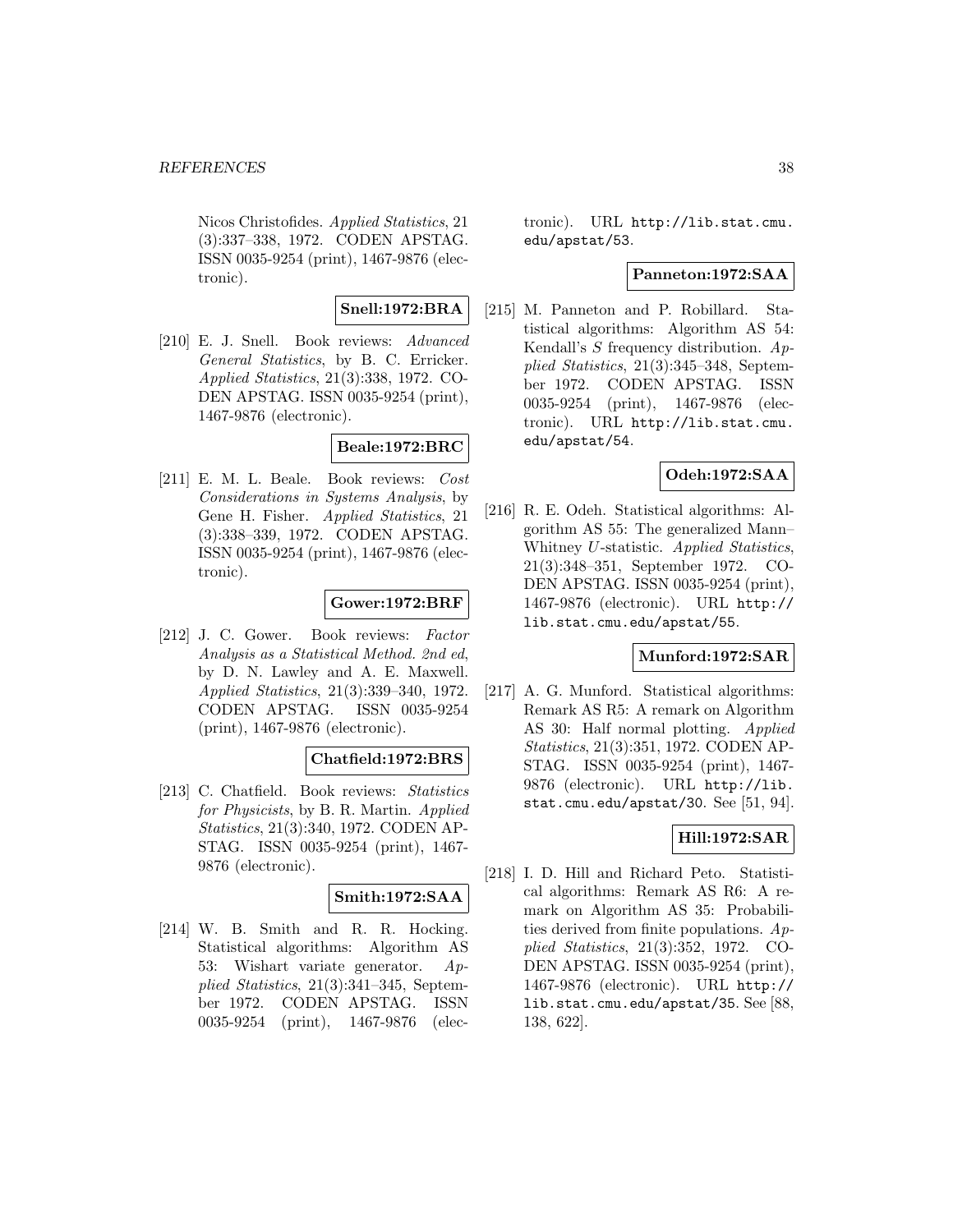**Anonymous:1972:BMPc**

[219] Anonymous. Back matter. Applied Statistics, 21(3):[8], 1972. CODEN AP-STAG. ISSN 0035-9254 (print), 1467- 9876 (electronic).

**Anonymous:1972:FMPc**

[220] Anonymous. Front matter. Applied Statistics, 21(3):[3], 1972. CODEN AP-STAG. ISSN 0035-9254 (print), 1467- 9876 (electronic).

### **Mead:1973:EG**

[221] R. Mead and K. H. Freeman. An experiment game. Applied Statistics, 22(1):1– 6, 1973. CODEN APSTAG. ISSN 0035- 9254 (print), 1467-9876 (electronic).

### **Chatfield:1973:SIR**

[222] Christopher Chatfield. Statistical inference regarding Markov chain models. Applied Statistics, 22(1):7–20, 1973. CO-DEN APSTAG. ISSN 0035-9254 (print), 1467-9876 (electronic).

### **Jolliffe:1973:DVP**

[223] I. T. Jolliffe. Discarding variables in a principal component analysis. II: Real data. Applied Statistics, 22(1):21–31, 1973. CODEN APSTAG. ISSN 0035- 9254 (print), 1467-9876 (electronic).

#### **Evans:1973:ERT**

[224] Andrew W. Evans. The estimation of road traffic flow by registration number observation. Applied Statistics, 22 (1):32–49, 1973. CODEN APSTAG. ISSN 0035-9254 (print), 1467-9876 (electronic).

## **Sichel:1973:STT**

[225] H. S. Sichel. On a significance test for two Poisson variables. Applied Statistics, 22(1):50–58, 1973. CODEN APSTAG. ISSN 0035-9254 (print), 1467-9876 (electronic).

# **Springall:1973:RSF**

[226] A. Springall. Response surface fitting using a generalization of the Bradley-Terry paired comparison model. Applied Statistics, 22(1):59–68, 1973. CO-DEN APSTAG. ISSN 0035-9254 (print), 1467-9876 (electronic).

### **Kiountouzis:1973:LPT**

[227] E. A. Kiountouzis. Linear programming techniques in regression analysis.  $Ap$ plied Statistics, 22(1):69–73, 1973. CO-DEN APSTAG. ISSN 0035-9254 (print), 1467-9876 (electronic).

### **Bunday:1973:EBD**

[228] B. D. Bunday and C. Mack. Efficiency of bi-directionally traversed machines. Applied Statistics, 22(1):74–81, 1973. CO-DEN APSTAG. ISSN 0035-9254 (print), 1467-9876 (electronic).

# **Borth:1973:MOM**

[229] David M. Borth. A modification of Owen's method for computing the bivariate normal integral. Applied Statistics, 22(1):82–85, 1973. CODEN AP-STAG. ISSN 0035-9254 (print), 1467- 9876 (electronic).

### **Peto:1973:ESC**

[230] Richard Peto. Experimental survival curves for interval-censored data. Applied Statistics, 22(1):86–91, 1973. CO-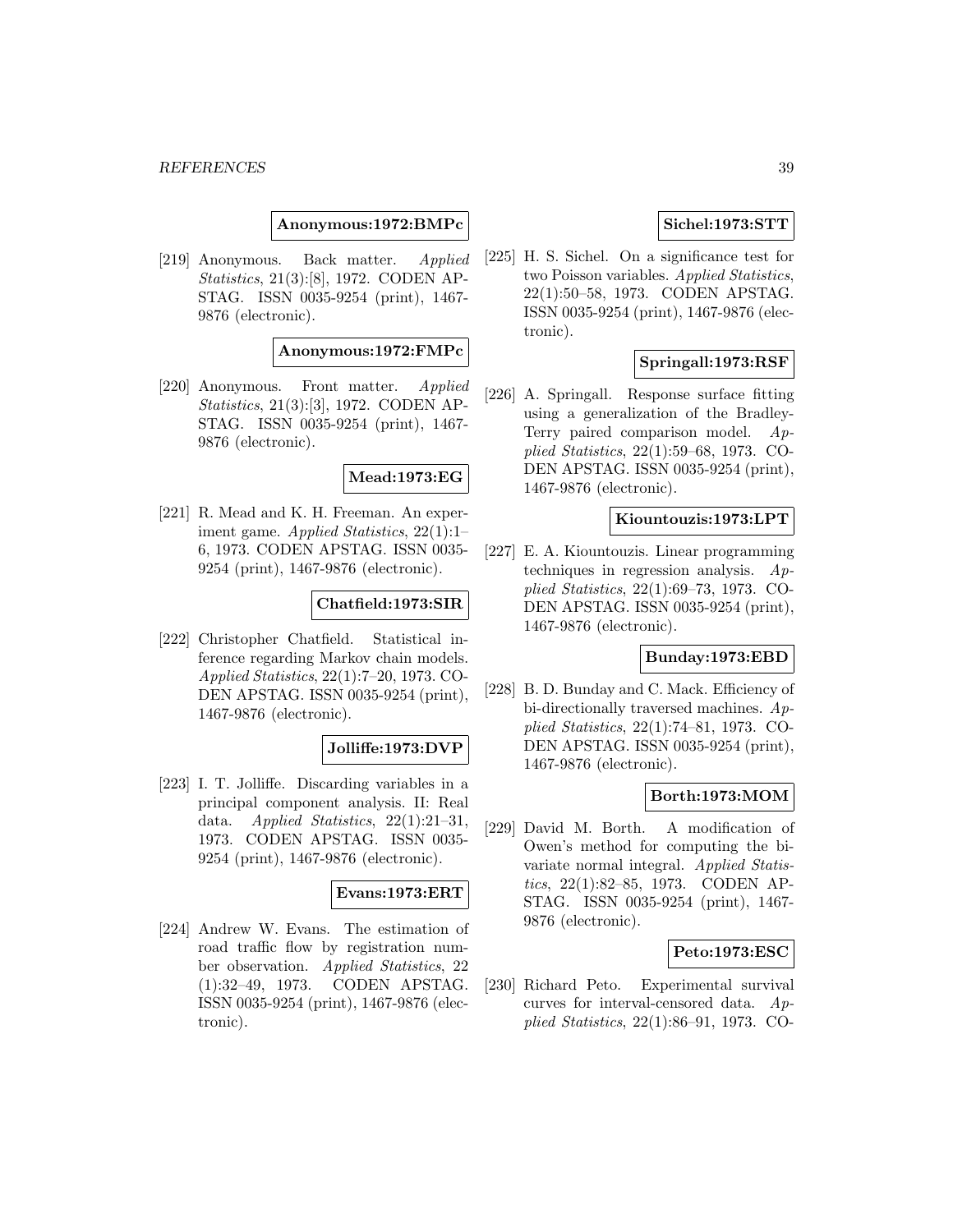DEN APSTAG. ISSN 0035-9254 (print), 1467-9876 (electronic).

**Neave:1973:MUB**

[231] Henry R. Neave. Miscellanea: On using the Box-Muller transformation with multiplicative congruential pseudorandom number generators. Applied Statistics, 22(1):92–97, 1973. CODEN APSTAG. ISSN 0035-9254 (print), 1467-9876 (electronic).

### **George:1973:MOS**

[232] S. L. George. Miscellanea: Optimal strategy in tennis: A simple probabilistic model. Applied Statistics, 22 (1):97–104, 1973. CODEN APSTAG. ISSN 0035-9254 (print), 1467-9876 (electronic).

# **Boyd:1973:MNP**

[233] K. T. Boyd. Miscellanea: A note on paired comparison designs for 2 n factorials. Applied Statistics, 22(1):104–106, 1973. CODEN APSTAG. ISSN 0035- 9254 (print), 1467-9876 (electronic).

## **Atkinson:1973:BRD**

[234] A. C. Atkinson. Book reviews: Developments in Operations Research Vol. I, by B. Avi-Itzhak. Applied Statistics, 22(1):107, 1973. CODEN APSTAG. ISSN 0035-9254 (print), 1467-9876 (electronic).

# **Chatfield:1973:BRP**

[235] C. Chatfield. Book reviews: *Probability* and Statistics in Engineering and Management Science, by William W. Hines and Douglas C. Montgomery. Applied Statistics, 22(1):107–108, 1973. CO-DEN APSTAG. ISSN 0035-9254 (print), 1467-9876 (electronic).

# **Wishart:1973:BRR**

[236] D. M. G. Wishart. Book reviews: Russian-English/English-Russian Glossary of Statistical Terms, by Samuel Kotz. Applied Statistics, 22(1):108, 1973. CODEN APSTAG. ISSN 0035- 9254 (print), 1467-9876 (electronic).

# **Veevers:1973:BRS**

[237] A. Veevers. Book reviews: Statistical Design and Analysis of Experiments, by Peter W. M. John. Applied Statistics, 22 (1):108–109, 1973. CODEN APSTAG. ISSN 0035-9254 (print), 1467-9876 (electronic).

### **Nicholson:1973:BRD**

[238] R. J. Nicholson. Book reviews: The Distribution of Personal Income in the United Kingdom 1949–63, by Thomas Stark. Applied Statistics, 22(1):109–110, 1973. CODEN APSTAG. ISSN 0035- 9254 (print), 1467-9876 (electronic).

#### **Nicholson:1973:BRA**

[239] R. J. Nicholson. Book reviews: The Analysis of Family Budgets, by S. J. Prais and H. S. Houthakker. Applied Statistics, 22(1):110, 1973. CODEN AP-STAG. ISSN 0035-9254 (print), 1467- 9876 (electronic).

### **Walker:1973:BRA**

[240] Monica A. Walker. Book reviews: The Amalgamation of Police Districts. Reconciliation of Statistics: 1960–1970. Part A, by Christian Economic and Social Research Foundation. Applied Statistics, 22(1):110–111, 1973. CO-DEN APSTAG. ISSN 0035-9254 (print), 1467-9876 (electronic).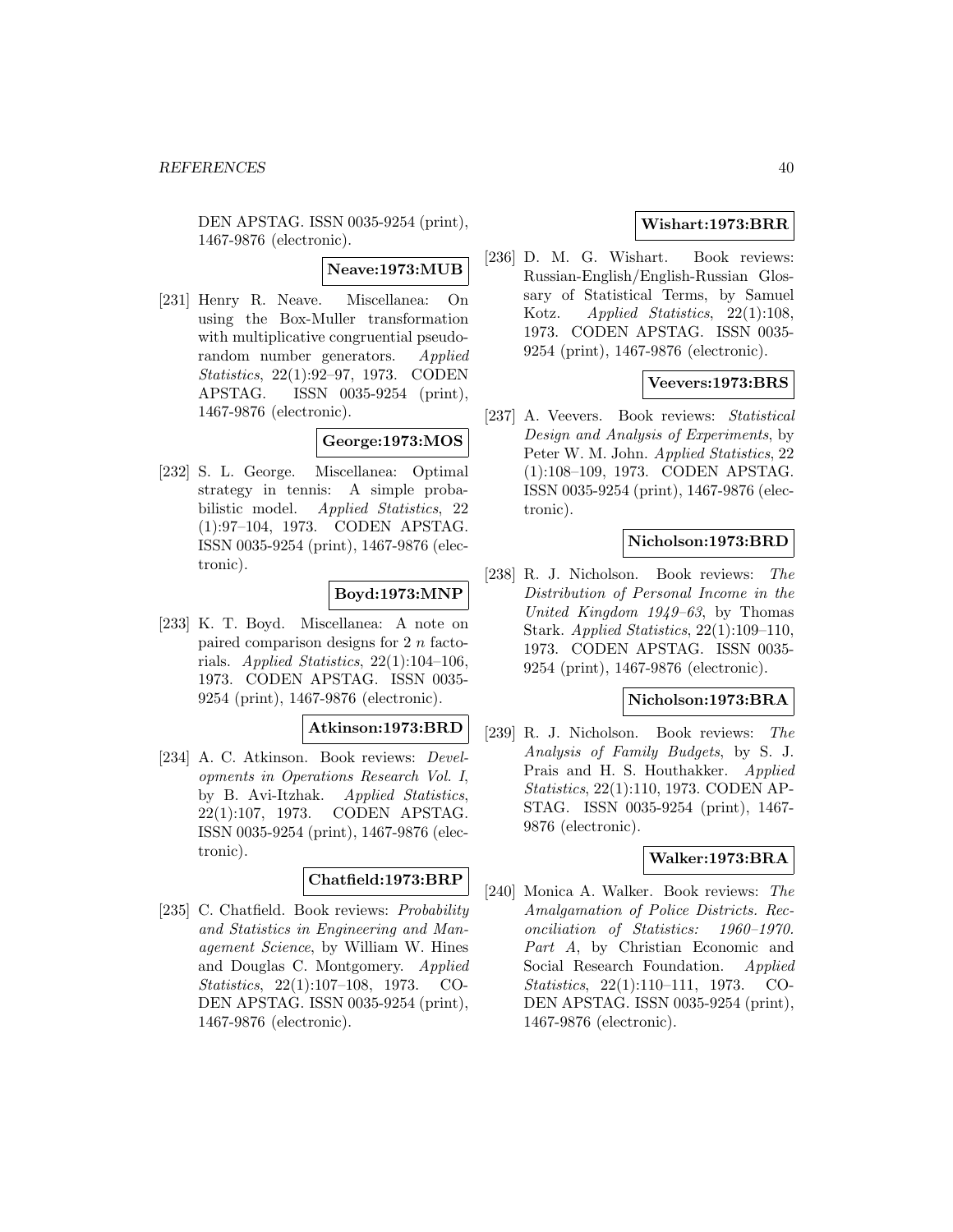# **Jeffers:1973:BRI**

[241] J. N. R. Jeffers. Book reviews: An Introduction to Computer Programming Using the BASIC Language, by William F. Sharpe and Nancy L. Jacob. Applied Statistics, 22(1):111, 1973. CODEN AP-STAG. ISSN 0035-9254 (print), 1467- 9876 (electronic).

# **Peto:1973:SAA**

[242] Richard Peto. Statistical algorithms: Algorithm AS 56: Permutational significance testing. Applied Statistics, 22 (1):112–118, March 1973. CODEN AP-STAG. ISSN 0035-9254 (print), 1467- 9876 (electronic). URL http://lib. stat.cmu.edu/apstat/56.

### **Haberman:1973:SAA**

[243] S. J. Haberman. Statistical algorithms: Algorithm AS 57: Printing multidimensional tables. Applied Statistics, 22(1): 118–126, March 1973. CODEN AP-STAG. ISSN 0035-9254 (print), 1467- 9876 (electronic). URL http://lib. stat.cmu.edu/apstat/57.

#### **Sparks:1973:SAAa**

[244] D. N. Sparks. Statistical algorithms: Algorithm AS 58: Euclidean cluster analysis. Applied Statistics, 22(1):126– 130, March 1973. CODEN APSTAG. ISSN 0035-9254 (print), 1467-9876 (electronic). URL http://lib.stat.cmu. edu/apstat/58. See remark [417].

### **Freeman:1973:SAA**

[245] P. R. Freeman. Statistical algorithms: Algorithm AS 59: Hypergeometric probabilities. Applied Statistics, 22(1):130– 133, March 1973. CODEN APSTAG.

ISSN 0035-9254 (print), 1467-9876 (electronic). URL http://lib.stat.cmu. edu/apstat/59.

# **Freeman:1973:SAR**

[246] P. R. Freeman. Statistical algorithms: Remark AS R7: A remark on Algorithm AS 26: Ranking an array of numbers. Applied Statistics, 22(1):133, 1973. CO-DEN APSTAG. ISSN 0035-9254 (print), 1467-9876 (electronic). URL http:/ /lib.stat.cmu.edu/apstat/26. See [30].

### **Anonymous:1973:BMPa**

[247] Anonymous. Back matter. Applied Statistics, 22(1):[6], 1973. CODEN AP-STAG. ISSN 0035-9254 (print), 1467- 9876 (electronic).

### **Anonymous:1973:FMPa**

[248] Anonymous. Front matter. Applied Statistics, 22(1):[3], 1973. CODEN AP-STAG. ISSN 0035-9254 (print), 1467- 9876 (electronic).

### **Anonymous:1973:VIP**

[249] Anonymous. Volume information. Applied Statistics, 22(1):[3], 1973. CO-DEN APSTAG. ISSN 0035-9254 (print), 1467-9876 (electronic).

#### **Shearer:1973:MDQ**

[250] P. R. Shearer. Missing data in quantitative designs. Applied Statistics, 22 (2):135–140, 1973. CODEN APSTAG. ISSN 0035-9254 (print), 1467-9876 (electronic).

#### **Goldsmith:1973:CAF**

[251] P. L. Goldsmith and R. Boddy. Critical analysis of factorial experiments and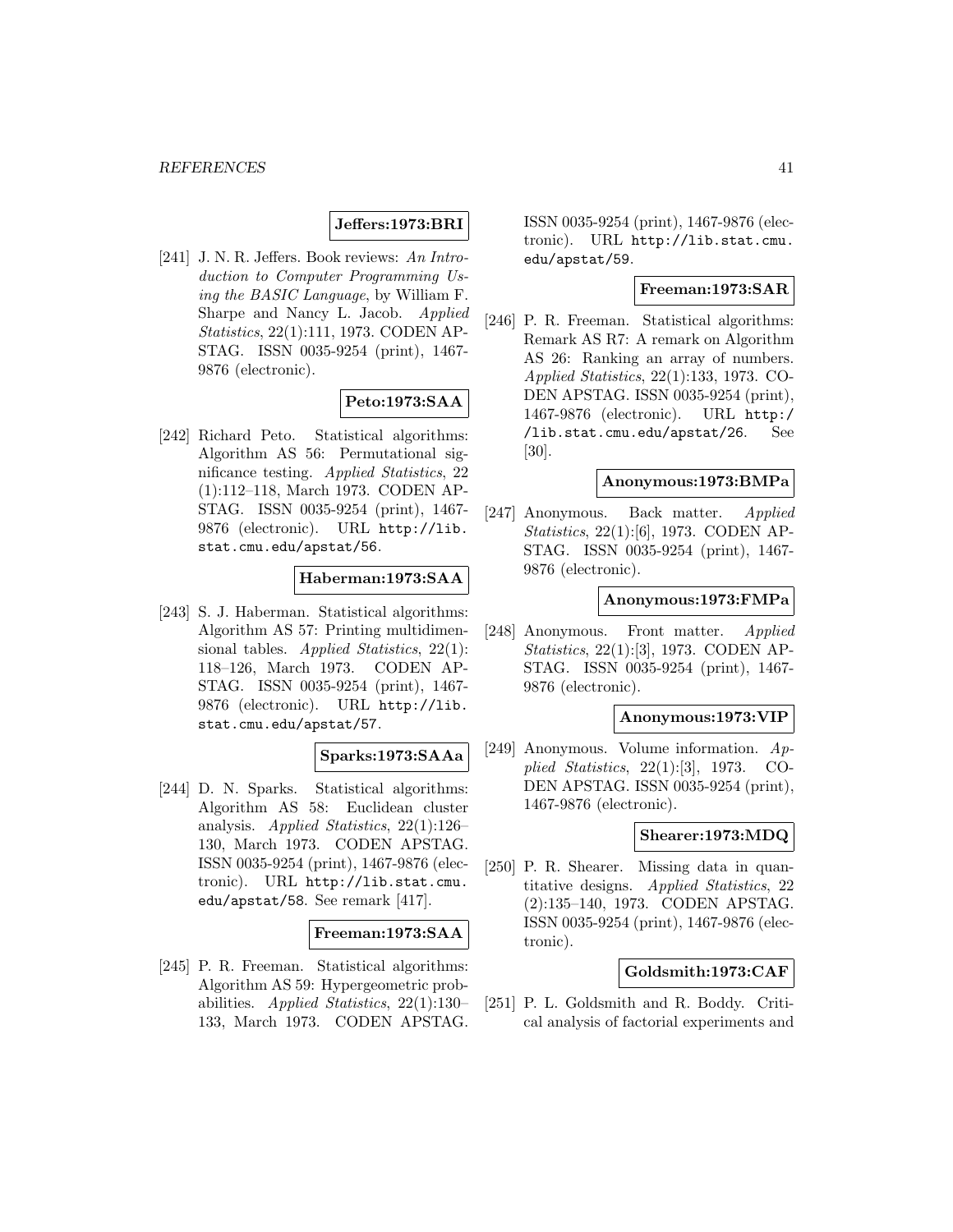orthogonal fractions. Applied Statistics, 22(2):141–160, 1973. CODEN APSTAG. ISSN 0035-9254 (print), 1467-9876 (electronic).

### **Yates:1973:ASC**

[252] F. Yates. The analysis of surveys on computers-features of the Rothamsted survey program. Applied Statistics, 22 (2):161–171, 1973. CODEN APSTAG. ISSN 0035-9254 (print), 1467-9876 (electronic).

### **Kullback:1973:PSO**

[253] S. Kullback and Marian Fisher. Partitioning second-order interaction in three-way contingency tables. Applied Statistics, 22(2):172–184, 1973. CO-DEN APSTAG. ISSN 0035-9254 (print), 1467-9876 (electronic).

# **Lochner:1973:BMC**

[254] Robert H. Lochner. A Bayesian method for comparing the means of multinomial populations. Applied Statistics, 22 (2):185–191, 1973. CODEN APSTAG. ISSN 0035-9254 (print), 1467-9876 (electronic).

# **Andrews:1973:TPD**

[255] David F. Andrews and John W. Tukey. Teletypewriter plots for data analysis can be fast: 6-line plots, including probability plots. Applied Statistics, 22 (2):192–202, 1973. CODEN APSTAG. ISSN 0035-9254 (print), 1467-9876 (electronic).

### **Pethybridge:1973:MLE**

[256] R. J. Pethybridge. Maximum likelihood estimation of a polynomial regression function with grouped data. Applied Statistics, 22(2):203–212, 1973. CO-DEN APSTAG. ISSN 0035-9254 (print), 1467-9876 (electronic).

# **Golder:1973:UCA**

[257] P. A. Golder and K. A. Yeomans. The use of cluster analysis for stratification. Applied Statistics, 22(2):213–219, 1973. CODEN APSTAG. ISSN 0035-9254 (print), 1467-9876 (electronic).

# **Sparks:1973:CFS**

[258] D. N. Sparks and A. D. Todd. A comparison of FORTRAN subroutines for calculating latent roots and vectors. Applied Statistics, 22(2):220–225, 1973. CO-DEN APSTAG. ISSN 0035-9254 (print), 1467-9876 (electronic).

# **Bissell:1973:PMV**

[259] A. F. Bissell. Process monitoring with variable element sizes. Applied Statistics, 22(2):226–238, 1973. CODEN AP-STAG. ISSN 0035-9254 (print), 1467- 9876 (electronic).

# **Taylor:1973:MFS**

[260] J. Taylor. A method of fitting several linear functional relations and of testing for differences between them. Applied Statistics, 22(2):239–248, 1973. CO-DEN APSTAG. ISSN 0035-9254 (print), 1467-9876 (electronic).

### **Ansell:1973:MRL**

[261] Margaret J. G. Ansell. Miscellanea: Robustness of location estimators to asymmetry. Applied Statistics, 22(2):249–254, 1973. CODEN APSTAG. ISSN 0035- 9254 (print), 1467-9876 (electronic).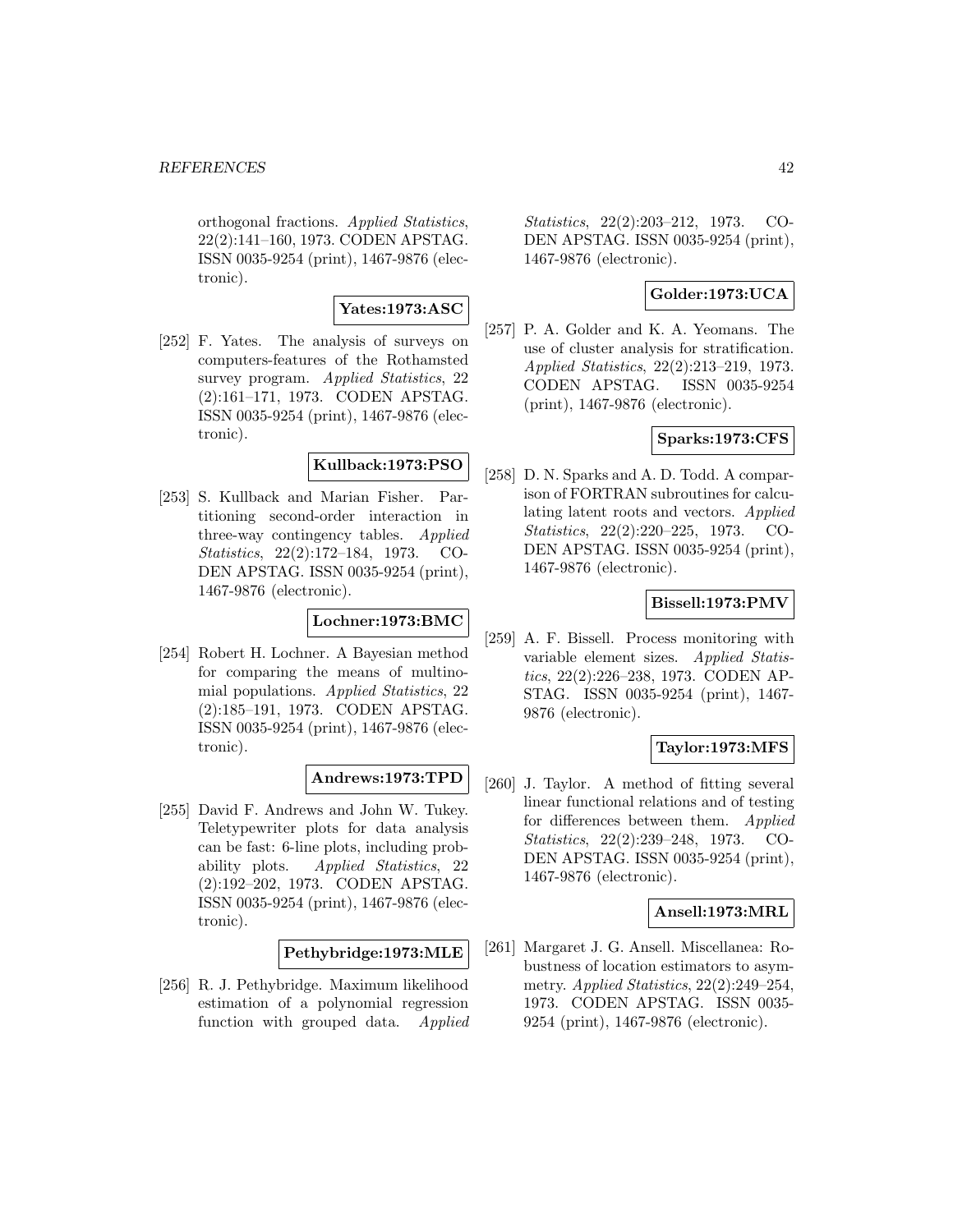### **Stone:1973:BRS**

[262] M. Stone. Book reviews: Statistical Papers in Honor of George W. Snedecor, by T. A. Bancroft and Susan Alice Brown. Applied Statistics, 22(2):255, 1973. CO-DEN APSTAG. ISSN 0035-9254 (print), 1467-9876 (electronic).

# **Ward:1973:BRS**

[263] D. H. Ward. Book reviews: Statistical Methods in Research and Production with Special Reference to the Chemical Industry. 4th Revised, by Owen L. Davies and Peter L. Goldsmith. Applied Statistics, 22(2):256, 1973. CODEN AP-STAG. ISSN 0035-9254 (print), 1467- 9876 (electronic).

### **Stuart:1973:BRL**

[264] Alan Stuart. Book reviews: Likelihood. An Account of the Statistical Concept of Likelihood and Its Application to Scientific Inference, by A. W. F. Edwards. Applied Statistics, 22(2):257, 1973. CO-DEN APSTAG. ISSN 0035-9254 (print), 1467-9876 (electronic).

# **Sparks:1973:BRR**

[265] D. N. Sparks. Book reviews: Repeat-Buying: Theory and Applications, by A. S. C. Ehrenberg. Applied Statistics, 22(2):258, 1973. CODEN APSTAG. ISSN 0035-9254 (print), 1467-9876 (electronic).

### **Wilkinson:1973:BRSa**

[266] R. K. Wilkinson. Book reviews: Statistical Methods for the Analysis of Earnings Data with Special Application to Salaries in Swedish Industry, by Anders Klevmarken. Applied Statistics, 22 (2):258–259, 1973. CODEN APSTAG.

ISSN 0035-9254 (print), 1467-9876 (electronic).

# **Sparks:1973:SAAb**

[267] D. N. Sparks and A. D. Todd. Statistical algorithms: Algorithm AS 60: Latent roots and vectors of a symmetric matrix. Applied Statistics, 22(2): 260–265, June 1973. CODEN APSTAG. ISSN 0035-9254 (print), 1467-9876 (electronic). URL http://lib.stat.cmu. edu/apstat/60. See corrigendum [320].

#### **Andrews:1973:SAA**

[268] David F. Andrews and John W. Tukey. Statistical algorithms: Algorithm AS 61: Six-line plots. Applied Statistics, 22(2): 265–269, June 1973. CODEN APSTAG. ISSN 0035-9254 (print), 1467-9876 (electronic). URL http://lib.stat.cmu. edu/apstat/61. See remark [652].

### **Dinneen:1973:SAA**

[269] L. C. Dinneen and B. C. Blakesley. Statistical algorithms: Algorithm AS 62: A generator for the sampling distribution of the Mann–Whitney U statistic. Applied Statistics, 22(2):269– 273, June 1973. CODEN APSTAG. ISSN 0035-9254 (print), 1467-9876 (electronic). URL http://lib.stat.cmu. edu/apstat/62.

#### **Sparks:1973:SAC**

[270] D. N. Sparks. Statistical algorithms: Corrigendum: Algorithm AS 45: Histogram plotting. Applied Statistics, 22(2):274, 1973. CODEN APSTAG. ISSN 0035-9254 (print), 1467-9876 (electronic). See [135].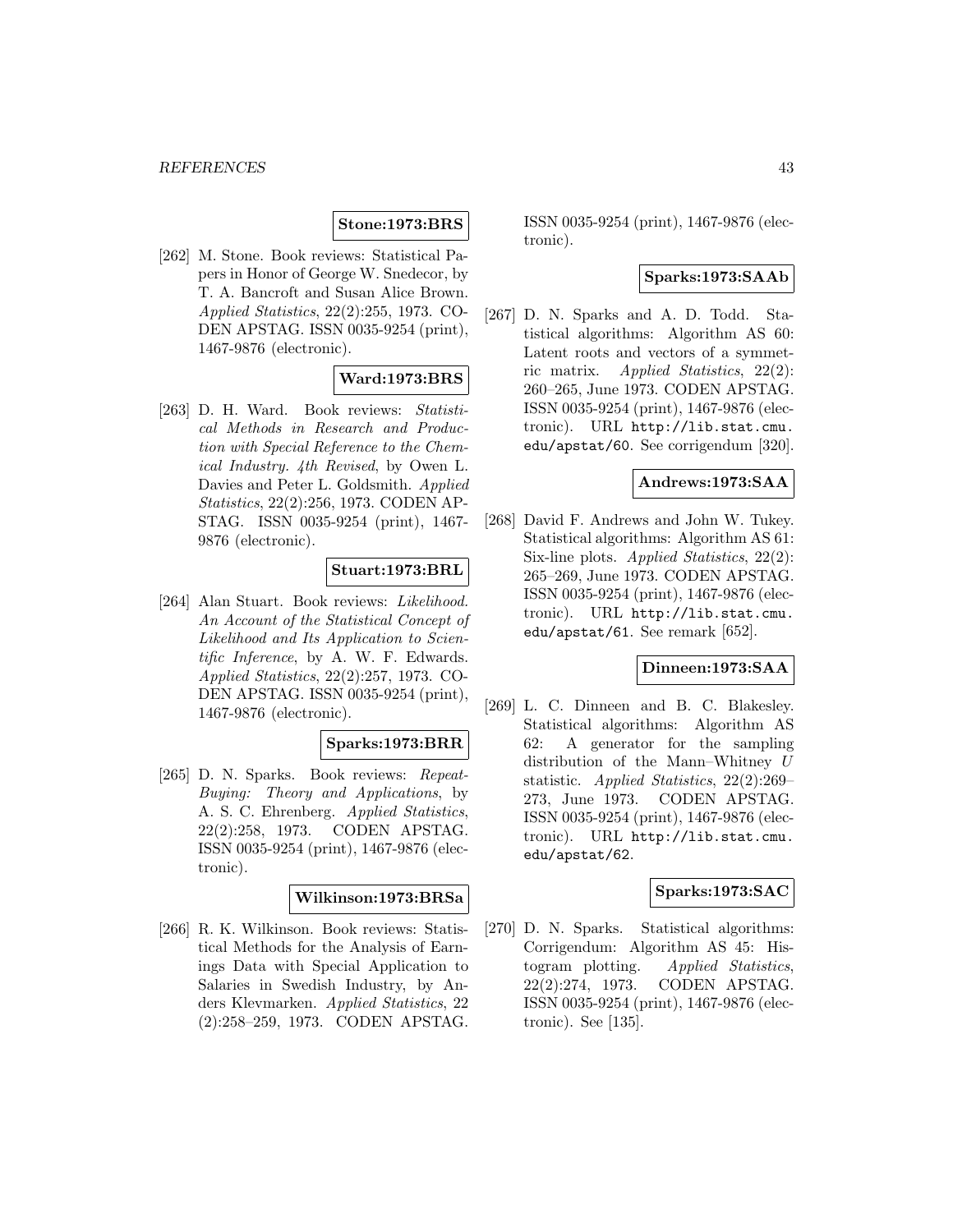#### **Anonymous:1973:BMPb**

[271] Anonymous. Back matter. Applied Statistics, 22(2):[8], 1973. CODEN AP-STAG. ISSN 0035-9254 (print), 1467- 9876 (electronic).

### **Anonymous:1973:FMPb**

[272] Anonymous. Front matter. Applied Statistics, 22(2):[3], 1973. CODEN AP-STAG. ISSN 0035-9254 (print), 1467- 9876 (electronic).

## **Hawkins:1973:IAR**

[273] Douglas M. Hawkins. On the investigation of alternative regressions by principal component analysis. Applied Statistics, 22(3):275–286, 1973. CODEN AP-STAG. ISSN 0035-9254 (print), 1467- 9876 (electronic).

# **Dyer:1973:MEP**

[274] Danny D. Dyer. On moments estimation of the parameters of a truncated bivariate normal distribution. Applied Statistics, 22(3):287–291, 1973. CODEN AP-STAG. ISSN 0035-9254 (print), 1467- 9876 (electronic).

# **Seeger:1973:TST**

[275] Paul Seeger and Ulf Thorsson. Twosided tolerance limits with two-stage sampling from normal populations: Monte Carlo studies of the distribution of coverages. Applied Statistics, 22 (3):292–300, 1973. CODEN APSTAG. ISSN 0035-9254 (print), 1467-9876 (electronic).

**Prentice:1973:MMR**

[276] R. L. Prentice and A. El. Shaarawi. A model for mortality rates and a test of fit for the Gompertz force of mortality. Applied Statistics, 22(3):301–314, 1973. CODEN APSTAG. ISSN 0035- 9254 (print), 1467-9876 (electronic).

### **Cunningham:1973:PBS**

[277] S. W. Cunningham. The predictability of British stock market prices. Applied Statistics, 22(3):315–331, 1973. CO-DEN APSTAG. ISSN 0035-9254 (print), 1467-9876 (electronic).

### **Littlewood:1973:BRG**

[278] B. Littlewood and J. L. Verrall. A Bayesian reliability growth model for computer software. Applied Statistics, 22(3):332–346, 1973. CODEN APSTAG. ISSN 0035-9254 (print), 1467-9876 (electronic).

### **Gross:1973:MCS**

[279] A. M. Gross. A Monte Carlo swindle for estimators of location. Applied Statistics, 22(3):347–353, 1973. CODEN AP-STAG. ISSN 0035-9254 (print), 1467- 9876 (electronic).

# **McDonald:1973:ARE**

[280] John McDonald. An analysis of residual error in the quarterly national accounts of the U.K. Applied Statistics, 22 (3):354–367, 1973. CODEN APSTAG. ISSN 0035-9254 (print), 1467-9876 (electronic).

# **Ginsburgh:1973:FND**

[281] Victor A. Ginsburgh. A further note on the derivation of quarterly figures consistent with annual data. Applied Statistics, 22(3):368–374, 1973. CODEN AP-STAG. ISSN 0035-9254 (print), 1467- 9876 (electronic).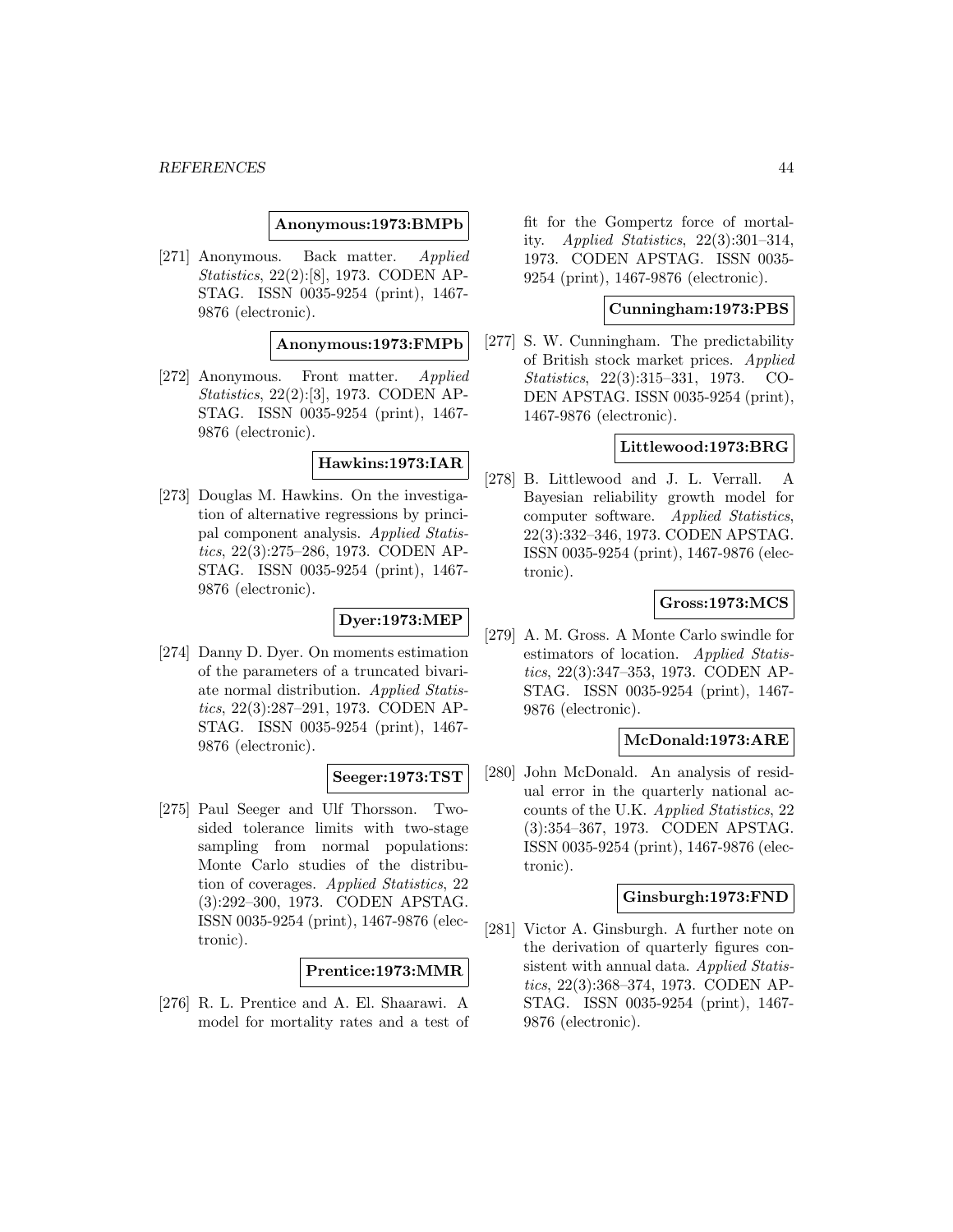# **Pocock:1973:DVS**

[282] S. J. Pocock. Daily variations in sickness absence. Applied Statistics, 22 (3):375–391, 1973. CODEN APSTAG. ISSN 0035-9254 (print), 1467-9876 (electronic).

### **Wilkinson:1973:SDF**

[283] G. N. Wilkinson and C. E. Rogers. Symbolic description of factorial models for analysis of variance. Applied Statistics, 22(3):392–399, 1973. CODEN APSTAG. ISSN 0035-9254 (print), 1467-9876 (electronic).

### **Wetherill:1973:BRI**

[284] G. B. Wetherill. Book reviews: *Introduc*tory Statistics: A Service Course, by A. H. Pollard. Applied Statistics, 22(3):400, 1973. CODEN APSTAG. ISSN 0035- 9254 (print), 1467-9876 (electronic).

#### **Preece:1973:BRI**

[285] D. A. Preece. Book reviews: Introduction to Probability and Statistics. 5th Ed, by H. L. Alder and E. B. Roessler. Applied Statistics, 22(3):400–401, 1973. CODEN APSTAG. ISSN 0035-9254 (print), 1467-9876 (electronic).

# **Herne:1973:BRH**

[286] H. Herne. Book reviews: How to Lie with Statistics, by Darrell Huff. Applied Statistics, 22(3):401–402, 1973. CO-DEN APSTAG. ISSN 0035-9254 (print), 1467-9876 (electronic).

#### **Richardson:1973:BRS**

[287] Harry W. Richardson. Book reviews: Surveys of Personal Income in London, by R. U. Redpath, M. G. Powell and S. Kingaby. Applied Statistics, 22

(3):402–403, 1973. CODEN APSTAG. ISSN 0035-9254 (print), 1467-9876 (electronic).

## **Taylor:1973:BRI**

[288] J. Taylor. Book reviews: An Introduction to Statistical Science in Agriculture. 4th ed, by D. J. Finney. Applied Statistics, 22(3):403, 1973. CODEN AP-STAG. ISSN 0035-9254 (print), 1467- 9876 (electronic).

### **Hill:1973:BRF**

[289] I. D. Hill. Book reviews: Fortran Techniques, With Special Reference to Non-Numerical Applications, by A. Colin Day. Applied Statistics, 22(3):404, 1973. CODEN APSTAG. ISSN 0035-9254 (print), 1467-9876 (electronic).

### **Nicholson:1973:BRN**

[290] R. J. Nicholson. Book reviews: National Income, Expenditure and Output of the United Kingdom 1855–1965, by C. H. Feinstein. Applied Statistics, 22 (3):404–405, 1973. CODEN APSTAG. ISSN 0035-9254 (print), 1467-9876 (electronic).

# **Smithson:1973:BRM**

[291] J. F. Smithson. Book reviews: Mathematical Model Building in Economics and Industry. Second Series, by Scientific Control Systems Ltd. and M. G. Kendall. Applied Statistics, 22(3): 405–406, 1973. CODEN APSTAG. ISSN 0035-9254 (print), 1467-9876 (electronic).

#### **Anonymous:1973:BRS**

[292] Anonymous. Book reviews: Statistical Methods for the Analysis of Earnings Data with Special Application to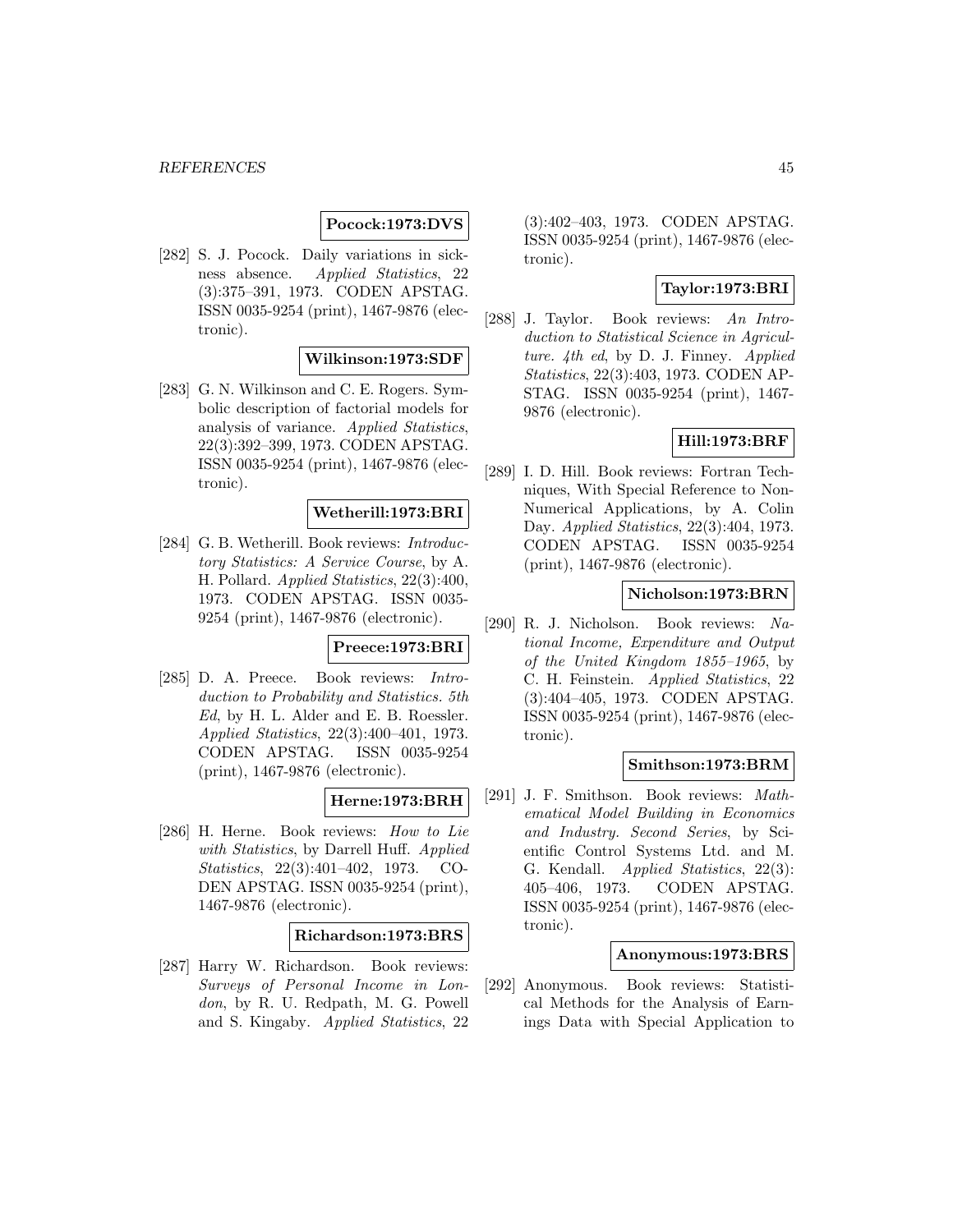Salaries in Swedish Industry: Corrigendum. Applied Statistics, 22(3):406, 1973. CODEN APSTAG. ISSN 0035-9254 (print), 1467-9876 (electronic).

# **Wilkinson:1973:BRSb**

[293] R. K. Wilkinson. Book reviews: Statistical Methods for the Analysis of Earnings Data with Special Application to Salaries in Swedish Industry, by Anders Klevmarken. Applied Statistics, 22(3):406, 1973. CODEN APSTAG. ISSN 0035-9254 (print), 1467-9876 (electronic).

# **Williams:1973:LE**

[294] D. A. Williams. Letter to the editors. Applied Statistics, 22(3):407–408, 1973. CODEN APSTAG. ISSN 0035- 9254 (print), 1467-9876 (electronic).

# **Majumder:1973:SAAa**

[295] K. L. Majumder and G. P. Bhattacharjee. Statistical algorithms: Algorithm AS 63: The incomplete beta integral. Applied Statistics,  $22(3):409-411$ , September 1973. CODEN APSTAG. ISSN 0035-9254 (print), 1467-9876 (electronic). URL http://lib.stat.cmu. edu/apstat/63. See remark [589].

# **Majumder:1973:SAAb**

[296] K. L. Majumder and G. P. Bhattacharjee. Statistical algorithms: Algorithm AS 64: Inverse of the incomplete beta function ratio. Applied Statistics, 22(3): 411–414, September 1973. CODEN AP-STAG. ISSN 0035-9254 (print), 1467- 9876 (electronic). URL http://lib. stat.cmu.edu/apstat/64. See remark [589].

## **Rogers:1973:SAA**

[297] C. E. Rogers. Statistical algorithms: Algorithm AS 65: Interpreting structure formulae. Applied Statistics, 22(3): 414–424, September 1973. CODEN AP-STAG. ISSN 0035-9254 (print), 1467- 9876 (electronic). URL http://lib. stat.cmu.edu/apstat/65. See remark [885].

### **Hill:1973:SAA**

[298] I. D. Hill. Statistical algorithms: Algorithm AS 66: The normal integral. Applied Statistics, 22(3):424–427, September 1973. CODEN APSTAG. ISSN 0035-9254 (print), 1467-9876 (electronic). URL http://lib.stat.cmu. edu/apstat/66.

# **Hitchin:1973:SAR**

[299] D. Hitchin. Statistical algorithms: Remark AS R8: A remark on algorithms AS 4 and AS 5: An auxiliary function for distribution integrals, and the integral of the non-central  $t$ - distribution. Applied Statistics, 22(3):428, 1973. CO-DEN APSTAG. ISSN 0035-9254 (print), 1467-9876 (electronic). See [1, 2].

#### **Anonymous:1973:BMPc**

[300] Anonymous. Back matter. Applied Statistics, 22(3):[6], 1973. CODEN AP-STAG. ISSN 0035-9254 (print), 1467- 9876 (electronic).

#### **Anonymous:1973:FMPc**

[301] Anonymous. Front matter. Applied Statistics, 22(3):[3], 1973. CODEN AP-STAG. ISSN 0035-9254 (print), 1467- 9876 (electronic).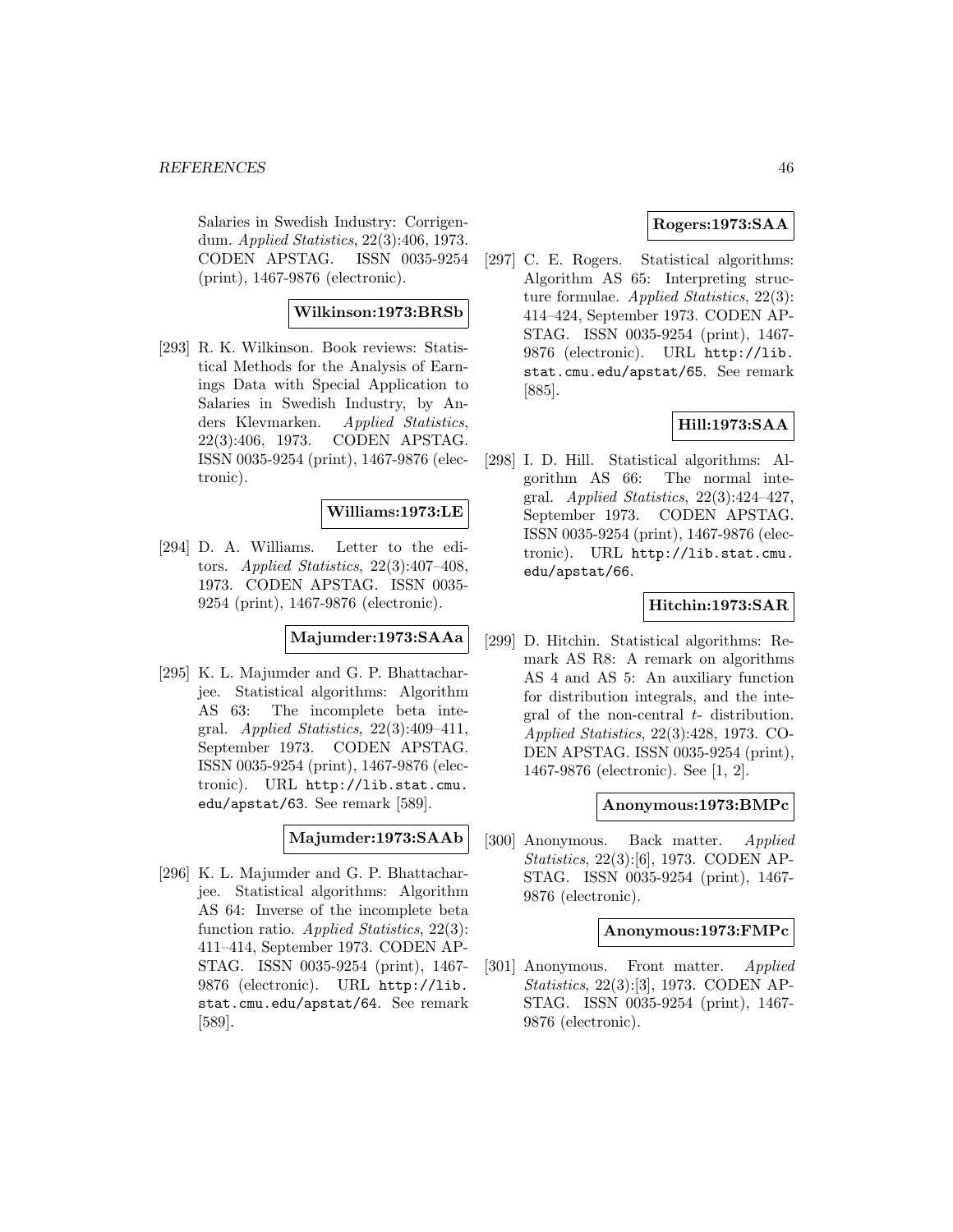### **Bhattacharyya:1974:FDT**

[302] M. N. Bhattacharyya. Forecasting the demand for telephones in australia. Applied Statistics, 23(1):1–10, 1974. CO-DEN APSTAG. ISSN 0035-9254 (print), 1467-9876 (electronic).

### **Narula:1974:PMS**

[303] Subhash C. Narula. Predictive mean square error and stochastic regressor variables. Applied Statistics, 23(1):11– 17, 1974. CODEN APSTAG. ISSN 0035- 9254 (print), 1467-9876 (electronic).

### **Ali:1974:MON**

[304] Zaffar Ali. A model for the occurrence of north winds at kingston, jamaica. Applied Statistics, 23(1):18–21, 1974. CO-DEN APSTAG. ISSN 0035-9254 (print), 1467-9876 (electronic).

### **Pearce:1974:ETM**

[305] S. C. Pearce. The estimation of treatment means by designed experiments. Applied Statistics, 23(1):22–25, 1974. CODEN APSTAG. ISSN 0035-9254 (print), 1467-9876 (electronic).

#### **Elashoff:1974:TSP**

[306] Janet Dixon Elashoff and R. M. Elashoff. Two-sample problems for a dichotomous variable with missing data. Applied Statistics, 23(1):26–34, 1974. CO-DEN APSTAG. ISSN 0035-9254 (print), 1467-9876 (electronic).

### **Bhansali:1974:AMS**

[307] R. J. Bhansali. Asymptotic mean-square error of predicting more than one-step ahead using the regression method. Applied Statistics, 23(1):35–42, 1974. CO-

DEN APSTAG. ISSN 0035-9254 (print), 1467-9876 (electronic).

### **Walters:1974:UAM**

[308] D. E. Walters. The use of asymptotic models in multiple hormone assays.  $Ap$ plied Statistics, 23(1):43–50, 1974. CO-DEN APSTAG. ISSN 0035-9254 (print), 1467-9876 (electronic).

# **Cox:1974:CVO**

[309] D. R. Cox and E. J. Snell. The choice of variables in observational studies. Applied Statistics, 23(1):51–59, 1974. CO-DEN APSTAG. ISSN 0035-9254 (print), 1467-9876 (electronic).

# **Gower:1974:MMA**

[310] J. C. Gower and K. V. Mardia. Miscellanea: Multivariate analysis and its applications: A report on the hull conference, 1973. Applied Statistics, 23(1):60– 66, 1974. CODEN APSTAG. ISSN 0035- 9254 (print), 1467-9876 (electronic).

#### **Miller:1974:MNA**

[311] Alan J. Miller. Miscellanea: A note on the analysis of gap-acceptance in traffic. Applied Statistics, 23(1):66–73, 1974. CODEN APSTAG. ISSN 0035-9254 (print), 1467-9876 (electronic).

# **Preece:1974:MIC**

[312] D. A. Preece and J. C. Gower. Miscellanea: An iterative computer procedure for mixed-up values in experiments.  $Ap$ plied Statistics, 23(1):73–74, 1974. CO-DEN APSTAG. ISSN 0035-9254 (print), 1467-9876 (electronic).

# **Collings:1974:MQP**

[313] T. W. R. Collings. Miscellanea: A queueing problem in which customers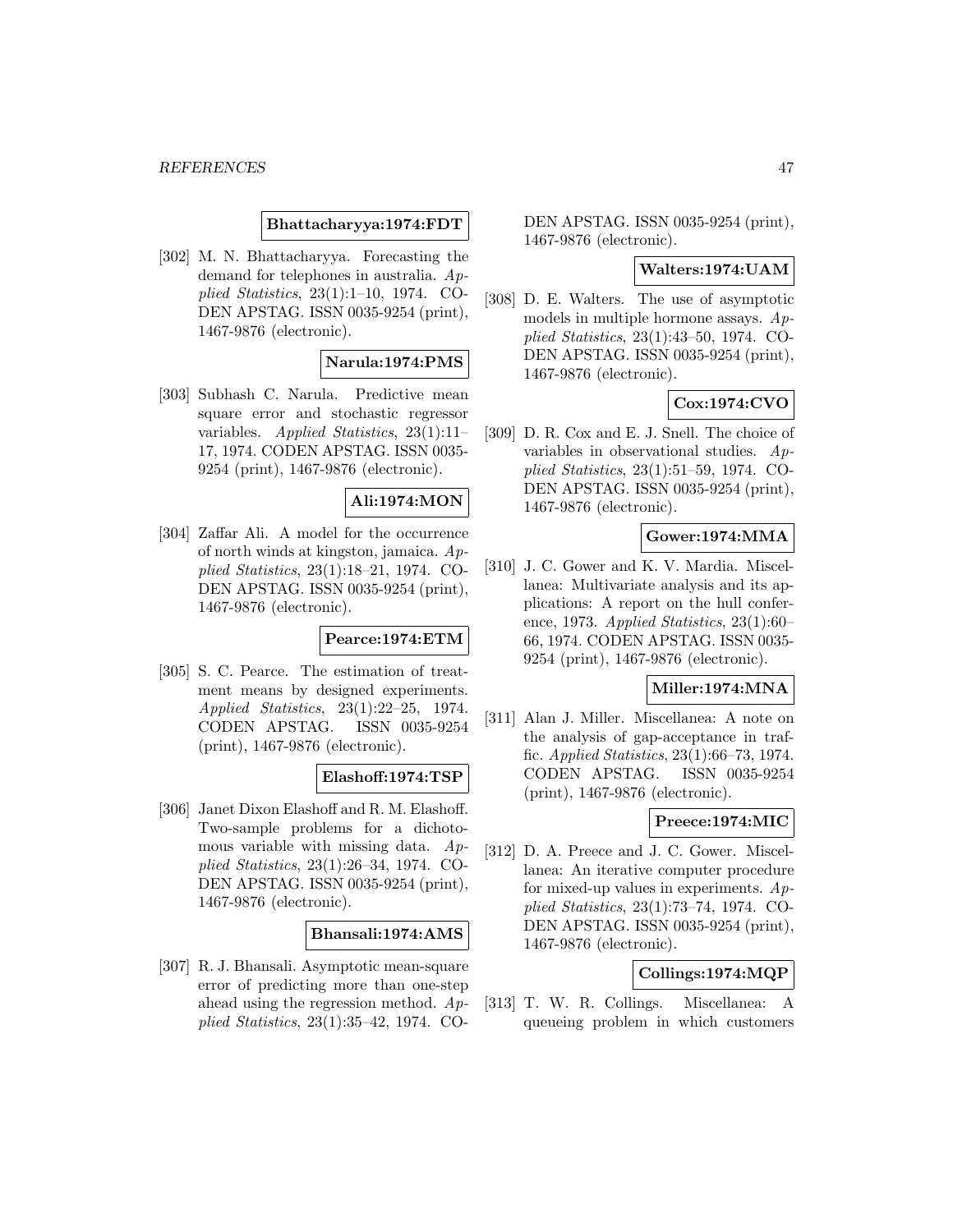have different service distributions.  $Ap$ plied Statistics, 23(1):75–82, 1974. CO-DEN APSTAG. ISSN 0035-9254 (print), 1467-9876 (electronic).

# **McPherson:1974:SAA**

[314] Klim McPherson. Statistical algorithms: Algorithm AS 67: The evaluation of absorption probabilities in sequential binomial sampling. Applied Statistics, 23(1): 83–86, March 1974. CODEN APSTAG. ISSN 0035-9254 (print), 1467-9876 (electronic). URL http://lib.stat.cmu. edu/apstat/67.

### **Wyshak:1974:SAA**

[315] G. Wyshak. Statistical algorithms: Algorithm AS 68: A program for estimating the parameters of the truncated negative binomial distribution. Applied Statistics, 23(1):87–91, March 1974. CO-DEN APSTAG. ISSN 0035-9254 (print), 1467-9876 (electronic). URL http:// lib.stat.cmu.edu/apstat/68.

### **Pike:1974:SAA**

[316] M. C. Pike and Diana Bull. Statistical algorithms: Algorithm AS 69: Knox test for space-time clustering in epidemiology. Applied Statistics, 23(1):92– 95, March 1974. CODEN APSTAG. ISSN 0035-9254 (print), 1467-9876 (electronic). URL http://lib.stat.cmu. edu/apstat/69.

# **Odeh:1974:SAA**

[317] R. E. Odeh and J. O. Evans. Statistical algorithms: Algorithm AS 70: The percentage points of the normal distribution. Applied Statistics, 23(1):96– 97, March 1974. CODEN APSTAG. ISSN 0035-9254 (print), 1467-9876 (electronic). URL http://lib.stat.cmu. edu/apstat/70.

### **Best:1974:SAA**

[318] D. J. Best and P. G. Gipps. Statistical algorithms: Algorithm AS 71: The upper tail probabilities of Kendall's tau. Applied Statistics, 23(1):98– 100, March 1974. CODEN APSTAG. ISSN 0035-9254 (print), 1467-9876 (electronic). URL http://lib.stat.cmu. edu/apstat/71.

# **Knight:1974:SAR**

[319] William Knight. Statistical algorithms: Remark AS R9: A remark on Algorithm AS 37. Applied Statistics, 23 (1):100–101, 1974. CODEN APSTAG. ISSN 0035-9254 (print), 1467-9876 (electronic). URL http://lib.stat.cmu. edu/apstat/37. See [90].

#### **Sparks:1974:SAC**

[320] D. N. Sparks and A. D. Todd. Statistical algorithms: Corrigendum: Algorithm AS 60: Latent roots and vectors of a symmetric matrix. Applied Statistics, 23(1):101–102, 1974. CODEN APSTAG. ISSN 0035-9254 (print), 1467-9876 (electronic). See [267].

### **Anonymous:1974:IRC**

[321] Anonymous. Index of remarks and corrigenda on applied statistics algorithms. Applied Statistics, 23(1):102, 1974. CO-DEN APSTAG. ISSN 0035-9254 (print), 1467-9876 (electronic).

#### **Anonymous:1974:BMPa**

[322] Anonymous. Back matter. Applied Statistics, 23(1):[6], 1974. CODEN AP-STAG. ISSN 0035-9254 (print), 1467- 9876 (electronic).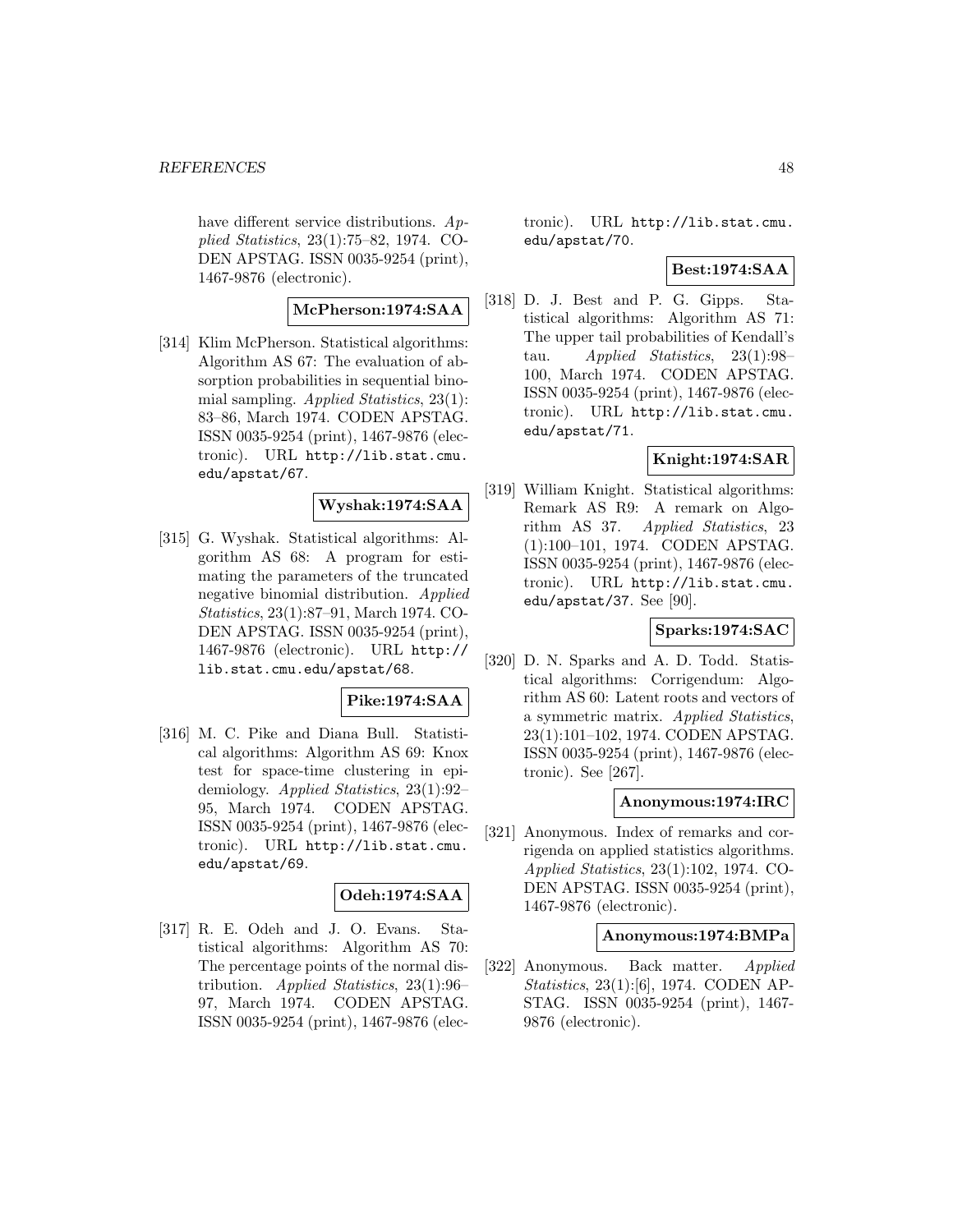### **Anonymous:1974:FMPa**

[323] Anonymous. Front matter. Applied Statistics, 23(1):[3], 1974. CODEN AP-STAG. ISSN 0035-9254 (print), 1467- 9876 (electronic).

### **Anonymous:1974:VIP**

[324] Anonymous. Volume information. Applied Statistics, 23(1):[3], 1974. CO-DEN APSTAG. ISSN 0035-9254 (print), 1467-9876 (electronic).

#### **Pocock:1974:HAA**

[325] S. J. Pocock. Harmonic analysis applied to seasonal variations in sickness absence. Applied Statistics, 23(2):103–120, 1974. CODEN APSTAG. ISSN 0035- 9254 (print), 1467-9876 (electronic).

### **Hocking:1974:PES**

[326] R. R. Hocking, H. F. Huddleston, and H. H. Hunt. A procedure for editing survey data. Applied Statistics, 23 (2):121–133, 1974. CODEN APSTAG. ISSN 0035-9254 (print), 1467-9876 (electronic).

#### **Hamon:1974:SET**

[327] B. V. Hamon and E. J. Hannan. Spectral estimation of time delay for dispersive and non-dispersive systems. Applied Statistics, 23(2):134–142, 1974. CO-DEN APSTAG. ISSN 0035-9254 (print), 1467-9876 (electronic).

#### **Wetherill:1974:SAS**

[328] G. B. Wetherill and W. K. Chiu. A simplified attribute sampling scheme. Applied Statistics, 23(2):143–148, 1974. CODEN APSTAG. ISSN 0035-9254 (print), 1467-9876 (electronic).

### **Barnett:1974:ECS**

[329] V. Barnett. Economic choice of sample size for sampling inspection plans. Applied Statistics, 23(2):149–157, 1974. CODEN APSTAG. ISSN 0035-9254 (print), 1467-9876 (electronic).

### **Box:1974:SRA**

[330] G. E. P. Box, G. M. Jenkins, and J. F. MacGregor. Some recent advances in forecasting and control. Part II. Applied Statistics, 23(2):158–179, 1974. CO-DEN APSTAG. ISSN 0035-9254 (print), 1467-9876 (electronic).

### **Ratkowsky:1974:MLE**

[331] D. A. Ratkowsky. Maximum likelihood estimation in small incomplete samples from the bivariate normal distribution. Applied Statistics, 23(2):180–189, 1974. CODEN APSTAG. ISSN 0035-9254 (print), 1467-9876 (electronic).

## **Butcher:1974:ABD**

[332] D. F. Butcher and K. E. Kemp. Analysing binomial data in a two-factor experiment with unequal observations per cell. Applied Statistics, 23(2): 190–202, 1974. CODEN APSTAG. ISSN 0035-9254 (print), 1467-9876 (electronic).

### **Swan:1974:CCM**

[333] A. V. Swan. Corrigendum: Computing maximum-likelihood estimates for parameters of the normal distribution from grouped and censored data. Applied Statistics, 23(2):202, 1974. CODEN AP-STAG. ISSN 0035-9254 (print), 1467- 9876 (electronic). See [6].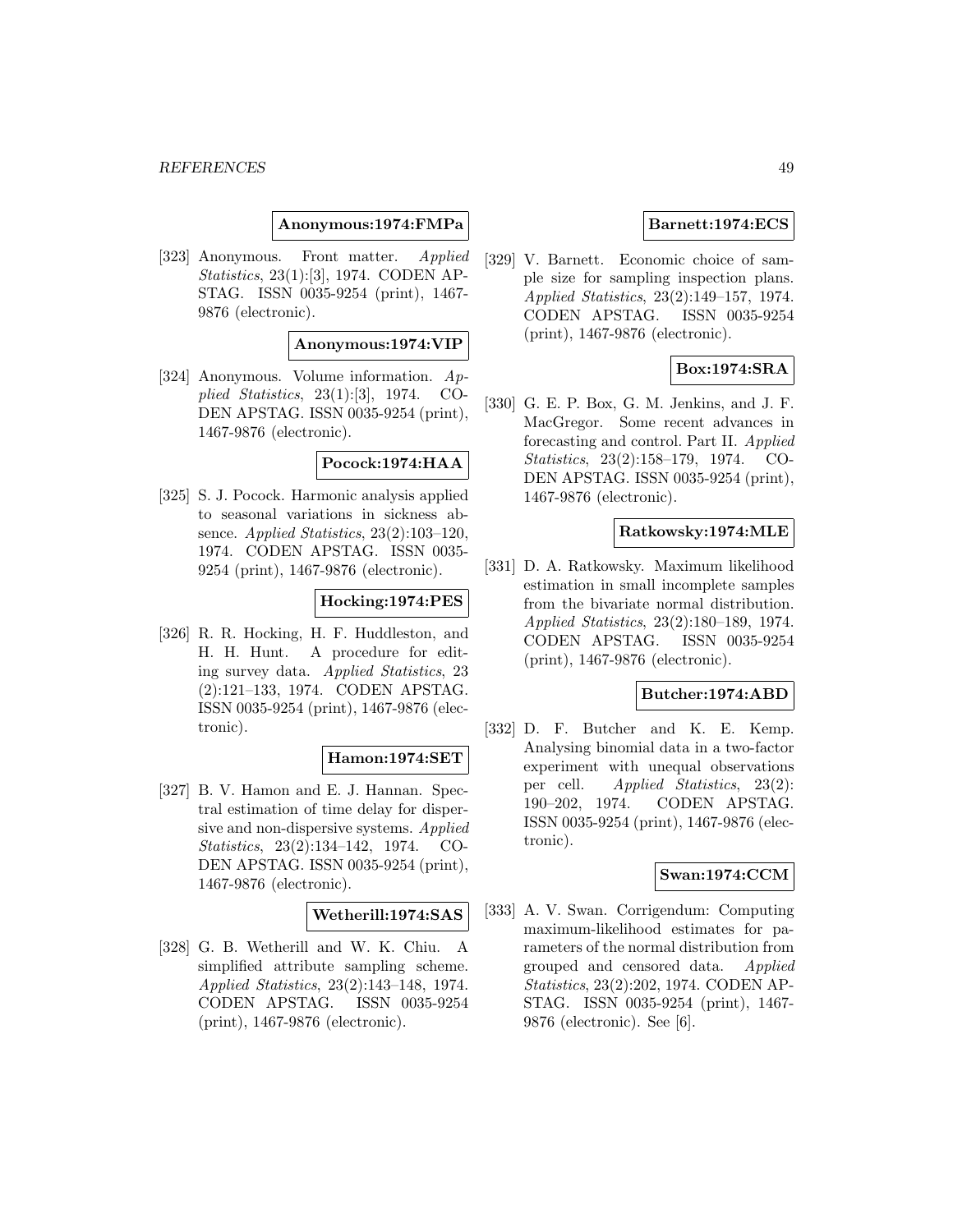# **Hill:1974:MAF**

[334] I. D. Hill. Miscellanea: Association football and statistical inference. Applied Statistics, 23(2):203–208, 1974. CO-DEN APSTAG. ISSN 0035-9254 (print), 1467-9876 (electronic).

# **Beale:1974:MNC**

[335] E. M. L. Beale and P. C. Hutchinson. Miscellanea: Note on constrained optimum regression. Applied Statistics, 23 (2):208–210, 1974. CODEN APSTAG. ISSN 0035-9254 (print), 1467-9876 (electronic).

# **Whittaker:1974:MGG**

[336] J. Whittaker. Miscellanea: Generating gamma and beta random variables with non-integral shape parameters. Applied Statistics, 23(2):210–214, 1974. CO-DEN APSTAG. ISSN 0035-9254 (print), 1467-9876 (electronic).

# **Hahn:1974:MEO**

[337] Gerald J. Hahn and Arthur F. Dershowitz. Miscellanea: Evolutionary operation today — some survey results and observations. Applied Statistics, 23 (2):214–218, 1974. CODEN APSTAG. ISSN 0035-9254 (print), 1467-9876 (electronic).

### **Lowe:1974:MEO**

[338] C. W. Lowe. Miscellanea: Evolutionary operation in action. Applied Statistics, 23(2):218–226, 1974. CODEN APSTAG. ISSN 0035-9254 (print), 1467-9876 (electronic).

**Fleckenstein:1974:MCE**

[339] Fritz Von Fleckenstein. Miscellanea: Correction of an error in I.B.M. subroutine KRANK the computation of Kendall's  $\tau$ . *Applied Statistics*, 23(2): 226–228, 1974. CODEN APSTAG. ISSN 0035-9254 (print), 1467-9876 (electronic).

### **Sparks:1974:BRM**

[340] D. N. Sparks. Book reviews: A manual of sampling techniques, by R. K. Som. Applied Statistics, 23(2):229, 1974. CO-DEN APSTAG. ISSN 0035-9254 (print), 1467-9876 (electronic).

# **Springall:1974:BRG**

[341] A. Springall. Book reviews: The Generalised Jackknife Statistic, by H. L. Gray and W. R. Schucany. Applied Statistics, 23(2):229–230, 1974. CODEN APSTAG. ISSN 0035-9254 (print), 1467-9876 (electronic).

### **Jeffers:1974:BRB**

[342] J. N. R. Jeffers. Book reviews: BA-SIC: An introduction to computer programming using the BASIC language, by William F. Sharpe and Nancy L. Jacob. Applied Statistics, 23(2):230–231, 1974. CODEN APSTAG. ISSN 0035- 9254 (print), 1467-9876 (electronic).

#### **Nelder:1974:LE**

[343] J. A. Nelder and David A. Swick. Letters to the editors. Applied Statistics, 23 (2):232–233, 1974. CODEN APSTAG. ISSN 0035-9254 (print), 1467-9876 (electronic).

#### **Hawkins:1974:SAA**

[344] Douglas M. Hawkins. Statistical algorithms: Algorithm AS 72: Computing mean vectors and dispersion matrices in multivariate analysis of variance. Applied Statistics, 23(2):234–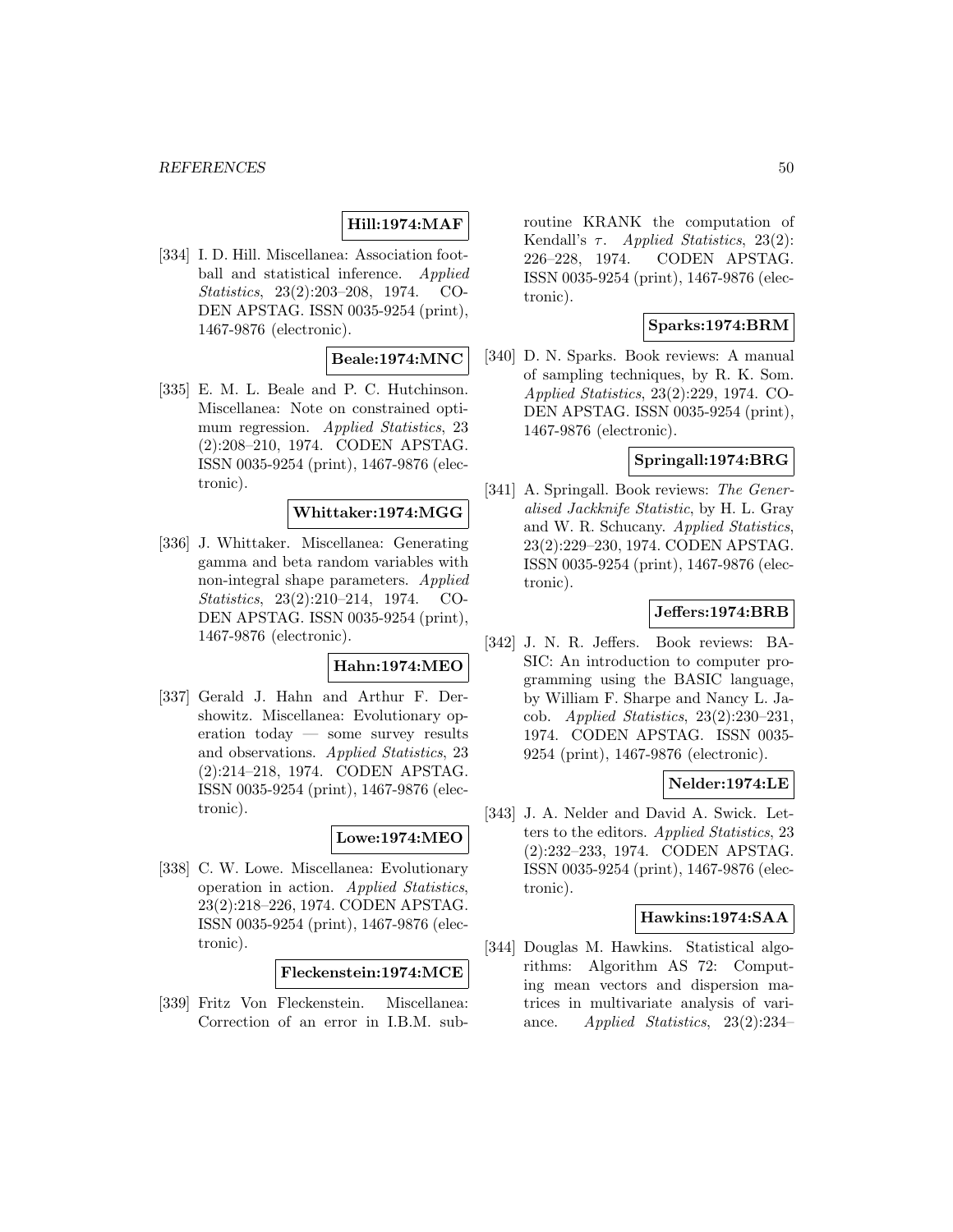238, June 1974. CODEN APSTAG. ISSN 0035-9254 (print), 1467-9876 (electronic). URL http://lib.stat.cmu. edu/apstat/72.

# **Frome:1974:SAA**

[345] E. L. Frome. Statistical algorithms: Algorithm AS 73: Cross-spectrum smoothing via the finite Fourier transform. Applied Statistics, 23(2):238– 244, June 1974. CODEN APSTAG. ISSN 0035-9254 (print), 1467-9876 (electronic). URL http://lib.stat.cmu. edu/apstat/73. See remark [861].

### **Sadovski:1974:SAA**

[346] A. N. Sadovski. Statistical algorithms: Algorithm AS 74:  $L_1$ -norm fit of a straight line. Applied Statistics, 23(2): 244–248, June 1974. CODEN APSTAG. ISSN 0035-9254 (print), 1467-9876 (electronic). URL http://lib.stat.cmu. edu/apstat/74. See remark [498].

### **Rowlands:1974:SAR**

[347] G. J. Rowlands and Rita M. Pocock. Statistical algorithms: Remark AS R10: On scale selections for scatter diagrams. Applied Statistics, 23(2):248–249, 1974. CODEN APSTAG. ISSN 0035-9254 (print), 1467-9876 (electronic). See [10, 95].

# **Chambers:1974:SAR**

[348] John M. Chambers and J. E. Ertel. Statistical algorithms: Remark AS R11: A remark on Algorithm AS 47 "Function Minimization using a Simplex Procedure". Applied Statistics, 23 (2):250–251, 1974. CODEN APSTAG. ISSN 0035-9254 (print), 1467-9876 (electronic). URL http://lib.stat.cmu. edu/apstat/47. See [137, 349, 499, 749].

# **ONeill:1974:SAC**

[349] R. O'Neill. Statistical algorithms: Corrigendum: Algorithm AS 47: Function minimization using a simplex procedure. Applied Statistics, 23(2):252, 1974. CODEN APSTAG. ISSN 0035- 9254 (print), 1467-9876 (electronic). See [137, 348, 499, 749].

# **Beale:1974:NCO**

[350] E. M. L. Beale and P. C. Hutchinson. Note on constrained optimum regression. Applied Statistics, 23(2): 2108–2110, 1974. CODEN APSTAG. ISSN 0035-9254 (print), 1467-9876 (electronic).

#### **Anonymous:1974:BMPb**

[351] Anonymous. Back matter. Applied Statistics, 23(2):[6], 1974. CODEN AP-STAG. ISSN 0035-9254 (print), 1467- 9876 (electronic).

### **Anonymous:1974:FMPb**

[352] Anonymous. Front matter. Applied Statistics, 23(2):[3], 1974. CODEN AP-STAG. ISSN 0035-9254 (print), 1467- 9876 (electronic).

#### **Wetherill:1974:SBN**

[353] G. B. Wetherill and J. B. Ofosu. Selection of the best of k normal populations. Applied Statistics,  $23(3):253-277$ , 1974. CODEN APSTAG. ISSN 0035- 9254 (print), 1467-9876 (electronic).

### **Wood:1974:EAT**

[354] J. T. Wood. An extension of the analysis of transformations of Box and Cox. Applied Statistics, 23(3):278–283, 1974. CODEN APSTAG. ISSN 0035-9254 (print), 1467-9876 (electronic).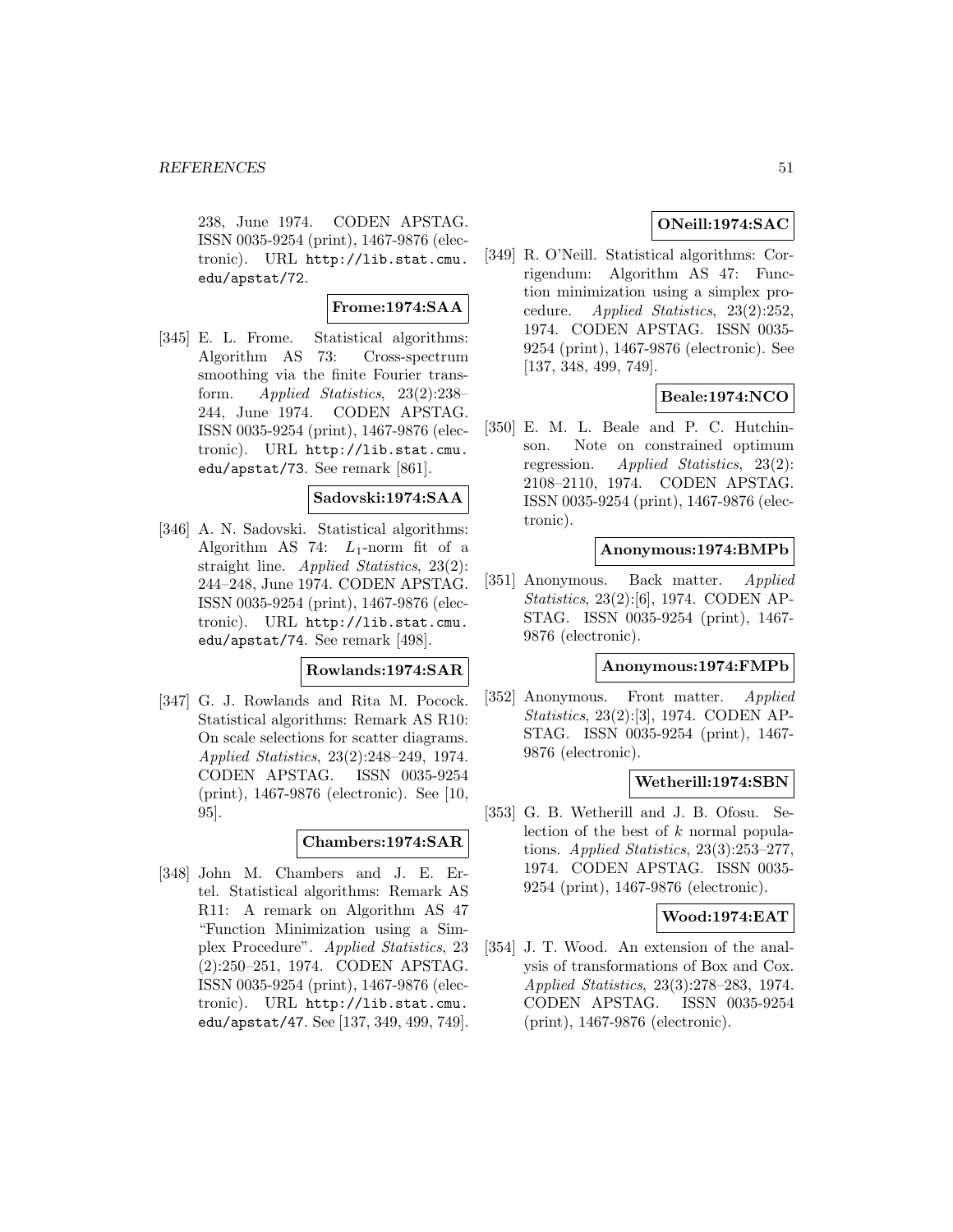### **Thomas:1974:ERM**

[355] D. A. H. Thomas. Error rates in multiple comparisons among means-results of a simulation exercise. Applied Statistics, 23(3):284–294, 1974. CODEN APSTAG. ISSN 0035-9254 (print), 1467-9876 (electronic).

# **Dyke:1974:DML**

[356] G. V. Dyke. Designs to minimize loss of information in polynomial regression. Applied Statistics, 23(3):295–299, 1974. CODEN APSTAG. ISSN 0035-9254 (print), 1467-9876 (electronic).

# **Nath:1974:PCB**

[357] G. Baikunth Nath. Progressively censored bivariate normal samples. Applied Statistics, 23(3):300–312, 1974. CO-DEN APSTAG. ISSN 0035-9254 (print), 1467-9876 (electronic).

# **Marshall:1974:FTT**

[358] Malcomn L. Marshall. Fitting the two-term mixed exponential and twoparameter lognormal distributions to grouped and censored data. Applied Statistics, 23(3):313–322, 1974. CO-DEN APSTAG. ISSN 0035-9254 (print), 1467-9876 (electronic).

# **Nelder:1974:LLM**

[359] J. A. Nelder. Log linear models for contingency tables: a generalization of classical least squares. Applied Statistics, 23 (3):323–329, 1974. CODEN APSTAG. ISSN 0035-9254 (print), 1467-9876 (electronic).

### **Griffiths:1974:CMI**

[360] D. A. Griffiths. A catalytic model of infection for measles. Applied Statistics,

23(3):330–339, 1974. CODEN APSTAG. ISSN 0035-9254 (print), 1467-9876 (electronic).

### **Hill:1974:CAN**

[361] M. O. Hill. Correspondence analysis: A neglected multivariate method. Applied Statistics, 23(3):340–354, 1974. CO-DEN APSTAG. ISSN 0035-9254 (print), 1467-9876 (electronic).

## **Collins:1974:EMT**

[362] Lyndhurst Collins. Estimating Markov transition probabilities from micro-unit data. Applied Statistics,  $23(3):355-371$ , 1974. CODEN APSTAG. ISSN 0035- 9254 (print), 1467-9876 (electronic).

#### **McKinlay:1974:ENM**

[363] Sonja M. McKinlay. The expected number of matches and its variance for matched-pair designs. Applied Statistics, 23(3):372–383, 1974. CODEN APSTAG. ISSN 0035-9254 (print), 1467-9876 (electronic).

#### **Wierenga:1974:PCP**

[364] B. Wierenga. Paired comparison product testing when individual preferences are stochastic. Applied Statistics, 23 (3):384–396, 1974. CODEN APSTAG. ISSN 0035-9254 (print), 1467-9876 (electronic). See comment [792].

#### **Anderson:1974:DLD**

[365] J. A. Anderson. Diagnosis by logistic discriminant function: further practical problems and results. Applied Statistics, 23(3):397–404, 1974. CODEN APSTAG. ISSN 0035-9254 (print), 1467-9876 (electronic).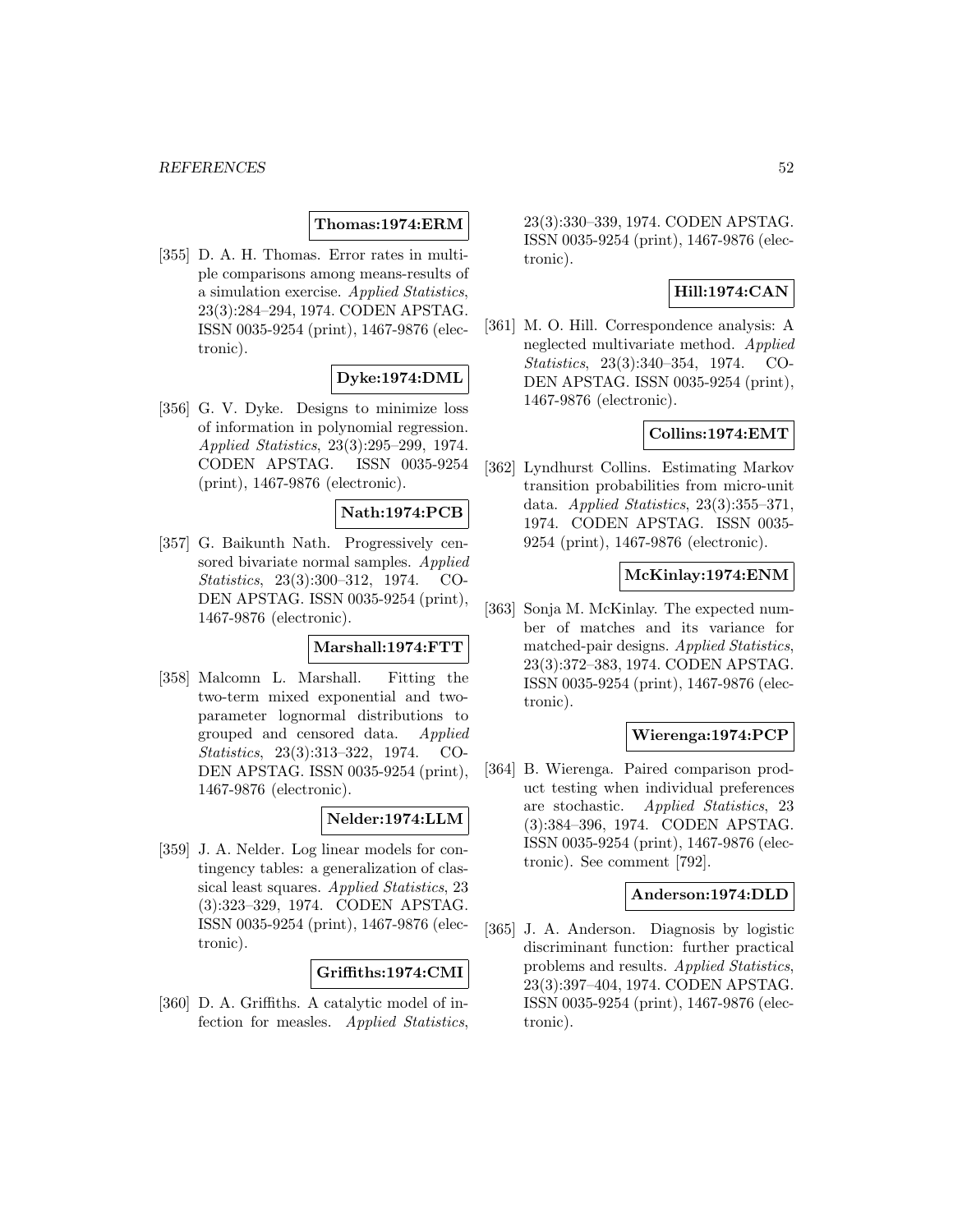## **Brown:1974:ISS**

[366] Morton B. Brown. Identification of the sources of significance in two-way contingency tables. Applied Statistics, 23 (3):405–413, 1974. CODEN APSTAG. ISSN 0035-9254 (print), 1467-9876 (electronic).

### **Brook:1974:BLG**

[367] D. Brook and G. J. G. Upton. Biases in local government elections due to position on the ballot paper. Applied Statistics, 23(3):414–419, 1974. CODEN AP-STAG. ISSN 0035-9254 (print), 1467- 9876 (electronic).

# **Chiu:1974:EDC**

[368] W. K. Chiu. The economic design of cusum charts for controlling normal means. Applied Statistics, 23(3): 420–433, 1974. CODEN APSTAG. ISSN 0035-9254 (print), 1467-9876 (electronic).

# **Ward:1974:MJC**

[369] D. H. Ward. Miscellanea: Joint Conference at Warwick — a summary report. Applied Statistics, 23(3):434–435, 1974. CODEN APSTAG. ISSN 0035- 9254 (print), 1467-9876 (electronic).

### **Daley:1974:MCB**

[370] D. J. Daley. Miscellanea: Computation of bi- and tri-variate normal integrals. Applied Statistics, 23(3):435–438, 1974. CODEN APSTAG. ISSN 0035- 9254 (print), 1467-9876 (electronic).

#### **Chatfield:1974:BRE**

[371] C. Chatfield. Book reviews: Elements of Statistics, by D. R. Byrkit. Applied Statistics, 23(3):439, 1974. CODEN AP-STAG. ISSN 0035-9254 (print), 1467- 9876 (electronic).

# **Hinkley:1974:BRB**

[372] David Hinkley. Book reviews: A bibliography of multivariate statistical analysis, by T. W. Anderson, Somesh Das Gupta and George P. H. Styan. Applied Statistics, 23(3):439–440, 1974. CODEN AP-STAG. ISSN 0035-9254 (print), 1467- 9876 (electronic).

# **Clarke:1974:BRI**

[373] G. M. Clarke. Book reviews: Introduction to Biostatistics, by R. R. Sokal and F. J. Rohlf. Applied Statistics, 23 (3):440–441, 1974. CODEN APSTAG. ISSN 0035-9254 (print), 1467-9876 (electronic).

## **Coleman:1974:BRG**

[374] Rodney Coleman. Book reviews: A guide to probability theory and application, by Cyrus Derman, Leon J. Gleser and Ingram Olkin. Applied Statistics, 23(3):441, 1974. CODEN APSTAG. ISSN 0035-9254 (print), 1467-9876 (electronic).

### **Harris:1974:BRW**

[375] R. Harris. Book reviews: OR in World War 2: Operational Research Against the U-Boat, by C. H. Waddington. Applied Statistics, 23(3):441–442, 1974. CODEN APSTAG. ISSN 0035-9254 (print), 1467-9876 (electronic).

### **Luckman:1974:BRO**

[376] John Luckman. Book reviews: Operations Research in Hospitals-Diagnosis and Prognosis, by David H. Stimson and Ruth H. Stimson. Applied Statistics, 23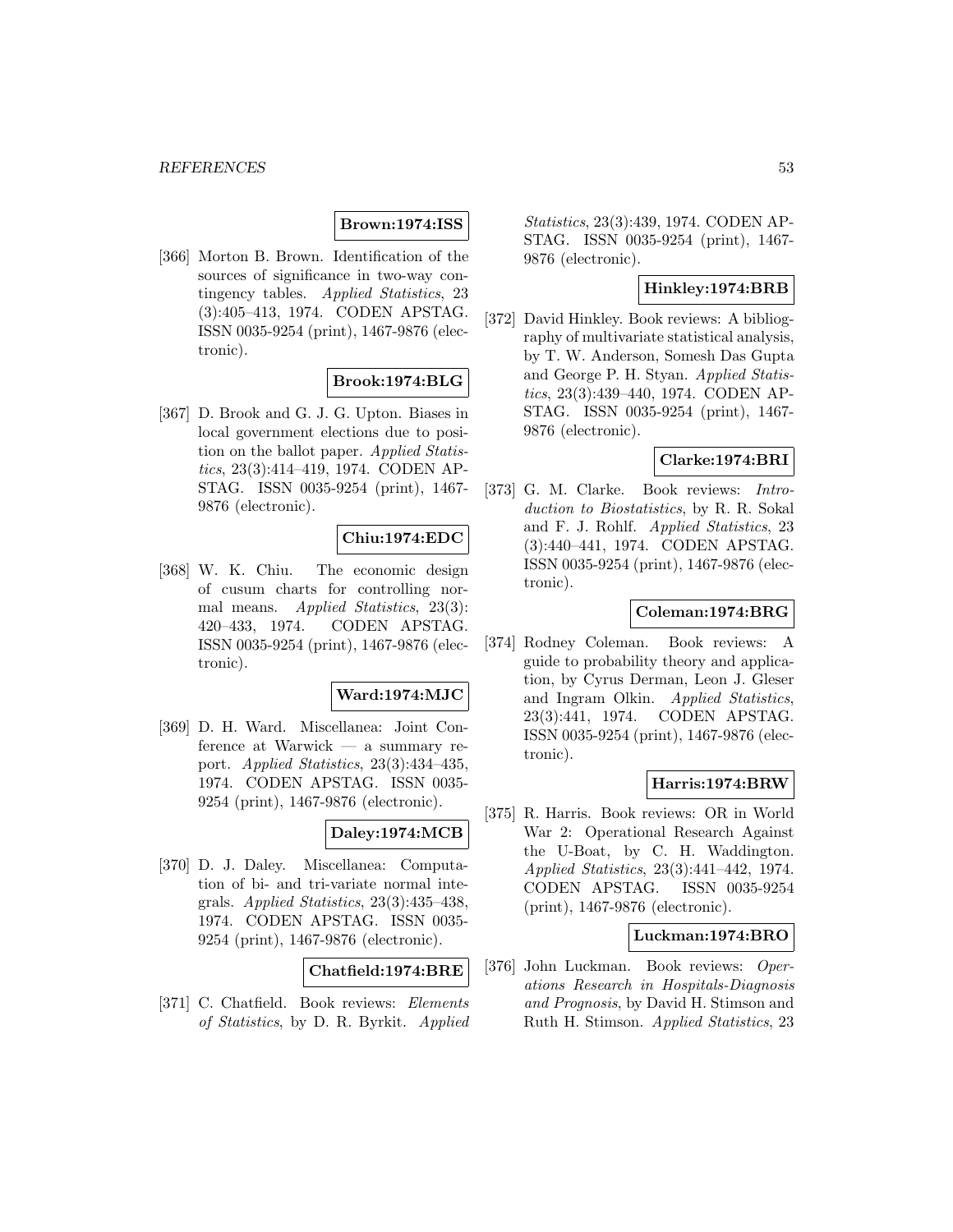(3):442–443, 1974. CODEN APSTAG. ISSN 0035-9254 (print), 1467-9876 (electronic).

#### **Veevers:1974:BRB**

[377] A. Veevers. Book reviews: Bibliography on Experiment and Treatment Design Pre-1968, by Walter T. Federer and Leslie N. Balaam. Applied Statistics, 23 (3):443–444, 1974. CODEN APSTAG. ISSN 0035-9254 (print), 1467-9876 (electronic).

#### **Luckman:1974:BRM**

[378] John Luckman. Book reviews: Modern Management Methods and the Organisation of the Health Services. Applied Statistics, 23(3):444–445, 1974. CO-DEN APSTAG. ISSN 0035-9254 (print), 1467-9876 (electronic).

## **Luckman:1974:BRH**

[379] John Luckman. Book reviews: Health Practice Research and Formalised Managerial Methods, by F. Grundy and W. A. Reinke. Applied Statistics, 23 (3):445–446, 1974. CODEN APSTAG. ISSN 0035-9254 (print), 1467-9876 (electronic).

### **Scott:1974:BRS**

[380] J. F. Scott. Book reviews: Statistics, by Roger A. Carlson. Applied Statistics, 23 (3):446–447, 1974. CODEN APSTAG. ISSN 0035-9254 (print), 1467-9876 (electronic).

### **Gentleman:1974:SAA**

[381] W. Morven Gentleman. Statistical algorithms: Algorithm AS 75: Basic procedures for large, sparse or weighted linear least problems. Applied Statistics, 23(3): 448–454, September 1974. CODEN AP-STAG. ISSN 0035-9254 (print), 1467- 9876 (electronic). URL http://lib. stat.cmu.edu/apstat/75. See remark [558].

# **Young:1974:SAA**

[382] J. C. Young and Ch. E. Minder. Statistical algorithms: Algorithm AS 76: An integral useful in calculating noncentral t and bivariate normal probabilities. *Applied Statistics*, 23(3):455– 457, September 1974. CODEN AP-STAG. ISSN 0035-9254 (print), 1467- 9876 (electronic). URL http://lib. stat.cmu.edu/apstat/76. See remarks [747, 782, 874, 878, 883].

### **Venables:1974:SAA**

[383] W. N. Venables. Statistical algorithms: Algorithm AS 77: Null distribution of the largest root statistic. Applied Statistics,  $23(3):458-465$ , September 1974. CODEN APSTAG. ISSN 0035-9254 (print), 1467-9876 (electronic). URL http://lib.stat.cmu. edu/apstat/77.

## **Gower:1974:SAA**

[384] J. C. Gower. Statistical algorithms: Algorithm AS 78: The mediancentre. Applied Statistics,  $23(3):466-470$ , September 1974. CODEN APSTAG. ISSN 0035-9254 (print), 1467-9876 (electronic). URL http://lib.stat.cmu. edu/apstat/78.

### **Farebrother:1974:SAA**

[385] R. W. Farebrother. Statistical algorithms: Algorithm AS 79: Gram– Schmidt regression. Applied Statistics, 23(3):470–476, September 1974. CO-DEN APSTAG. ISSN 0035-9254 (print),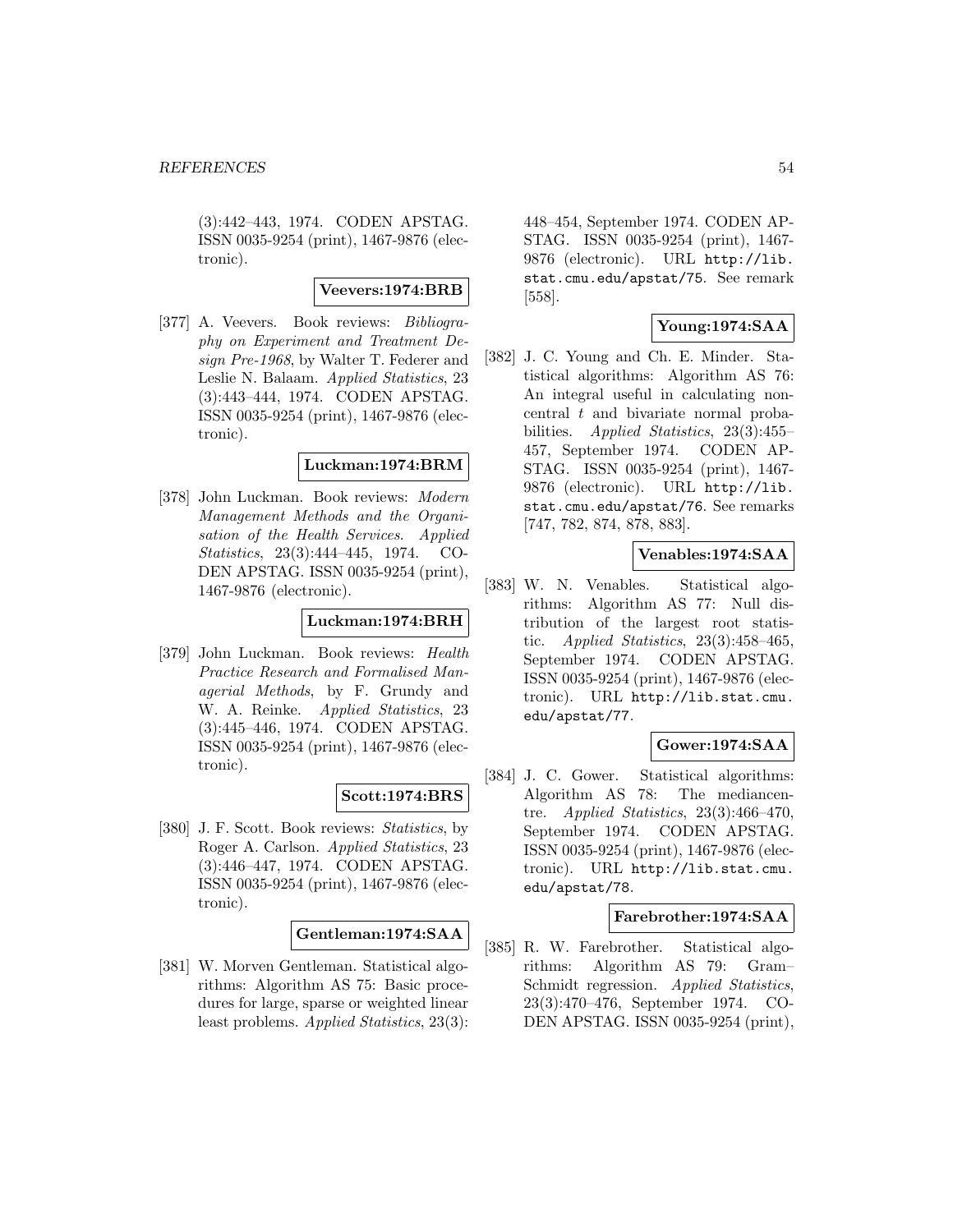1467-9876 (electronic). URL http:// lib.stat.cmu.edu/apstat/79.

#### **Farebrother:1974:SAR**

[386] R. W. Farebrother and G. Berry. Statistical algorithms: Remark AS R12: A remark on Algorithm AS 6: Triangular decomposition of a symmetric matrix. Applied Statistics, 23(3):477, 1974. CO-DEN APSTAG. ISSN 0035-9254 (print), 1467-9876 (electronic). URL http:// lib.stat.cmu.edu/apstat/6. See [3, 8, 748].

#### **Anonymous:1974:SAC**

[387] Anonymous. Statistical algorithms: Computational problems in statistics. Applied Statistics, 23(3):478, 1974. CO-DEN APSTAG. ISSN 0035-9254 (print), 1467-9876 (electronic).

#### **Anonymous:1974:BMPc**

[388] Anonymous. Back matter. Applied Statistics, 23(3):[6], 1974. CODEN AP-STAG. ISSN 0035-9254 (print), 1467- 9876 (electronic).

#### **Anonymous:1974:FMPc**

[389] Anonymous. Front matter. Applied Statistics, 23(3):[3], 1974. CODEN AP-STAG. ISSN 0035-9254 (print), 1467- 9876 (electronic).

### **Lindsey:1975:LAT**

[390] J. K. Lindsey. Likelihood analyses and tests for binary data. Applied Statistics, 24(1):1–16, 1975. CODEN APSTAG. ISSN 0035-9254 (print), 1467-9876 (electronic).

### **Hart:1975:SAA**

[391] R. A. Hart, J. Hutton, and T. Sharot. A statistical analysis of association football attendances. Applied Statistics, 24 (1):17–27, 1975. CODEN APSTAG. ISSN 0035-9254 (print), 1467-9876 (electronic).

#### **Pethybridge:1975:MLE**

[392] R. J. Pethybridge. Maximum likelihood estimation of a linear regression function with grouped data. Applied Statistics, 24(1):28–41, 1975. CODEN APSTAG. ISSN 0035-9254 (print), 1467-9876 (electronic).

### **Taylor:1975:CMF**

[393] J. Taylor. Correction: A method of fitting several linear functional relations and of testing for differences between them. Applied Statistics,  $24(1):41$ , 1975. CODEN APSTAG. ISSN 0035-9254 (print), 1467-9876 (electronic).

# **Scott:1975:RAS**

[394] J. R. Scott. A regression assessment statistic. Applied Statistics, 24(1):42–45, 1975. CODEN APSTAG. ISSN 0035- 9254 (print), 1467-9876 (electronic).

### **Freeman:1975:AII**

[395] G. H. Freeman. Analysis of interactions in incomplete two-way tables. Applied Statistics, 24(1):46–55, 1975. CO-DEN APSTAG. ISSN 0035-9254 (print), 1467-9876 (electronic).

### **John:1975:CVT**

[396] J. A. John and P. Prescott. Critical values of a test to detect outliers in factorial experiments. Applied Statistics, 24(1):56–59, 1975. CODEN APSTAG. ISSN 0035-9254 (print), 1467-9876 (electronic).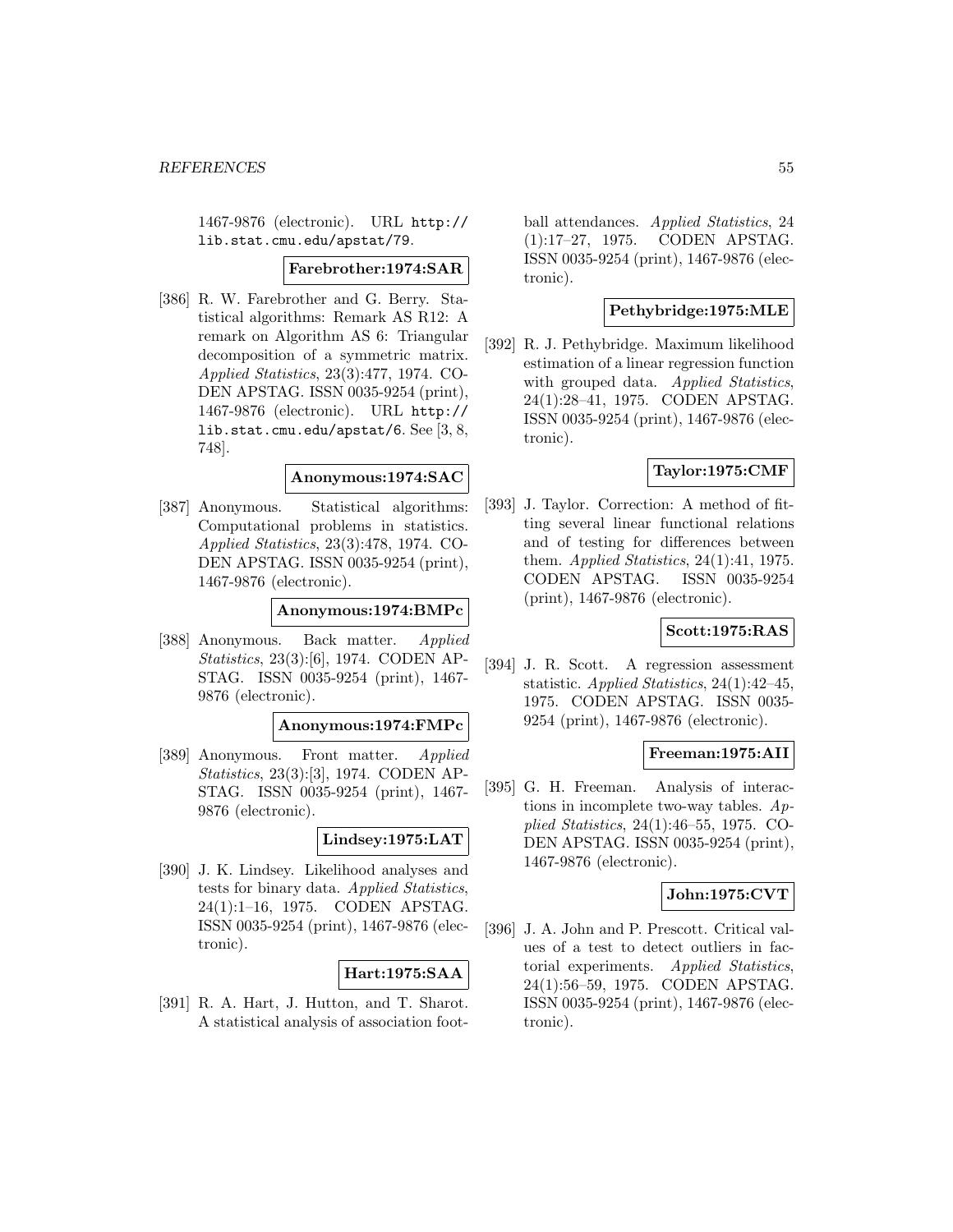# **Pearce:1975:RD**

[397] S. C. Pearce. Row-and-column designs. Applied Statistics,  $24(1):60-74$ , 1975. CODEN APSTAG. ISSN 0035- 9254 (print), 1467-9876 (electronic).

### **Osborn:1975:MMA**

[398] John Osborn. A multiplicative model for the analysis of vital statistics rates. Applied Statistics, 24(1):75–84, 1975. CO-DEN APSTAG. ISSN 0035-9254 (print), 1467-9876 (electronic).

#### **Crowder:1975:LMI**

[399] Martin Crowder and Paul R. Grob. A logit model for infectious diseases. Applied Statistics, 24(1):85–94, 1975. CO-DEN APSTAG. ISSN 0035-9254 (print), 1467-9876 (electronic).

#### **Barnett:1975:PPM**

[400] V. Barnett. Probability plotting methods and order statistics. Applied Statistics, 24(1):95–108, 1975. CODEN AP-STAG. ISSN 0035-9254 (print), 1467- 9876 (electronic).

## **Ratkowsky:1975:TSL**

[401] D. A. Ratkowsky and G. R. Dolby. Taylor series linearization and scoring for parameters in nonlinear regression. Applied Statistics, 24(1):109–111, 1975. CODEN APSTAG. ISSN 0035-9254 (print), 1467-9876 (electronic).

# **McKenzie:1975:CGL**

[402] J. McKenzie. A comparison of Gaussian and logistic categorical opinion distribution models. Applied Statistics, 24 (1):112–122, 1975. CODEN APSTAG. ISSN 0035-9254 (print), 1467-9876 (electronic).

### **Worsdale:1975:TCD**

[403] Graham J. Worsdale. Tables of cumulative distribution functions for symmetric stable distributions. Applied Statistics, 24(1):123–131, 1975. CODEN APSTAG. ISSN 0035-9254 (print), 1467-9876 (electronic).

## **Chay:1975:MUB**

[404] S. C. Chay, R. D. Fardo, and M. Mazumdar. Miscellanea: On using the Box-Muller transformation with multiplicative congruential pseudo-random number generators. Applied Statistics, 24 (1):132–135, 1975. CODEN APSTAG. ISSN 0035-9254 (print), 1467-9876 (electronic).

#### **Bebbington:1975:MSM**

[405] A. C. Bebbington. Miscellanea: A simple method of drawing a sample without replacement. Applied Statistics, 24(1):136, 1975. CODEN APSTAG. ISSN 0035-9254 (print), 1467-9876 (electronic).

### **Morgan:1975:MSS**

[406] R. W. Morgan. Miscellanea: Some stochastic models to describe the fertilization of an egg. Applied Statistics, 24 (1):137–138, 1975. CODEN APSTAG. ISSN 0035-9254 (print), 1467-9876 (electronic).

#### **Gower:1975:BRB**

[407] J. C. Gower. Book reviews: Biometrical Interpretation, by N. E. Gilbert. Applied Statistics, 24(1):139, 1975. CODEN AP-STAG. ISSN 0035-9254 (print), 1467- 9876 (electronic).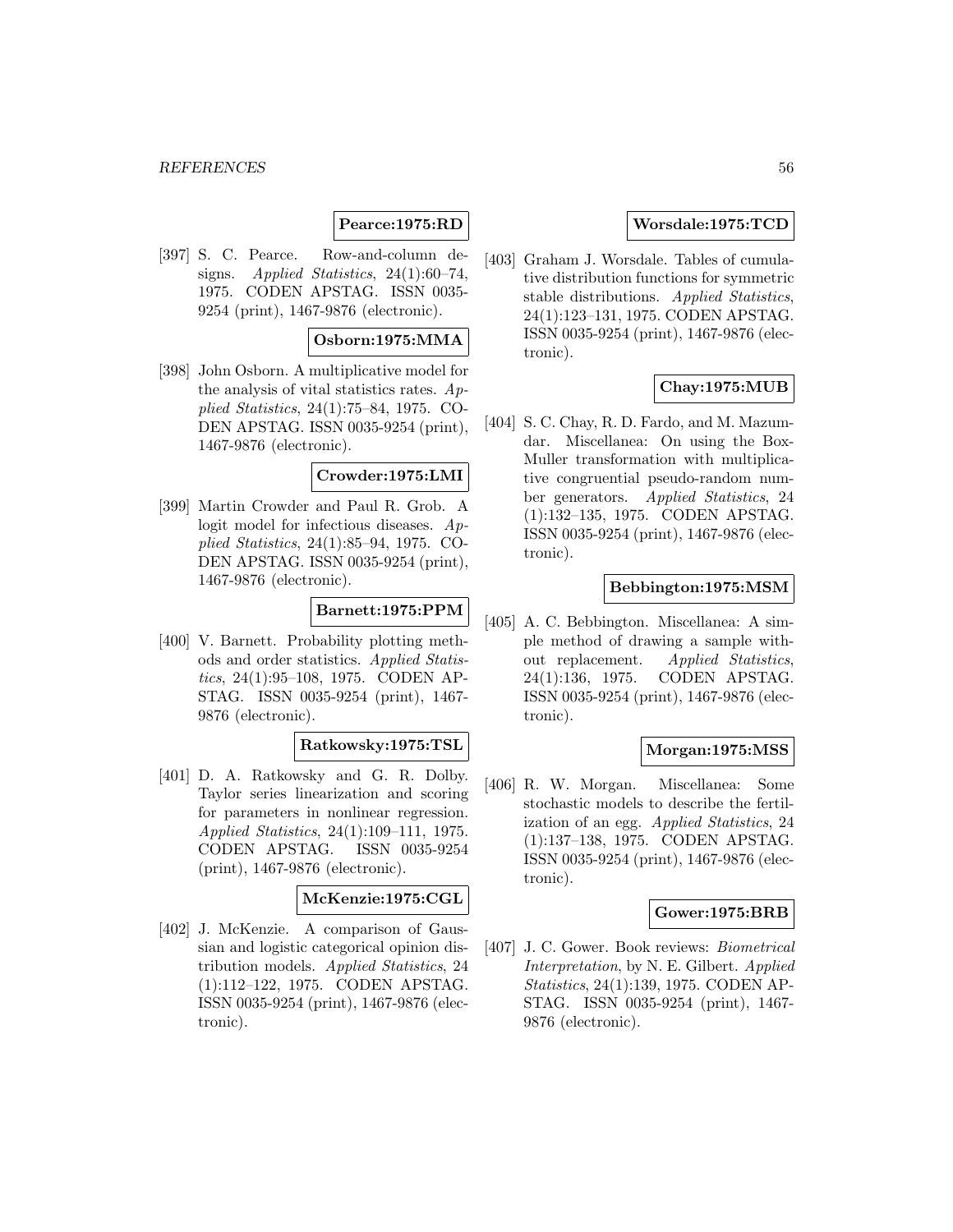# **Gower:1975:BRM**

[408] J. C. Gower. Book reviews:  $Méthodes$  et Programmes d'Analyse Discriminante, by Jean-Marie Romeder. Applied Statistics, 24(1):139–140, 1975. CODEN AP-STAG. ISSN 0035-9254 (print), 1467- 9876 (electronic).

# **Jephcott:1975:BRS**

[409] J. St G. Jephcott. Book reviews: Statistical Thinking: A Structural Approach, by J. L. Phillips. Applied Statistics, 24 (1):140–141, 1975. CODEN APSTAG. ISSN 0035-9254 (print), 1467-9876 (electronic).

# **Jephcott:1975:BRM**

[410] J. St G. Jephcott. Book reviews: Market Segmentation, by R. E. Frank, W. F. Massey and Y. Wind. Applied Statistics, 24(1):141–142, 1975. CODEN APSTAG. ISSN 0035-9254 (print), 1467-9876 (electronic).

#### **Nicholson:1975:BRE**

[411] R. J. Nicholson. Book reviews: Ex- $\text{eter}$  — University and City, by F. M. M. Lewes and Anne Kirkness. Applied Statistics, 24(1):142, 1975. CODEN AP-STAG. ISSN 0035-9254 (print), 1467- 9876 (electronic).

### **Cormack:1975:BRS**

[412] R. M. Cormack. Book reviews: Spatial Autocorrelation, by A. D. Cliff and J. K. Ord. Applied Statistics, 24(1):142–143, 1975. CODEN APSTAG. ISSN 0035- 9254 (print), 1467-9876 (electronic).

### **Mardia:1975:SAAa**

[413] K. V. Mardia and P. J. Zemroch. Statistical algorithms: Algorithm AS 80: Spherical statistics. Applied Statistics, 24(1):144–146, March 1975. CO-DEN APSTAG. ISSN 0035-9254 (print), 1467-9876 (electronic). URL http:// lib.stat.cmu.edu/apstat/80.

### **Mardia:1975:SAAb**

[414] K. V. Mardia and P. J. Zemroch. Statistical algorithms: Algorithm AS 81: Circular statistics. Applied Statistics, 24 (1):147–150, March 1975. CODEN AP-STAG. ISSN 0035-9254 (print), 1467- 9876 (electronic). URL http://lib. stat.cmu.edu/apstat/81.

## **Gower:1975:SAA**

[415] J. C. Gower. Statistical algorithms: Algorithm AS 82: The determinant of an orthogonal matrix. Applied Statistics, 24 (1):150–153, March 1975. CODEN AP-STAG. ISSN 0035-9254 (print), 1467- 9876 (electronic). URL http://lib. stat.cmu.edu/apstat/82.

#### **Monro:1975:SAA**

[416] Donald M. Monro. Statistical algorithms: Algorithm AS 83: Complex discrete fast Fourier transform. Applied Statistics, 24(1):153–160, March 1975. CODEN APSTAG. ISSN 0035-9254 (print), 1467-9876 (electronic). URL http://lib.stat.cmu. edu/apstat/83.

### **Sparks:1975:SAR**

[417] D. N. Sparks. Statistical algorithms: Remark AS R13: A remark on Algorithm AS 58: Euclidean cluster analysis. Applied Statistics, 24(1): 160–161, 1975. CODEN APSTAG. ISSN 0035-9254 (print), 1467-9876 (electronic). URL http://lib.stat.cmu. edu/apstat/58. See [244].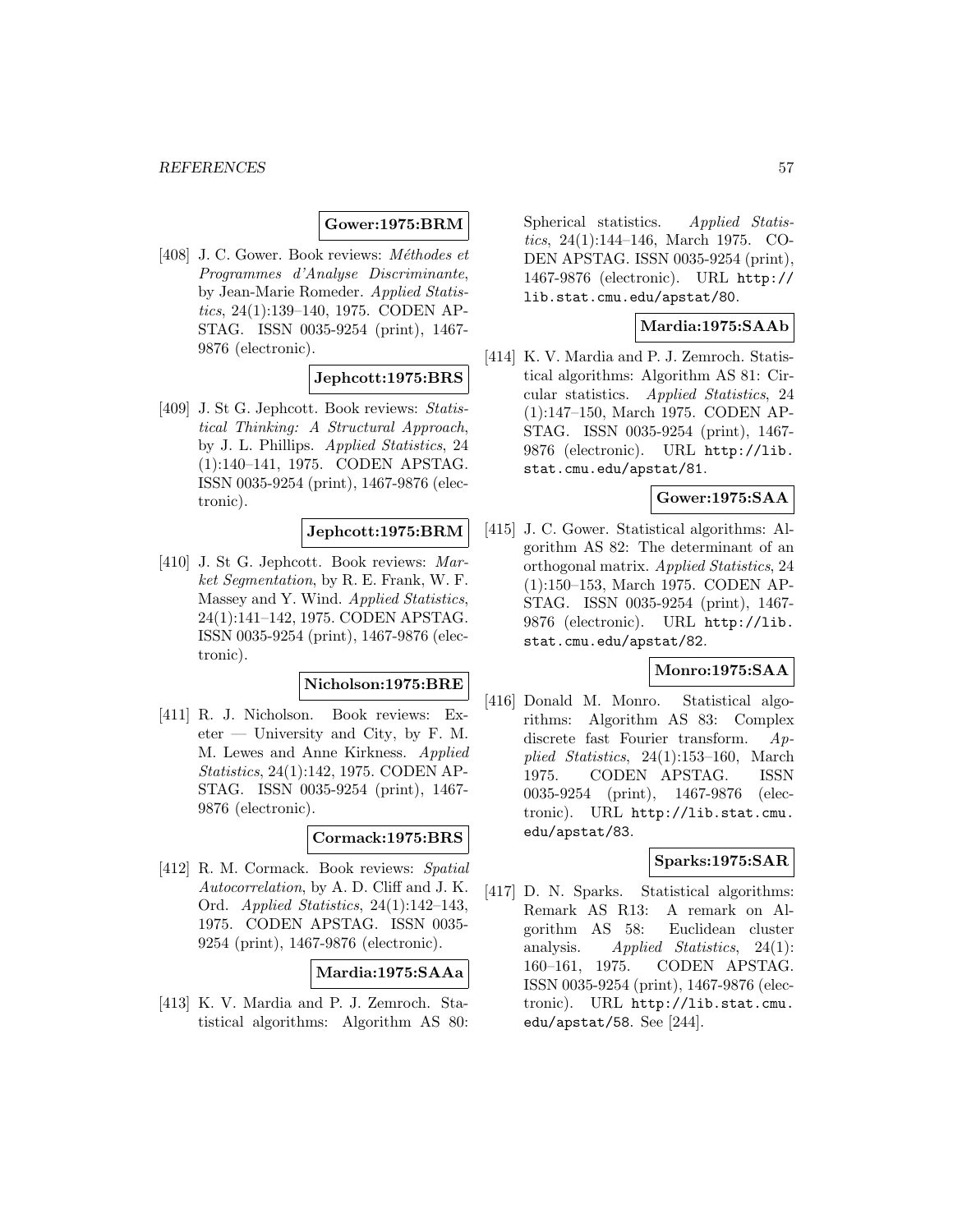**Anonymous:1975:BMPa**

[418] Anonymous. Back matter. Applied Statistics, 24(1):[6], 1975. CODEN AP-STAG. ISSN 0035-9254 (print), 1467- 9876 (electronic).

**Anonymous:1975:FMPa**

[419] Anonymous. Front matter. Applied Statistics, 24(1):[7], 1975. CODEN AP-STAG. ISSN 0035-9254 (print), 1467- 9876 (electronic).

### **Anonymous:1975:VIP**

[420] Anonymous. Volume information. Applied Statistics, 24(1):[3], 1975. CO-DEN APSTAG. ISSN 0035-9254 (print), 1467-9876 (electronic).

### **Mardia:1975:AMR**

[421] K. V. Mardia. Assessment of multinormality and the robustness of Hotelling's  $T^2$  test. Applied Statistics, 24(2): 163–171, 1975. CODEN APSTAG. ISSN 0035-9254 (print), 1467-9876 (electronic).

### **Littlewood:1975:RMS**

[422] B. Littlewood. A reliability model for systems with Markov structure. Applied Statistics, 24(2):172–177, 1975. CO-DEN APSTAG. ISSN 0035-9254 (print), 1467-9876 (electronic).

### **Kass:1975:STA**

[423] G. V. Kass. Significance testing in automatic interaction detection (A.I.D.). Applied Statistics, 24(2):178–189, 1975. CODEN APSTAG. ISSN 0035-9254 (print), 1467-9876 (electronic).

# **John:1975:EMV**

[424] J. A. John and P. Prescott. Estimating missing values in experiments. Applied Statistics, 24(2):190–192, 1975. CO-DEN APSTAG. ISSN 0035-9254 (print), 1467-9876 (electronic).

### **Plackett:1975:AP**

[425] R. L. Plackett. The analysis of permutations. Applied Statistics,  $24(2):193-202$ , 1975. CODEN APSTAG. ISSN 0035- 9254 (print), 1467-9876 (electronic).

# **Bather:1975:NPT**

[426] J. A. Bather. A non-parametric test for Hertzian fracture data. Applied Statistics, 24(2):203–209, 1975. CODEN AP-STAG. ISSN 0035-9254 (print), 1467- 9876 (electronic).

#### **Prescott:1975:SAS**

[427] P. Prescott. A simple alternative to Student's t. Applied Statistics, 24(2): 210–217, 1975. CODEN APSTAG. ISSN 0035-9254 (print), 1467-9876 (electronic).

### **Lindley:1975:EED**

[428] D. V. Lindley. The effect of ethical design considerations on statistical analysis. Applied Statistics, 24(2):218–228, 1975. CODEN APSTAG. ISSN 0035- 9254 (print), 1467-9876 (electronic).

### **Jacobsen:1975:QRC**

[429] M. Jacobsen. Quantifying radiological changes in simple pneumoconiosis. Applied Statistics, 24(2):229–249, 1975. CODEN APSTAG. ISSN 0035-9254 (print), 1467-9876 (electronic).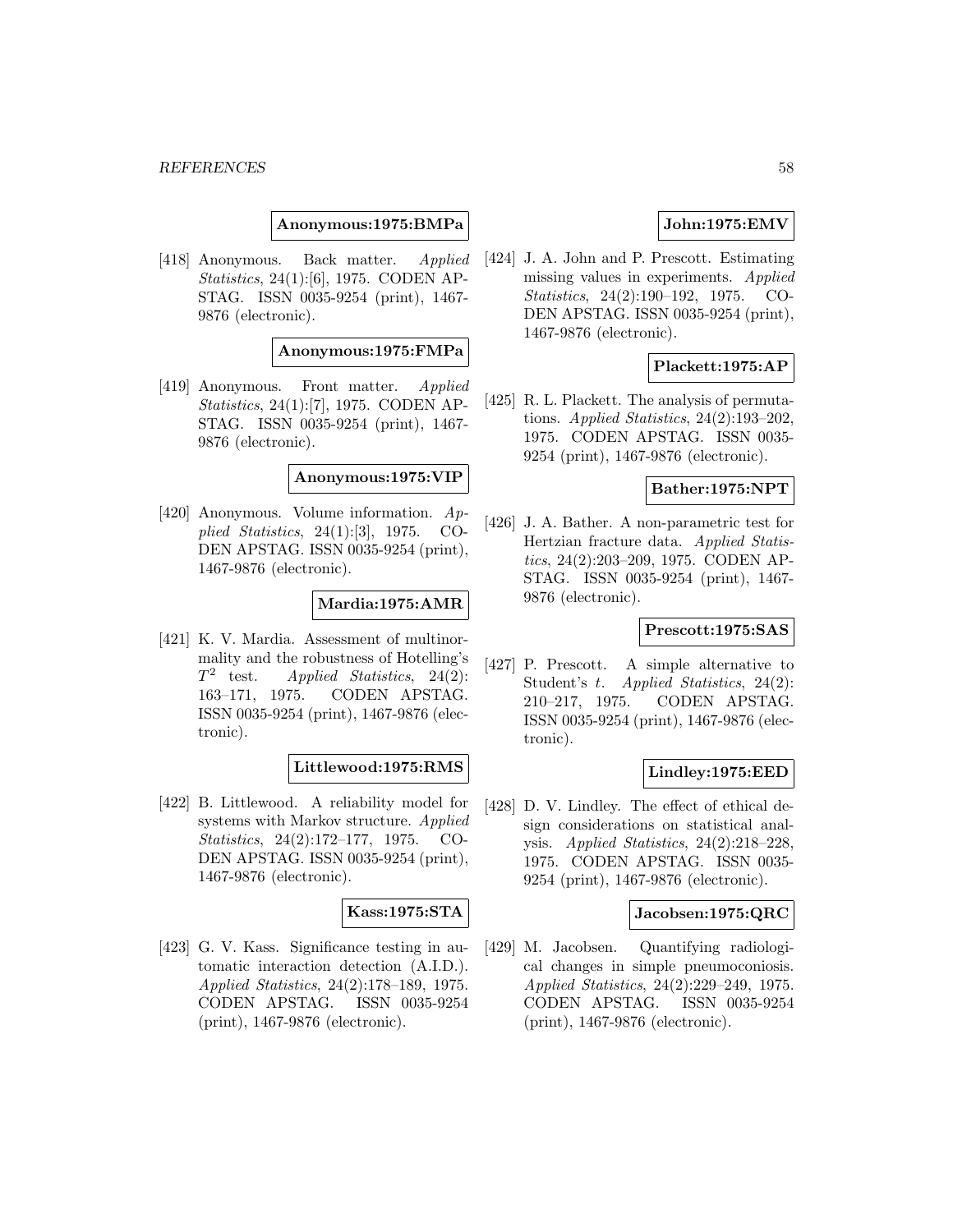**Fabrycy:1975:MMC**

[430] Mark Z. Fabrycy. Miscellanea: Multicollinearity caused by specification errors. Applied Statistics, 24(2):250–254, 1975. CODEN APSTAG. ISSN 0035- 9254 (print), 1467-9876 (electronic). See comments [606].

# **McLeod:1975:MDT**

[431] Ian McLeod. Miscellanea: Derivation of the theoretical autocovariance function of autoregressive moving average time series. Applied Statistics, 24(2):255–256, 1975. CODEN APSTAG. ISSN 0035- 9254 (print), 1467-9876 (electronic).

# **Kerridge:1975:MIR**

[432] D. Kerridge. Miscellanea: The interpretation of rank correlations. Applied Statistics, 24(2):257–258, 1975. CO-DEN APSTAG. ISSN 0035-9254 (print), 1467-9876 (electronic).

### **Nelder:1975:AWP**

[433] J. A. Nelder. Announcement by the working party on statistical computing: GLIM (generalized linear interactive modelling program). Applied Statistics, 24(2):259–261, 1975. CODEN AP-STAG. ISSN 0035-9254 (print), 1467- 9876 (electronic).

#### **Mardia:1975:SAAc**

[434] K. V. Mardia and P. J. Zemroch. Statistical algorithms: Algorithm AS 84: Measures of multivariate skewness and kurtosis. Applied Statistics, 24(2):262– 265, June 1975. CODEN APSTAG. ISSN 0035-9254 (print), 1467-9876 (electronic). URL http://lib.stat.cmu. edu/apstat/84.

### **Bukac:1975:SAA**

[435] J. Bukač. Statistical algorithms: Algorithm AS 85: Critical values of the sign test. Applied Statistics, 24(2):265– 267, June 1975. CODEN APSTAG. ISSN 0035-9254 (print), 1467-9876 (electronic). URL http://lib.stat.cmu. edu/apstat/85.

### **Mardia:1975:SAAd**

[436] K. V. Mardia and P. J. Zemroch. Statistical algorithms: Algorithm AS 86: The von Mises distribution function. Applied Statistics,  $24(2):268-$ 272, June 1975. CODEN APSTAG. ISSN 0035-9254 (print), 1467-9876 (electronic). URL http://lib.stat.cmu. edu/apstat/86.

### **Martinson:1975:SAA**

[437] E. O. Martinson and M. A. Hamdan. Statistical algorithms: Algorithm AS 87: Calculation of the polychoric estimate of correlation in contingency tables. Applied Statistics,  $24(2):272-$ 278, June 1975. CODEN APSTAG. ISSN 0035-9254 (print), 1467-9876 (electronic). URL http://lib.stat.cmu. edu/apstat/87. See remark [592].

#### **Anonymous:1975:BMPb**

[438] Anonymous. Back matter. Applied Statistics, 24(2):[6], 1975. CODEN AP-STAG. ISSN 0035-9254 (print), 1467- 9876 (electronic).

### **Anonymous:1975:FMPb**

[439] Anonymous. Front matter. Applied Statistics, 24(2):[3], 1975. CODEN AP-STAG. ISSN 0035-9254 (print), 1467- 9876 (electronic).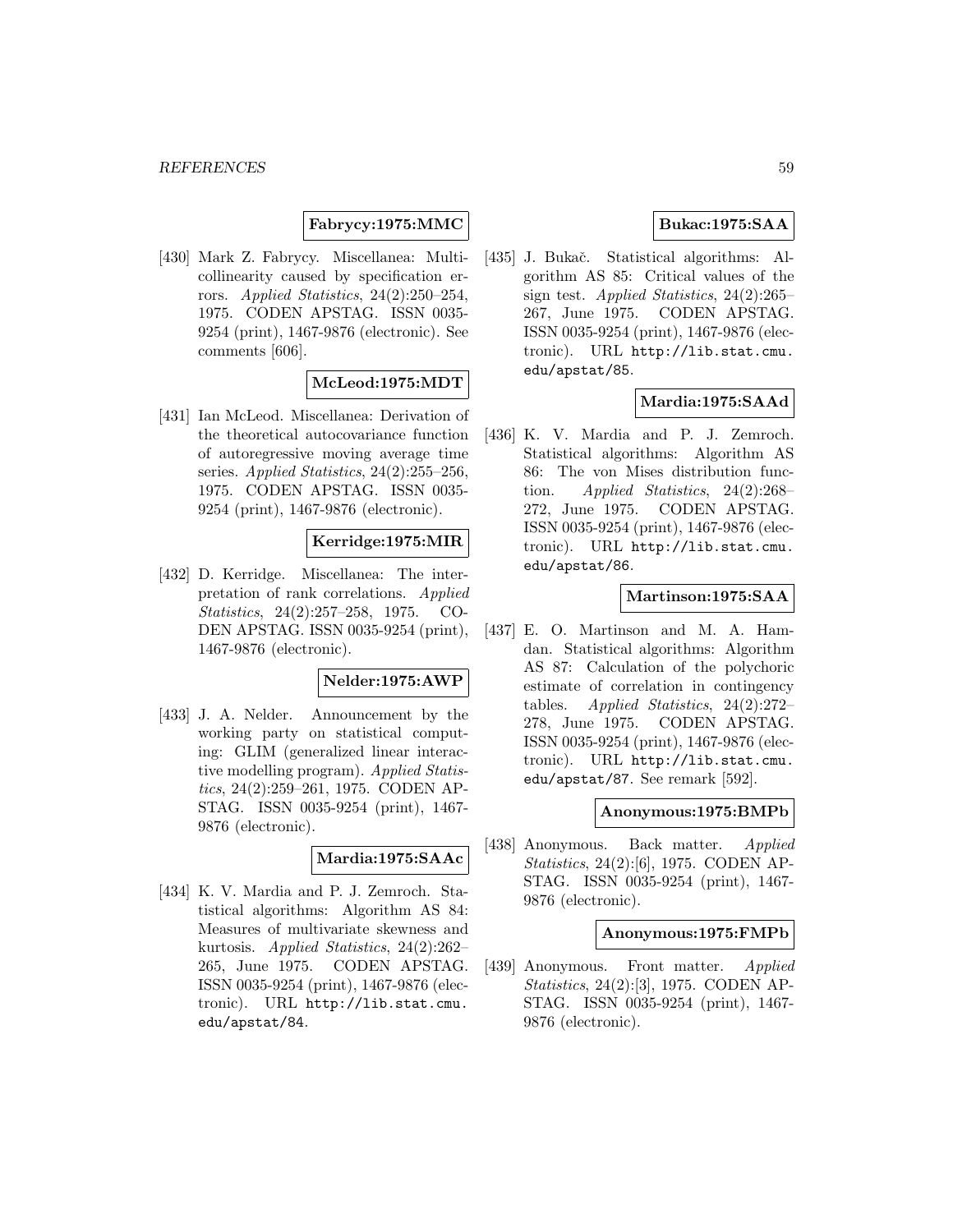# **Upton:1975:DOP**

[440] G. J. G. Upton and D. Brook. The determination of the optimum position on a ballot paper. Applied Statistics, 24 (3):279–287, 1975. CODEN APSTAG. ISSN 0035-9254 (print), 1467-9876 (electronic).

# **Brown:1975:EIE**

[441] Morton B. Brown. Exploring interaction effects in the ANOVA. Applied Statistics, 24(3):288–298, 1975. CODEN AP-STAG. ISSN 0035-9254 (print), 1467- 9876 (electronic).

# **Hegazy:1975:SNG**

[442] Y. A. S. Hegazy and J. R. Green. Some new goodness-of-fit tests using order statistics. Applied Statistics, 24 (3):299–308, 1975. CODEN APSTAG. ISSN 0035-9254 (print), 1467-9876 (electronic).

#### **Hart:1975:CSA**

[443] R. A. Hart, J. Hutton, and T. Sharot. Correction: A statistical analysis of association football attendances. Applied Statistics, 24(3):308, 1975. CODEN AP-STAG. ISSN 0035-9254 (print), 1467- 9876 (electronic).

### **Rodda:1975:OCO**

[444] B. E. Rodda, C. B. Sampson, and D. W. Smith. The one-compartment open model: some statistical aspects of parameter estimation. Applied Statistics, 24(3):309–318, 1975. CODEN AP-STAG. ISSN 0035-9254 (print), 1467- 9876 (electronic).

# **Carter:1975:EMB**

[445] Michael C. Carter and William O. Williford. Estimation in a modified binomial distribution. Applied Statistics, 24 (3):319–328, 1975. CODEN APSTAG. ISSN 0035-9254 (print), 1467-9876 (electronic).

### **Robinson:1975:DAC**

[446] D. Robinson. Divination in ancient china. Applied Statistics, 24(3):329–332, 1975. CODEN APSTAG. ISSN 0035- 9254 (print), 1467-9876 (electronic).

# **Chan:1975:SSE**

[447] W.-Y. T. Chan and H. Tong. A simulation study of the estimation of evolutionary spectral functions. Applied Statistics, 24(3):333–341, 1975. CODEN AP-STAG. ISSN 0035-9254 (print), 1467- 9876 (electronic).

#### **Heeler:1975:SNU**

[448] Roger M. Heeler and George S. Day. A supplementary note on the use of cluster analysis for stratification. Applied Statistics, 24(3):342–344, 1975. CO-DEN APSTAG. ISSN 0035-9254 (print), 1467-9876 (electronic).

# **Yeomans:1975:FOS**

[449] K. A. Yeomans and P. A. Golder. Further observations on the stratification of birmingham wards by clustering: A riposte. Applied Statistics, 24(3):345–346, 1975. CODEN APSTAG. ISSN 0035- 9254 (print), 1467-9876 (electronic).

### **McCormick:1975:MNE**

[450] G. F. McCormick and V. A. Sposito. Miscellanea: A note on  $L_1$  estimation based on the median positive quotient.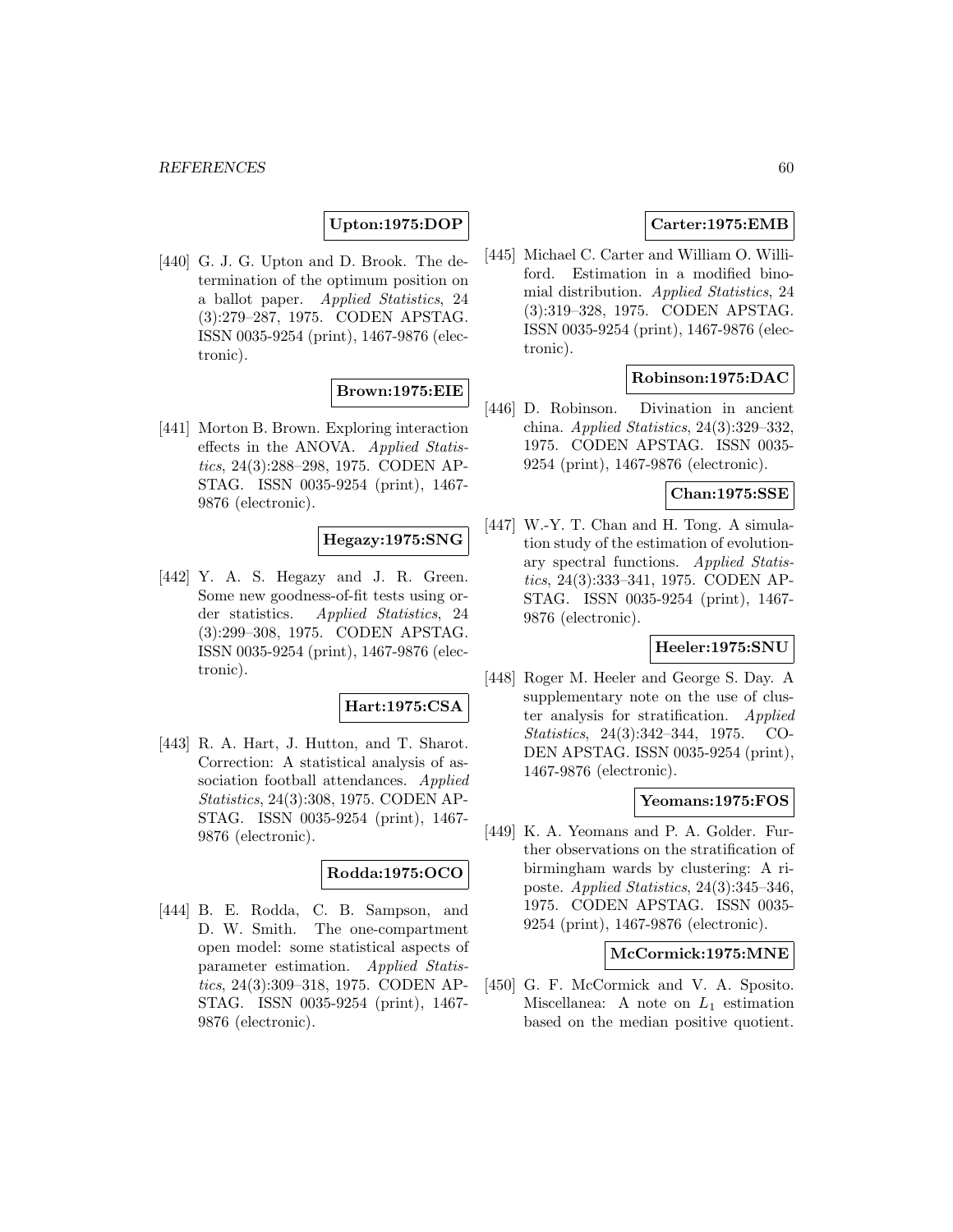Applied Statistics, 24(3):347–350, 1975. CODEN APSTAG. ISSN 0035-9254 (print), 1467-9876 (electronic).

# **Bryce:1975:MMA**

[451] G. Rex Bryce. Miscellanea: MAD: an analysis of variance program for unbalanced designs. Applied Statistics, 24 (3):350–352, 1975. CODEN APSTAG. ISSN 0035-9254 (print), 1467-9876 (electronic).

### **Balmer:1975:MOD**

[452] D. W. Balmer. Miscellanea: An observation on the disaggregation of annual time series data. Applied Statistics, 24 (3):352–354, 1975. CODEN APSTAG. ISSN 0035-9254 (print), 1467-9876 (electronic).

### **Chanter:1975:MMA**

[453] D. O. Chanter. Miscellanea: Modifications of the angular transformation. Applied Statistics, 24(3):354–359, 1975. CODEN APSTAG. ISSN 0035-9254 (print), 1467-9876 (electronic).

### **Hill:1975:BRT**

[454] I. D. Hill. Book reviews: Tables for Bayesian Statisticians, by Gerald L. Issacs, David E. Christ, Melvin R. Novick and Paul H. Jackson. Applied Statistics, 24(3):360–361, 1975. CODEN APSTAG. ISSN 0035-9254 (print), 1467-9876 (electronic).

# **Hiorns:1975:BRD**

[455] R. W. Hiorns. Book reviews: Demographic Data Collection: A Summary of Experience, by William Seltzer. Applied Statistics, 24(3):361, 1975. CODEN AP-STAG. ISSN 0035-9254 (print), 1467- 9876 (electronic).

# **Healy:1975:BRT**

[456] M. J. R. Healy. Book reviews: Time-Series, by M. G. Kendall. Applied Statistics, 24(3):361–362, 1975. CODEN AP-STAG. ISSN 0035-9254 (print), 1467- 9876 (electronic).

# **Paige:1975:BRU**

[457] W. J. Paige. Book reviews: Uncertainty, Calibration and Probability, by C. F. Dietrich. Applied Statistics,  $24(3):362-363$ , 1975. CODEN APSTAG. ISSN 0035- 9254 (print), 1467-9876 (electronic).

### **Ashford:1975:BRM**

[458] J. R. Ashford. Book reviews: An MMPI Source Book. Basic Item, Scale and Pattern Data on 50,000 Medical Patients, by Wendell M. Swenson, John S. Pearson and David Osborne. Applied Statistics, 24(3):363, 1975. CODEN AP-STAG. ISSN 0035-9254 (print), 1467- 9876 (electronic).

### **Thewlis:1975:BRS**

[459] D. J. Thewlis. Book reviews: Systems Analysis and Design Using Network Techniques, by Gary E. Whitehouse. Applied Statistics, 24(3):363-364, 1975. CODEN APSTAG. ISSN 0035- 9254 (print), 1467-9876 (electronic).

#### **Wetherill:1975:BRQ**

[460] G. B. Wetherill. Book reviews: *Qual*ity Control and Industrial Statistics, by Acheson J. Duncan. Applied Statistics, 24(3):364–365, 1975. CODEN APSTAG. ISSN 0035-9254 (print), 1467-9876 (electronic).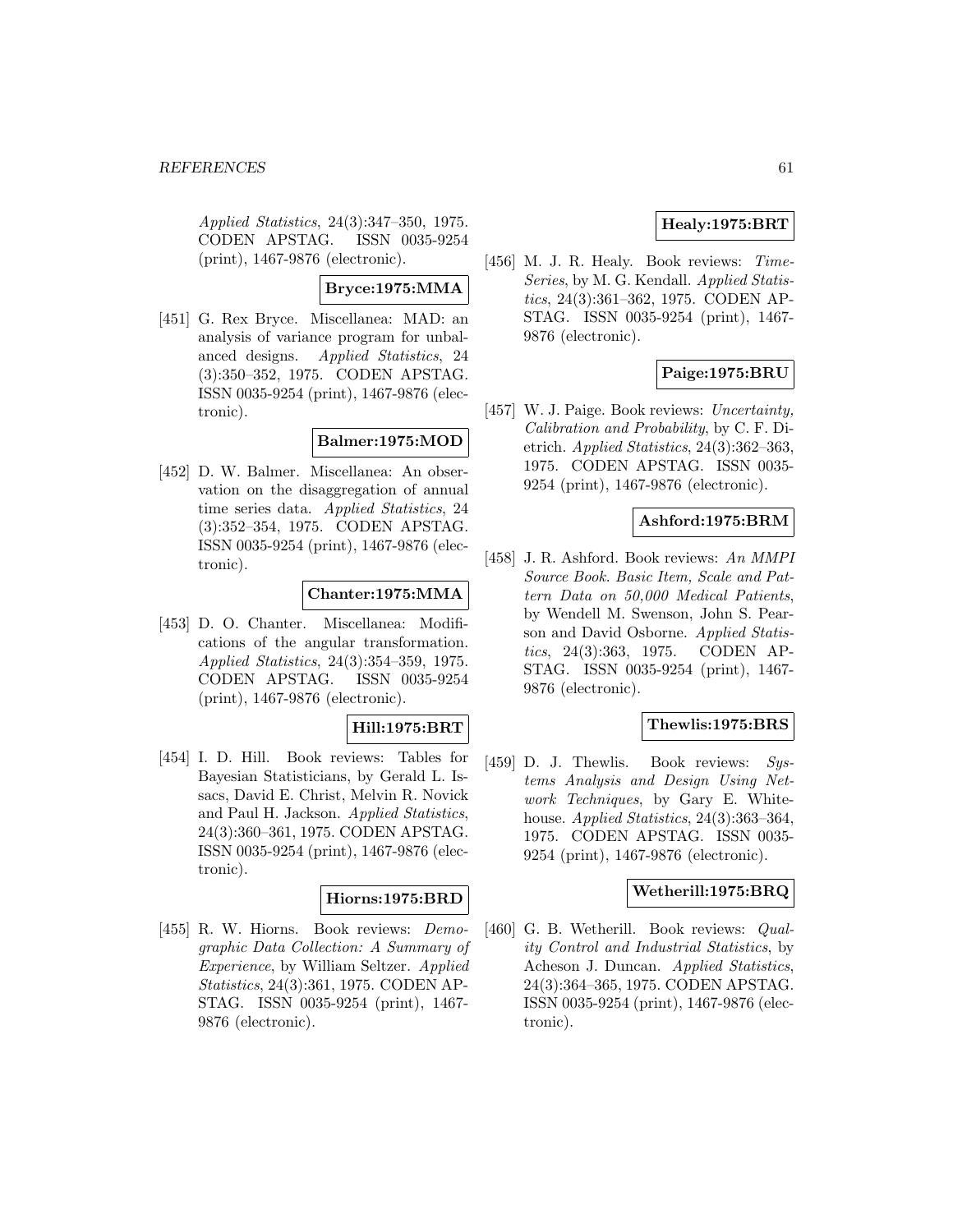### **Computing:1975:CDA**

[461] The Working Party on Statistical Computing. The construction and description of algorithms. Applied Statistics, 24 (3):366–373, 1975. CODEN APSTAG. ISSN 0035-9254 (print), 1467-9876 (electronic).

# **Gentleman:1975:SAA**

[462] Jane F. Gentleman. Statistical algorithms: Algorithm AS 88: Generation of all  $_N C_R$  combinations by simulating nested Fortran DO loops. Applied Statistics, 24(3):374–376, September 1975. CODEN APSTAG. ISSN 0035-9254 (print), 1467-9876 (electronic). URL http://lib.stat.cmu. edu/apstat/88.

# **Best:1975:SAAa**

[463] D. J. Best and D. E. Roberts. Statistical algorithms: Algorithm AS 89: The upper tail probabilities of Spearman's rho. Applied Statistics, 24(3):377–379, September 1975. CODEN APSTAG. ISSN 0035-9254 (print), 1467-9876 (electronic). URL http://lib.stat.cmu. edu/apstat/89.

### **Bohrer:1975:SAA**

[464] Robert Bohrer. Statistical algorithms: Algorithm AS 90: One-sided multivariable inference. Applied Statistics, 24(3):380–384, September 1975. CO-DEN APSTAG. ISSN 0035-9254 (print), 1467-9876 (electronic). URL http:// lib.stat.cmu.edu/apstat/90.

### **Best:1975:SAAb**

[465] D. J. Best and D. E. Roberts. Statistical algorithms: Algorithm AS 91: The percentage points of the  $\chi^2$  distribution. Applied Statistics, 24(3):385–388,

September 1975. CODEN APSTAG. ISSN 0035-9254 (print), 1467-9876 (electronic). URL http://lib.stat.cmu. edu/apstat/91.

# **Brooker:1975:SAA**

[466] P. Brooker and M. J. P. Selby. Statistical algorithms: Algorithm AS 92: The sample size for a distribution-free tolerance interval. Applied Statistics, 24(3): 388–390, September 1975. CODEN AP-STAG. ISSN 0035-9254 (print), 1467- 9876 (electronic). URL http://lib. stat.cmu.edu/apstat/92.

### **Gower:1975:SAC**

[467] J. C. Gower. Statistical algorithms: Correction: AS 78: The mediancentre. Applied Statistics, 24(3):390, 1975. CO-DEN APSTAG. ISSN 0035-9254 (print), 1467-9876 (electronic).

### **Anonymous:1975:SAL**

[468] Anonymous. Statistical algorithms: List of applied statistics algorithms. Applied Statistics, 24(3):391–394, 1975. CO-DEN APSTAG. ISSN 0035-9254 (print), 1467-9876 (electronic).

#### **Anonymous:1975:BMPc**

[469] Anonymous. Back matter. Applied Statistics, 24(3):[2], 1975. CODEN AP-STAG. ISSN 0035-9254 (print), 1467- 9876 (electronic).

#### **Anonymous:1975:FMPc**

[470] Anonymous. Front matter. Applied Statistics, 24(3):[3], 1975. CODEN AP-STAG. ISSN 0035-9254 (print), 1467- 9876 (electronic).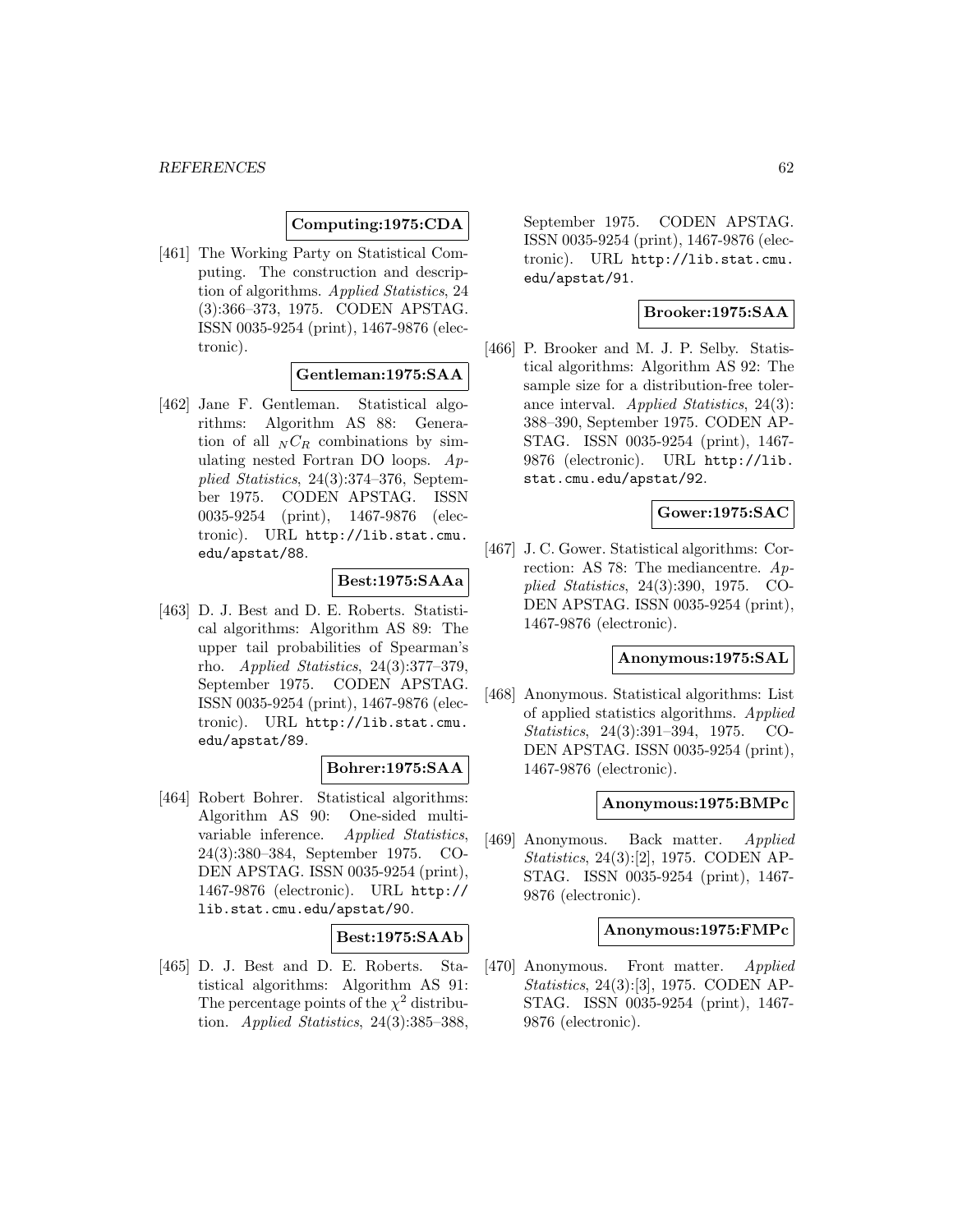# **Brown:1976:ESS**

[471] G. H. Brown. The efficiency of stratified sampling in the estimation of parameters for a bivariate normal population. Applied Statistics, 25(1):1–7, 1976. CO-DEN APSTAG. ISSN 0035-9254 (print), 1467-9876 (electronic).

# **Selvin:1976:GEP**

[472] Steve Selvin. A graphical estimate of the population mean from censored normal data. Applied Statistics, 25(1):8–11, 1976. CODEN APSTAG. ISSN 0035- 9254 (print), 1467-9876 (electronic).

### **Golder:1976:BMM**

[473] E. R. Golder and J. G. Settle. The Box-Muller method for generating pseudorandom normal deviates. Applied Statistics, 25(1):12–20, 1976. CODEN AP-STAG. ISSN 0035-9254 (print), 1467- 9876 (electronic).

#### **Hutchinson:1976:CTT**

[474] T. P. Hutchinson. Combining twotailed rank-correlation statistics. Applied Statistics, 25(1):21–25, 1976. CO-DEN APSTAG. ISSN 0035-9254 (print), 1467-9876 (electronic).

### **Charlton:1976:CL**

[475] P. Charlton and A. S. C. Ehrenberg. Customers of the LEP. Applied Statistics, 25(1):26–30, 1976. CODEN AP-STAG. ISSN 0035-9254 (print), 1467- 9876 (electronic).

### **Morgan:1976:MPS**

[476] B. J. T. Morgan. Markov properties of sequences of behaviours. Applied Statistics, 25(1):31–36, 1976. CODEN AP-

STAG. ISSN 0035-9254 (print), 1467- 9876 (electronic).

#### **Brown:1976:SEM**

[477] Morton B. Brown. Screening effects in multidimensional contingency tables. Applied Statistics, 25(1):37–46, 1976. CODEN APSTAG. ISSN 0035-9254 (print), 1467-9876 (electronic).

### **Barnett:1976:CPP**

[478] V. Barnett. Convenient probability plotting positions for the normal distribution. Applied Statistics,  $25(1):47-50$ , 1976. CODEN APSTAG. ISSN 0035- 9254 (print), 1467-9876 (electronic).

### **Hawkins:1976:PEP**

[479] Douglas M. Hawkins. Point estimation of the parameters of piecewise regression models. Applied Statistics, 25(1):51–57, 1976. CODEN APSTAG. ISSN 0035- 9254 (print), 1467-9876 (electronic).

## **Steinijans:1976:MSP**

[480] Volker W. Steinijans. Miscellanea: A stochastic point-process model for the occurrence of major freezes in lake constance. Applied Statistics, 25(1):58–61, 1976. CODEN APSTAG. ISSN 0035- 9254 (print), 1467-9876 (electronic).

# **John:1976:MMV**

[481] J. A. John and S. M. Lewis. Miscellanea: Mixed-up values in experiments.  $Ap$ plied Statistics, 25(1):61–63, 1976. CO-DEN APSTAG. ISSN 0035-9254 (print), 1467-9876 (electronic).

#### **Greenfield:1976:MSD**

[482] A. A. Greenfield. Miscellanea: Selection of defining contrasts in two-level experiments. Applied Statistics, 25(1):64–67,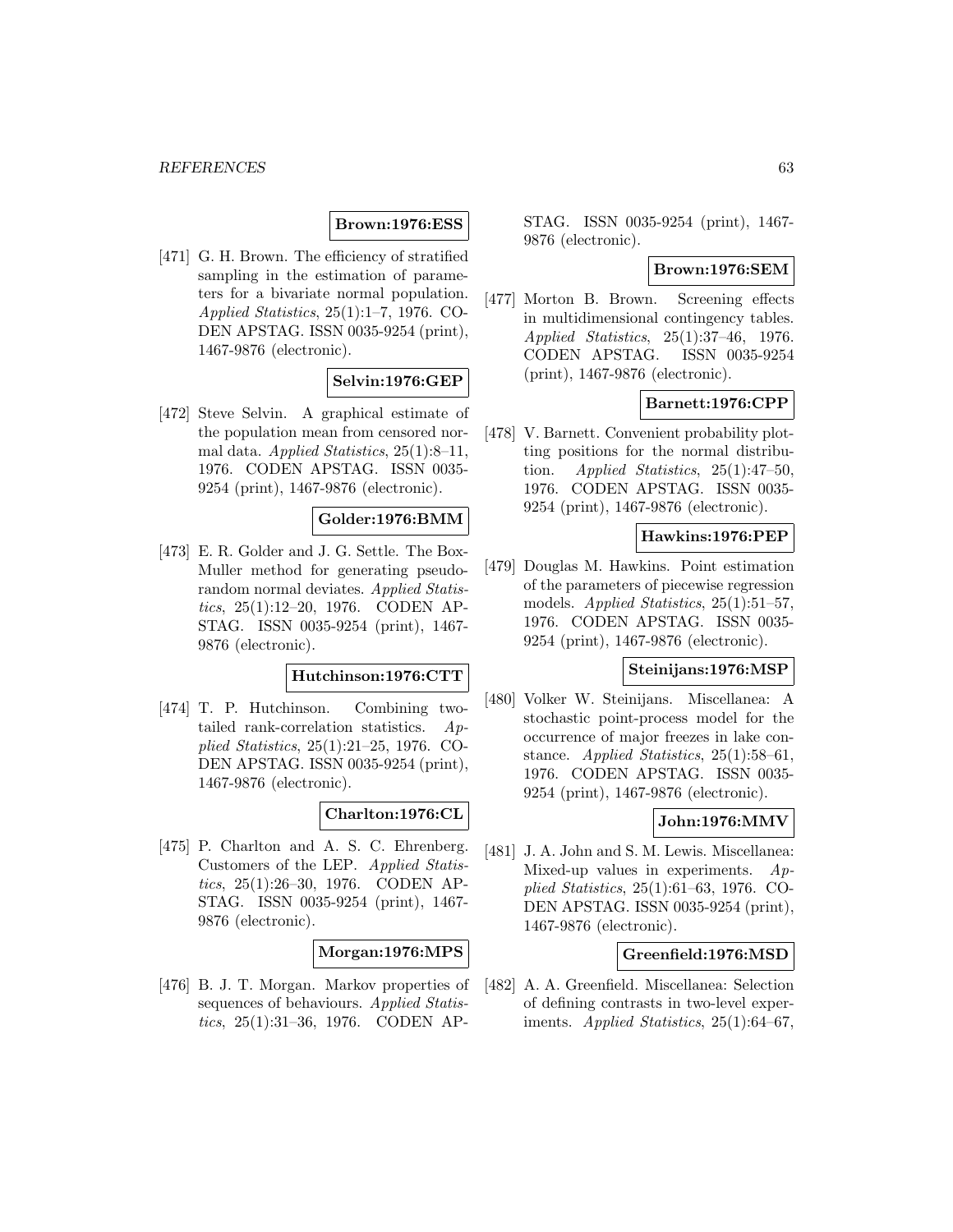1976. CODEN APSTAG. ISSN 0035- 9254 (print), 1467-9876 (electronic).

#### **Farebrother:1976:LE**

[483] R. W. Farebrother. Letter to the editors. Applied Statistics, 25(1):68, 1976. CO-DEN APSTAG. ISSN 0035-9254 (print), 1467-9876 (electronic).

#### **Fletcher:1976:BRI**

[484] R. Fletcher. Book reviews: Introduction to Optimization Methods, by P. R. Adby and M. A. H. Dempster. Applied Statistics, 25(1):69, 1976. CODEN APSTAG. ISSN 0035-9254 (print), 1467-9876 (electronic).

### **Tippett:1976:BRS**

[485] L. H. C. Tippett. Book reviews: Statistical Handbook for Non-Statisticians, by Ray Meddis. Applied Statistics, 25(1): 69, 1976. CODEN APSTAG. ISSN 0035- 9254 (print), 1467-9876 (electronic).

#### **Sibson:1976:BRC**

[486] Robin Sibson. Book reviews: Clustering Algorithms, by J. A. Hartigan. Applied Statistics, 25(1):70, 1976. CODEN AP-STAG. ISSN 0035-9254 (print), 1467- 9876 (electronic).

#### **Bartholomew:1976:BRM**

[487] D. J. Bartholomew. Book reviews: Measurement in the Social Sciences: Theories and Strategies, by H. M. Blalock. Applied Statistics, 25(1):70–71, 1976. CODEN APSTAG. ISSN 0035-9254 (print), 1467-9876 (electronic).

### **Morgan:1976:BRD**

[488] R. W. Morgan. Book reviews: Data Analysis for Scientists and Engineers,

by Stuart L. Meyer. Applied Statistics, 25(1):71, 1976. CODEN APSTAG. ISSN 0035-9254 (print), 1467-9876 (electronic).

## **Watts:1976:BRS**

[489] Graham Watts. Book reviews: Statistical Analysis for Business Decisions, by William A. Spurr and Charles P. Bonini. Applied Statistics, 25(1):71–72, 1976. CODEN APSTAG. ISSN 0035- 9254 (print), 1467-9876 (electronic).

# **Pollock:1976:BRB**

[490] K. H. Pollock. Book reviews: Biostatistics: A Foundation for Analysis in the Health Sciences, by Wayne W. Daniel. Applied Statistics, 25(1):72, 1976. CO-DEN APSTAG. ISSN 0035-9254 (print), 1467-9876 (electronic).

### **Ehrenberg:1976:BRE**

[491] A. S. C. Ehrenberg. Book reviews: Essentials of Statistics in Marketing, by C. S. Greensted, A. K. S. Jardine and J. D. MacFarlane. *Applied Statistics*, 25(1): 73, 1976. CODEN APSTAG. ISSN 0035- 9254 (print), 1467-9876 (electronic).

#### **Taylor:1976:BRD**

[492] J. Taylor. Book reviews: Design of Experiments: A Realistic Approach, by Virgil L. Anderson and Robert A. McLean. Applied Statistics, 25(1):73–74, 1976. CODEN APSTAG. ISSN 0035- 9254 (print), 1467-9876 (electronic).

### **Chatfield:1976:BRA**

[493] C. Chatfield. Book reviews: Applied Statistics, by R. P. Gupta. Applied Statistics, 25(1):74, 1976. CODEN AP-STAG. ISSN 0035-9254 (print), 1467- 9876 (electronic).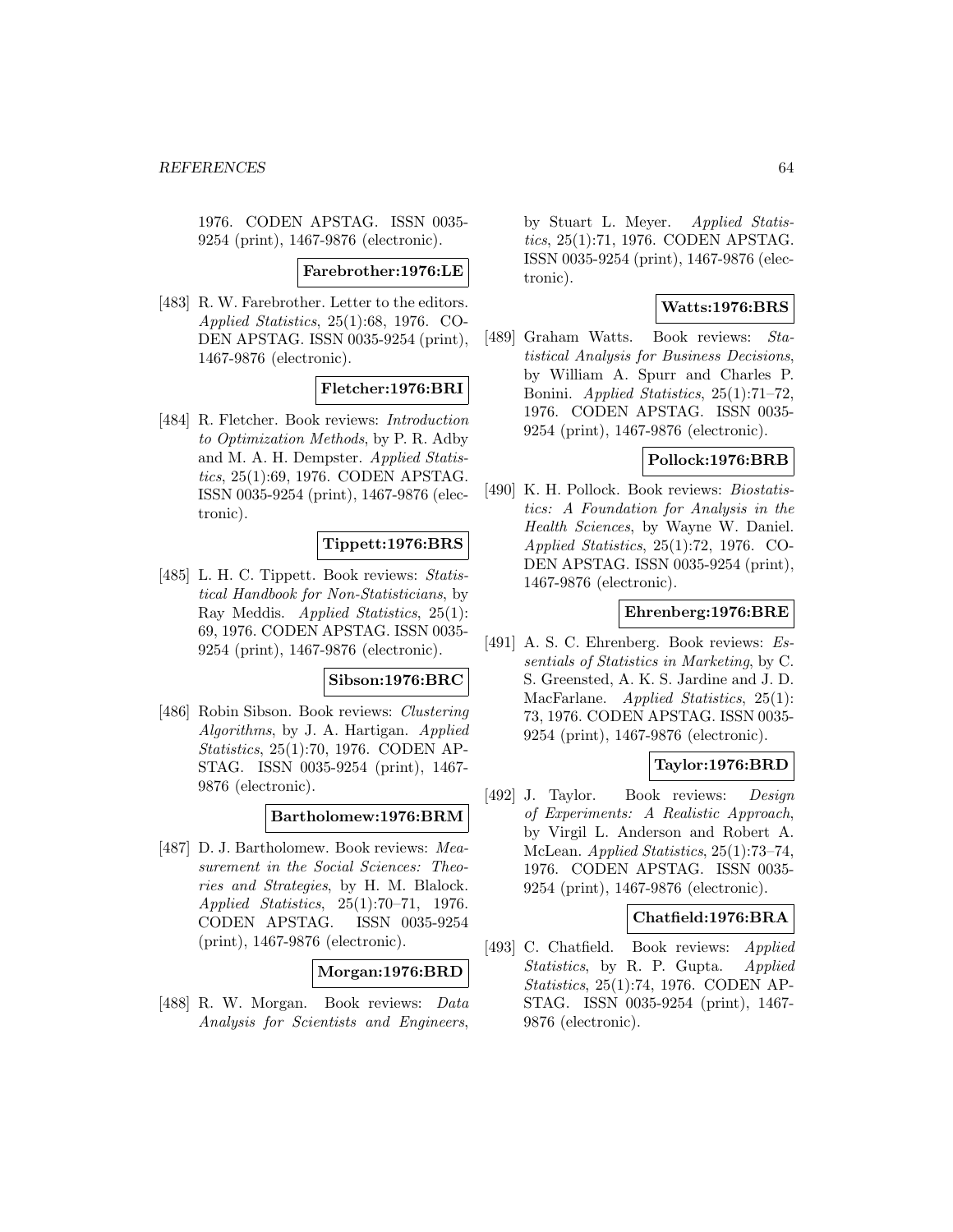## **Dinneen:1976:SAA**

[494] L. C. Dinneen and B. C. Blakesley. Statistical algorithms: Algorithm AS 93: A generator for the null distribution of the Ansari-Bradley W statistic. Applied Statistics, 25(1):75–81, March 1976. CO-DEN APSTAG. ISSN 0035-9254 (print), 1467-9876 (electronic). URL http:// lib.stat.cmu.edu/apstat/93.

# **McLaren:1976:SAA**

[495] Mara L. McLaren. Statistical algorithms: Algorithm AS 94: Coefficients of the zonal polynomials. Applied Statistics, 25(1):82–87, March 1976. CO-DEN APSTAG. ISSN 0035-9254 (print), 1467-9876 (electronic). URL http:// lib.stat.cmu.edu/apstat/94.

### **Benn:1976:SAA**

[496] R. T. Benn and Susan Sidebottom. Statistical algorithms: Algorithm AS 95: Maximum-likelihood estimation of location and scale parameters from grouped data. Applied Statistics, 25(1):88– 93, March 1976. CODEN APSTAG. ISSN 0035-9254 (print), 1467-9876 (electronic). URL http://lib.stat.cmu. edu/apstat/95.

# **Nelder:1976:SAA**

[497] J. A. Nelder. Statistical algorithms: Algorithm AS 96: A simple algorithm for scaling graphs. Applied Statistics, 25(1): 94–96, March 1976. CODEN APSTAG. ISSN 0035-9254 (print), 1467-9876 (electronic). URL http://lib.stat.cmu. edu/apstat/96.

### **Sposito:1976:SAR**

[498] V. A. Sposito. Statistical algorithms: Remark AS R14: A remark on Algorithm AS 74: " $L_1$ -Norm Fit of a Straight Line". Applied Statistics, 25 (1):96–97, 1976. CODEN APSTAG. ISSN 0035-9254 (print), 1467-9876 (electronic). URL http://lib.stat.cmu. edu/apstat/74. See [346].

### **Benyon:1976:SAR**

[499] P. R. Benyon. Statistical algorithms: Remark AS R15: Function minimization using a simplex procedure. Applied Statistics, 25(1):97, 1976. CODEN AP-STAG. ISSN 0035-9254 (print), 1467- 9876 (electronic). See [137, 348, 349].

### **Anonymous:1976:SARa**

[500] Anonymous. Statistical algorithms: Recent statistical algorithms. Applied Statistics, 25(1):98–101, 1976. CO-DEN APSTAG. ISSN 0035-9254 (print), 1467-9876 (electronic).

#### **Anonymous:1976:BMPa**

[501] Anonymous. Back matter. Applied Statistics, 25(1):[4], 1976. CODEN AP-STAG. ISSN 0035-9254 (print), 1467- 9876 (electronic).

# **Anonymous:1976:FMPa**

[502] Anonymous. Front matter. Applied Statistics, 25(1):[5], 1976. CODEN AP-STAG. ISSN 0035-9254 (print), 1467- 9876 (electronic).

### **Anonymous:1976:VIP**

[503] Anonymous. Volume information. Applied Statistics, 25(1):[3], 1976. CO-DEN APSTAG. ISSN 0035-9254 (print), 1467-9876 (electronic).

### **Scott:1976:ATU**

[504] A. J. Scott and M. Knott. An approximate test for use with AID. Applied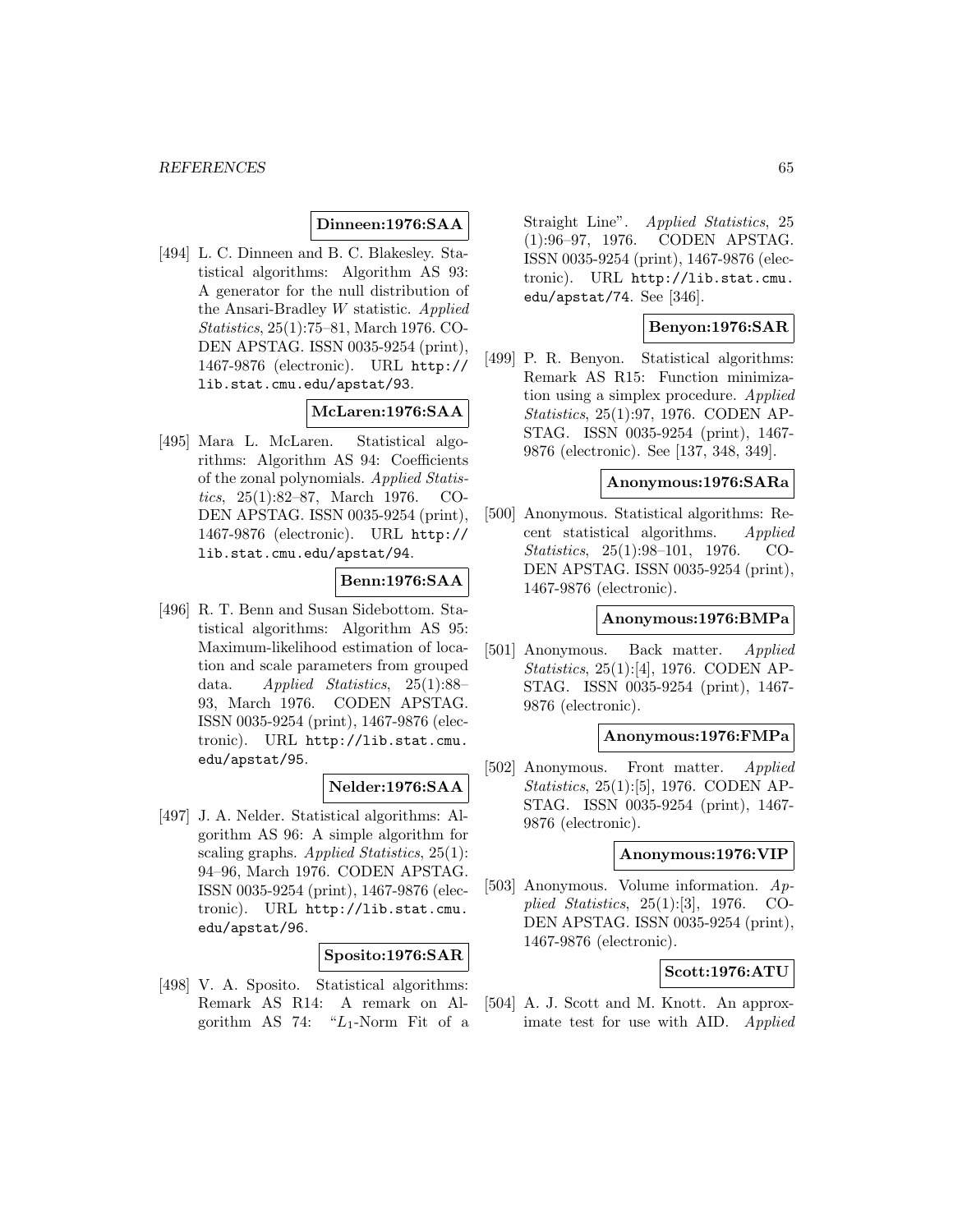Statistics, 25(2):103–106, 1976. CO-DEN APSTAG. ISSN 0035-9254 (print), 1467-9876 (electronic).

#### **Brubacher:1976:ITS**

[505] S. R. Brubacher and G. Tunnicliffe Wilson. Interpolating time series with application to the estimation of holiday effects on electricity demand. Applied Statistics, 25(2):107–116, 1976. CO-DEN APSTAG. ISSN 0035-9254 (print), 1467-9876 (electronic).

# **Kalmijn:1976:SCR**

[506] W. M. Kalmijn. Simultaneous confidence regions for repeat preference testing. Applied Statistics, 25(2):117–122, 1976. CODEN APSTAG. ISSN 0035- 9254 (print), 1467-9876 (electronic).

### **Yamamoto:1976:AMS**

[507] Taku Yamamoto. Asymptotic mean square prediction error for an autoregressive model with estimated coefficients. Applied Statistics, 25(2):123–127, 1976. CODEN APSTAG. ISSN 0035- 9254 (print), 1467-9876 (electronic).

### **Lawless:1976:CIE**

[508] J. F. Lawless. Confidence interval estimation in the inverse power law model. Applied Statistics, 25(2):128–138, 1976. CODEN APSTAG. ISSN 0035-9254 (print), 1467-9876 (electronic).

# **Jeffers:1976:ALR**

[509] J. N. R. Jeffers, Doreen M. Howard, and P. J. A. Howard. An analysis of litter respiration at different temperatures. Applied Statistics,  $25(2):139-146$ , 1976. CODEN APSTAG. ISSN 0035- 9254 (print), 1467-9876 (electronic).

### **Rosenfeld:1976:ITS**

[510] Gerald Rosenfeld. Identification of time series with infinite variance. Applied Statistics, 25(2):147–153, 1976. CO-DEN APSTAG. ISSN 0035-9254 (print), 1467-9876 (electronic).

# **Sposito:1976:MSC**

[511] V. A. Sposito and W. C. Smith. Miscellanea: On a sufficient condition and a necessary condition for  $L_1$  estimation. Applied Statistics,  $25(2):154-157$ , 1976. CODEN APSTAG. ISSN 0035- 9254 (print), 1467-9876 (electronic).

# **Dolby:1976:MCB**

[512] G. R. Dolby. Miscellanea: The connection between methods of estimation in implicit and explicit nonlinear models. Applied Statistics, 25(2):157–162, 1976. CODEN APSTAG. ISSN 0035- 9254 (print), 1467-9876 (electronic).

## **Bissell:1976:BRR**

[513] Derek Bissell. Book reviews: Reading and Understanding Applied Statistics: A Self-Learning Approach, by Sidney M. Stahl and James D. Hennes. Applied Statistics, 25(2):163, 1976. CODEN AP-STAG. ISSN 0035-9254 (print), 1467- 9876 (electronic).

#### **Jeffers:1976:BRS**

[514] J. N. R. Jeffers. Book reviews: Statistical and Mathematical Aspects of Pollution Problems, by John W. Pratt. Applied Statistics, 25(2):164, 1976. CODEN AP-STAG. ISSN 0035-9254 (print), 1467- 9876 (electronic).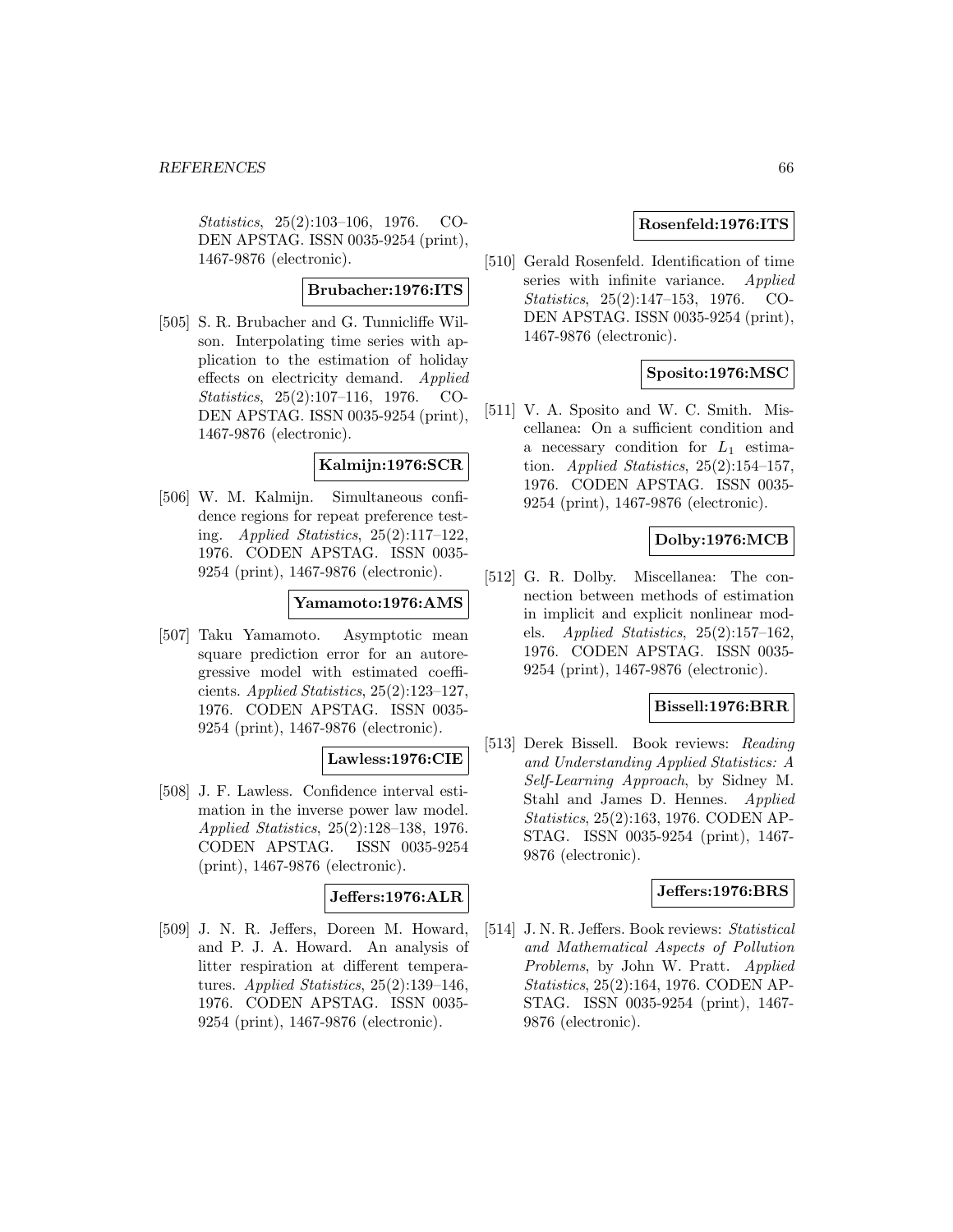# **Taylor:1976:BRS**

[515] J. Taylor. Book reviews: Statistical Methods in Animal Sciences, by V. N. Amble. Applied Statistics, 25 (2):164–165, 1976. CODEN APSTAG. ISSN 0035-9254 (print), 1467-9876 (electronic).

### **Sharot:1976:BRS**

[516] T. Sharot. Book reviews: Statistics and Econometrics: A Problem-Solving Text, by Barry R. Chiswick and Stephen J. Chiswick. Applied Statistics, 25(2):165, 1976. CODEN APSTAG. ISSN 0035- 9254 (print), 1467-9876 (electronic).

# **Monro:1976:SAA**

[517] Donald M. Monro. Statistical algorithms: Algorithm AS 97: Real discrete fast Fourier transform. Applied Statistics, 25(2):166–172, June 1976. CO-DEN APSTAG. ISSN 0035-9254 (print), 1467-9876 (electronic). URL http:// lib.stat.cmu.edu/apstat/97.

### **Golder:1976:SAA**

[518] E. R. Golder. Statistical algorithms: Algorithm AS 98: The spectral test for the evaluation of congruential pseudorandom generators. Applied Statistics, 25(2):173–180, June 1976. CODEN AP-STAG. ISSN 0035-9254 (print), 1467- 9876 (electronic). URL http://lib. stat.cmu.edu/apstat/98. See remark [559, 745].

### **Hill:1976:SAAa**

[519] I. D. Hill, R. Hill, and R. L. Holder. Statistical algorithms: Algorithm AS 99: Fitting Johnson curves by moments. Applied Statistics, 25(2):180– 189, June 1976. CODEN APSTAG.

ISSN 0035-9254 (print), 1467-9876 (electronic). URL http://lib.stat.cmu. edu/apstat/99. See remark [856].

# **Hill:1976:SAAb**

[520] I. D. Hill. Statistical algorithms: Algorithm AS 100: Normal-Johnson and Johnson-normal transformations. Applied Statistics, 25(2):190–192, June 1976. CODEN APSTAG. ISSN 0035-9254 (print), 1467-9876 (electronic). URL http://lib.stat.cmu. edu/apstat/100. See remark [856, 869].

### **Haberman:1976:SAC**

[521] S. J. Haberman. Statistical algorithms: Correction to AS 51: Log-linear fit for contingency tables. Applied Statistics, 25(2):193, 1976. CODEN APSTAG. ISSN 0035-9254 (print), 1467-9876 (electronic).

### **Wedderburn:1976:SAR**

[522] R. W. M. Wedderburn. Statistical algorithms: Remark AS R16: A remark on Algorithm AS 29: "The Runs Up and Down Test". Applied Statistics, 25(2):193, 1976. CODEN APSTAG. ISSN 0035-9254 (print), 1467-9876 (electronic). URL http://lib.stat.cmu. edu/apstat/29. See  $[50]$ .

#### **Anonymous:1976:BMPb**

[523] Anonymous. Back matter. Applied Statistics, 25(2):[2], 1976. CODEN AP-STAG. ISSN 0035-9254 (print), 1467- 9876 (electronic).

#### **Anonymous:1976:FMPb**

[524] Anonymous. Front matter. Applied Statistics, 25(2):[3], 1976. CODEN AP-STAG. ISSN 0035-9254 (print), 1467- 9876 (electronic).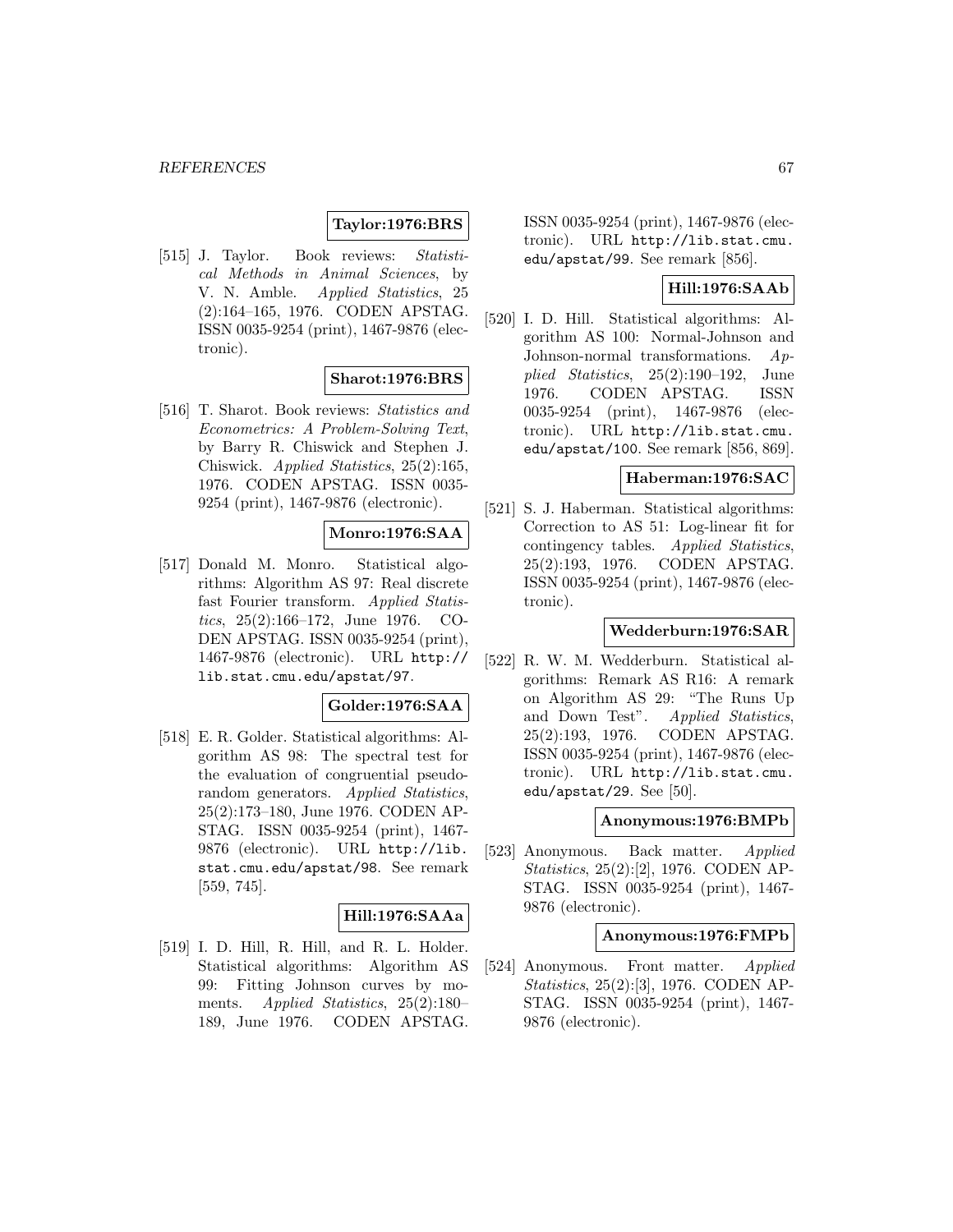# **Box:1976:CFA**

[525] G. E. P. Box and G. C. Tiao. Comparison of forecast and actuality. Applied Statistics, 25(3):195–200, 1976. CO-DEN APSTAG. ISSN 0035-9254 (print), 1467-9876 (electronic).

# **Reilly:1976:NCP**

[526] Park M. Reilly. The numerical computation of posterior distributions in Bayesian statistical inference. Applied Statistics, 25(3):201–209, 1976. CO-DEN APSTAG. ISSN 0035-9254 (print), 1467-9876 (electronic).

# **Nash:1976:PCR**

[527] J. C. Nash and L. P. Lefkovitch. Principal components and regression by singular value decomposition on a small computer. Applied Statistics, 25(3):210–216, 1976. CODEN APSTAG. ISSN 0035- 9254 (print), 1467-9876 (electronic).

# **Gilchrist:1976:UVC**

[528] Robert Gilchrist. The use of verbal-call systems to call patients from waiting areas to consulting rooms. Applied Statistics, 25(3):217–227, 1976. CODEN AP-STAG. ISSN 0035-9254 (print), 1467- 9876 (electronic).

### **Collett:1976:SNO**

[529] D. Collett and T. Lewis. The subjective nature of outlier rejection procedures. Applied Statistics, 25(3):228-237, 1976. CODEN APSTAG. ISSN 0035- 9254 (print), 1467-9876 (electronic).

### **Titterington:1976:UDS**

[530] D. M. Titterington. Updating a diagnostic system using unconfirmed cases. Applied Statistics, 25(3):238–247, 1976. CODEN APSTAG. ISSN 0035-9254 (print), 1467-9876 (electronic).

### **Wichern:1976:CVF**

[531] Dean W. Wichern, Robert B. Miller, and Der-Ann Hsu. Changes of variance in first-order autoregressive time series  $models$  — with an application. Applied Statistics, 25(3):248–256, 1976. CO-DEN APSTAG. ISSN 0035-9254 (print), 1467-9876 (electronic).

# **Robert:1976:UTL**

[532] P. Robert and Y. Escoufier. A unifying tool for linear multivariate statistical methods: The RV- coefficient. Applied Statistics, 25(3):257–265, 1976. CO-DEN APSTAG. ISSN 0035-9254 (print), 1467-9876 (electronic).

### **Simon:1976:CSS**

[533] Gary Simon. Computer simulation swindles, with applications to estimates of location and dispersion. Applied Statistics, 25(3):266–274, 1976. CODEN APSTAG. ISSN 0035-9254 (print), 1467-9876 (electronic).

### **Desu:1976:SSD**

[534] M. M. Desu, Subhash C. Narula, and Bernardo Villarreal. Sample size determination for estimation of guarantee times. Applied Statistics, 25(3):275–279, 1976. CODEN APSTAG. ISSN 0035- 9254 (print), 1467-9876 (electronic).

### **Leger:1976:CTT**

[535] A. S. St Leger. Comparison of two tests for seasonality in epidemiological data. Applied Statistics, 25(3):280–286, 1976. CODEN APSTAG. ISSN 0035- 9254 (print), 1467-9876 (electronic).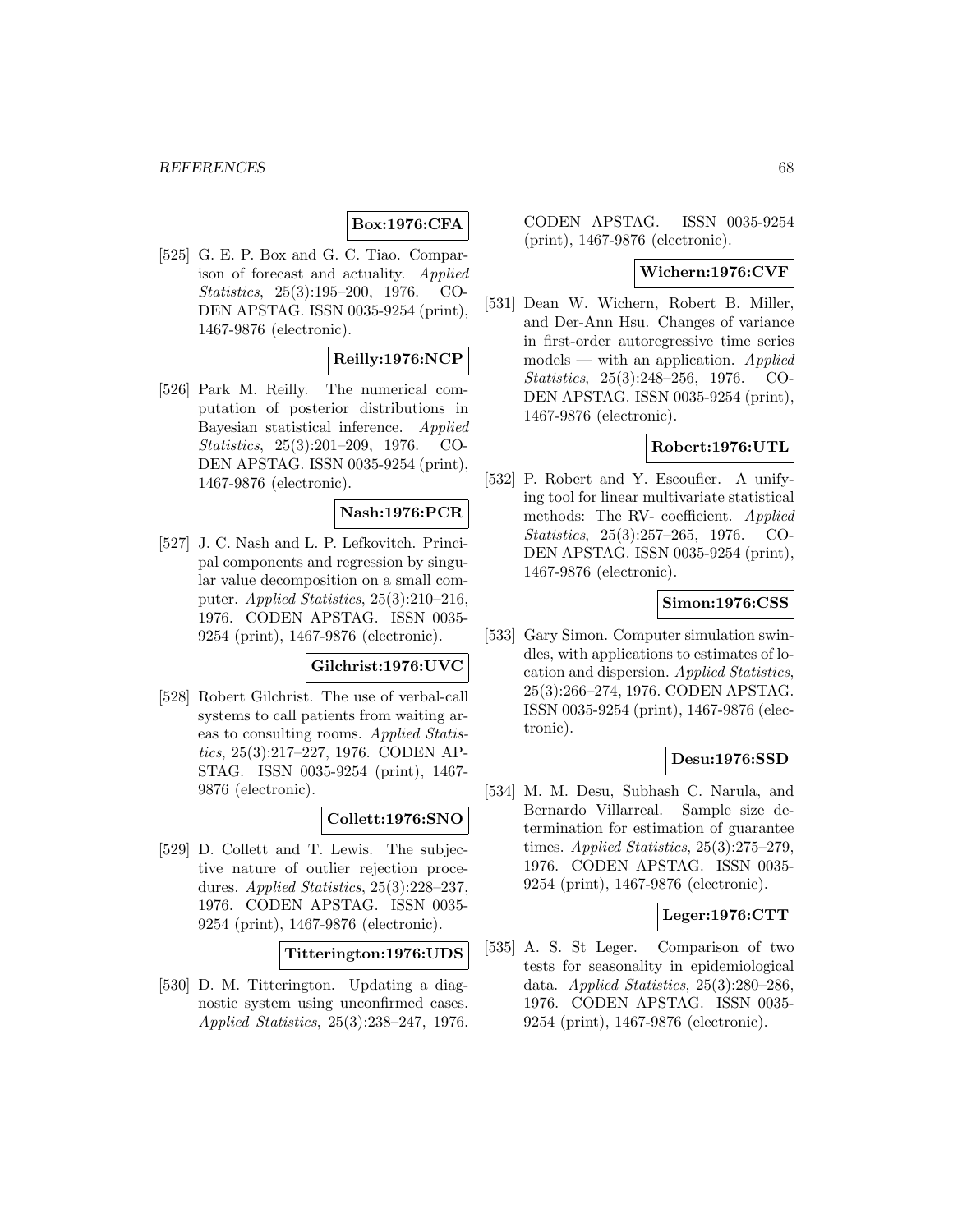# **Burch:1976:MSS**

[536] C. R. Burch and I. T. Parsons. Miscellanea: "squeeze" significance tests. Applied Statistics, 25(3):287–291, 1976. CODEN APSTAG. ISSN 0035-9254 (print), 1467-9876 (electronic).

### **Lozy:1976:MEE**

[537] Mohamed El Lozy. Miscellanea: An extension of Ehrenberg's relations between mean weights and heights. Applied Statistics, 25(3):291–295, 1976. CO-DEN APSTAG. ISSN 0035-9254 (print), 1467-9876 (electronic).

# **Darby:1976:MTS**

[538] S. C. Darby and M. J. Ellis. Miscellanea: A test for synergism between two drugs. Applied Statistics, 25(3):296–299, 1976. CODEN APSTAG. ISSN 0035- 9254 (print), 1467-9876 (electronic).

# **Skegg:1976:BRI**

[539] D. C. G. Skegg. Book reviews: An Introduction to Epidemiology, by Michael Alderson. Applied Statistics, 25(3):300, 1976. CODEN APSTAG. ISSN 0035- 9254 (print), 1467-9876 (electronic).

### **Stern:1976:BRS**

[540] G. J. A. Stern. Book reviews: Statistical Methods for Engineers and Scientists, by Robert M. Bethea, Benjamin S. Duran and Thomas L. Boullion. Applied Statistics, 25(3):300–301, 1976. CODEN AP-STAG. ISSN 0035-9254 (print), 1467- 9876 (electronic).

# **Patterson:1976:BRD**

[541] H. D. Patterson. Book reviews: *Develop*ments in Field Experiment Design and Analysis, by V. J. Bofinger and J. L.

Wheeler. Applied Statistics, 25(3):301, 1976. CODEN APSTAG. ISSN 0035- 9254 (print), 1467-9876 (electronic).

# **Healy:1976:BRA**

[542] M. J. R. Healy. Book reviews: The Analysis of Time Series: Theory and Practice, by C. Chatfield. Applied Statistics, 25(3):301–302, 1976. CODEN APSTAG. ISSN 0035-9254 (print), 1467-9876 (electronic).

# **Sparks:1976:BRD**

[543] D. N. Sparks. Book reviews: Data Reduction-Analysis and Interpreting Statistical Data, by A. S. C. Ehrenberg. Applied Statistics, 25(3):302–303, 1976. CODEN APSTAG. ISSN 0035- 9254 (print), 1467-9876 (electronic).

## **Lee:1976:BRS**

[544] P. N. Lee. Book reviews: Survival Distributions: Reliability Applications in the Biomedical Sciences, by Alan J. Gross and Virginia A. Clark. Applied Statistics, 25(3):303, 1976. CODEN AP-STAG. ISSN 0035-9254 (print), 1467- 9876 (electronic).

#### **Fox:1976:BRF**

[545] W. Fox. Book reviews: Fundamental Statistics for Psychology: First Course for Students of Psychology and Education, by R. B. McCall. Applied Statistics, 25(3):304, 1976. CODEN APSTAG. ISSN 0035-9254 (print), 1467-9876 (electronic).

#### **Maher:1976:BRB**

[546] Michael J. Maher. Book reviews: Basic Operational Research. 2 Edition, by P. G. Moore. Applied Statistics, 25 (3):304–305, 1976. CODEN APSTAG.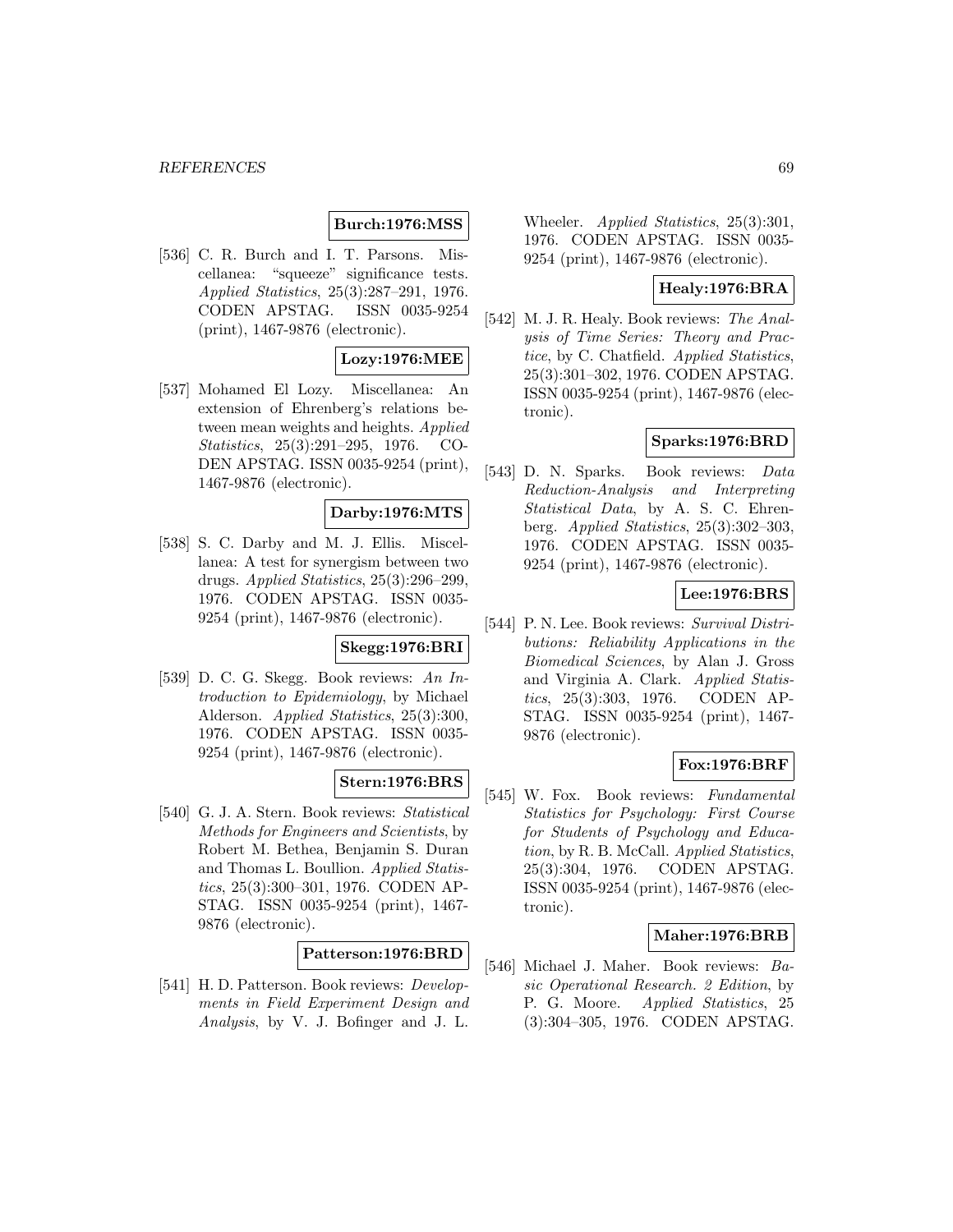ISSN 0035-9254 (print), 1467-9876 (electronic).

**Horsfield:1976:BRA**

[547] S. Horsfield. Book reviews: Applied Multivariate Analysis and Experimental Designs, by N. Krishnan Namboodiri, L. F. Carter and H. M. Blalock, \*Jr. Applied Statistics, 25(3):305–306, 1976. CO-DEN APSTAG. ISSN 0035-9254 (print), 1467-9876 (electronic).

### **Brigden:1976:BRE**

[548] M. E. Brigden. Book reviews: Elementary Dynamic Programming, by John M. Norman. *Applied Statistics*, 25(3):306, 1976. CODEN APSTAG. ISSN 0035- 9254 (print), 1467-9876 (electronic).

# **Kempton:1976:BRE**

[549] R. A. Kempton. Book reviews: Ecological Diversity, by E. C. Pielou. Applied Statistics, 25(3):306–307, 1976. CO-DEN APSTAG. ISSN 0035-9254 (print), 1467-9876 (electronic).

# **Springall:1976:BRS**

[550] A. Springall. Book reviews: Sample Size Choice: Charts for Experiments with Linear Models, by R. E. Odeh and M. Fox. Applied Statistics, 25(3):307–308, 1976. CODEN APSTAG. ISSN 0035- 9254 (print), 1467-9876 (electronic).

#### **Anonymous:1976:BRS**

[551] Anonymous. Book reviews: Statistical Inference, by S. D. Silvey. Applied Statistics, 25(3):308, 1976. CODEN AP-STAG. ISSN 0035-9254 (print), 1467- 9876 (electronic).

# **Sparks:1976:BRP**

[552] D. N. Sparks. Book reviews: Principal Sources of Marketing Information, by Christine Hull. Applied Statistics, 25(3):308, 1976. CODEN APSTAG. ISSN 0035-9254 (print), 1467-9876 (electronic).

# **Watts:1976:BRE**

[553] G. Watts. Book reviews: Econometrics and Economic Theory-Essays in Honour of Jan Tinbergen, by Willy Sellekaerts. Applied Statistics, 25(3):308, 1976. CO-DEN APSTAG. ISSN 0035-9254 (print), 1467-9876 (electronic).

# **Narula:1976:SAA**

[554] Subhash C. Narula and M. M. Desu. Statistical algorithms: Algorithm AS 101: Distribution-free confidence intervals. Applied Statistics, 25(3):309–312, September 1976. CODEN APSTAG. ISSN 0035-9254 (print), 1467-9876 (electronic). URL http://lib.stat.cmu. edu/apstat/101.

### **Banfield:1976:SAA**

[555] C. F. Banfield. Statistical algorithms: Algorithm AS 102: Ultrametric distances for a single linkage dendrogram. Applied Statistics, 25(3):313–315, September 1976. CODEN APSTAG. ISSN 0035-9254 (print), 1467-9876 (electronic). URL http://lib.stat.cmu. edu/apstat/102.

### **Bernardo:1976:SAA**

[556] J. M. Bernardo. Statistical algorithms: Algorithm AS 103: Psi (digamma) function. Applied Statistics,  $25(3):315-317$ , September 1976. CODEN APSTAG.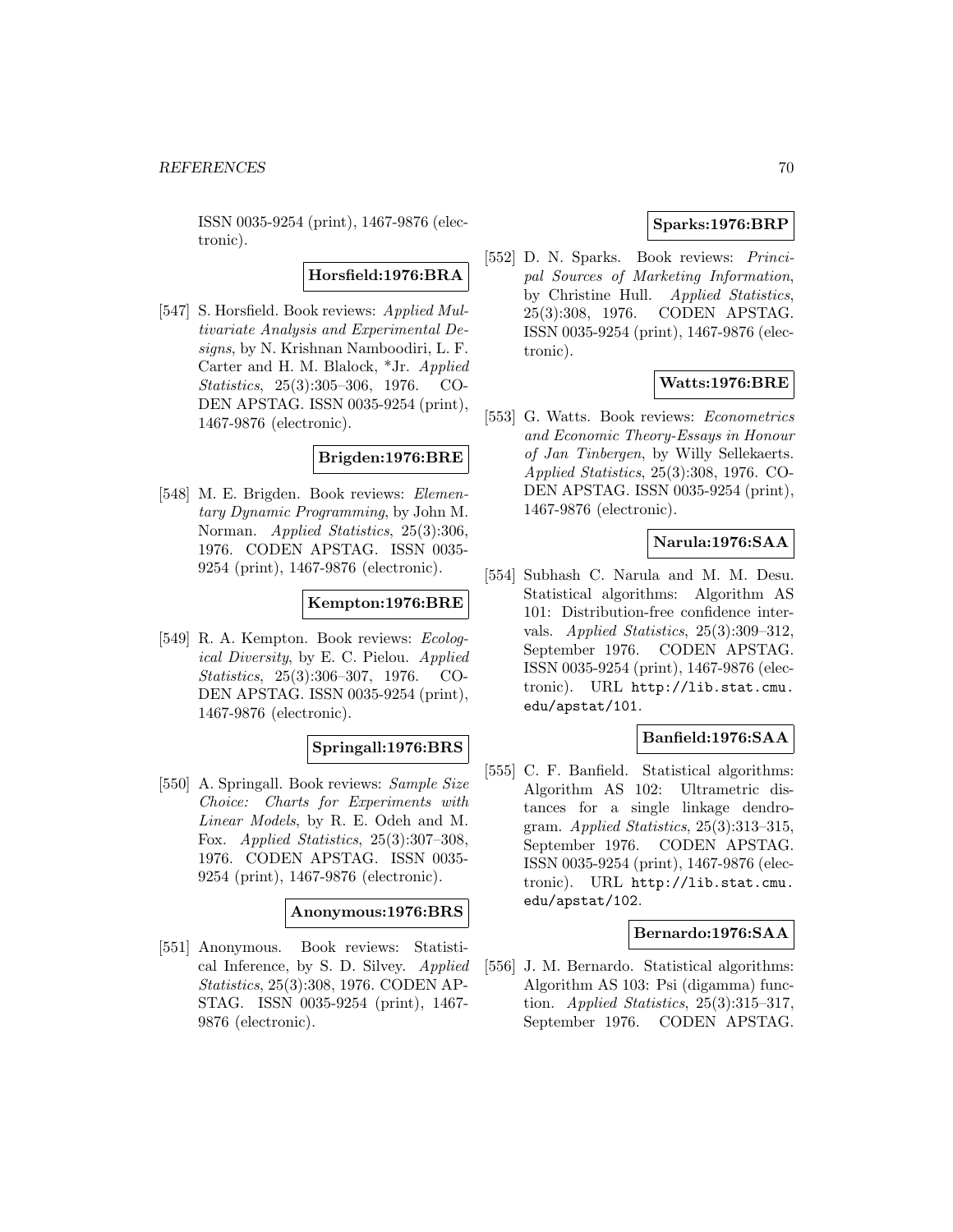ISSN 0035-9254 (print), 1467-9876 (electronic). URL http://lib.stat.cmu. edu/apstat/103.

# **Farebrother:1976:SAA**

[557] R. W. Farebrother. Statistical algorithms: Algorithm AS 104: BLUS residuals. Applied Statistics, 25(3):317–322, September 1976. CODEN APSTAG. ISSN 0035-9254 (print), 1467-9876 (electronic). URL http://lib.stat.cmu. edu/apstat/104.

## **Farebrother:1976:SAR**

[558] R. W. Farebrother. Statistical algorithms: Remark AS R17: Recursive residuals — A remark on Algorithm AS 75: Basic procedures for large, sparse or weighted linear least squares problems. Applied Statistics, 25(3): 323–324, 1976. CODEN APSTAG. ISSN 0035-9254 (print), 1467-9876 (electronic). URL http://lib.stat.cmu. edu/apstat/75. See [381].

# **Golder:1976:SAR**

[559] E. R. Golder. Statistical algorithms: Remark AS R18: The spectral test for the evaluation of congruential pseudorandom generators. Applied Statistics, 25(3):324, 1976. CODEN APSTAG. ISSN 0035-9254 (print), 1467-9876 (electronic). See [518, 745].

#### **Anonymous:1976:SARb**

[560] Anonymous. Statistical algorithms: Recent statistical algorithms. Applied Statistics, 25(3):325–327, 1976. CO-DEN APSTAG. ISSN 0035-9254 (print), 1467-9876 (electronic).

## **Anonymous:1976:BMPc**

[561] Anonymous. Back matter. Applied Statistics, 25(3):[2], 1976. CODEN AP-STAG. ISSN 0035-9254 (print), 1467- 9876 (electronic).

### **Anonymous:1976:FMPc**

[562] Anonymous. Front matter. Applied Statistics, 25(3):[3], 1976. CODEN AP-STAG. ISSN 0035-9254 (print), 1467- 9876 (electronic).

## **Machin:1977:CML**

[563] David Machin and Barry Sanderson. Computing maximum-likelihood estimates for the parameters of the de Wit competition model. Applied Statistics, 26(1):1–8, 1977. CODEN APSTAG. ISSN 0035-9254 (print), 1467-9876 (electronic).

### **Nash:1977:DAL**

[564] J. C. Nash. A discrete alternative to the logistic growth function. Applied Statistics, 26(1):9–14, 1977. CODEN AP-STAG. ISSN 0035-9254 (print), 1467- 9876 (electronic).

### **Aitchison:1977:CCT**

[565] J. Aitchison, J. D. F. Habbema, and J. W. Kay. A critical comparison of two methods of statistical discrimination. Applied Statistics,  $26(1):15-25$ , 1977. CODEN APSTAG. ISSN 0035- 9254 (print), 1467-9876 (electronic).

### **Kilpatrick:1977:ESD**

[566] S. James Kilpatrick, Jr. An empirical study of the distribution of episodes of illness recorded in the 1970–71 national morbidity survey. Applied Statistics, 26(1):26–33, 1977. CODEN AP-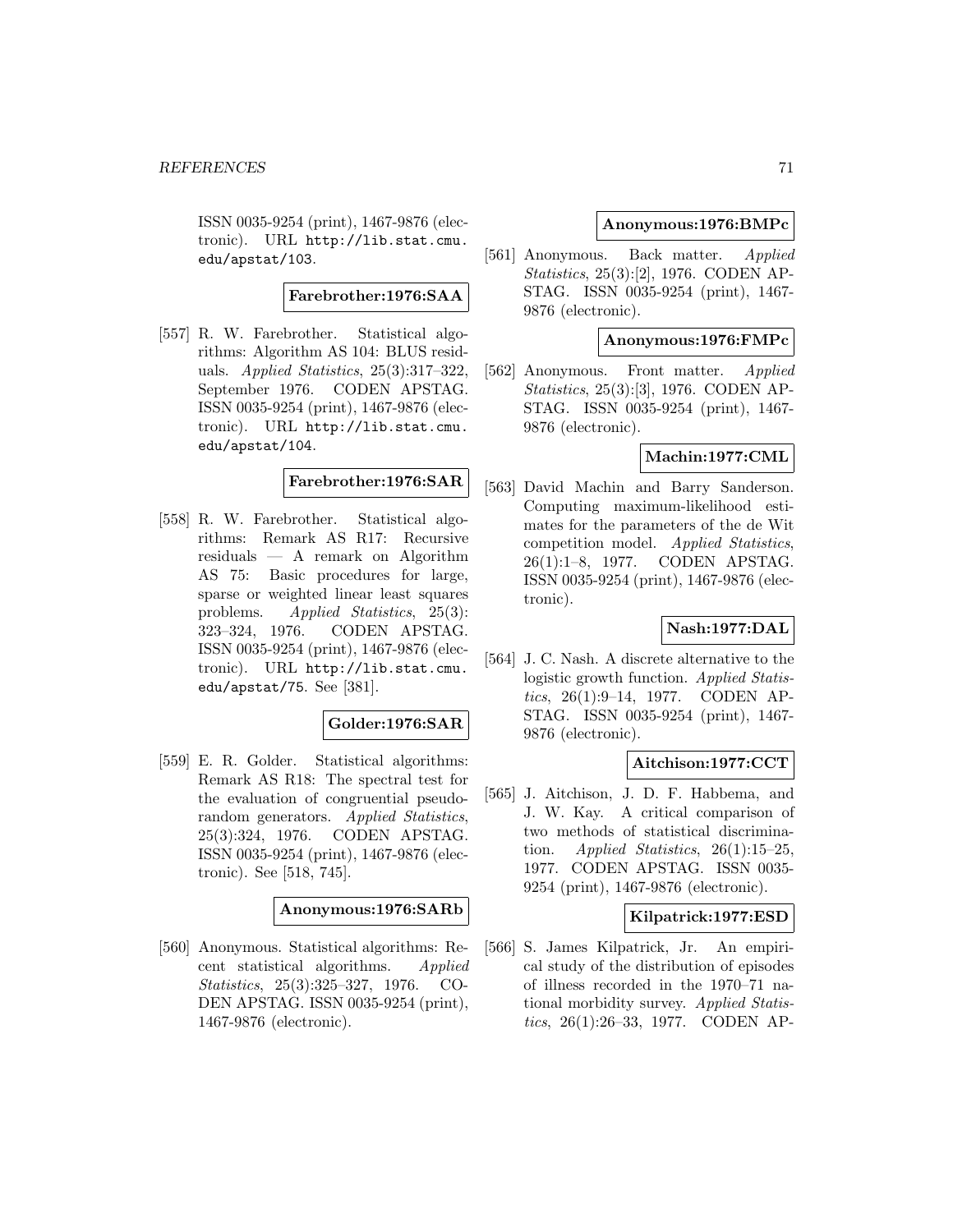STAG. ISSN 0035-9254 (print), 1467- 9876 (electronic).

**Mansfield:1977:AVS**

[567] E. R. Mansfield, J. T. Webster, and R. F. Gunst. An analytic variable selection technique for principal component regression. Applied Statistics, 26(1):34– 40, 1977. CODEN APSTAG. ISSN 0035- 9254 (print), 1467-9876 (electronic).

### **Murphy:1977:RSP**

[568] Allan H. Murphy and Robert L. Winkler. Reliability of subjective probability forecasts of precipitation and temperature. Applied Statistics, 26(1):41–47, 1977. CODEN APSTAG. ISSN 0035- 9254 (print), 1467-9876 (electronic).

**Gudmundsson:1977:MAE**

[569] G. Gudmundsson. Multivariate analysis of economic variables. Applied Statistics, 26(1):48–59, 1977. CODEN APSTAG. ISSN 0035-9254 (print), 1467-9876 (electronic).

### **Rubin:1977:CPD**

[570] Donald B. Rubin and T. W. F. Stroud. The calculation of the posterior distribution of the cell means in a two-way unbalanced MANOVA. Applied Statistics, 26(1):60–66, 1977. CODEN APSTAG. ISSN 0035-9254 (print), 1467-9876 (electronic).

#### **Hinkley:1977:MQC**

[571] David Hinkley. Miscellanea: On quick choice of power transformation. Applied Statistics, 26(1):67–69, 1977. CO-DEN APSTAG. ISSN 0035-9254 (print), 1467-9876 (electronic).

### **Patefield:1977:MIM**

[572] W. M. Patefield. Miscellanea: On the information matrix in the linear functional relationship problem. Applied Statistics, 26(1):69–70, 1977. CODEN APSTAG. ISSN 0035-9254 (print), 1467-9876 (electronic).

# **Cheng:1977:MGG**

[573] R. C. H. Cheng. Miscellanea: The generation of gamma variables with non-integral shape parameter. *Applied* Statistics, 26(1):71–75, 1977. CODEN APSTAG. ISSN 0035-9254 (print), 1467-9876 (electronic).

# **Page:1977:MAC**

[574] E. Page. Miscellanea: Approximations to the cumulative normal function and its inverse for use on a pocket calculator. Applied Statistics, 26(1):75–76, 1977. CODEN APSTAG. ISSN 0035- 9254 (print), 1467-9876 (electronic).

### **Anderson:1977:MRC**

[575] O. D. Anderson. Miscellanea: A report on the 1976 Cambridge Forecasting Conference. Applied Statistics,  $26(1)$ :76-79, 1977. CODEN APSTAG. ISSN 0035- 9254 (print), 1467-9876 (electronic).

#### **Ehrenberg:1977:BRA**

[576] A. S. C. Ehrenberg. Book reviews: Assessment of Skeletal Maturity and Prediction of Adult Height (TW2 Method), by J. M. Tanner, R. H. Whitehouse, W. A. Marshall, M. J. R. Healy and H. Goldstein. Applied Statistics, 26(1):80, 1977. CODEN APSTAG. ISSN 0035- 9254 (print), 1467-9876 (electronic).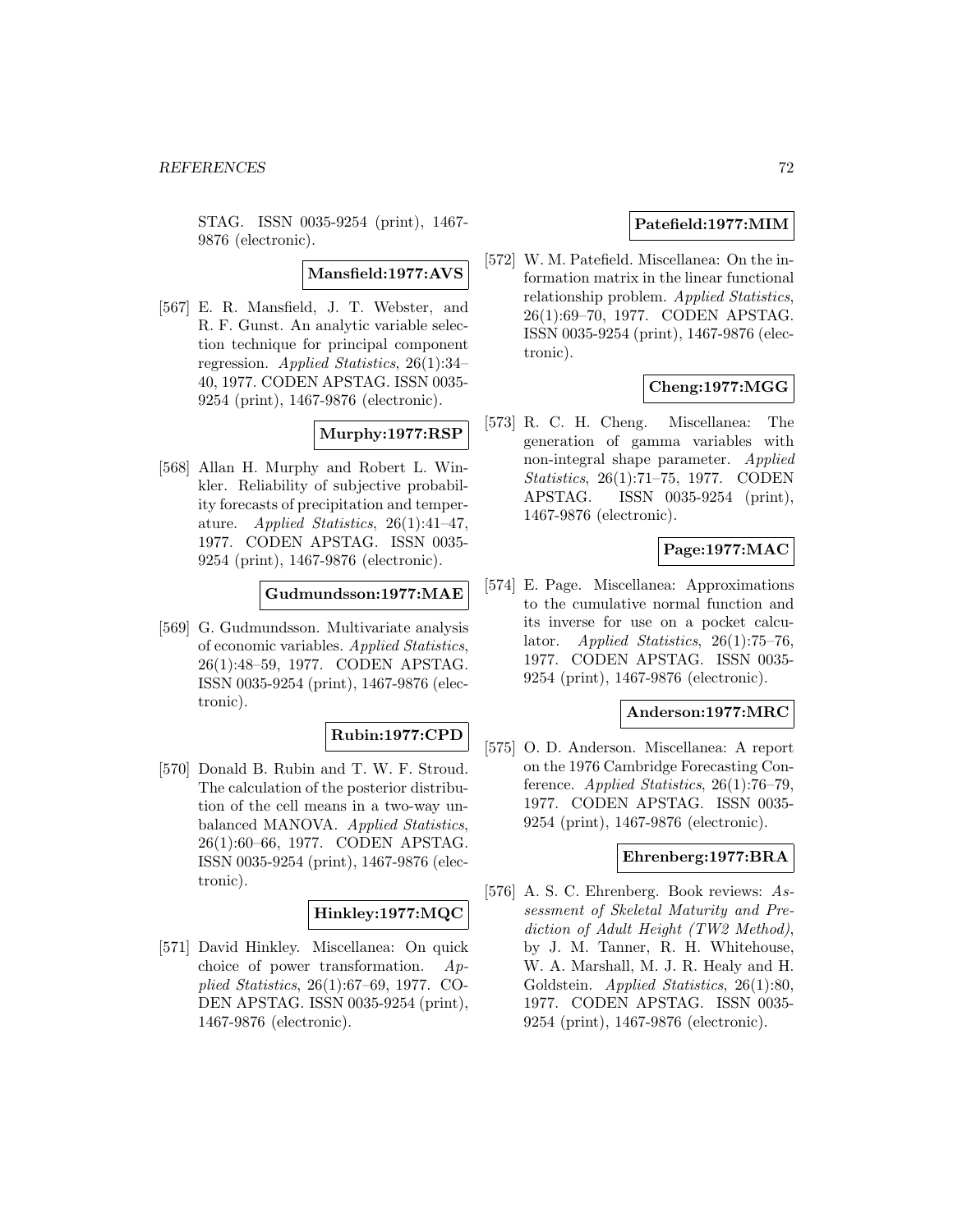# **Lee:1977:BRI**

[577] P. N. Lee. Book reviews: Interpretation and Uses of Medical Statistics, by G. J. Bourke and J. McGilvray. Applied Statistics, 26(1):81, 1977. CODEN AP-STAG. ISSN 0035-9254 (print), 1467- 9876 (electronic).

# **Mead:1977:BRB**

[578] R. Mead. Book reviews: Biomathematics: An Introduction, by David Machin. Applied Statistics, 26(1):81–82, 1977. CODEN APSTAG. ISSN 0035- 9254 (print), 1467-9876 (electronic).

# **Bowen:1977:BRD**

[579] K. C. Bowen. Book reviews: Decision Methodology: A Formalization of the OR Process, by D. J. White. Applied Statistics, 26(1):82, 1977. CODEN AP-STAG. ISSN 0035-9254 (print), 1467- 9876 (electronic).

# **Banfield:1977:BRG**

[580] C. F. Banfield. Book reviews: Geological Factor Analysis (Methods in Geomathematics 1), by K. G. Joreskog, J. E. Klovan and R. A. Reyment. Applied Statistics, 26(1):82–83, 1977. CODEN AP-STAG. ISSN 0035-9254 (print), 1467- 9876 (electronic).

# **Wanhill:1977:BRA**

[581] Stephen Wanhill. Book reviews: Applied Econometrics, by Meghnad Desai. Applied Statistics, 26(1):83–84, 1977. CO-DEN APSTAG. ISSN 0035-9254 (print), 1467-9876 (electronic).

# **Hill:1977:BRS**

[582] I. D. Hill. Book reviews: Significance Tests, by Evelyn Caulcott. Applied Statistics, 26(1):84–85, 1977. CO-DEN APSTAG. ISSN 0035-9254 (print), 1467-9876 (electronic).

### **McPherson:1977:BRS**

[583] Klim McPherson. Book reviews: Sequential Methods in Statistics. 2nd Edition, by G. Barrie Wetherill. Applied Statistics, 26(1):85, 1977. CODEN AP-STAG. ISSN 0035-9254 (print), 1467- 9876 (electronic).

## **Radcliffe:1977:BRM**

[584] J. Radcliffe. Book reviews: The Mathematical Theory of Infectious Diseases and its Applications. 2nd Edition, by Norman T. J. Bailey. Applied Statistics, 26(1):85–87, 1977. CODEN APSTAG. ISSN 0035-9254 (print), 1467-9876 (electronic).

### **Wermuth:1977:SAA**

[585] Nanny Wermuth and Eberhard Scheidt. Statistical algorithms: Algorithm AS 105: Fitting a covariance selection model to a matrix. Applied Statistics, 26(1):88–92, March 1977. CODEN AP-STAG. ISSN 0035-9254 (print), 1467- 9876 (electronic). URL http://lib. stat.cmu.edu/apstat/105.

## **Sheil:1977:SAA**

[586] J. Sheil and I. O'Muircheartaigh. Statistical algorithms: Algorithm AS 106: The distribution of non-negative quadratic forms in normal variables. Applied Statistics, 26(1):92–98, March 1977. CODEN APSTAG. ISSN 0035-9254 (print), 1467-9876 (electronic). URL http://lib.stat.cmu. edu/apstat/106. See remark [872].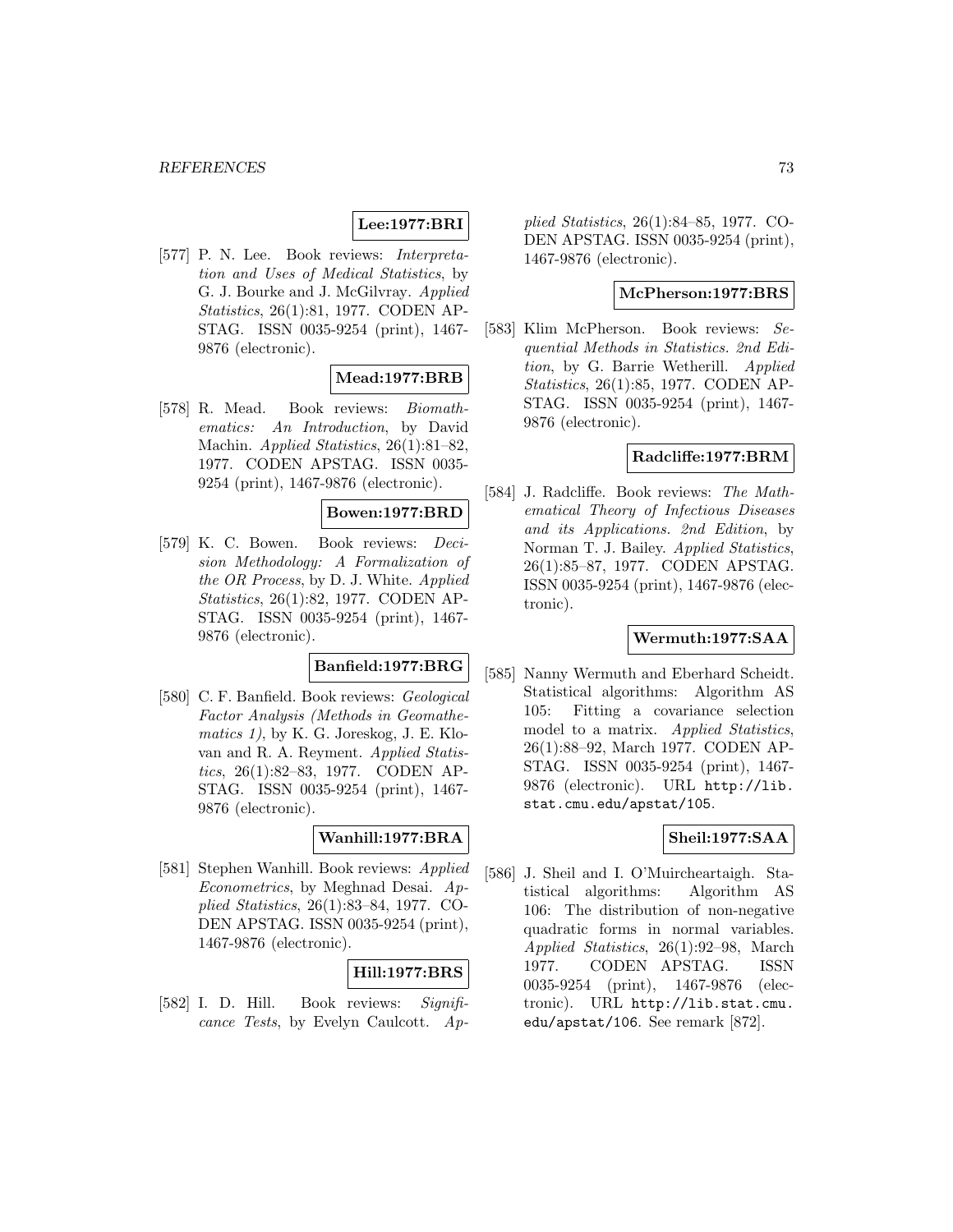# **Leventhal:1977:SAA**

[587] B. Leventhal. Statistical algorithms: Algorithm AS 107: Operating characteristics and average sampling number for a general class of sequential sampling plans. Applied Statistics, 26(1): 98–106, March 1977. CODEN APSTAG. ISSN 0035-9254 (print), 1467-9876 (electronic). URL http://lib.stat.cmu. edu/apstat/107.

# **Narula:1977:SAA**

[588] Subhash C. Narula and John F. Wellington. Statistical algorithms: Algorithm AS 108: Multiple linear regression with minimum sum of absolute errors. Applied Statistics, 26(1):106– 111, March 1977. CODEN APSTAG. ISSN 0035-9254 (print), 1467-9876 (electronic). URL http://lib.stat.cmu. edu/apstat/108. See remark [746, 879].

## **Cran:1977:SAR**

[589] G. W. Cran, K. J. Martin, and G. E. Thomas. Statistical algorithms: Remark AS R19 and Algorithm AS 109: A remark on algorithms: AS 63: The incomplete beta integral AS 64: Inverse of the incomplete beta function ratio. Applied Statistics, 26(1):111–114, March 1977. CODEN APSTAG. ISSN 0035- 9254 (print), 1467-9876 (electronic). See [295, 296, 886].

## **Sposito:1977:SAA**

[590] V. A. Sposito, W. J. Kennedy, and J. E. Gentle. Statistical algorithms: Algorithm AS 110:  $L_p$  norm fit of a straight line. Applied Statistics, 26(1): 114–118, March 1977. CODEN AP-STAG. ISSN 0035-9254 (print), 1467- 9876 (electronic). URL http://lib.

stat.cmu.edu/apstat/110. See remark [781].

# **Beasley:1977:SAA**

[591] J. D. Beasley and S. G. Springer. Statistical algorithms: Algorithm AS 111: The percentage points of the normal distribution. Applied Statistics, 26(1):118– 121, March 1977. CODEN APSTAG. ISSN 0035-9254 (print), 1467-9876 (electronic). URL http://lib.stat.cmu. edu/apstat/111.

### **Beardwood:1977:SAR**

[592] Jillian E. Beardwood. Statistical algorithms: Remark AS R20: A remark on Algorithm AS 87: Calculation of the polychoric estimate of correlation in contingency tables. Applied Statistics, 26(1):121, 1977. CODEN APSTAG. ISSN 0035-9254 (print), 1467-9876 (electronic). URL http://lib.stat.cmu. edu/apstat/87. See [437].

# **Swan:1977:SAR**

[593] A. V. Swan. Statistical algorithms: Remark AS R21: A remark on Algorithm AS 16 maximum likelihood estimation from grouped and censored normal data. Applied Statistics, 26(1):122, 1977. CO-DEN APSTAG. ISSN 0035-9254 (print), 1467-9876 (electronic). URL http:// lib.stat.cmu.edu/apstat/16. See [7, 880].

## **Anonymous:1977:SAR**

[594] Anonymous. Statistical algorithms: Recent statistical algorithms. Applied Statistics, 26(1):122–123, 1977. CO-DEN APSTAG. ISSN 0035-9254 (print), 1467-9876 (electronic).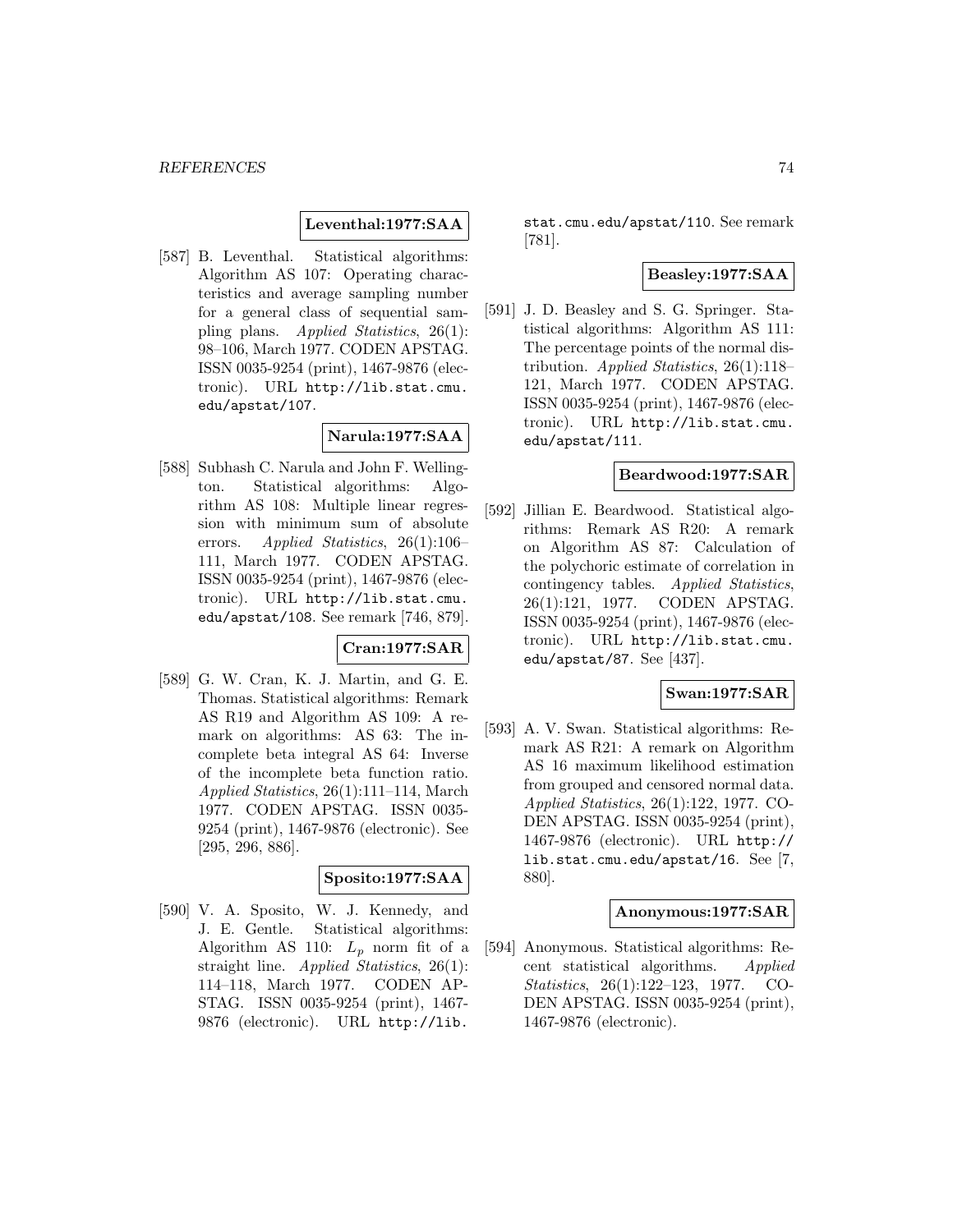### **Anonymous:1977:BMPa**

[595] Anonymous. Back matter. Applied Statistics, 26(1):[4], 1977. CODEN AP-STAG. ISSN 0035-9254 (print), 1467- 9876 (electronic).

### **Anonymous:1977:FMPa**

[596] Anonymous. Front matter. Applied Statistics, 26(1):[3], 1977. CODEN AP-STAG. ISSN 0035-9254 (print), 1467- 9876 (electronic).

### **Anonymous:1977:VIP**

[597] Anonymous. Volume information. Applied Statistics, 26(1):[3], 1977. CO-DEN APSTAG. ISSN 0035-9254 (print), 1467-9876 (electronic).

## **Oldham:1977:FWS**

[598] P. D. Oldham and D. J. Newell. Fluoridation of water supplies and cancer — A possible association? Applied Statistics, 26(2):125–135, 1977. CODEN APSTAG. ISSN 0035-9254 (print), 1467-9876 (electronic).

### **Johnston:1977:AUP**

[599] B. Johnston and C. Schwartz. The analysis of an unbalanced paired comparison experiment by multiple regression. Applied Statistics, 26(2):136–142, 1977. CODEN APSTAG. ISSN 0035- 9254 (print), 1467-9876 (electronic).

### **Vieira:1977:CLG**

[600] S. Vieira and R. Hoffmann. Comparison of the logistic and the Gompertz growth functions considering additive and multiplicative error terms. Applied Statistics, 26(2):143–148, 1977. CODEN AP-STAG. ISSN 0035-9254 (print), 1467- 9876 (electronic).

# **North:1977:NCM**

[601] Philip M. North. A novel clustering method for estimating numbers of bird territories. Applied Statistics, 26 (2):149–155, 1977. CODEN APSTAG. ISSN 0035-9254 (print), 1467-9876 (electronic).

# **Pettitt:1977:TNS**

[602] A. N. Pettitt. Testing the normality of several independent samples using the Anderson–Darling statistic. Applied Statistics, 26(2):156–161, 1977. CO-DEN APSTAG. ISSN 0035-9254 (print), 1467-9876 (electronic).

### **Horsnell:1977:PCP**

[603] Gareth Horsnell. Paired comparison product testing when individual preferences are stochastic: An alternative model. Applied Statistics, 26(2): 162–172, 1977. CODEN APSTAG. ISSN 0035-9254 (print), 1467-9876 (electronic).

# **Ansley:1977:CTB**

[604] C. F. Ansley, W. A. Spivey, and W. J. Wrobleski. A class of transformations for Box-Jenkins seasonal models. Applied Statistics, 26(2):173–178, 1977. CO-DEN APSTAG. ISSN 0035-9254 (print), 1467-9876 (electronic).

### **Rosner:1977:EIC**

[605] B. Rosner, A. Donner, and C. H. Hennekens. Estimation of interclass correlation from familial data. Applied Statistics, 26(2):179–187, 1977. CODEN AP-STAG. ISSN 0035-9254 (print), 1467- 9876 (electronic).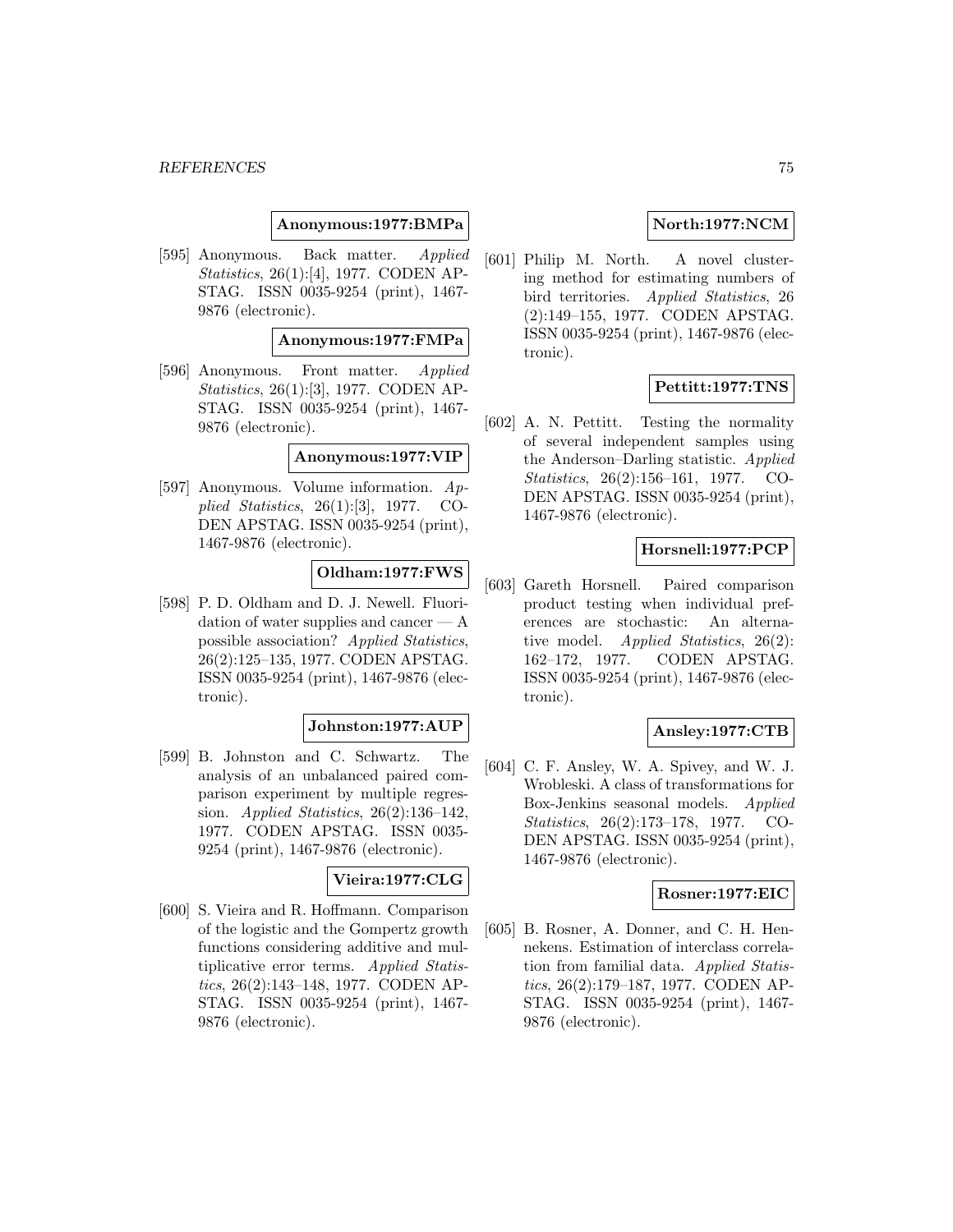### **Harvey:1977:MSC**

[606] A. C. Harvey. Miscellanea: Some comments on multicollinearity in regression. Applied Statistics, 26(2):188–191, 1977. CODEN APSTAG. ISSN 0035- 9254 (print), 1467-9876 (electronic). See [430].

### **Mitchell:1977:MPB**

[607] M. S. Mitchell. Miscellanea: The probability of being the lowest bidder. Applied Statistics, 26(2):191–194, 1977. CO-DEN APSTAG. ISSN 0035-9254 (print), 1467-9876 (electronic).

### **McLeod:1977:CDT**

[608] Ian McLeod. Correction: Derivation of the theoretical autocovariance function of autoregressive-moving average time series. Applied Statistics, 26(2):194, 1977. CODEN APSTAG. ISSN 0035- 9254 (print), 1467-9876 (electronic).

### **Kalton:1977:BRB**

[609] Graham Kalton. Book reviews: Basic Ideas of Scientific Sampling (2nd Edition), by Alan Stuart. Applied Statistics, 26(2):195, 1977. CODEN APSTAG. ISSN 0035-9254 (print), 1467-9876 (electronic).

## **Sparks:1977:BRM**

[610] D. N. Sparks. Book reviews: Multivariate Analysis, by Maurice Kendall. Applied Statistics, 26(2):195, 1977. CO-DEN APSTAG. ISSN 0035-9254 (print), 1467-9876 (electronic).

# **Sparks:1977:BRT**

[611] D. N. Sparks. Book reviews: Time Series (2nd Edition), by Maurice Kendall. Applied Statistics, 26(2):195, 1977. CO-DEN APSTAG. ISSN 0035-9254 (print), 1467-9876 (electronic).

### **Clark:1977:BRF**

[612] C. J. Clark. Book reviews: Forecasting for Business: Methods and Applications, by Douglas Wood and Robert Fildes. Applied Statistics, 26(2):196, 1977. CO-DEN APSTAG. ISSN 0035-9254 (print), 1467-9876 (electronic).

# **Watts:1977:BRQ**

[613] G. Watts. Book reviews: Quantitative Methods for Business Decisions, by Lawrence L. Lapin. *Applied Statistics*, 26(2):196, 1977. CODEN APSTAG. ISSN 0035-9254 (print), 1467-9876 (electronic).

## **Neal:1977:BRP**

[614] Don Neal. Book reviews: Probability Sampling of Hospitals and Patients (2nd Edition), by Irene Hess, Donald C. Riedel and Thomas B. Fitzpatrick. Applied Statistics, 26(2):196–197, 1977. CODEN APSTAG. ISSN 0035-9254 (print), 1467-9876 (electronic).

# **Paddle:1977:BRA**

[615] G. M. Paddle. Book reviews: Applications of Statistics to Industrial Experimentation, by C. Daniel. Applied Statistics, 26(2):197, 1977. CODEN AP-STAG. ISSN 0035-9254 (print), 1467- 9876 (electronic).

### **Jephcott:1977:BRS**

[616] J. St G. Jephcott. Book reviews: Statistical Theory of Sample Survey Design and Analysis, by H. S. Konijn. Applied Statistics, 26(2):198, 1977. CODEN AP-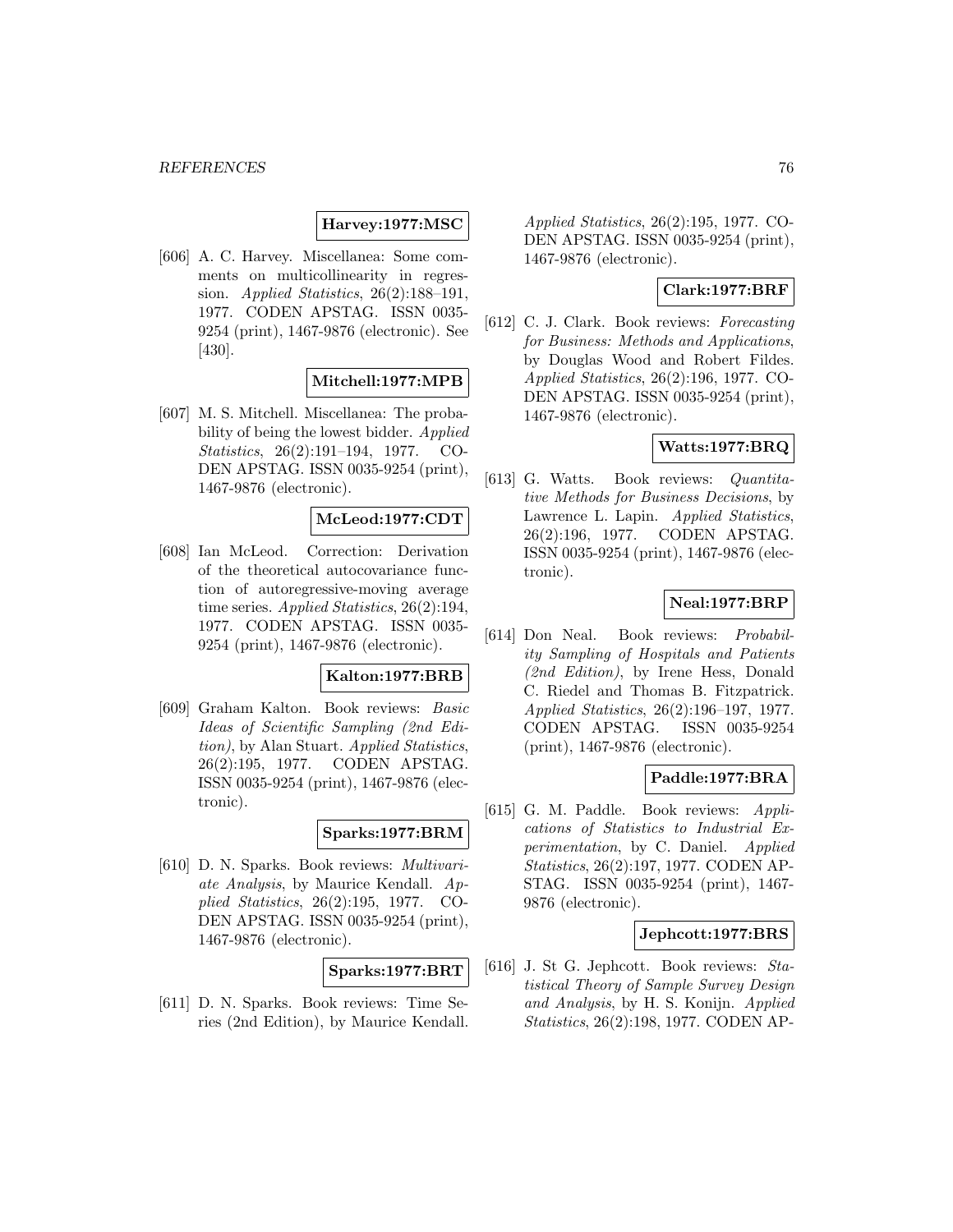STAG. ISSN 0035-9254 (print), 1467- 9876 (electronic).

**Watts:1977:BRG**

[617] G. Watts. Book reviews: Guide to Official Statistics, by Central Statistical Office. Applied Statistics, 26(2):198, 1977. CODEN APSTAG. ISSN 0035- 9254 (print), 1467-9876 (electronic).

**Baker:1977:SAA**

[618] R. J. Baker. Statistical algorithms: Algorithm AS 112: Exact distributions derived from two-way tables. Applied Statistics, 26(2):199–206, June 1977. CODEN APSTAG. ISSN 0035-9254 (print), 1467-9876 (electronic). URL http://lib.stat.cmu. edu/apstat/112. See remarks [857, 877].

# **Banfield:1977:SAA**

[619] C. F. Banfield and L. C. Bassill. Statistical algorithms: Algorithm AS 113: A transfer for non-hierarchical classification. Applied Statistics, 26(2):206– 210, June 1977. CODEN APSTAG. ISSN 0035-9254 (print), 1467-9876 (electronic). URL http://lib.stat.cmu. edu/apstat/113.

## **Leathers:1977:SAAa**

[620] Burton L. Leathers. Statistical algorithms: Algorithm AS 114: Computing the numerator of ordinal measures of association when the data are ordered categories. Applied Statistics, 26(2):211– 213, June 1977. CODEN APSTAG. ISSN 0035-9254 (print), 1467-9876 (electronic). URL http://lib.stat.cmu. edu/apstat/114.

# **Baptista:1977:SAA**

[621] Joyce Baptista and M. C. Pike. Statistical algorithms: Algorithm AS 115: Exact two-sided confidence limits for the odds ratio in a  $2\times 2$  table. Applied Statistics, 26(2):214–220, June 1977. CO-DEN APSTAG. ISSN 0035-9254 (print), 1467-9876 (electronic). URL http:// lib.stat.cmu.edu/apstat/115.

## **Hill:1977:SAR**

[622] I. D. Hill and Richard Peto. Statistical algorithms: Remark AS R22: A remark on Algorithm AS 35: "Probabilities Derived from Finite Populations". Applied Statistics, 26(2):221–226, 1977. CO-DEN APSTAG. ISSN 0035-9254 (print), 1467-9876 (electronic). URL http:// lib.stat.cmu.edu/apstat/35. See [88, 138, 218].

## **Anonymous:1977:BMPb**

[623] Anonymous. Back matter. Applied Statistics, 26(2):[5], 1977. CODEN AP-STAG. ISSN 0035-9254 (print), 1467- 9876 (electronic).

## **Anonymous:1977:FMPb**

[624] Anonymous. Front matter. Applied Statistics, 26(2):[3], 1977. CODEN AP-STAG. ISSN 0035-9254 (print), 1467- 9876 (electronic).

## **Kay:1977:PHR**

[625] R. Kay. Proportional hazard regression models and the analysis of censored survival data. Applied Statistics, 26(3):227–237, 1977. CODEN APSTAG. ISSN 0035-9254 (print), 1467-9876 (electronic).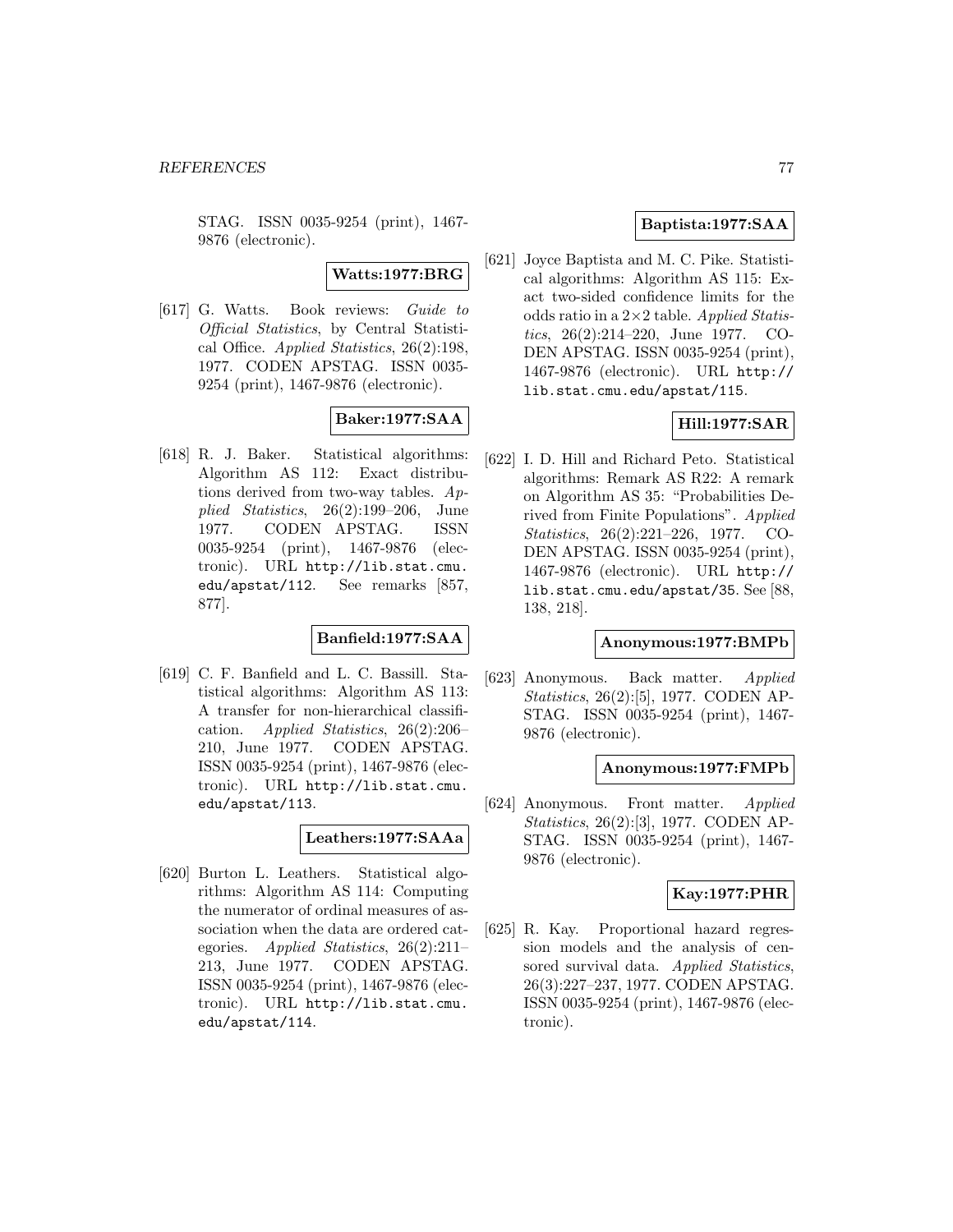# **Mardia:1977:SCB**

[626] K. V. Mardia and R. J. Gadsden. A small circle of best fit for spherical data and areas of vulcanism. Applied Statistics, 26(3):238–245, 1977. CODEN AP-STAG. ISSN 0035-9254 (print), 1467- 9876 (electronic).

### **Murray:1977:CNS**

[627] Gordon D. Murray. A cautionary note on selection of variables in discriminant analysis. Applied Statistics, 26 (3):246–250, 1977. CODEN APSTAG. ISSN 0035-9254 (print), 1467-9876 (electronic).

# **Payne:1977:GAA**

[628] R. W. Payne and G. N. Wilkinson. A general algorithm for analysis of variance. Applied Statistics, 26(3):251–260, 1977. CODEN APSTAG. ISSN 0035- 9254 (print), 1467-9876 (electronic).

### **Sunter:1977:LSS**

[629] A. B. Sunter. List sequential sampling with equal or unequal probabilities without replacement. Applied Statistics, 26 (3):261–268, 1977. CODEN APSTAG. ISSN 0035-9254 (print), 1467-9876 (electronic).

# **OCarroll:1977:SPS**

[630] F. M. O'Carroll. Subjective probabilities and short-term economic forecasts: An empirical investigation. Applied Statistics, 26(3):269–278, 1977. CODEN AP-STAG. ISSN 0035-9254 (print), 1467- 9876 (electronic).

# **Hsu:1977:TVS**

[631] D. A. Hsu. Tests for variance shift at an unknown time point. Applied Statistics, 26(3):279–284, 1977. CODEN APSTAG. ISSN 0035-9254 (print), 1467-9876 (electronic).

## **Finney:1977:DS**

[632] D. J. Finney. Dimensions of statistics. Applied Statistics,  $26(3):285-289$ , 1977. CODEN APSTAG. ISSN 0035- 9254 (print), 1467-9876 (electronic).

# **Ozaki:1977:ODA**

[633] T. Ozaki. On the order determination of ARIMA models. Applied Statistics, 26 (3):290–301, 1977. CODEN APSTAG. ISSN 0035-9254 (print), 1467-9876 (electronic).

# **Witte:1977:ARU**

[634] Ann D. Witte and Peter Schmidt. An analysis of recidivism, using the truncated lognormal distribution. Applied Statistics, 26(3):302–311, 1977. CO-DEN APSTAG. ISSN 0035-9254 (print), 1467-9876 (electronic).

# **Finney:1977:FEV**

[635] D. J. Finney and Patricia Phillips. The form and estimation of a variance function, with particular reference to radioimmunoassay. Applied Statistics, 26 (3):312–320, 1977. CODEN APSTAG. ISSN 0035-9254 (print), 1467-9876 (electronic).

### **Franklin:1977:SDC**

[636] M. F. Franklin and R. A. Bailey. Selection of defining contrasts and confounded effects in two-level experiments. Applied Statistics, 26(3):321–326, 1977. CODEN APSTAG. ISSN 0035-9254 (print), 1467-9876 (electronic).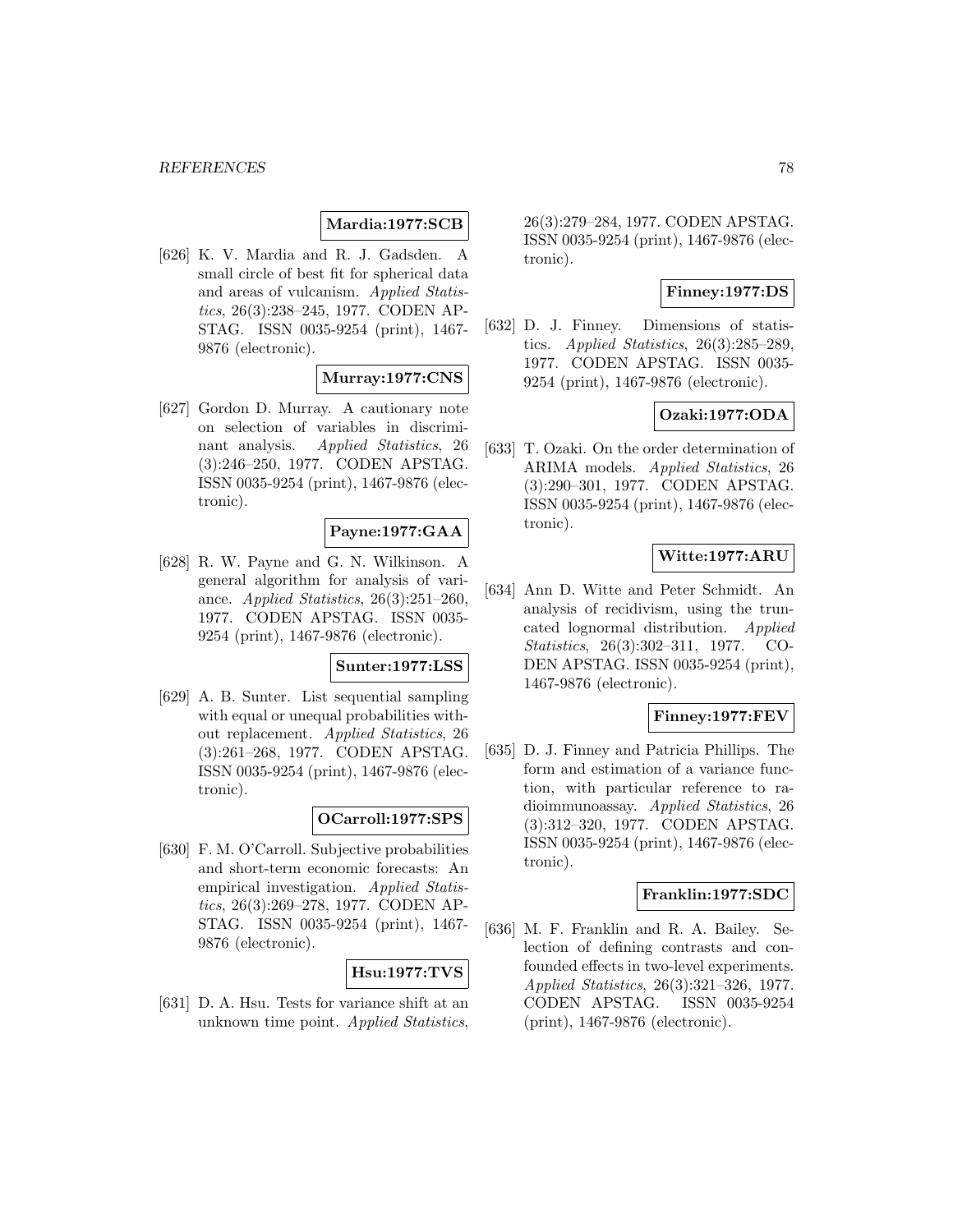# **Besag:1977:SMC**

[637] Julian Besag and Peter J. Diggle. Simple Monte Carlo tests for spatial pattern. Applied Statistics, 26(3):327–333, 1977. CODEN APSTAG. ISSN 0035- 9254 (print), 1467-9876 (electronic).

## **Sundaram:1977:MHW**

[638] K. R. Sundaram, I. M. S. Lamba, and A. D. Taskar. Miscellanea: The height and weight of Indian children. Applied Statistics, 26(3):334–335, 1977. CO-DEN APSTAG. ISSN 0035-9254 (print), 1467-9876 (electronic).

# **Doyle:1977:BRS**

[639] Pat Doyle. Book reviews: Statistics for Comparative Studies, by Michael Hills. Applied Statistics, 26(3):336, 1977. CO-DEN APSTAG. ISSN 0035-9254 (print), 1467-9876 (electronic).

# **Bissell:1977:BRS**

[640] Derek Bissell. Book reviews: Sampling Inspection in Statistical Quality Control, by W. C. Guenther. Applied Statistics, 26(3):337, 1977. CODEN APSTAG. ISSN 0035-9254 (print), 1467-9876 (electronic).

# **Hope:1977:BRB**

[641] R. P. Hope. Book reviews: Basic Statistics for Business and Economics 2nd Edition, by P. G. Hoel and R. J. Jessen. Applied Statistics, 26(3):337–338, 1977. CODEN APSTAG. ISSN 0035-9254 (print), 1467-9876 (electronic).

**Morton-Williams:1977:BRF**

[642] Jean Morton-Williams. Book reviews: Fertility and Family Planning in Europe Around 1970, by United Nations and

Department of Economic and Social Affairs. Applied Statistics, 26(3):338–339, 1977. CODEN APSTAG. ISSN 0035- 9254 (print), 1467-9876 (electronic).

# **Hills:1977:BRI**

[643] M. Hills. Book reviews: An Introduction to Multivariate Techniques for Social and Behavioural Sciences, by S. Bennett and D. Bowers. Applied Statistics, 26(3):339–340, 1977. CODEN AP-STAG. ISSN 0035-9254 (print), 1467- 9876 (electronic).

## **Farlie:1977:BRC**

[644] D. J. G. Farlie. Book reviews: Computer Software for Social Science Data, by Beverley Rowe and Marianne Scheer. Applied Statistics, 26(3):340, 1977. CO-DEN APSTAG. ISSN 0035-9254 (print), 1467-9876 (electronic).

### **Prescott:1977:BRM**

[645] R. J. Prescott. Book reviews: Modelling and Control in the Biomedical Sciences, by H. T. Banks. Applied Statistics, 26 (3):340–341, 1977. CODEN APSTAG. ISSN 0035-9254 (print), 1467-9876 (electronic).

## **Holt:1977:BRM**

[646] D. Holt. Book reviews: Multivariate Analysis in Behavioural Research, by A. E. Maxwell. Applied Statistics, 26(3):341, 1977. CODEN APSTAG. ISSN 0035-9254 (print), 1467-9876 (electronic).

### **Green:1977:BRS**

[647] J. R. Green. Book reviews: Statistics in Geography: A Practical Approach, by David Ebdon. Applied Statistics, 26 (3):341–342, 1977. CODEN APSTAG.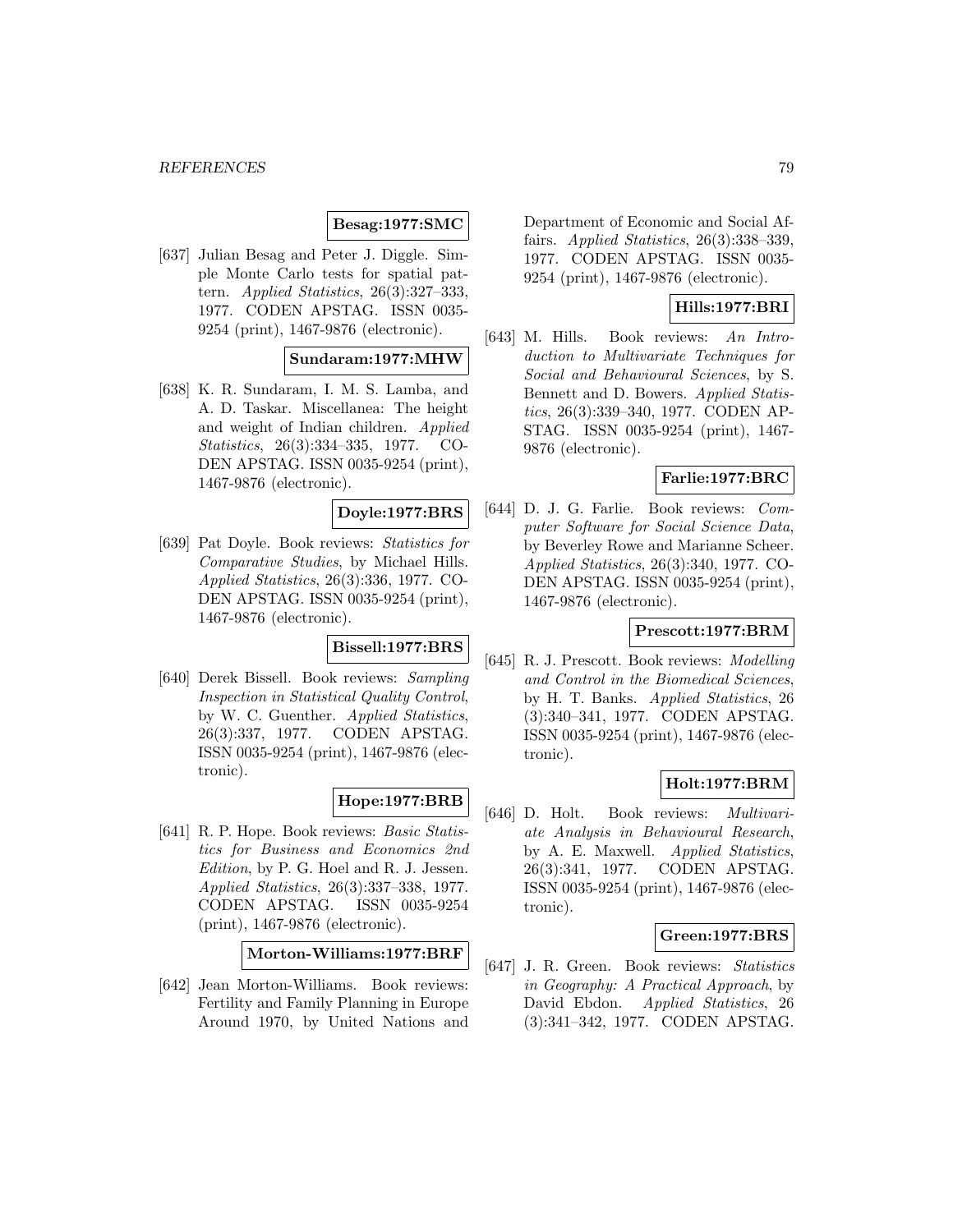ISSN 0035-9254 (print), 1467-9876 (electronic).

# **Brown:1977:SAA**

[648] Morton B. Brown. Statistical algorithms: Algorithm AS 116: The tetrachoric correlation and its asymptotic standard error. Applied Statistics, 26(3): 343–351, September 1977. CODEN AP-STAG. ISSN 0035-9254 (print), 1467- 9876 (electronic). URL http://lib. stat.cmu.edu/apstat/116.

### **Monro:1977:SAA**

[649] Donald M. Monro and John L. Branch. Statistical algorithms: Algorithm AS 117: The chirp discrete Fourier transform of general length. Applied Statistics, 26(3):351–361, September 1977. CODEN APSTAG. ISSN 0035-9254 (print), 1467-9876 (electronic). URL http://lib.stat.cmu. edu/apstat/117.

### **Westcott:1977:SAA**

[650] Brian Westcott. Statistical algorithms: Algorithm AS 118: Approximate rankits. Applied Statistics, 26(3): 362–364, September 1977. CODEN AP-STAG. ISSN 0035-9254 (print), 1467- 9876 (electronic). URL http://lib. stat.cmu.edu/apstat/118.

### **Leathers:1977:SAAb**

[651] Burton L. Leathers. Statistical algorithms: Algorithm AS 119: Tabulating sparse joint frequency distributions. Applied Statistics, 26(3):364–368, September 1977. CODEN APSTAG. ISSN 0035-9254 (print), 1467-9876 (electronic). URL http://lib.stat.cmu. edu/apstat/119.

# **Ley:1977:SAR**

[652] J. P. Ley. Statistical algorithms: Remark AS R23: A remark on Algorithm AS 61: "Six-Line Plots". Applied Statistics, 26(3):368, 1977. CODEN AP-STAG. ISSN 0035-9254 (print), 1467- 9876 (electronic). URL http://lib. stat.cmu.edu/apstat/61. See [268].

### **Anonymous:1977:BMPc**

[653] Anonymous. Back matter. Applied Statistics, 26(3):[2], 1977. CODEN AP-STAG. ISSN 0035-9254 (print), 1467- 9876 (electronic).

### **Anonymous:1977:FMPc**

[654] Anonymous. Front matter. Applied Statistics, 26(3):[3], 1977. CODEN AP-STAG. ISSN 0035-9254 (print), 1467- 9876 (electronic).

# **Fieller:1978:RSC**

[655] N. R. J. Fieller. Report on the 1977 sheffield conference on graphical methods in statistics. Applied Statistics, 27(1):1–3, 1978. CODEN APSTAG. ISSN 0035-9254 (print), 1467-9876 (electronic).

# **Cox:1978:SRR**

[656] D. R. Cox. Some remarks on the role in statistics of graphical methods. Applied Statistics, 27(1):4–9, 1978. CODEN AP-STAG. ISSN 0035-9254 (print), 1467- 9876 (electronic).

## **Prescott:1978:EBT**

[657] P. Prescott. Examination of the behaviour of tests for outliers when more than one outlier is present. Applied Statistics, 27(1):10–25, 1978. CODEN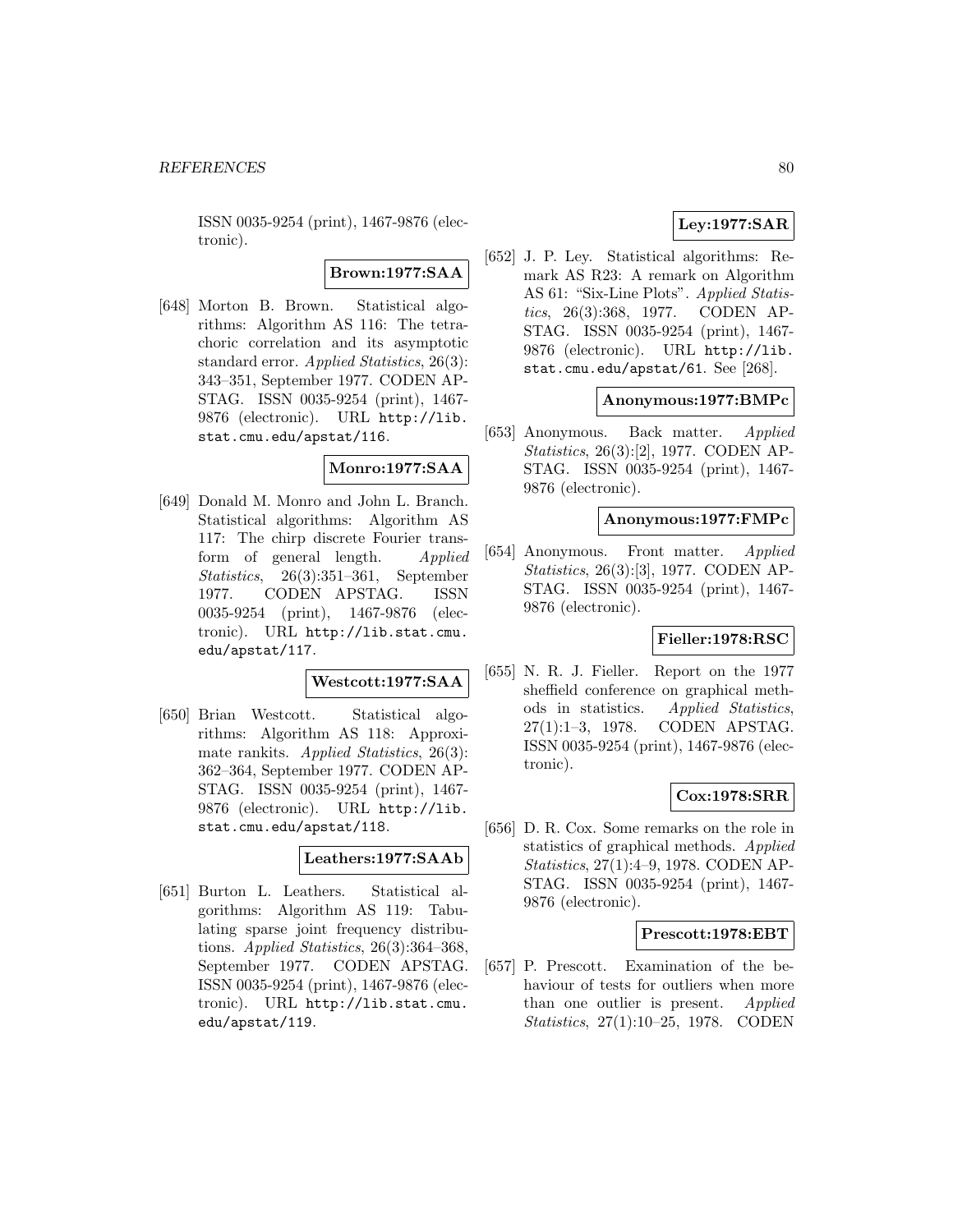APSTAG. ISSN 0035-9254 (print), 1467-9876 (electronic).

#### **Silverman:1978:DRE**

[658] B. W. Silverman. Density ratios, empirical likelihood and cot death. Applied Statistics, 27(1):26–33, 1978. CO-DEN APSTAG. ISSN 0035-9254 (print), 1467-9876 (electronic).

### **Crowder:1978:BBA**

[659] Martin J. Crowder. Beta-binomial Anova for proportions. Applied Statistics, 27(1):34–37, 1978. CODEN AP-STAG. ISSN 0035-9254 (print), 1467- 9876 (electronic).

### **Jarrett:1978:ADE**

[660] Richard G. Jarrett. The analysis of designed experiments with missing observations. Applied Statistics, 27(1):38–46, 1978. CODEN APSTAG. ISSN 0035- 9254 (print), 1467-9876 (electronic).

### **Brown:1978:CUS**

[661] G. H. Brown. Calibration with an ultrastructural model. Applied Statistics, 27 (1):47–51, 1978. CODEN APSTAG. ISSN 0035-9254 (print), 1467-9876 (electronic).

### **Mills:1978:FFU**

[662] T. C. Mills. The functional form of the U.K. demand for money. Applied Statistics, 27(1):52–57, 1978. CODEN AP-STAG. ISSN 0035-9254 (print), 1467- 9876 (electronic).

### **Jones:1978:MRI**

[663] D. G. Jones. A method of re-interpreting promotion rates in terms of promotion prospectuses. Applied Statistics,

27(1):58–66, 1978. CODEN APSTAG. ISSN 0035-9254 (print), 1467-9876 (electronic).

## **Poirier:1978:EFO**

[664] Dale J. Poirier. The effect of the first observation in regression models with firstorder autoregressive disturbances. Applied Statistics, 27(1):67–68, 1978. CO-DEN APSTAG. ISSN 0035-9254 (print), 1467-9876 (electronic).

# **Powell:1978:BBM**

[665] N. K. Powell and J. B. Westwood. Buyer-behaviour in management education. Applied Statistics,  $27(1):69-72$ . 1978. CODEN APSTAG. ISSN 0035- 9254 (print), 1467-9876 (electronic).

### **Freeman:1978:MJC**

[666] P. R. Freeman. Miscellanea: Joint conference at Manchester — A summary report. Applied Statistics,  $27(1)$ :73-75, 1978. CODEN APSTAG. ISSN 0035- 9254 (print), 1467-9876 (electronic).

### **Hamaker:1978:MAC**

[667] Hugo C. Hamaker. Miscellanea: Approximating the cumulative normal distribution and its inverse. Applied Statistics, 27(1):76–77, 1978. CODEN AP-STAG. ISSN 0035-9254 (print), 1467- 9876 (electronic).

### **Greenfield:1978:MSD**

[668] A. A. Greenfield. Miscellanea: Selection of defining contrasts in two-level experiments — A modification. Applied Statistics, 27(1):78, 1978. CODEN APSTAG. ISSN 0035-9254 (print), 1467-9876 (electronic).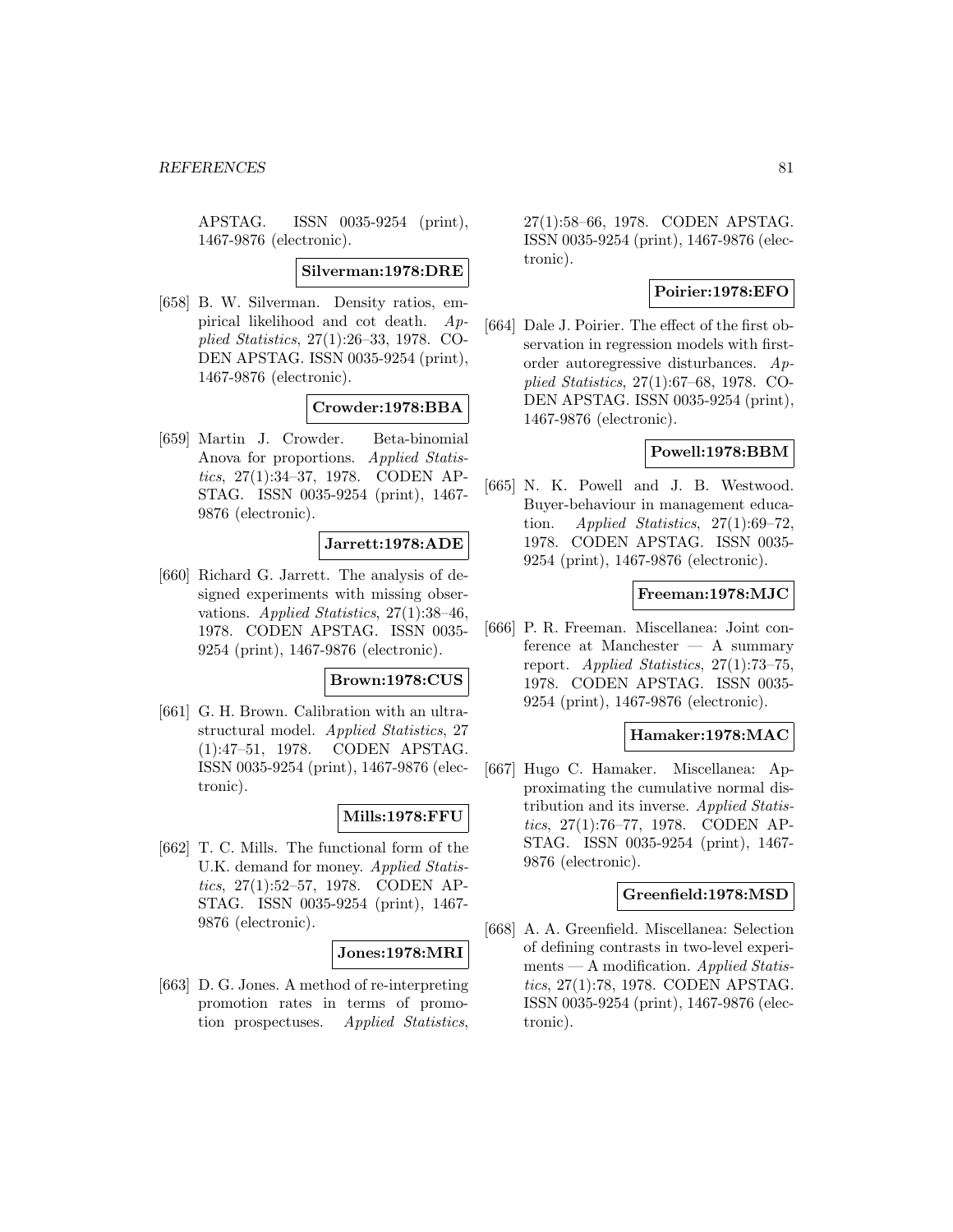# **Theobald:1978:LE**

[669] C. M. Theobald and R. G. Hunt. Letters to the editors. Applied Statistics, 27(1):79–80, 1978. CODEN APSTAG. ISSN 0035-9254 (print), 1467-9876 (electronic).

## **Greenfield:1978:BRP**

[670] A. A. Greenfield. Book reviews: Programming and Algorithms: An Introduction, by A. J. Guttmann. Applied Statistics, 27(1):81, 1978. CODEN APSTAG. ISSN 0035-9254 (print), 1467-9876 (electronic).

# **Greenfield:1978:BRS**

[671] A. A. Greenfield. Book reviews: Statistical Methods for Digital Computers, by Kurt Enslein, Anthony Ralston and Herbert S. Wilf. Applied Statistics, 27 (1):81–83, 1978. CODEN APSTAG. ISSN 0035-9254 (print), 1467-9876 (electronic).

### **Ehrenberg:1978:BRD**

[672] A. S. C. Ehrenberg. Book reviews: Descriptive Statistics: A Contemporary Approach, by Richard P. Runyon. Applied Statistics, 27(1):84, 1978. CO-DEN APSTAG. ISSN 0035-9254 (print), 1467-9876 (electronic).

### **Ehrenberg:1978:BRW**

[673] A. S. C. Ehrenberg. Book reviews: Winning with Statistics: A Painless First Look at Numbers, Ratios, Percentages, Means, and Inference, by Richard P. Runyon. Applied Statistics, 27(1):84, 1978. CODEN APSTAG. ISSN 0035- 9254 (print), 1467-9876 (electronic).

# **Watts:1978:BRQ**

[674] Graham Watts. Book reviews: Quantitative Analysis for Business Decisions, by H. Bierman, C. P. Bonini and W. H. Hausman. Applied Statistics, 27(1):84, 1978. CODEN APSTAG. ISSN 0035- 9254 (print), 1467-9876 (electronic).

## **Tennant-Smith:1978:BRM**

[675] J. Tennant-Smith. Book reviews: Models of Preventive Maintenance, by Ilya B. Gertsbakh. Applied Statistics, 27(1): 85, 1978. CODEN APSTAG. ISSN 0035- 9254 (print), 1467-9876 (electronic).

## **Green:1978:BRP**

[676] P. J. Green. Book reviews: Probability and Statistical Inference, by Robert V. Hogg and Elliot A. Tanis. Applied Statistics, 27(1):85–86, 1978. CODEN AP-STAG. ISSN 0035-9254 (print), 1467- 9876 (electronic).

# **Ord:1978:BRH**

[677] Keith Ord. Book reviews: Handbook of Statistical Distributions, by J. K. Patel, C. H. Kapadia and D. B. Owen. Applied Statistics, 27(1):86–87, 1978. CO-DEN APSTAG. ISSN 0035-9254 (print), 1467-9876 (electronic).

## **Lindley:1978:BRI**

[678] D. V. Lindley. Book reviews: Introduction to Decision Theory, by J. Morgan Jones. Applied Statistics, 27(1):87, 1978. CODEN APSTAG. ISSN 0035- 9254 (print), 1467-9876 (electronic).

# **Collings:1978:BRG**

[679] S. N. Collings. Book reviews: General Sources of Statistics, by G. F. Lock. Applied Statistics, 27(1):87–88, 1978. CO-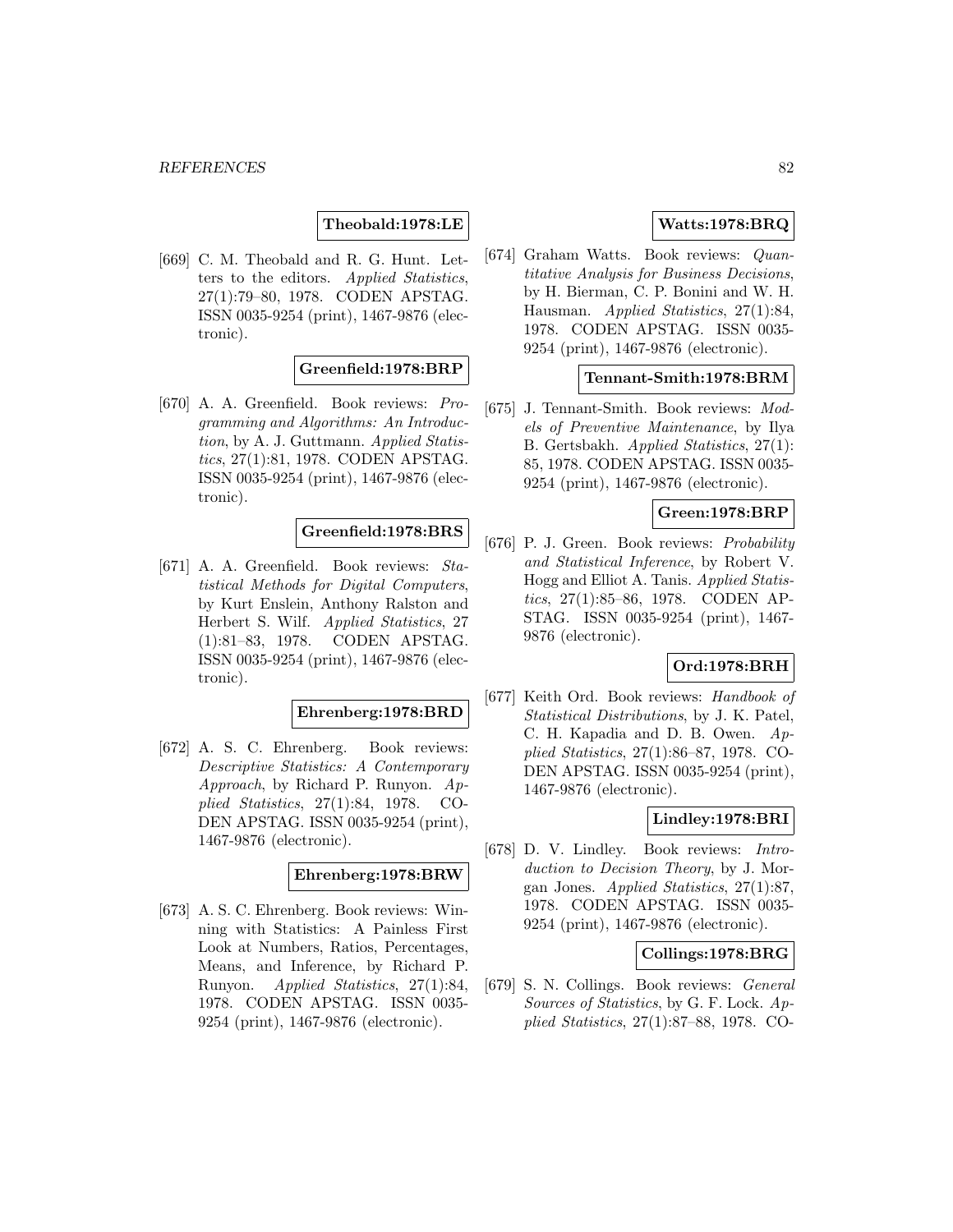DEN APSTAG. ISSN 0035-9254 (print), 1467-9876 (electronic).

## **Harris:1978:BRAa**

[680] P. T. Harris. Book reviews: The Analysis of Survey Data. Vol. 1: Exploring Data Structures, by C. A. O'Muircheataigh and C. Payne. Applied Statistics, 27(1):88, 1978. CODEN AP-STAG. ISSN 0035-9254 (print), 1467- 9876 (electronic).

## **Harris:1978:BRAb**

[681] P. T. Harris. Book reviews: The Analysis of Survey Data. Vol. 2: Model Fitting, by C. A. O'Muircheataigh and C. Payne. Applied Statistics, 27(1):88, 1978. CODEN APSTAG. ISSN 0035- 9254 (print), 1467-9876 (electronic).

## **Evans:1978:BRI**

[682] I. G. Evans. Book reviews: Introductory Statistics: A Decision Map, by Thad R. Harshbarger. Applied Statistics, 27(1): 89, 1978. CODEN APSTAG. ISSN 0035- 9254 (print), 1467-9876 (electronic).

### **Waters:1978:BRR**

[683] H. R. Waters. Book reviews: Risk Theory: The Stochastic Basis of Insurance, by R. E. Beard, T. Pentikainen and E. Pesonen. Applied Statistics, 27(1):89–90, 1978. CODEN APSTAG. ISSN 0035- 9254 (print), 1467-9876 (electronic).

### **Watts:1978:BRS**

[684] Graham Watts. Book reviews: Statistical Methods for Business and Economics, by Roger C. Pfaffenberger and James H. Patterson. Applied Statistics, 27(1):90, 1978. CODEN APSTAG. ISSN 0035-9254 (print), 1467-9876 (electronic).

# **Watts:1978:BRM**

[685] Graham Watts. Book reviews: Mathematical Models in Marketing  $- A$  Collection of Abstracts, by Ursula H. Funke. Applied Statistics, 27(1):90–91, 1978. CODEN APSTAG. ISSN 0035-9254 (print), 1467-9876 (electronic).

# **Rubin:1978:SAA**

[686] Donald B. Rubin, Thomas W. F. Stroud, and Dorothy Thayer. Statistical algorithms: Algorithm AS 120: A Fortran algorithm for the additive model in a two-way unbalanced manova. Applied Statistics, 27(1):92–97, March 1978. CO-DEN APSTAG. ISSN 0035-9254 (print), 1467-9876 (electronic). URL http:// lib.stat.cmu.edu/apstat/120.

# **Schneider:1978:SAA**

[687] B. E. Schneider. Statistical algorithms: Algorithm AS 121: Trigamma function. Applied Statistics, 27(1):97– 99, March 1978. CODEN APSTAG. ISSN 0035-9254 (print), 1467-9876 (electronic). URL http://lib.stat.cmu. edu/apstat/121.

# **Bohrer:1978:SAA**

[688] Robert Bohrer and Winston Chow. Statistical algorithms: Algorithm AS 122: Weights for one-sided multivariate inference. Applied Statistics, 27(1):100– 104, March 1978. CODEN APSTAG. ISSN 0035-9254 (print), 1467-9876 (electronic). URL http://lib.stat.cmu. edu/apstat/122. See remark [860].

# **Bremner:1978:SAA**

[689] J. M. Bremner. Statistical algorithms: Algorithm AS 123: Mixtures of beta distributions. Applied Statistics, 27(1):104– 109, March 1978. CODEN APSTAG.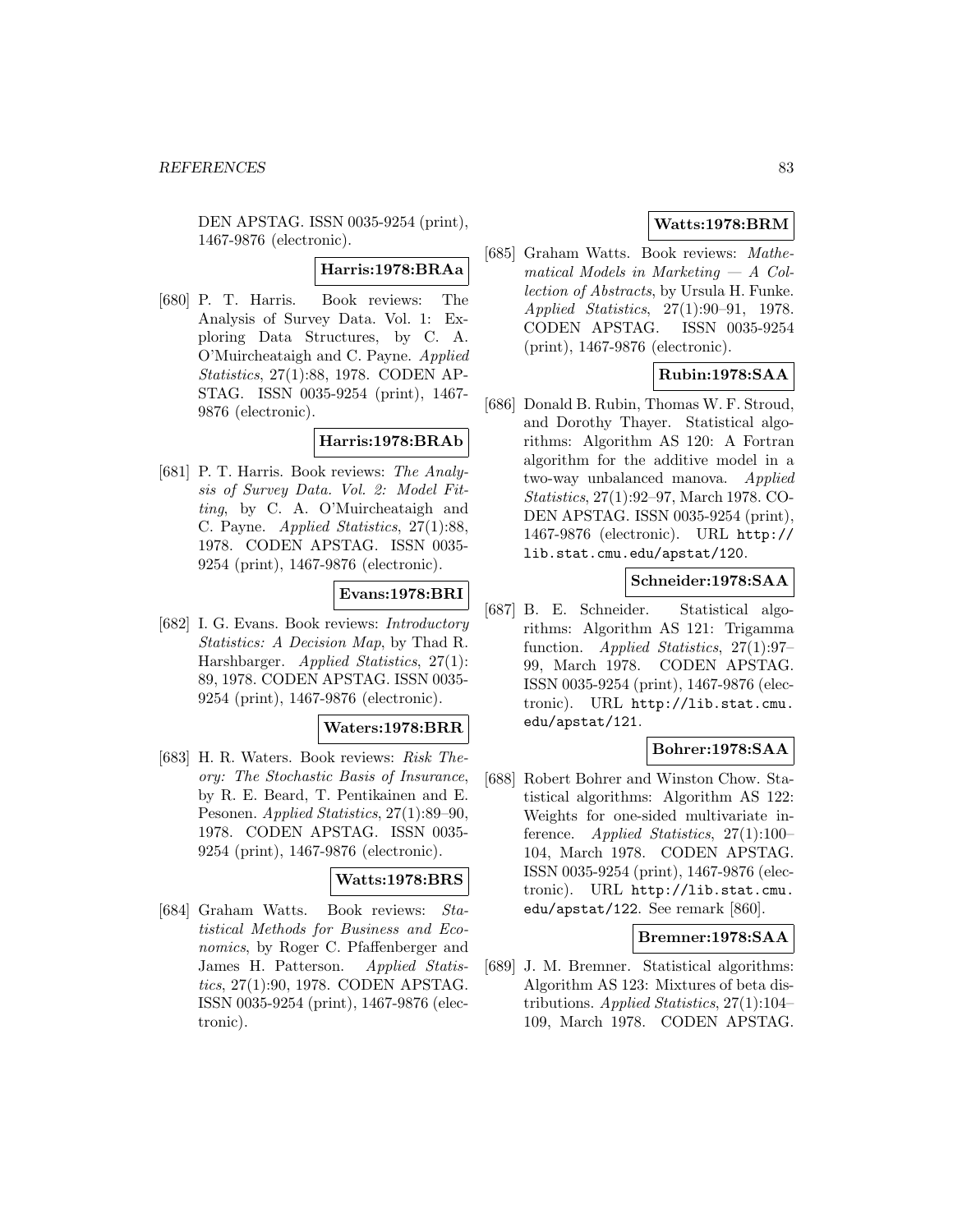ISSN 0035-9254 (print), 1467-9876 (electronic). URL http://lib.stat.cmu. edu/apstat/123.

# **Baker:1978:SAC**

[690] R. J. Baker. Statistical algorithms: Correction: AS 112: Exact distributions derived from two-way tables. Applied Statistics, 27(1):109, 1978. CODEN AP-STAG. ISSN 0035-9254 (print), 1467- 9876 (electronic).

### **Anonymous:1978:BMPa**

[691] Anonymous. Back matter. Applied Statistics, 27(1):[4], 1978. CODEN AP-STAG. ISSN 0035-9254 (print), 1467- 9876 (electronic).

# **Anonymous:1978:FMPa**

[692] Anonymous. Front matter. Applied Statistics, 27(1):[3], 1978. CODEN AP-STAG. ISSN 0035-9254 (print), 1467- 9876 (electronic).

### **Anonymous:1978:VIP**

[693] Anonymous. Volume information. Applied Statistics, 27(1):[3], 1978. CO-DEN APSTAG. ISSN 0035-9254 (print), 1467-9876 (electronic).

## **John:1978:OFE**

[694] J. A. John. Outliers in factorial experiments. Applied Statistics, 27(2): 111–119, 1978. CODEN APSTAG. ISSN 0035-9254 (print), 1467-9876 (electronic).

## **Abraham:1978:DFA**

[695] Bovas Abraham and George E. P. Box. Deterministic and forecastadaptive time-dependent models. Applied Statistics, 27(2):120–130, 1978.

CODEN APSTAG. ISSN 0035-9254 (print), 1467-9876 (electronic).

### **Abraham:1978:LMS**

[696] Bovas Abraham and George E. P. Box. Linear models and spurious observations. Applied Statistics,  $27(2):131-138$ , 1978. CODEN APSTAG. ISSN 0035- 9254 (print), 1467-9876 (electronic).

## **Cohen:1978:PEB**

[697] G. Cohen and K. M. Crawford. A problem in estimating bus stop times. Applied Statistics, 27(2):139–148, 1978. CODEN APSTAG. ISSN 0035-9254 (print), 1467-9876 (electronic).

# **Kalton:1978:EWO**

[698] Graham Kalton, Martin Collins, and Lindsay Brook. Experiments in wording opinion questions. Applied Statistics, 27 (2):149–161, 1978. CODEN APSTAG. ISSN 0035-9254 (print), 1467-9876 (electronic).

### **Altham:1978:TGB**

[699] Patricia M. E. Altham. Two generalizations of the binomial distribution. Applied Statistics, 27(2):162–167, 1978. CODEN APSTAG. ISSN 0035-9254 (print), 1467-9876 (electronic).

# **Chan:1978:MTS**

[700] W.-Y. T. Chan and Kenneth F. Wallis. Multiple time series modelling: Another look at the mink-muskrat interaction. Applied Statistics,  $27(2):168-175$ , 1978. CODEN APSTAG. ISSN 0035- 9254 (print), 1467-9876 (electronic).

## **Casagrande:1978:PFE**

[701] J. T. Casagrande, M. C. Pike, and P. G. Smith. The power function of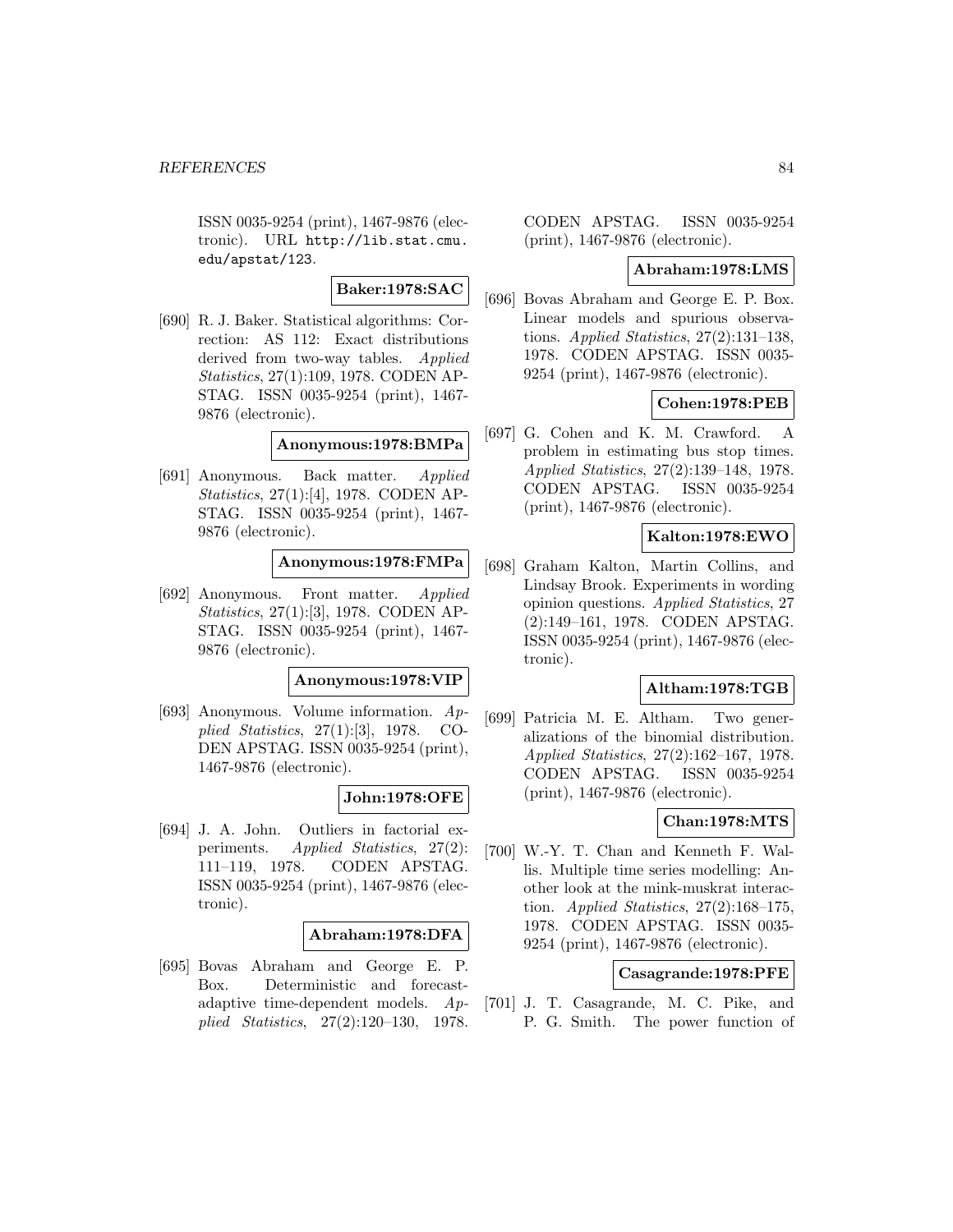#### *REFERENCES* 85

the "exact" test for comparing two binomial distributions. Applied Statistics, 27(2):176–180, 1978. CODEN APSTAG. ISSN 0035-9254 (print), 1467-9876 (electronic). See correction [850].

## **Best:1978:LE**

[702] D. J. Best and R. W. Farebrother. Letters to the editors. Applied Statistics, 27 (2):181–182, 1978. CODEN APSTAG. ISSN 0035-9254 (print), 1467-9876 (electronic).

## **Dean:1978:BRE**

[703] Angela Dean. Book reviews: Experiments: Design and Analysis (2nd Edition), by J. A. John and M. H. Quenouille. Applied Statistics, 27(2): 182–183, 1978. CODEN APSTAG. ISSN 0035-9254 (print), 1467-9876 (electronic).

# **Holgate:1978:BRH**

[704] P. Holgate. Book reviews: On the History of Statistics and Probability, by D. B. Owen. Applied Statistics, 27(2):183, 1978. CODEN APSTAG. ISSN 0035- 9254 (print), 1467-9876 (electronic).

## **Conway:1978:BRS**

[705] Freda Conway. Book reviews: Statistical Teaching Aids (2nd Edition), by T. Szmidt and A. F. Bissell. Applied Statistics, 27(2):183–184, 1978. CODEN AP-STAG. ISSN 0035-9254 (print), 1467- 9876 (electronic).

# **Evans:1978:BRS**

[706] I. G. Evans. Book reviews: Statistical Analysis for Decision Making (2nd Edition), by Morris Hamburg. Applied Statistics, 27(2):184–185, 1978. CO-

DEN APSTAG. ISSN 0035-9254 (print), 1467-9876 (electronic).

## **Kay:1978:BRS**

[707] E. Kay. Book reviews: Statistical Design of Fatigue Experiments, by R. E. Little and E. H. Jebe. Applied Statistics, 27(2):185, 1978. CODEN APSTAG. ISSN 0035-9254 (print), 1467-9876 (electronic).

### **Fessey:1978:BRS**

[708] M. C. Fessey. Book reviews: Statistics and Public Policy, by William B. Fairley and Frederick Mosteller. Applied Statistics, 27(2):186, 1978. CODEN AP-STAG. ISSN 0035-9254 (print), 1467- 9876 (electronic).

# **Stern:1978:BRQ**

[709] G. J. A. Stern. Book reviews: Queueing Systems, Volume 2: Computer Applications, by Leonard Kleinrock. Applied Statistics, 27(2):186–187, 1978. CO-DEN APSTAG. ISSN 0035-9254 (print), 1467-9876 (electronic).

## **Neave:1978:SAA**

[710] Henry R. Neave. Statistical algorithms: Algorithm AS 124: Sample sizes for onesided and strong two-sided distributionfree tolerance limits. Applied Statistics, 27(2):188–190, June 1978. CODEN AP-STAG. ISSN 0035-9254 (print), 1467- 9876 (electronic). URL http://lib. stat.cmu.edu/apstat/124.

# **Lagakos:1978:SAA**

[711] S. W. Lagakos and M. H. Kuhns. Statistical algorithms: Algorithm AS 125: Maximum likelihood estimation for censored exponential survival data with covariates. Applied Statistics, 27(2):190–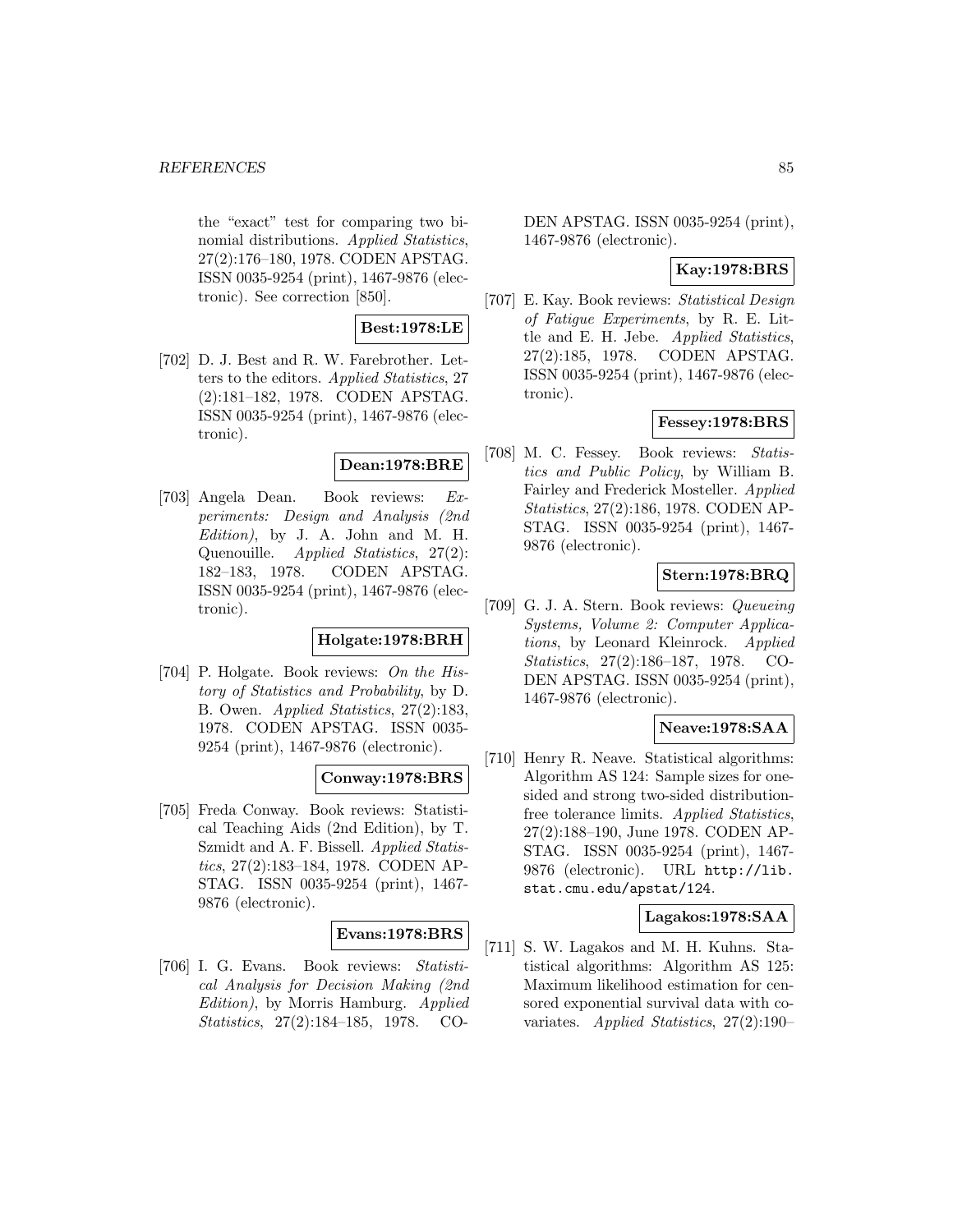197, June 1978. CODEN APSTAG. ISSN 0035-9254 (print), 1467-9876 (electronic). URL http://lib.stat.cmu. edu/apstat/125. See remark [862].

# **Barnard:1978:SAA**

[712] J. Barnard. Statistical algorithms: Algorithm AS 126: Probability integral of the normal range. *Applied Statistics*, 27(2): 197–198, June 1978. CODEN APSTAG. ISSN 0035-9254 (print), 1467-9876 (electronic). URL http://lib.stat.cmu. edu/apstat/126. See remark [865].

# **Heiberger:1978:SAA**

[713] Richard M. Heiberger. Statistical algorithms: Algorithm AS 127: Generation of random orthogonal matrices. Applied Statistics, 27(2):199– 206, June 1978. CODEN APSTAG. ISSN 0035-9254 (print), 1467-9876 (electronic). URL http://lib.stat.cmu. edu/apstat/127. See remark [866].

## **Davis:1978:SAA**

[714] C. S. Davis and M. A. Stephens. Statistical algorithms: Algorithm AS 128: Approximating the covariance matrix of normal order statistics. Applied Statistics, 27(2):206–212, June 1978. CO-DEN APSTAG. ISSN 0035-9254 (print), 1467-9876 (electronic). URL http:/ /lib.stat.cmu.edu/apstat/128. See remark [881].

# **Casagrande:1978:SAA**

[715] J. T. Casagrande, M. C. Pike, and P. G. Smith. Statistical algorithms: Algorithm AS 129: The power function of the "exact" test for comparing two binomial distributions. Applied Statistics, 27(2): 212–219, June 1978. CODEN APSTAG.

ISSN 0035-9254 (print), 1467-9876 (electronic). URL http://lib.stat.cmu. edu/apstat/129. See correction [850] and remark [858].

# **Anonymous:1978:BMPb**

[716] Anonymous. Back matter. Applied Statistics, 27(2):[4], 1978. CODEN AP-STAG. ISSN 0035-9254 (print), 1467- 9876 (electronic).

### **Anonymous:1978:FMPb**

[717] Anonymous. Front matter. Applied Statistics, 27(2):[3], 1978. CODEN AP-STAG. ISSN 0035-9254 (print), 1467- 9876 (electronic).

## **Bebbington:1978:MBT**

[718] A. C. Bebbington. A method of bivariate trimming for robust estimation of the correlation coefficient. Applied Statistics, 27(3):221–226, 1978. CODEN AP-STAG. ISSN 0035-9254 (print), 1467- 9876 (electronic).

### **Titterington:1978:ECC**

[719] D. M. Titterington. Estimation of correlation coefficients by ellipsoidal trimming. Applied Statistics, 27(3):227–234, 1978. CODEN APSTAG. ISSN 0035- 9254 (print), 1467-9876 (electronic).

# **Lagakos:1978:CMP**

[720] S. W. Lagakos. A covariate model for partially censored data subject to competing causes of failure. Applied Statistics, 27(3):235–241, 1978. CODEN AP-STAG. ISSN 0035-9254 (print), 1467- 9876 (electronic).

## **Barnett:1978:SOP**

[721] Vic Barnett. The study of outliers: Purpose and model. Applied Statistics, 27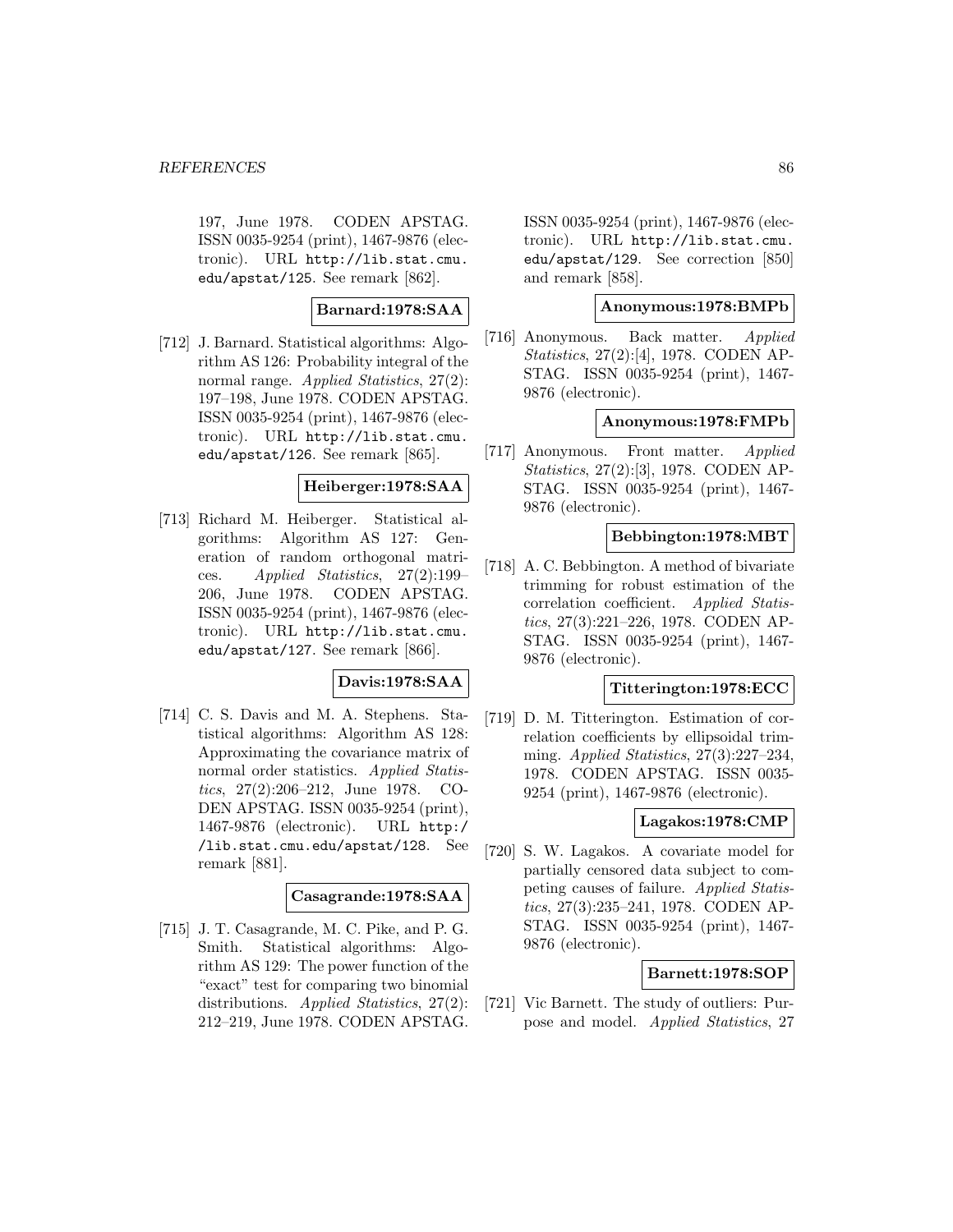(3):242–250, 1978. CODEN APSTAG. ISSN 0035-9254 (print), 1467-9876 (electronic).

## **Campbell:1978:IFA**

[722] Norm A. Campbell. The influence function as an aid in outlier detection in discriminant analysis. Applied Statistics, 27 (3):251–258, 1978. CODEN APSTAG. ISSN 0035-9254 (print), 1467-9876 (electronic).

# **McKay:1978:GAS**

[723] R. J. McKay. A graphical aid to selection of variables in two-group discriminant analysis. Applied Statistics, 27 (3):259–263, 1978. CODEN APSTAG. ISSN 0035-9254 (print), 1467-9876 (electronic).

## **Chatfield:1978:HWF**

[724] C. Chatfield. The Holt-Winters forecasting procedure. Applied Statistics, 27 (3):264–279, 1978. CODEN APSTAG. ISSN 0035-9254 (print), 1467-9876 (electronic).

## **Zar:1978:APP**

[725] Jerrold H. Zar. Approximations for the percentage points of the chi-squared distribution. *Applied Statistics*, 27(3): 280–290, 1978. CODEN APSTAG. ISSN 0035-9254 (print), 1467-9876 (electronic).

### **McHenry:1978:CBS**

[726] C. E. McHenry. Computation of a best subset in multivariate analysis. Applied Statistics, 27(3):291–296, 1978. CO-DEN APSTAG. ISSN 0035-9254 (print), 1467-9876 (electronic).

### **Constantine:1978:GRA**

[727] A. G. Constantine and J. C. Gower. Graphical representation of asymmetric matrices. Applied Statistics, 27 (3):297–304, 1978. CODEN APSTAG. ISSN 0035-9254 (print), 1467-9876 (electronic).

# **Bunday:1978:ETW**

[728] B. D. Bunday and R. A. Lee. The efficiency of a textile winding process. Applied Statistics, 27(3):305–309, 1978. CODEN APSTAG. ISSN 0035-9254 (print), 1467-9876 (electronic).

# **Crowder:1978:CRL**

[729] Martin J. Crowder. On concurrent regression lines. Applied Statistics, 27 (3):310–318, 1978. CODEN APSTAG. ISSN 0035-9254 (print), 1467-9876 (electronic).

# **Sahin:1978:SDM**

[730] Izzet Sahin and David J. Hendrick. On strike durations and a measure of termination. Applied Statistics, 27(3): 319–324, 1978. CODEN APSTAG. ISSN 0035-9254 (print), 1467-9876 (electronic).

## **Murray:1978:EPD**

[731] G. D. Murray and D. M. Titterington. Estimation problems with data from a mixture. Applied Statistics, 27 (3):325–334, 1978. CODEN APSTAG. ISSN 0035-9254 (print), 1467-9876 (electronic).

### **Patterson:1978:DKF**

[732] H. D. Patterson and R. A. Bailey. Design keys for factorial experiments. Applied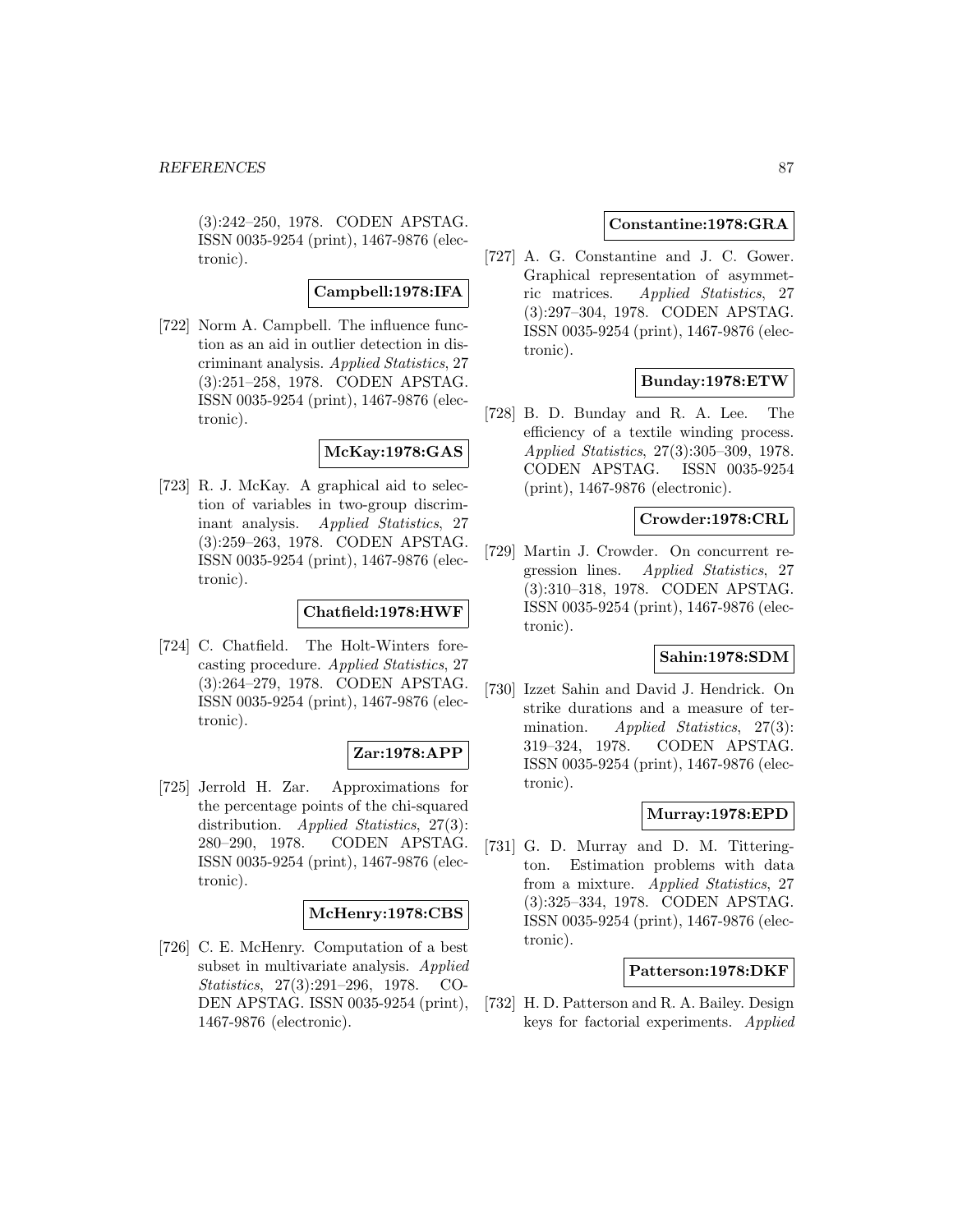Statistics, 27(3):335–343, 1978. CO-DEN APSTAG. ISSN 0035-9254 (print), 1467-9876 (electronic).

**Tavare:1978:MCE**

[733] S. Tavare. Miscellanea: Conference on ecological statistics — A summary report. Applied Statistics, 27(3):344–345, 1978. CODEN APSTAG. ISSN 0035- 9254 (print), 1467-9876 (electronic).

## **Dobson:1978:MSA**

[734] Annette J. Dobson. Miscellanea: Simple approximations for the von Mises concentration statistic. Applied Statistics, 27(3):345–347, 1978. CODEN APSTAG. ISSN 0035-9254 (print), 1467-9876 (electronic).

# **Altman:1978:MPP**

[735] D. G. Altman. Miscellanea: Plotting probability ellipses. Applied Statistics, 27(3):347–349, 1978. CODEN APSTAG. ISSN 0035-9254 (print), 1467-9876 (electronic).

## **Nandy:1978:LE**

[736] S. Nandy. Letter to the editors. Applied Statistics, 27(3):350, 1978. CODEN AP-STAG. ISSN 0035-9254 (print), 1467- 9876 (electronic).

## **Hill:1978:BRC**

[737] I. D. Hill. Book reviews: Computer Programs that Work!, by J. D. Lee, G. Beech and T. D. Lee. Applied Statistics, 27 (3):351–352, 1978. CODEN APSTAG. ISSN 0035-9254 (print), 1467-9876 (electronic).

# **Sampford:1978:BRS**

[738] M. R. Sampford. Book reviews: Sampling Techniques, by W. G. Cochran.

Applied Statistics, 27(3):352, 1978. CO-DEN APSTAG. ISSN 0035-9254 (print), 1467-9876 (electronic).

# **Sparks:1978:BRT**

[739] D. N. Sparks. Book reviews: Tables of Random Times, by I. D. Hill. Applied Statistics, 27(3):352–353, 1978. CO-DEN APSTAG. ISSN 0035-9254 (print), 1467-9876 (electronic).

# **Taylor:1978:BRB**

[740] J. Taylor. Book reviews: Basic Statistics for Medical and Social Students, by A. E. Maxwell. Applied Statistics, 27(3):353, 1978. CODEN APSTAG. ISSN 0035- 9254 (print), 1467-9876 (electronic).

## **Gentleman:1978:SAA**

[741] Jane F. Gentleman. Statistical algorithms: Algorithm AS 130: Moving statistics for enhanced scatter plots. Applied Statistics, 27(3):354–358, September 1978. CODEN APSTAG. ISSN 0035-9254 (print), 1467-9876 (electronic). URL http://lib.stat.cmu. edu/apstat/130.

### **Leathers:1978:SAA**

[742] Burton L. Leathers. Statistical algorithms: Algorithm AS 131: Tabulating frequency distributions for variables with structured code sets. Applied Statistics, 27(3):359–362, September 1978. CODEN APSTAG. ISSN 0035-9254 (print), 1467-9876 (electronic). URL http://lib.stat.cmu. edu/apstat/131. See remark [884].

## **Armstrong:1978:SAA**

[743] Ronald D. Armstrong and Mabel Tam Kung. Statistical algorithms: Algorithm AS 132: Least absolute value es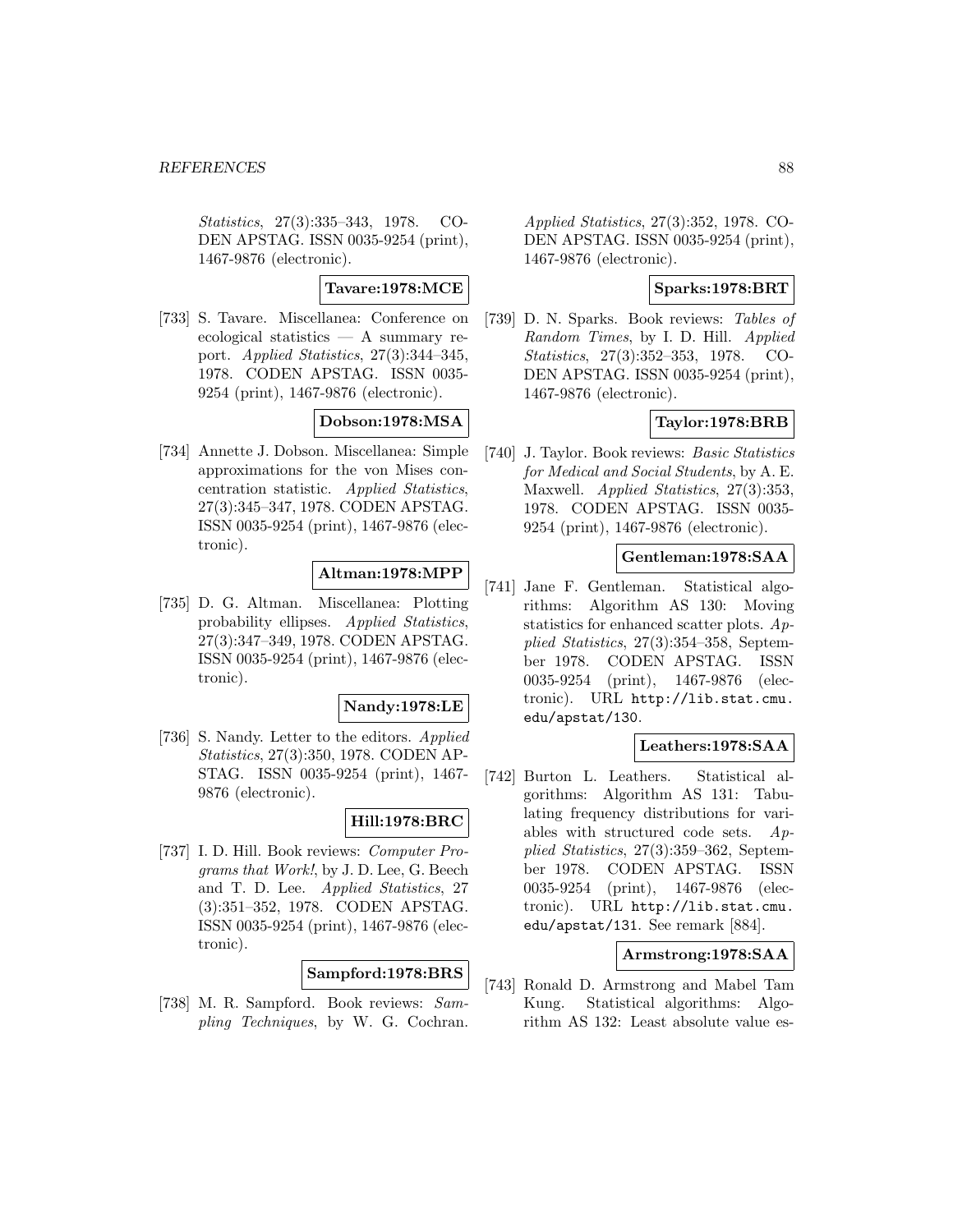timates for a simple linear regression problem. Applied Statistics, 27(3):363– 366, September 1978. CODEN AP-STAG. ISSN 0035-9254 (print), 1467- 9876 (electronic). URL http://lib. stat.cmu.edu/apstat/132.

## **Zilinskas:1978:SAA**

[744] A. Zilinskas. Statistical algorithms: Algorithm AS 133: Optimization of onedimensional multimodal functions. Applied Statistics, 27(3):367–375, September 1978. CODEN APSTAG. ISSN 0035-9254 (print), 1467-9876 (electronic). URL http://lib.stat.cmu. edu/apstat/133.

## **Hoaglin:1978:SAR**

[745] David C. Hoaglin and Max L. King. Statistical algorithms: Remark AS R24: A remark on Algorithm AS 98: The spectral test for the evaluation of congruential pseudo-random generators. Applied Statistics, 27(3):375–377, 1978. CO-DEN APSTAG. ISSN 0035-9254 (print), 1467-9876 (electronic). URL http:/ /lib.stat.cmu.edu/apstat/98. See [518, 559].

# **Armstrong:1978:SAR**

[746] Ronald D. Armstrong and Edward L. Frome. Statistical algorithms: Remark AS R25: A remark on Algorithm AS 108: Multiple linear regression with minimum sum of absolute errors. Applied Statistics, 27(3):378, 1978. CODEN AP-STAG. ISSN 0035-9254 (print), 1467- 9876 (electronic). URL http://lib. stat.cmu.edu/apstat/108. See [588, 879].

# **Hill:1978:SARa**

[747] I. D. Hill. Statistical algorithms: Remark AS R26: A remark on Algorithm AS 76: An integral useful in calculating non-central t and bivariate normal probabilities. Applied Statistics, 27(3):379, 1978. CODEN APSTAG. ISSN 0035-9254 (print), 1467-9876 (electronic). URL http://lib.stat.cmu. edu/apstat/76. See [382, 782, 874, 883, 878].

# **Barrett:1978:SAR**

[748] J. C. Barrett and M. J. R. Healy. Statistical algorithms: Remark AS R27: A remark on Algorithm AS 6: Triangular decomposition of a symmetric matrix. Applied Statistics, 27(3): 379–380, 1978. CODEN APSTAG. ISSN 0035-9254 (print), 1467-9876 (electronic). URL http://lib.stat.cmu. edu/apstat/6. See [386, 3, 8].

# **Hill:1978:SARb**

[749] I. D. Hill. Statistical algorithms: Remark AS R28: A remark on Algorithm AS 47: Function minimization using a simplex procedure. Applied Statistics, 27 (3):380–382, 1978. CODEN APSTAG. ISSN 0035-9254 (print), 1467-9876 (electronic). URL http://lib.stat.cmu. edu/apstat/47. See [137, 348, 349].

### **Anonymous:1978:BMPc**

[750] Anonymous. Back matter. *Applied* Statistics, 27(3):[6], 1978. CODEN AP-STAG. ISSN 0035-9254 (print), 1467- 9876 (electronic).

## **Anonymous:1978:FMPc**

[751] Anonymous. Front matter. Applied Statistics, 27(3):[3], 1978. CODEN AP-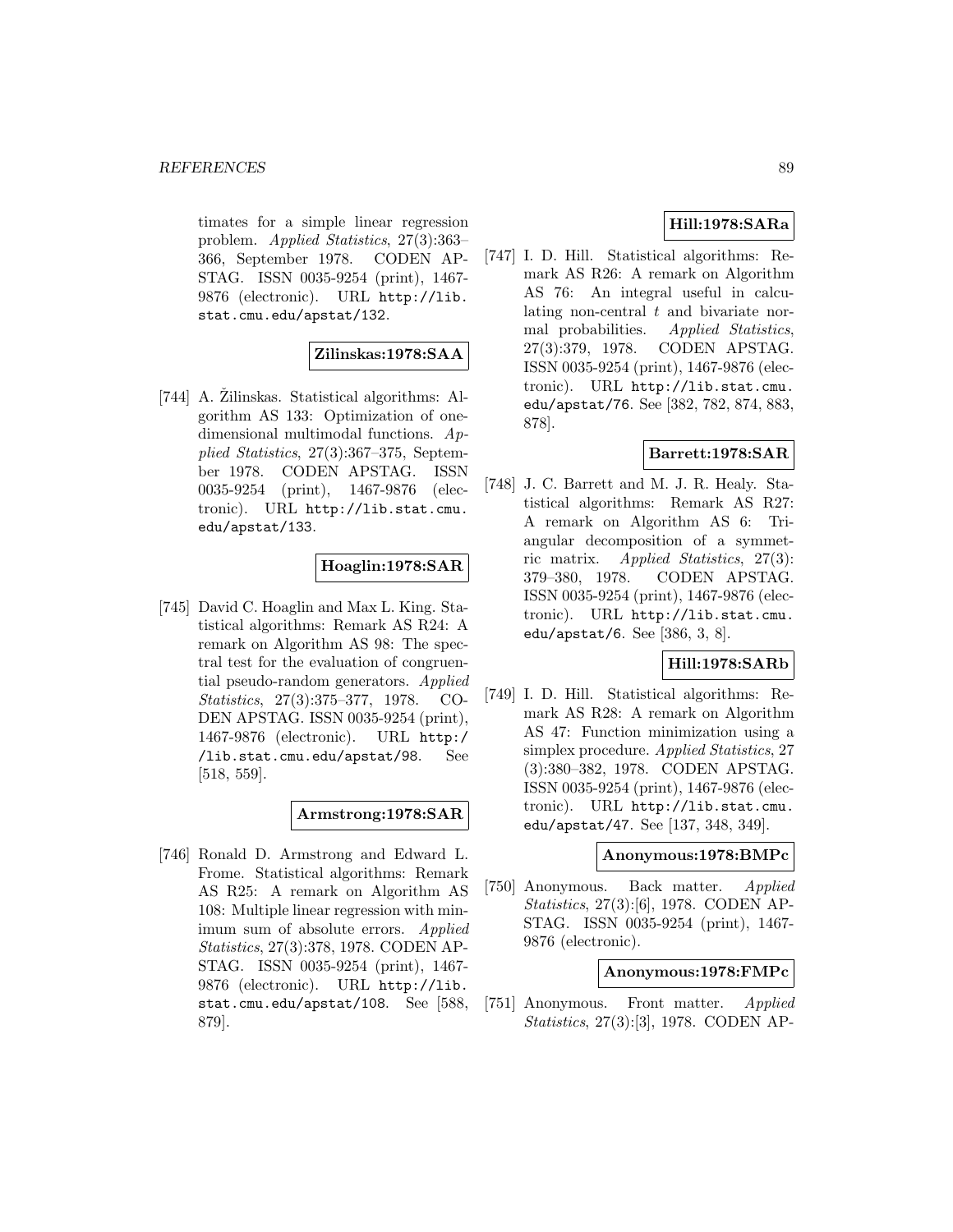STAG. ISSN 0035-9254 (print), 1467- 9876 (electronic).

**Bennett:1979:ATS**

[752] W. F. Bennett. The analysis of transient spectral components with the autoregressive spectral estimator. Applied Statistics, 28(1):1–13, 1979. CO-DEN APSTAG. ISSN 0035-9254 (print), 1467-9876 (electronic).

# **Cox:1979:MMD**

[753] Trevor F. Cox. A method for mapping the dense and sparse regions of a forest stand. Applied Statistics, 28(1):14–19, 1979. CODEN APSTAG. ISSN 0035- 9254 (print), 1467-9876 (electronic).

# **Dawid:1979:MLE**

[754] A. P. Dawid and A. M. Skene. Maximum likelihood estimation of observer error-rates using the EM algorithm.  $Ap$ plied Statistics, 28(1):20–28, 1979. CO-DEN APSTAG. ISSN 0035-9254 (print), 1467-9876 (electronic).

### **Atkinson:1979:CGP**

[755] A. C. Atkinson. The computer generation of Poisson random variables. Applied Statistics, 28(1):29–35, 1979. CO-DEN APSTAG. ISSN 0035-9254 (print), 1467-9876 (electronic).

## **Prescott:1979:CVS**

[756] P. Prescott. Critical values for a sequential test for many outliers. Applied Statistics, 28(1):36–39, 1979. CO-DEN APSTAG. ISSN 0035-9254 (print), 1467-9876 (electronic).

## **Kahn:1979:LSE**

[757] Henry D. Kahn. Least squares estimation for the inverse power law for accelerated life tests. Applied Statistics, 28(1):40–46, 1979. CODEN APSTAG. ISSN 0035-9254 (print), 1467-9876 (electronic).

# **Koons:1979:MSA**

[758] G. F. Koons, J. J. Geissler, and B. Perlic. A method for the statistical analysis of a changeable independent variable in a batch process. Applied Statistics, 28(1):47–54, 1979. CODEN APSTAG. ISSN 0035-9254 (print), 1467-9876 (electronic).

## **Aitken:1979:ADK**

[759] Colin Aitken and D. Gordon MacDonald. An application of discrete kernel methods to forensic odontology. Applied Statistics, 28(1):55–61, 1979. CO-DEN APSTAG. ISSN 0035-9254 (print), 1467-9876 (electronic).

# **Hsu:1979:LTD**

[760] D. A. Hsu. Long-tailed distributions for position errors in navigation.  $Ap$ plied Statistics, 28(1):62–72, 1979. CO-DEN APSTAG. ISSN 0035-9254 (print), 1467-9876 (electronic).

### **Anonymous:1979:BRR**

[761] Anonymous. Book reviews: Review of Tables of Random Times: Corrections. Applied Statistics, 28(1):72, 1979. CO-DEN APSTAG. ISSN 0035-9254 (print), 1467-9876 (electronic).

### **Anonymous:1979:BRT**

[762] Anonymous. Book reviews: Tables of Random Times, by I. D. Hill and P. A. Hill. *Applied Statistics*, 28(1):72, 1979. CODEN APSTAG. ISSN 0035- 9254 (print), 1467-9876 (electronic).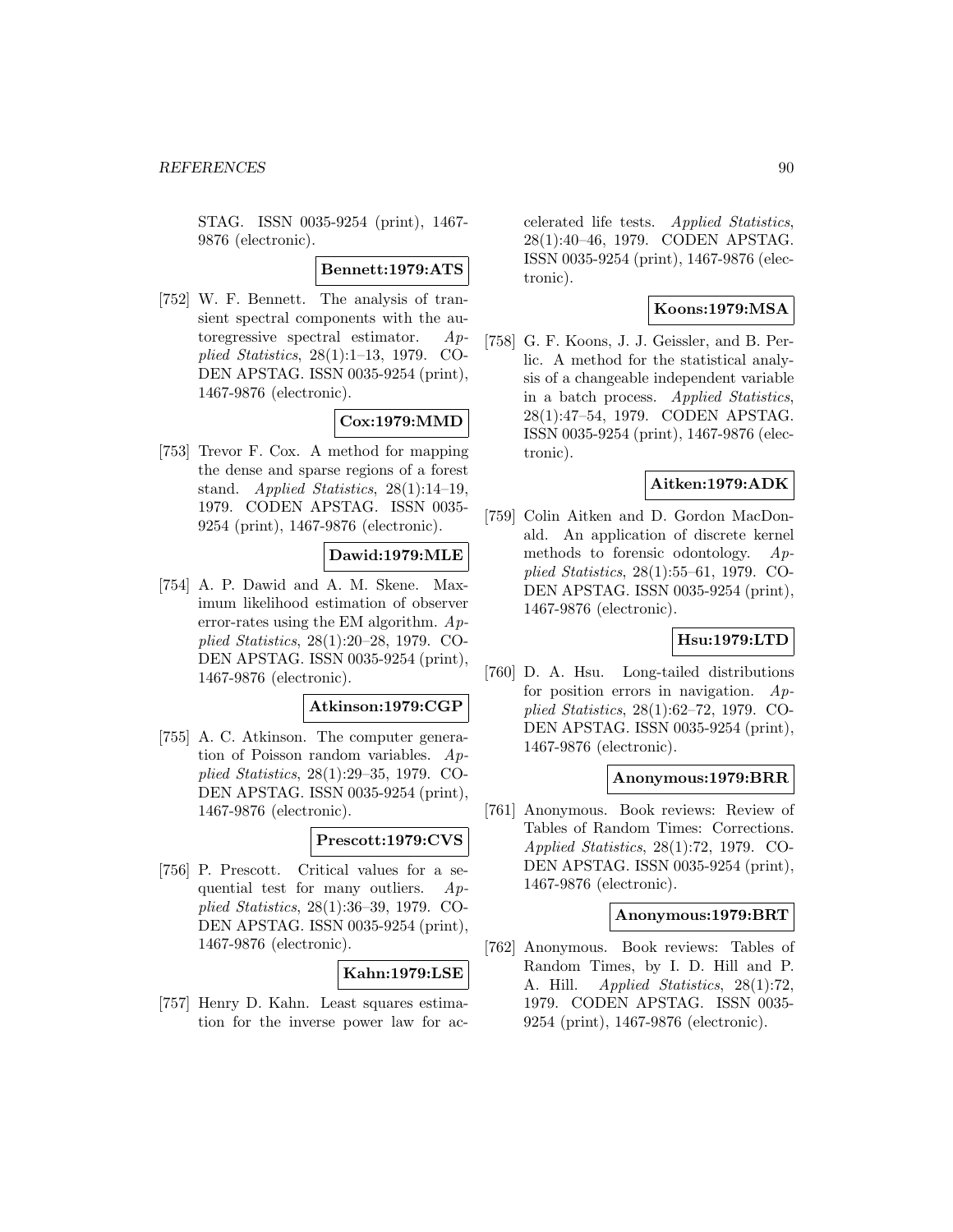## **Sundaram:1979:MCH**

[763] K. R. Sundaram, I. M. S. Lamba, and A. D. Taskar. Miscellanea: Corrections: The height and weight of Indian children. Applied Statistics, 28(1):72, 1979. CODEN APSTAG. ISSN 0035- 9254 (print), 1467-9876 (electronic).

### **Farewell:1979:MNM**

[764] V. T. Farewell and D. R. Cox. Miscellanea: A note on multiple time scales in life testing. Applied Statistics, 28(1):73– 75, 1979. CODEN APSTAG. ISSN 0035- 9254 (print), 1467-9876 (electronic).

### **Marriott:1979:MBM**

[765] F. H. C. Marriott. Miscellanea: Barnard's Monte Carlo tests: How many simulations? Applied Statistics, 28 (1):75–77, 1979. CODEN APSTAG. ISSN 0035-9254 (print), 1467-9876 (electronic).

### **Lee:1979:LE**

[766] P. N. Lee. Letter to the editors. Applied Statistics, 28(1):78, 1979. CODEN AP-STAG. ISSN 0035-9254 (print), 1467- 9876 (electronic).

**Ehrenberg:1979:BRE**

[767] A. S. C. Ehrenberg. Book reviews: Exploratory Data Analysis, by John W. Tukey. Applied Statistics, 28(1):79–83, 1979. CODEN APSTAG. ISSN 0035- 9254 (print), 1467-9876 (electronic).

## **Hill:1979:BRS**

[768] I. D. Hill. Book reviews: Scientific Analysis on the Pocket Calculator (2nd Edition), by Jon M. Smith. Applied Statistics, 28(1):83–84, 1979. CODEN AP-

STAG. ISSN 0035-9254 (print), 1467- 9876 (electronic).

#### **Lawrance:1979:BRS**

[769] A. J. Lawrance. Book reviews: Stochastic Modelling of Daily Rainfall Sequences, by T. A. Buishand. Applied Statistics, 28(1):84, 1979. CODEN AP-STAG. ISSN 0035-9254 (print), 1467- 9876 (electronic).

### **Greenfield:1979:BRG**

[770] Tony Greenfield. Book reviews: A guide to operational research (3rd edition), by W. E. Duckworth, A. E. Gear and A. G. Lockett. Applied Statistics, 28(1):85, 1979. CODEN APSTAG. ISSN 0035- 9254 (print), 1467-9876 (electronic).

### **Greenfield:1979:BRIa**

[771] Tony Greenfield. Book reviews: Introduction to the Design and Analysis of Algorithms, by S. E. Goodman and S. T. Hedetniemi. Applied Statistics, 28(1):85–86, 1979. CODEN APSTAG. ISSN 0035-9254 (print), 1467-9876 (electronic).

### **Greenfield:1979:BRSa**

[772] Tony Greenfield. Book reviews: Statistics and Experimental Design in Engineering and the Physical Sciences (2nd Edition), by Norman L. Johnson and Fred C. Leone. Applied Statistics, 28 (1):86–87, 1979. CODEN APSTAG. ISSN 0035-9254 (print), 1467-9876 (electronic).

### **Greenfield:1979:BRN**

[773] Tony Greenfield. Book reviews: Nonparametric Statistics: A Contemporary Approach, by Richard P. Runyon. Applied Statistics, 28(1):87, 1979. CO-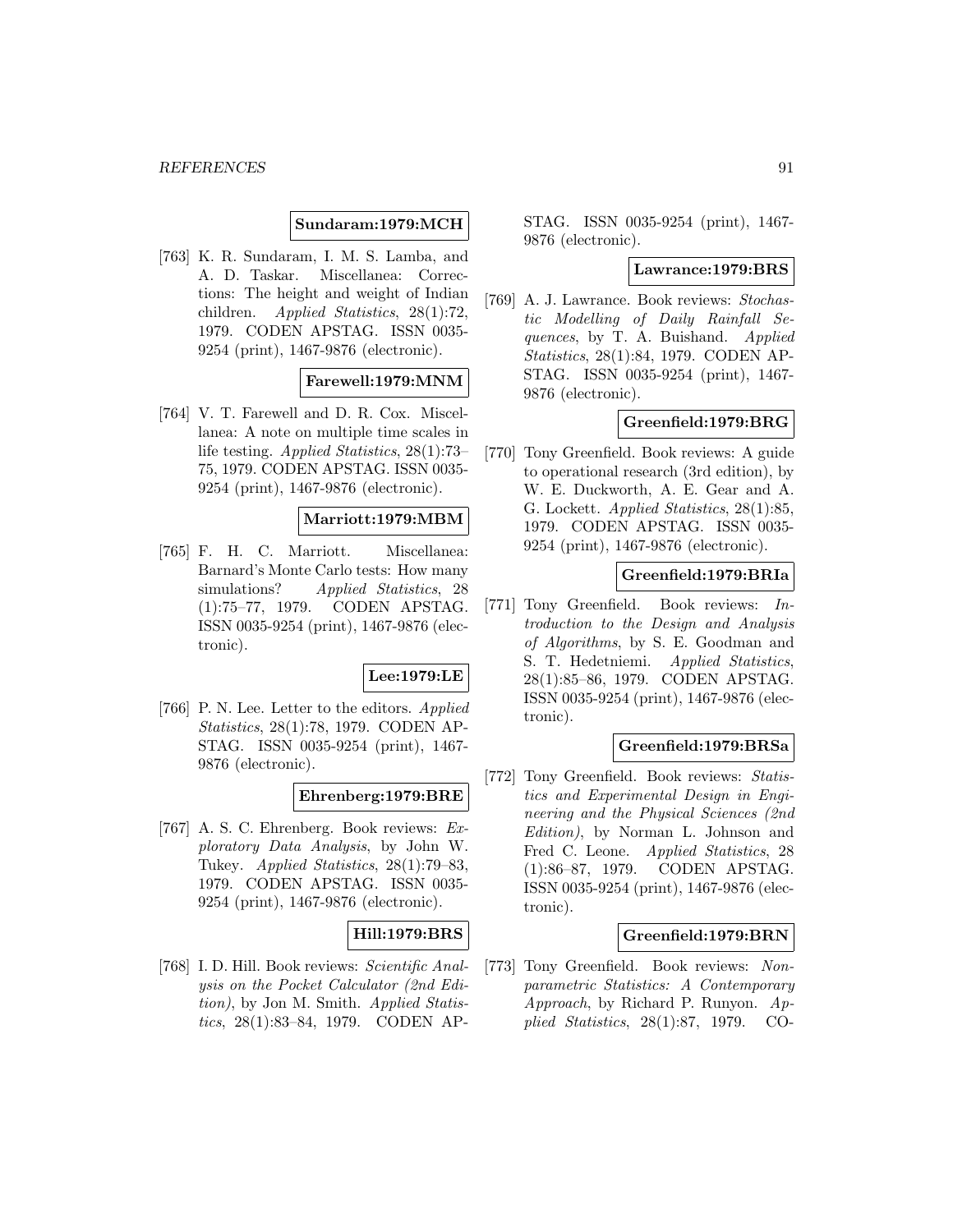DEN APSTAG. ISSN 0035-9254 (print), 1467-9876 (electronic).

### **Cooper:1979:BRC**

[774] B. E. Cooper. Book reviews: COMP-STAT 1976, by Johannes Gordesch and Peter Naeve. Applied Statistics, 28 (1):87–88, 1979. CODEN APSTAG. ISSN 0035-9254 (print), 1467-9876 (electronic).

# **Watts:1979:BRS**

[775] Graham Watts. Book reviews: Statistical Methods for Business and Economics, by Roger C. Pfaffenberger and James H. Patterson. Applied Statistics, 28(1):88–89, 1979. CODEN APSTAG. ISSN 0035-9254 (print), 1467-9876 (electronic).

# **Cooper:1979:BRG**

[776] B. E. Cooper. Book reviews: GEM. A general econometric matrix program, by Lucy Joan Slater. Applied Statistics, 28(1):89, 1979. CODEN APSTAG. ISSN 0035-9254 (print), 1467-9876 (electronic).

# **Atkinson:1979:SAA**

[777] A. C. Atkinson and J. Whittaker. Statistical algorithms: Algorithm AS 134: The generation of beta random variables with one parameter greater than and one parameter less than 1. Applied Statistics, 28(1):90–93, March 1979. CODEN AP-STAG. ISSN 0035-9254 (print), 1467- 9876 (electronic). URL http://lib. stat.cmu.edu/apstat/134.

## **Armstrong:1979:SAA**

[778] Ronald D. Armstrong and David S. Kung. Statistical algorithms: Algorithm AS 135: Min-max estimates for a linear multiple regression problem. Applied Statistics, 28(1):93– 100, March 1979. CODEN APSTAG. ISSN 0035-9254 (print), 1467-9876 (electronic). URL http://lib.stat.cmu. edu/apstat/135. See remark [870].

## **Hartigan:1979:SAA**

[779] J. A. Hartigan and M. A. Wong. Statistical algorithms: Algorithm AS 136: A K-means clustering algorithm. Applied Statistics,  $28(1):100-$ 108, March 1979. CODEN APSTAG. ISSN 0035-9254 (print), 1467-9876 (electronic). URL http://lib.stat.cmu. edu/apstat/136. See remark [863].

# **Ripley:1979:SAA**

[780] B. D. Ripley. Statistical algorithms: Algorithm AS 137: Simulating spatial patterns: Dependent samples from a multivariate density. Applied Statistics, 28 (1):109–112, March 1979. CODEN AP-STAG. ISSN 0035-9254 (print), 1467- 9876 (electronic). URL http://lib. stat.cmu.edu/apstat/137.

## **Porter:1979:SAR**

[781] M. A. Porter and D. J. Winstanley. Statistical algorithms: Remark AS R29: Remarks on AS 110:  $L_p$  norm fit of a straight line. Applied Statistics, 28 (1):112–113, 1979. CODEN APSTAG. ISSN 0035-9254 (print), 1467-9876 (electronic). See [590].

## **Thomas:1979:SAR**

[782] G. E. Thomas. Statistical algorithms: Remark AS R30: A remark on Algorithm AS 76: An integral useful in calculating non-central  $t$  and bivariate normal probabilities. Applied Statistics, 28(1):113, 1979. CODEN APSTAG.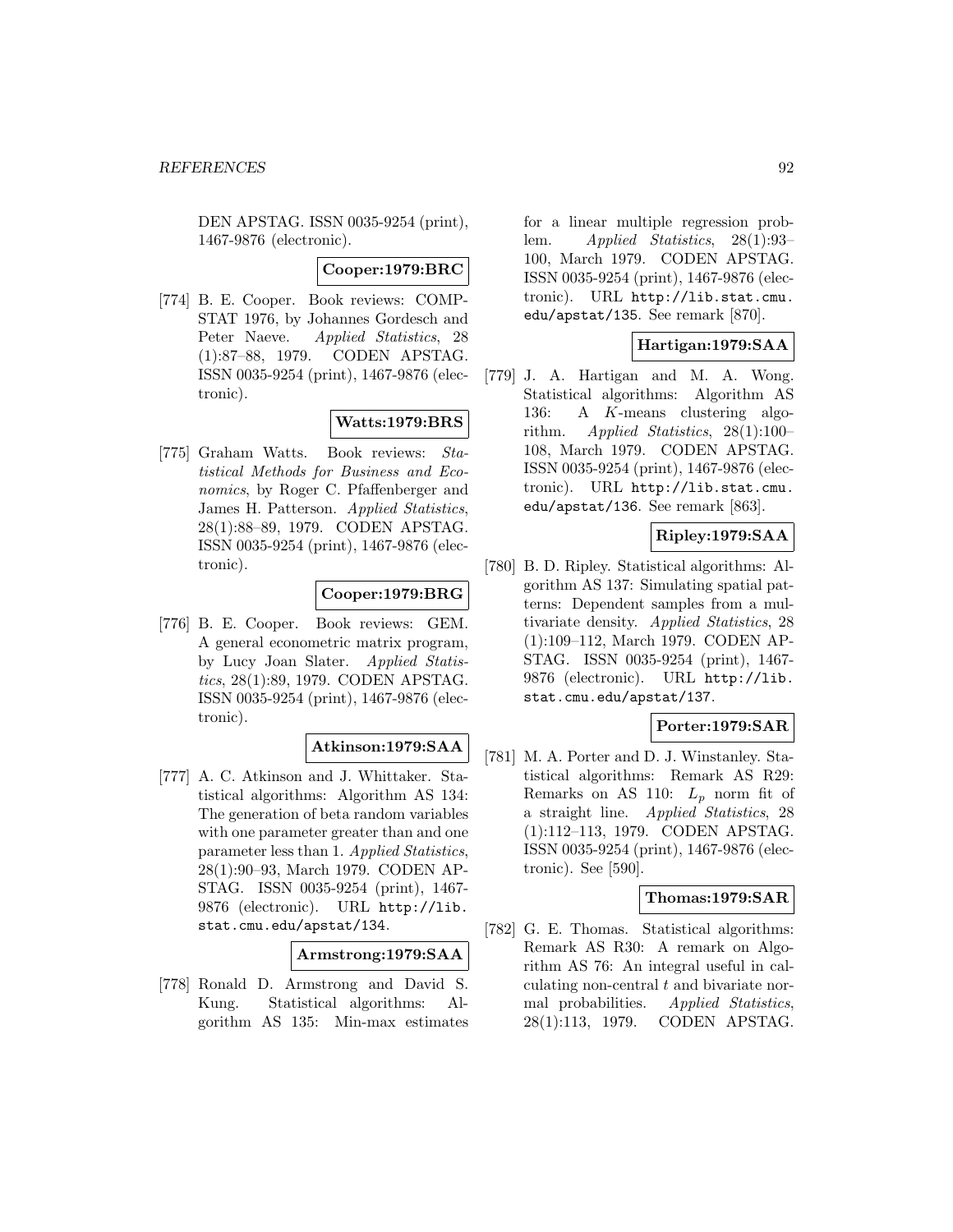ISSN 0035-9254 (print), 1467-9876 (electronic). URL http://lib.stat.cmu. edu/apstat/76. See [747, 382, 883, 874, 878].

# **Young:1979:SAC**

[783] J. C. Young and Ch. E. Minder. Statistical algorithms: Correction: AS 76: An integral useful in calculating non-central  $t$  and bivariate normal probabilities.  $Ap$ plied Statistics, 28(1):113, 1979. CO-DEN APSTAG. ISSN 0035-9254 (print), 1467-9876 (electronic).

# **Anonymous:1979:BMPa**

[784] Anonymous. Back matter. Applied Statistics, 28(1):[4], 1979. CODEN AP-STAG. ISSN 0035-9254 (print), 1467- 9876 (electronic).

# **Anonymous:1979:FMPa**

[785] Anonymous. Front matter. Applied Statistics, 28(1):[3], 1979. CODEN AP-STAG. ISSN 0035-9254 (print), 1467- 9876 (electronic).

### **Altham:1979:DRB**

[786] Patricia M. E. Altham. Detecting relationships between categorical variables observed over time: a problem of deflating a chi-squared statistic. Applied Statistics, 28(2):115–125, 1979. CO-DEN APSTAG. ISSN 0035-9254 (print), 1467-9876 (electronic).

## **Pettitt:1979:NPA**

[787] A. N. Pettitt. A non-parametric approach to the change-point problem. Applied Statistics, 28(2):126–135, 1979. CODEN APSTAG. ISSN 0035-9254 (print), 1467-9876 (electronic).

# **Farewell:1979:ACP**

[788] V. T. Farewell. An application of Cox's proportional hazard model to multiple infection data. Applied Statistics, 28 (2):136–143, 1979. CODEN APSTAG. ISSN 0035-9254 (print), 1467-9876 (electronic).

# **Shirley:1979:CTC**

[789] Eryl A. C. Shirley. The comparison of treatment with control group means in toxicological studies. Applied Statistics, 28(2):144–151, 1979. CODEN APSTAG. ISSN 0035-9254 (print), 1467-9876 (electronic).

## **Best:1979:ESM**

[790] D. J. Best and N. I. Fisher. Efficient simulation of the von Mises distribution. Applied Statistics,  $28(2):152-157$ , 1979. CODEN APSTAG. ISSN 0035- 9254 (print), 1467-9876 (electronic).

## **Bache:1979:APP**

[791] Niels Bache. Approximate percentage points for the distribution of a product of independent positive random variables. Applied Statistics,  $28(2):158-162$ , 1979. CODEN APSTAG. ISSN 0035- 9254 (print), 1467-9876 (electronic).

### **Hutchinson:1979:CRP**

[792] T. P. Hutchinson. A comment on replicated paired comparisons. Applied Statistics, 28(2):163–169, 1979. CO-DEN APSTAG. ISSN 0035-9254 (print), 1467-9876 (electronic). See [364].

## **Hsuan:1979:GUP**

[793] Francis C. Hsuan. Generating uniform polygonal random pairs. Applied Statistics, 28(2):170–172, 1979. CODEN AP-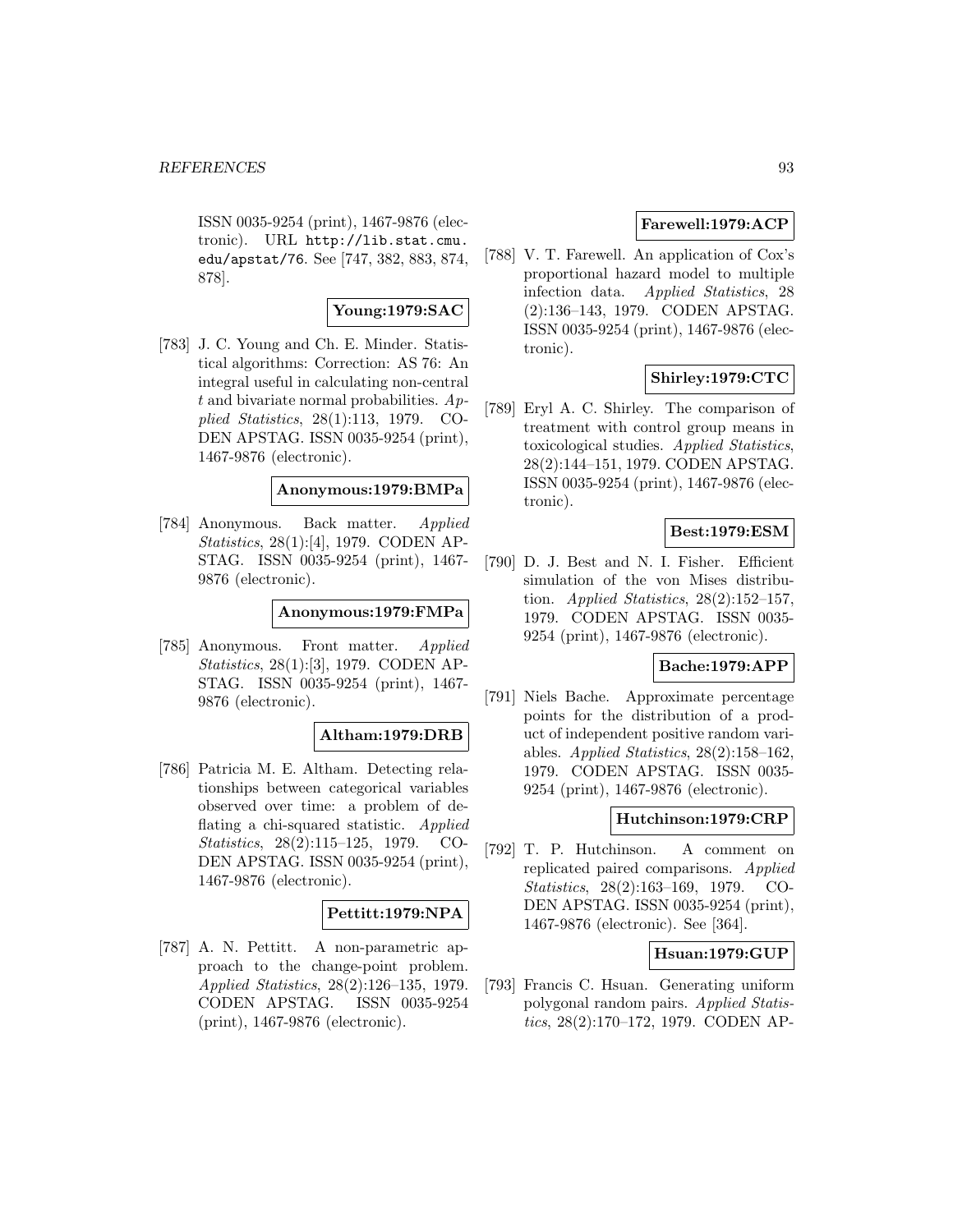STAG. ISSN 0035-9254 (print), 1467- 9876 (electronic).

### **Jowett:1979:MST**

[794] G. H. Jowett. Miscellanea: Statistical tests with hand-calculator standard deviations. Applied Statistics, 28 (2):173–174, 1979. CODEN APSTAG. ISSN 0035-9254 (print), 1467-9876 (electronic).

# **Schmeiser:1979:MAI**

[795] Bruce W. Schmeiser. Miscellanea: Approximations to the inverse cumulative normal function for use on hand calculators. Applied Statistics, 28(2):175–176, 1979. CODEN APSTAG. ISSN 0035- 9254 (print), 1467-9876 (electronic).

# **Clifford:1979:BRS**

[796] F. E. Clifford. Book reviews: Statistics for Technology. 2nd Edition, by C. Chatfield. Applied Statistics, 28(2):177, 1979. CODEN APSTAG. ISSN 0035- 9254 (print), 1467-9876 (electronic).

## **Holder:1979:BRD**

[797] R. L. Holder. Book reviews: Data Analysis and Regression, by Frederick Mosteller and John W. Tukey. Applied Statistics, 28(2):177–178, 1979. CO-DEN APSTAG. ISSN 0035-9254 (print), 1467-9876 (electronic).

### **Whittaker:1979:BRM**

[798] J. C. Whittaker. Book reviews: Mathematical, Statistical and Financial Tables for the Social Sciences, by Z. W. Kmietowicz and Y. Yannoulis. Applied Statistics, 28(2):178–179, 1979. CO-DEN APSTAG. ISSN 0035-9254 (print), 1467-9876 (electronic).

# **Bithell:1979:BRI**

[799] J. F. Bithell. Book reviews: Introductory Biostatistics for the Health Sciences, by Robert C. Duncan, Rebecca G. Knapp and M. Clinton Miller. Applied Statistics, 28(2):179–180, 1979. CODEN AP-STAG. ISSN 0035-9254 (print), 1467- 9876 (electronic).

### **Brown:1979:BRI**

[800] P. J. Brown. Book reviews: The Information in Contingency Tables, by D. V. Gokhale and S. Kullback. Applied Statistics, 28(2):180–181, 1979. CO-DEN APSTAG. ISSN 0035-9254 (print), 1467-9876 (electronic).

# **Berry:1979:BRI**

[801] J. Brian Berry. Book reviews: Interactive Data Analysis: A Practical Primer, by D. R. McNeil. Applied Statistics, 28(2):181, 1979. CODEN APSTAG. ISSN 0035-9254 (print), 1467-9876 (electronic).

### **Greenfield:1979:BRIb**

[802] Tony Greenfield. Book reviews: An Introduction to Linear Control Systems, by Thomas E. Fortmann and Konrad L. Hitz. Applied Statistics, 28(2):181–182, 1979. CODEN APSTAG. ISSN 0035- 9254 (print), 1467-9876 (electronic).

### **Bissell:1979:BRE**

[803] Derek Bissell. Book reviews: Elementary Statistics: An Applied Approach, by Neil R. Ullman. Applied Statistics, 28 (2):182–183, 1979. CODEN APSTAG. ISSN 0035-9254 (print), 1467-9876 (electronic).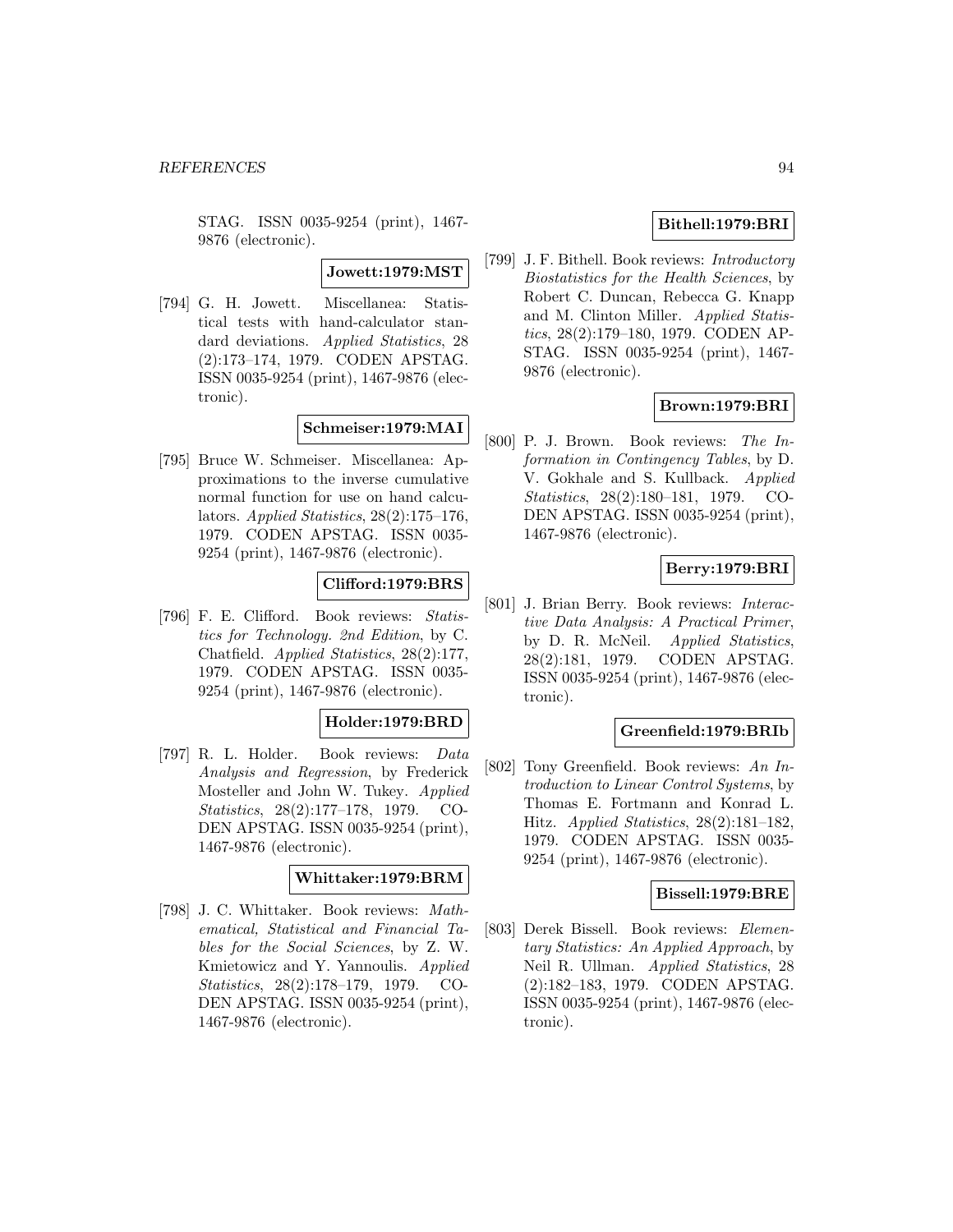# **Springall:1979:BRA**

[804] A. Springall. Book reviews: Applied Statistics for Science and Industry, by Albert Romano. Applied Statistics, 28(2):183, 1979. CODEN APSTAG. ISSN 0035-9254 (print), 1467-9876 (electronic).

# **Oldham:1979:LE**

[805] P. D. Oldham and D. J. Newell. Letter to the editors. Applied Statistics, 28(2):184, 1979. CODEN APSTAG. ISSN 0035- 9254 (print), 1467-9876 (electronic).

## **Wolynetz:1979:SAAa**

[806] M. S. Wolynetz. Statistical algorithms: Algorithm AS 138: Maximum likelihood estimation from confined and censored normal data. Applied Statistics, 28(2): 185–195, June 1979. CODEN APSTAG. ISSN 0035-9254 (print), 1467-9876 (electronic). URL http://lib.stat.cmu. edu/apstat/138.

### **Wolynetz:1979:SAAb**

[807] M. S. Wolynetz. Statistical algorithms: Algorithm AS 139: Maximum likelihood estimation in a linear model from confined and censored normal data. Applied Statistics, 28(2):195– 206, June 1979. CODEN APSTAG. ISSN 0035-9254 (print), 1467-9876 (electronic). URL http://lib.stat.cmu. edu/apstat/139. See remarks [852, 855].

### **Oehlert:1979:SAA**

[808] Gary W. Oehlert. Statistical algorithms: Algorithm AS 140: Clustering the nodes of a directed graph. Applied Statistics, 28(2):206–214, June 1979. CODEN AP-STAG. ISSN 0035-9254 (print), 14679876 (electronic). URL http://lib. stat.cmu.edu/apstat/140.

# **Kent:1979:SAA**

[809] Philippe Kent. Statistical algorithms: Algorithm AS 141: Inversion of a symmetric matrix in regression models. Applied Statistics, 28(2):214– 217, June 1979. CODEN APSTAG. ISSN 0035-9254 (print), 1467-9876 (electronic). URL http://lib.stat.cmu. edu/apstat/141. See remark [864].

# **Anonymous:1979:BMPb**

[810] Anonymous. Back matter. Applied Statistics, 28(2):[8], 1979. CODEN AP-STAG. ISSN 0035-9254 (print), 1467- 9876 (electronic).

### **Anonymous:1979:EIP**

[811] Anonymous. Editorial: Invitation to potential authors of "case study" papers. Applied Statistics, 28(2):[1], 1979. CO-DEN APSTAG. ISSN 0035-9254 (print), 1467-9876 (electronic).

### **Anonymous:1979:FMPb**

[812] Anonymous. Front matter. Applied Statistics, 28(2):[3], 1979. CODEN AP-STAG. ISSN 0035-9254 (print), 1467- 9876 (electronic).

## **Cunliffe:1979:EAS**

[813] Stella Y. Cunliffe and H. Goldstein. Ethical aspects of survey research. Applied Statistics, 28(3):219–222, 1979. CO-DEN APSTAG. ISSN 0035-9254 (print), 1467-9876 (electronic).

## **Moran:1979:CLT**

[814] M. A. Moran and B. J. Murphy. A closer look at two alternative methods of sta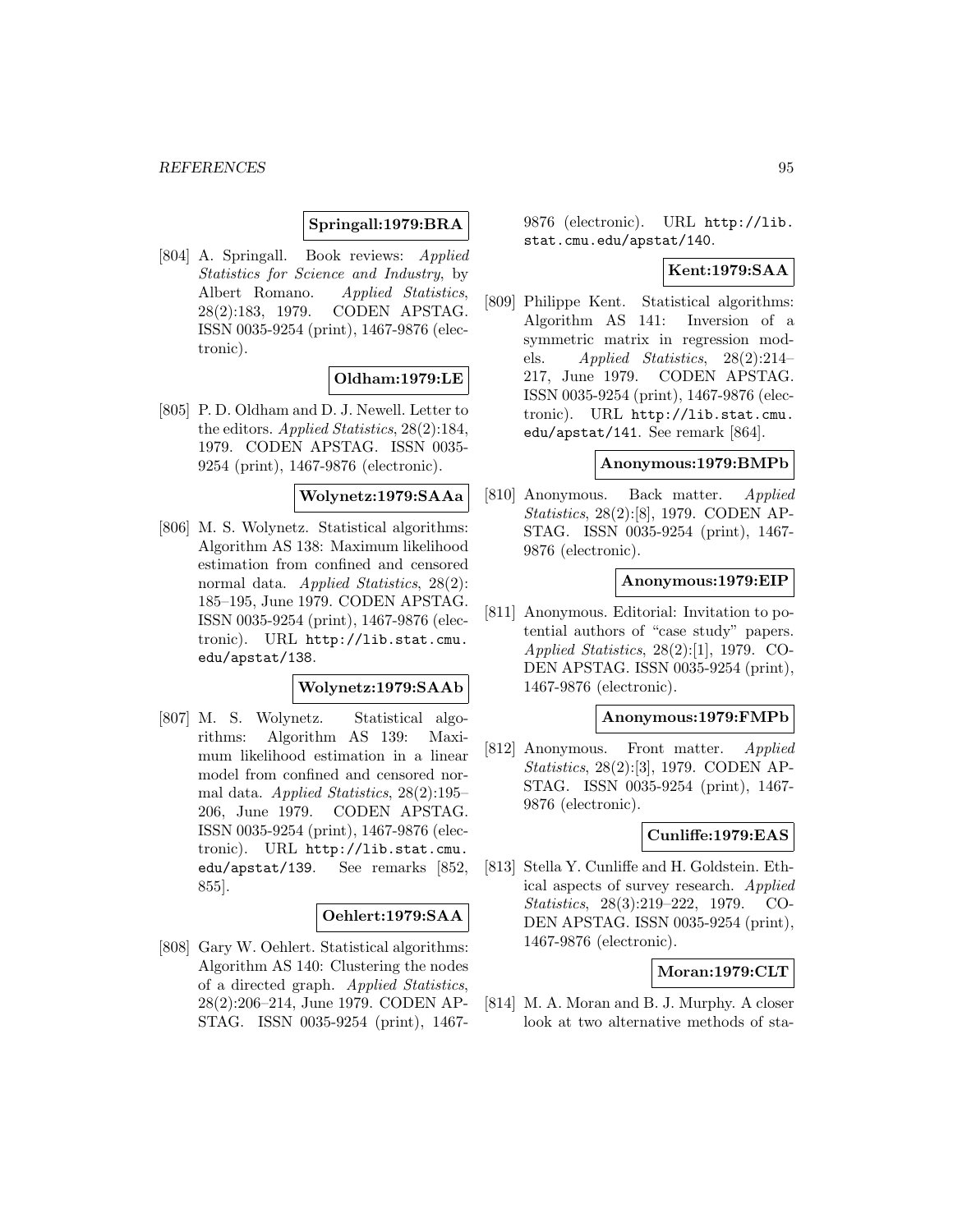tistical discrimination. Applied Statistics, 28(3):223–232, 1979. CODEN AP-STAG. ISSN 0035-9254 (print), 1467- 9876 (electronic).

## **Aitkin:1979:STP**

[815] Murray Aitkin. A simultaneous test procedure for contingency table models. Applied Statistics, 28(3):233–242, 1979. CODEN APSTAG. ISSN 0035- 9254 (print), 1467-9876 (electronic).

## **Kimber:1979:TSO**

[816] A. C. Kimber. Tests for a single outlier in a gamma sample with unknown shape and scale parameters. Applied Statistics, 28(3):243–250, 1979. CODEN APSTAG. ISSN 0035-9254 (print), 1467-9876 (electronic).

### **Glasbey:1979:CRN**

[817] C. A. Glasbey. Correlated residuals in non-linear regression applied to growth data. Applied Statistics, 28(3):251–259, 1979. CODEN APSTAG. ISSN 0035- 9254 (print), 1467-9876 (electronic).

## **Atkinson:1979:RDC**

[818] A. C. Atkinson. Recent developments in the computer generation of Poisson random variables. Applied Statistics, 28 (3):260–263, 1979. CODEN APSTAG. ISSN 0035-9254 (print), 1467-9876 (electronic).

### **Prescott:1979:MLS**

[819] R. J. Prescott. Models for local and systemic effects in bilateral systems. Applied Statistics, 28(3):264–270, 1979. CODEN APSTAG. ISSN 0035-9254 (print), 1467-9876 (electronic).

# **Ury:1979:TDS**

[820] Hans K. Ury and David C. Kleinecke. Tables of the distribution of Spearman's footrule. Applied Statistics, 28 (3):271–275, 1979. CODEN APSTAG. ISSN 0035-9254 (print), 1467-9876 (electronic).

# **Kalton:1979:SCV**

[821] Graham Kalton and Richard Stowell. A study of coder variability. Applied Statistics, 28(3):276–289, 1979. CO-DEN APSTAG. ISSN 0035-9254 (print), 1467-9876 (electronic).

# **Cheng:1979:SSG**

[822] R. C. H. Cheng and G. M. Feast. Some simple gamma variate generators. Applied Statistics, 28(3):290–295, 1979. CODEN APSTAG. ISSN 0035-9254 (print), 1467-9876 (electronic).

# **Walley:1979:TRK**

[823] D. Walley and T. Fearn. Trapezium rules, O.K. Applied Statistics, 28(3): 296–297, 1979. CODEN APSTAG. ISSN 0035-9254 (print), 1467-9876 (electronic).

# **Newby:1979:MSO**

[824] M. J. Newby. Miscellanea: The simulation of order statistics from life distributions. Applied Statistics, 28(3):298–300, 1979. CODEN APSTAG. ISSN 0035- 9254 (print), 1467-9876 (electronic).

### **North:1979:MNC**

[825] Philip M. North. Miscellanea: A novel clustering method for estimating numbers of bird territories: An addendum. Applied Statistics, 28(3):300–301, 1979.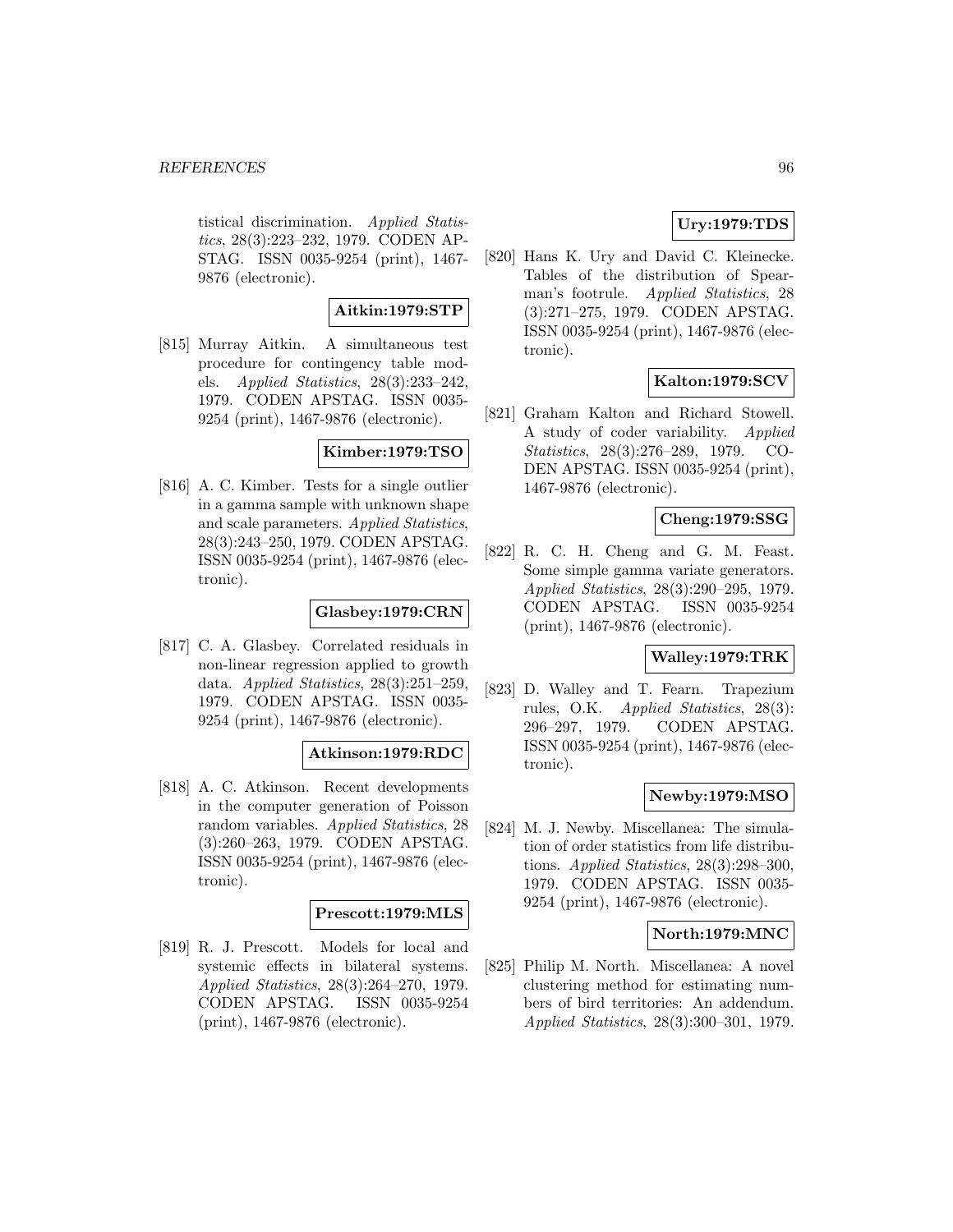CODEN APSTAG. ISSN 0035-9254 (print), 1467-9876 (electronic).

# **Clarke:1979:LE**

[826] Ian Clarke. Letter to the editors. Applied Statistics, 28(3):302, 1979. CODEN AP-STAG. ISSN 0035-9254 (print), 1467- 9876 (electronic).

# **Barnett:1979:BRA**

[827] V. Barnett. Book reviews: Applied Statistics, by John Neter, William Wasserman and G. A. Whitmore. Applied Statistics, 28(3):303, 1979. CO-DEN APSTAG. ISSN 0035-9254 (print), 1467-9876 (electronic).

# **Hill:1979:BRC**

[828] I. D. Hill. Book reviews: Compatible Fortran, by A. Colin Day. Applied Statistics, 28(3):304, 1979. CODEN AP-STAG. ISSN 0035-9254 (print), 1467- 9876 (electronic).

## **Lambert:1979:BRA**

[829] Trevor Lambert. Book reviews: Algorithmic Methods in Probability-TIMS Studies in Management Sciences, Volume 7, by Marcel F. Neuts. Applied Statistics, 28(3):304–305, 1979. CO-DEN APSTAG. ISSN 0035-9254 (print), 1467-9876 (electronic).

### **Anderson:1979:BRI**

[830] Oliver D. Anderson. Book reviews: An Introduction to Bilinear Time Series Models, by C. W. J. Granger and A. P. Andersen. Applied Statistics, 28 (3):305–306, 1979. CODEN APSTAG. ISSN 0035-9254 (print), 1467-9876 (electronic).

# **Settle:1979:BRL**

[831] J. G. Settle. Book reviews: Long-Range Forecasting, by J. Scott Armstrong. Applied Statistics, 28(3):306, 1979. CO-DEN APSTAG. ISSN 0035-9254 (print), 1467-9876 (electronic).

# **Nelder:1979:BRA**

[832] J. A. Nelder. Book reviews: The Analysis of Cross-Tabulated Data, by Graham J. G. Upton. Applied Statistics, 28 (3):306–307, 1979. CODEN APSTAG. ISSN 0035-9254 (print), 1467-9876 (electronic).

# **Chinn:1979:BRB**

[833] Susan Chinn. Book reviews: Biostatistics: A Foundation for Analysis in the Health Sciences. 2nd Edition, by Wayne W. Daniel. Applied Statistics, 28 (3):307–308, 1979. CODEN APSTAG. ISSN 0035-9254 (print), 1467-9876 (electronic).

### **Titterington:1979:BRS**

[834] D. M. Titterington. Book reviews: Statistical Density Estimation: A Survey, by W. Wertz. Applied Statistics, 28(3):308, 1979. CODEN APSTAG. ISSN 0035-9254 (print), 1467-9876 (electronic).

### **Chatfield:1979:BRS**

[835] Chris Chatfield. Book reviews: Sales Forecasting, by David L. Hurwood, Elliott S. Grossman and Earl L. Bailey. Applied Statistics, 28(3):308–309, 1979. CODEN APSTAG. ISSN 0035-9254 (print), 1467-9876 (electronic).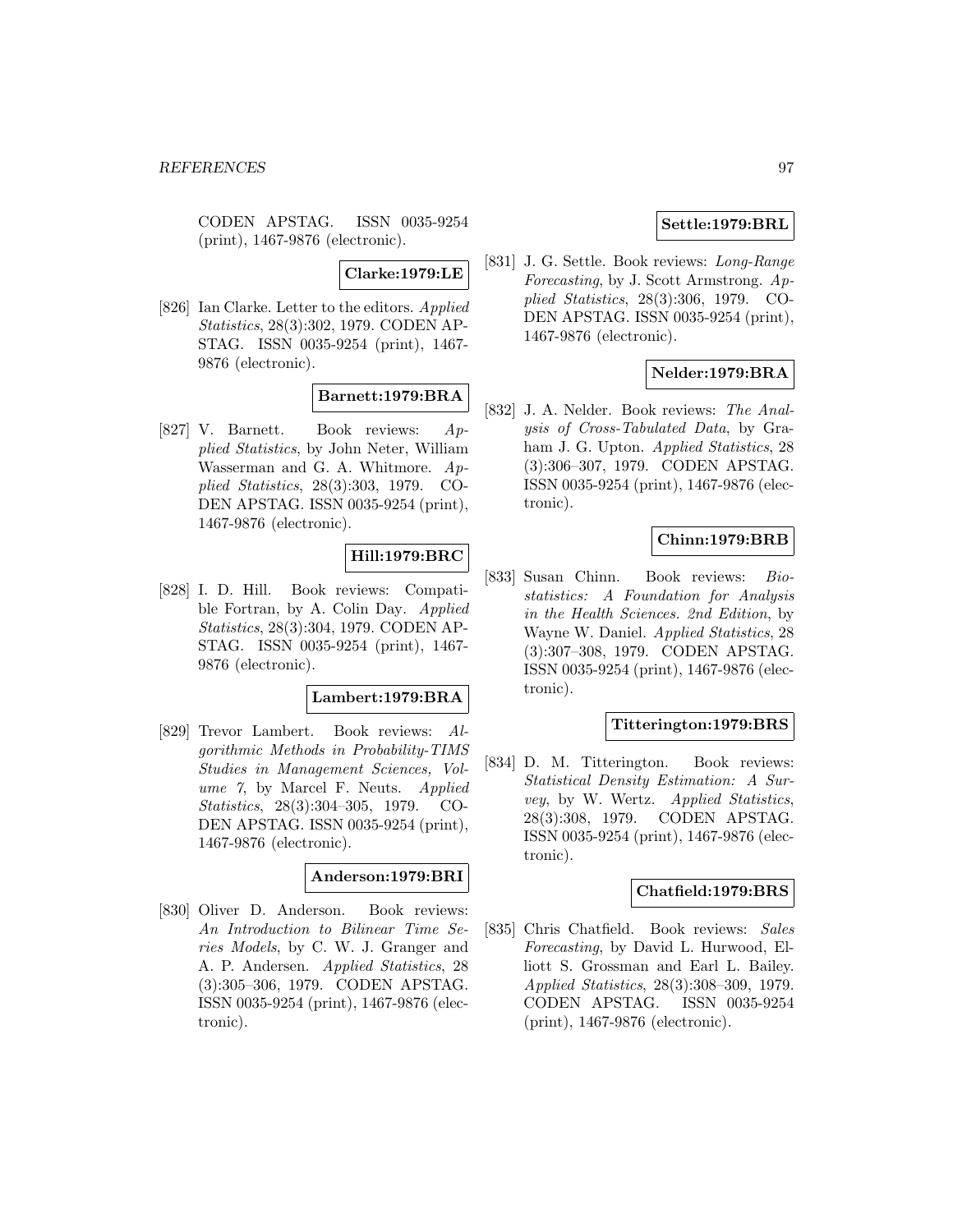### **Greenfield:1979:BRSb**

[836] Tony Greenfield. Book reviews: Statistical Checklists, by J. N. R. Jeffers. Applied Statistics, 28(3):309, 1979. CO-DEN APSTAG. ISSN 0035-9254 (print), 1467-9876 (electronic).

# **Holder:1979:BRA**

[837] R. L. Holder. Book reviews: Applied Nonparametric Statistics, by Wayne W. Daniel. Applied Statistics, 28(3): 309–310, 1979. CODEN APSTAG. ISSN 0035-9254 (print), 1467-9876 (electronic).

### **Computing:1979:CDA**

[838] The Working Party on Statistical Computing. The construction and description of algorithms. Applied Statistics, 28 (3):311–318, 1979. CODEN APSTAG. ISSN 0035-9254 (print), 1467-9876 (electronic).

### **Bayer:1979:SAA**

[839] Leonard Bayer and Christopher Cox. Statistical algorithms: Algorithm AS 142: Exact tests of significance in binary regression models. Applied Statistics, 28(3):319–324, September 1979. CO-DEN APSTAG. ISSN 0035-9254 (print), 1467-9876 (electronic). URL http:// lib.stat.cmu.edu/apstat/142.

### **Bedall:1979:SAA**

[840] F. K. Bedall and H. Zimmermann. Statistical algorithms: Algorithm AS 143: The mediancentre. Applied Statistics, 28(3):325–328, September 1979. CO-DEN APSTAG. ISSN 0035-9254 (print), 1467-9876 (electronic). URL http:// lib.stat.cmu.edu/apstat/143.

# **Boyett:1979:SAA**

[841] James M. Boyett. Statistical algorithms: Algorithm AS 144: Random  $R \times C$ tables with given row and column totals. Applied Statistics,  $28(3):329-332$ , September 1979. CODEN APSTAG. ISSN 0035-9254 (print), 1467-9876 (electronic). URL http://lib.stat.cmu. edu/apstat/144.

### **Freeman:1979:SAA**

[842] P. R. Freeman. Statistical algorithms: Algorithm AS 145: Exact distribution of the largest multinomial frequency. Applied Statistics, 28(3):333-336, September 1979. CODEN AP-STAG. ISSN 0035-9254 (print), 1467- 9876 (electronic). URL http://lib. stat.cmu.edu/apstat/145.

### **Anonymous:1979:SACa**

[843] Anonymous. Statistical algorithms: Corrections: Algorithm AS 141. Applied Statistics, 28(3):336, 1979. CO-DEN APSTAG. ISSN 0035-9254 (print), 1467-9876 (electronic). URL http:// lib.stat.cmu.edu/apstat/141.

### **Anonymous:1979:SACb**

[844] Anonymous. Statistical algorithms: Corrections: (Algorithm AS 76): Remark AS R30. Applied Statistics, 28(3):336, 1979. CODEN APSTAG. ISSN 0035-9254 (print), 1467-9876 (electronic). URL http://lib.stat.cmu. edu/apstat/76.

### **Anonymous:1979:RSA**

[845] Anonymous. Recent statistical algorithm. Applied Statistics, 28(3):337–340, 1979. CODEN APSTAG. ISSN 0035- 9254 (print), 1467-9876 (electronic).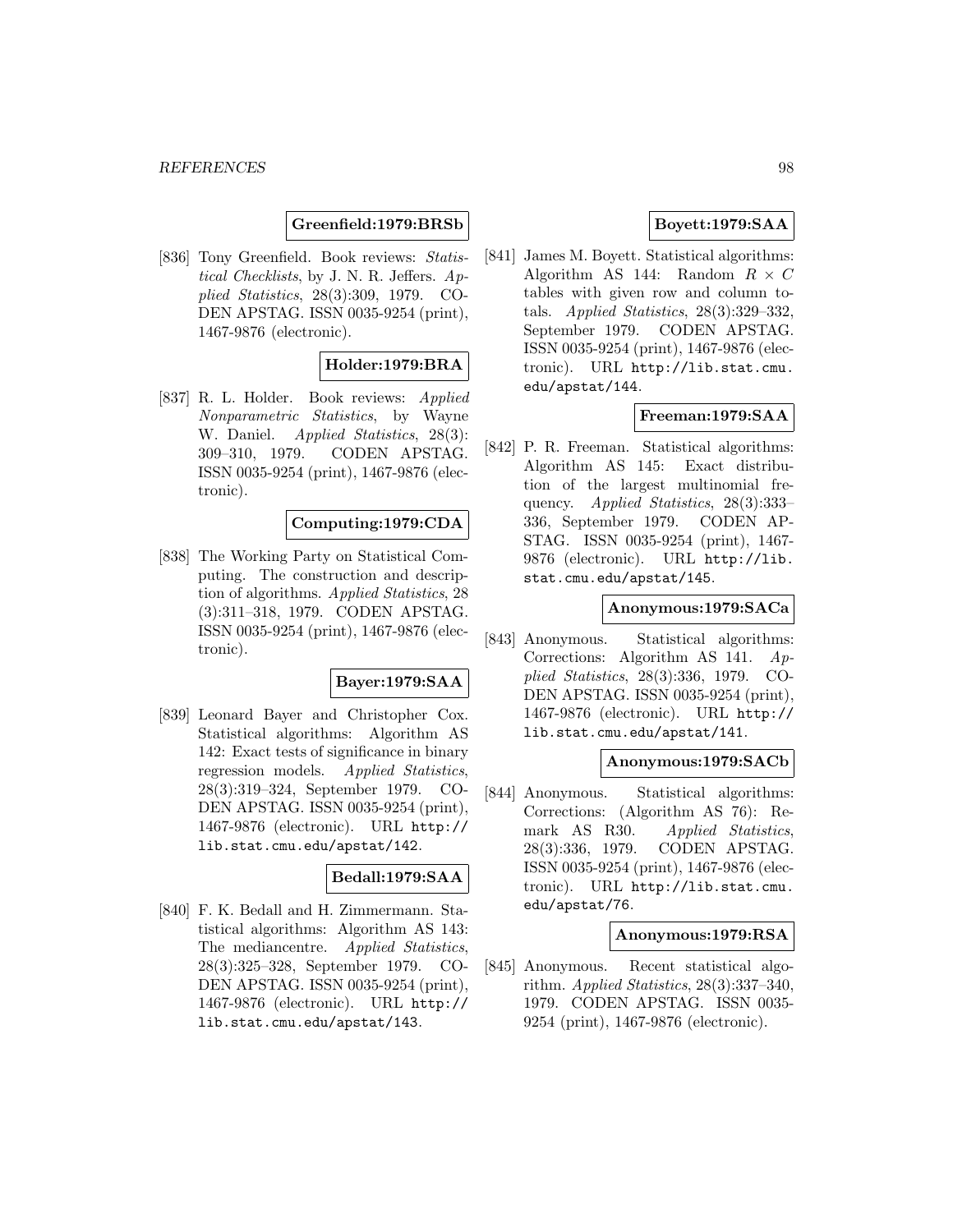### **Anonymous:1979:BMPc**

[846] Anonymous. Back matter. Applied Statistics, 28(3):[2], 1979. CODEN AP-STAG. ISSN 0035-9254 (print), 1467- 9876 (electronic).

# **Anonymous:1979:FMPc**

[847] Anonymous. Front matter. Applied Statistics, 28(3):[3], 1979. CODEN AP-STAG. ISSN 0035-9254 (print), 1467- 9876 (electronic).

### **Anonymous:1979:VIP**

[848] Anonymous. Volume information. Applied Statistics, 28(3):[3], 1979. CO-DEN APSTAG. ISSN 0035-9254 (print), 1467-9876 (electronic).

# **Lau:1980:SAA**

[849] Chi-Leung L. Lau. Statistical algorithms: Algorithm AS 147: A simple series for the incomplete gamma integral. Applied Statistics, 29(1):113– 114, March 1980. CODEN APSTAG. ISSN 0035-9254 (print), 1467-9876 (electronic). URL http://lib.stat.cmu. edu/apstat/147. See corrigenda [853] and remarks [876, 882].

## **Casagrande:1980:CPF**

[850] J. T. Casagrande, M. C. Pike, and P. G. Smith. Correction to: The power function of the "exact" test for comparing two binomial distributions. Applied Statistics, 29(1):118, 1980. CODEN AP-STAG. ISSN 0035-9254 (print), 1467- 9876 (electronic). See [701, 715].

## **Farebrother:1980:SAA**

[851] R. W. Farebrother. Statistical algorithms: Algorithm AS 153: Pan's procedure for the tail probabilities of the Durbin-Watson statistic. Applied Statistics, 29(2):224–227, June 1980. CO-DEN APSTAG. ISSN 0035-9254 (print), 1467-9876 (electronic). URL http:/ /lib.stat.cmu.edu/apstat/153. See remark [871, 872].

### **Wolynetz:1980:SAR**

[852] M. S. Wolynetz. Statistical algorithms: Remark AS R31: A remark on Algorithm AS 139. maximum likelihood estimation in a linear model from confined and censored normal data. Applied Statistics, 29(2):228, 1980. CO-DEN APSTAG. ISSN 0035-9254 (print), 1467-9876 (electronic). URL http:/ /lib.stat.cmu.edu/apstat/139. See [807, 855].

# **Lau:1980:CAS**

[853] Chi-Leung Lau. Corrigenda: Algorithm AS 147. A simple series for the incomplete gamma integral. Applied Statistics, 29(2):229, 1980. CODEN APSTAG. ISSN 0035-9254 (print), 1467-9876 (electronic). URL http://lib.stat.cmu. edu/apstat/147. See [849, 882].

# **Davies:1980:SAA**

[854] Robert B. Davies. Statistical algorithms: Algorithm AS 155: The distribution of a linear combination of  $\chi^2$  random variables. Applied Statistics, 29(3):323–333, September 1980. CODEN APSTAG. ISSN 0035-9254 (print), 1467-9876 (electronic). URL http://lib.stat.cmu. edu/apstat/155. See remark [872].

### **Wolynetz:1981:SAR**

[855] M. S. Wolynetz. Statistical algorithms: Remark AS R32: A remark on Algorithm AS 139: Maximum likelihood estimation in a linear model from con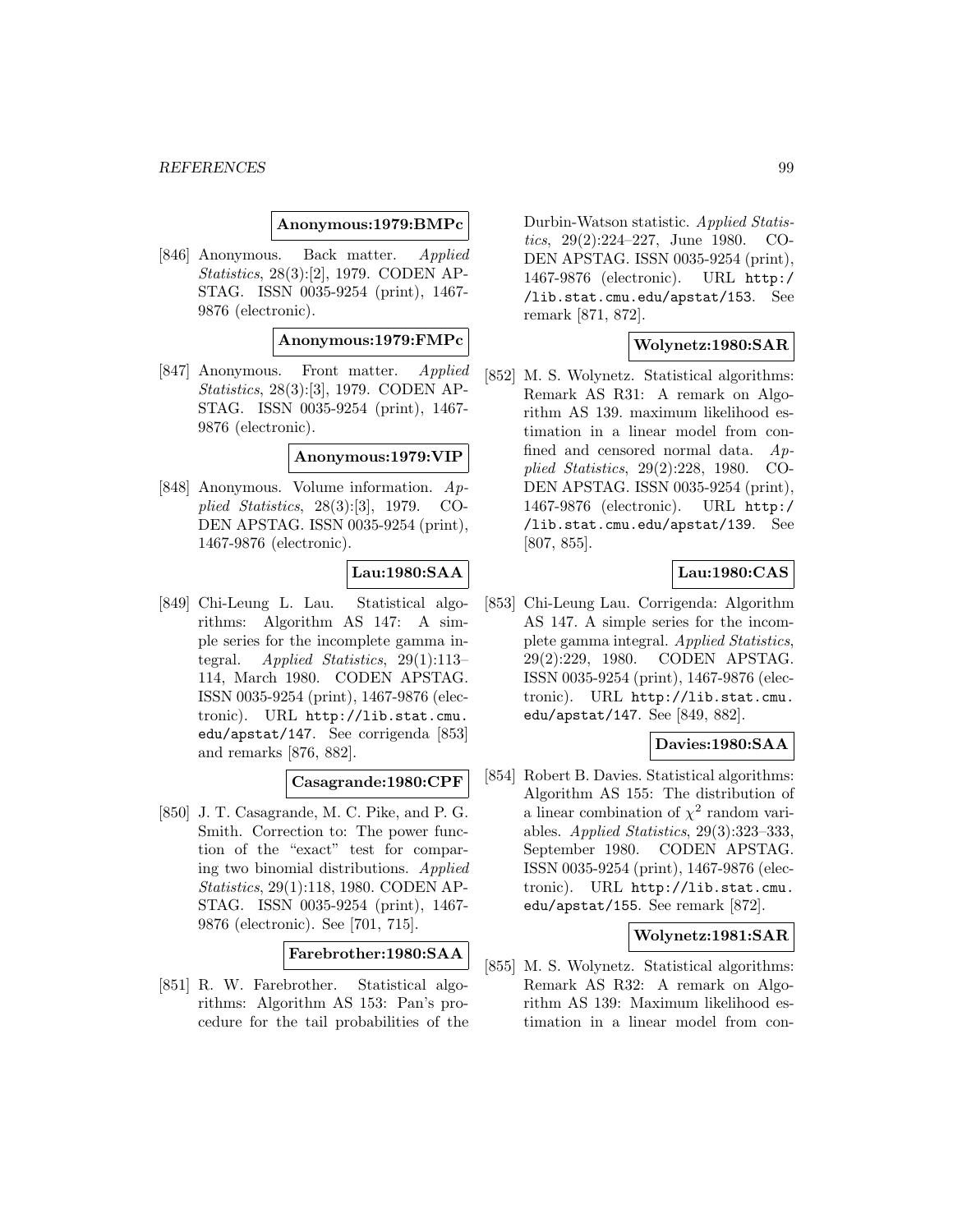fined and censored normal data. Applied Statistics, 30(1):105, 1981. CO-DEN APSTAG. ISSN 0035-9254 (print), 1467-9876 (electronic). URL http:/ /lib.stat.cmu.edu/apstat/139. See [807, 852].

# **Hill:1981:SAR**

[856] I. D. Hill and R. E. Wheeler. Statistical algorithms: Remark AS R33: A remark on algorithms AS 99: Fitting Johnson curves by moments and AS 100: Normal-Johnson and Johnsonnormal transformations. Applied Statistics, 30(1):106, 1981. CODEN AP-STAG. ISSN 0035-9254 (print), 1467- 9876 (electronic). See [519, 520, 869].

# **Farley:1981:SAR**

[857] T. M. M. Farley. Statistical algorithms: Remark AS R34: A remark on Algorithm AS 112: Exact distributions derived from two-way tables. Applied Statistics, 30(1):106–107, 1981. CO-DEN APSTAG. ISSN 0035-9254 (print), 1467-9876 (electronic). URL http:/ /lib.stat.cmu.edu/apstat/112. See [618, 877].

## **Casagrande:1981:SAR**

[858] J. T. Casagrande. Statistical algorithms: Remark AS R35: A remark on Algorithm AS 129: The power function of the "exact" test for comparing two binomial distributions. Applied Statistics, 30(1):108, 1981. CODEN APSTAG. ISSN 0035-9254 (print), 1467-9876 (electronic). URL http://lib.stat.cmu. edu/apstat/129. See [715].

**Stirling:1981:SAAc**

[859] W. Douglas Stirling. Statistical algorithms: Algorithm AS 169: An improved algorithm for scatter plots. Applied Statistics, 30(3):345–349, September 1981. CODEN APSTAG. ISSN 0035-9254 (print), 1467-9876 (electronic). URL http://lib.stat.cmu. edu/apstat/169. See remarks [868, 873].

# **Bohrer:1981:SAR**

[860] Robert Bohrer. Statistical algorithms: Remark AS R36: A remark on AS 122: Weights for one-sided multivariable inference. Applied Statistics, 30 (3):352–353, 1981. CODEN APSTAG. ISSN 0035-9254 (print), 1467-9876 (electronic). See [688].

## **Frome:1981:SARa**

[861] E. L. Frome. Statistical algorithms: Remark AS R37: A remark on AS 73: Cross-spectrum smoothing via the finite Fourier transform. Applied Statistics, 30(3):354, 1981. CODEN APSTAG. ISSN 0035-9254 (print), 1467-9876 (electronic). See [345].

## **Frome:1981:SARb**

[862] E. L. Frome. Statistical algorithms: Remark AS R38: A remark on AS 125: Maximum likelihood estimation for censored exponential survival data with covariates. Applied Statistics, 30(3):355, 1981. CODEN APSTAG. ISSN 0035- 9254 (print), 1467-9876 (electronic). See [711].

## **England:1981:SAR**

[863] R. England and D. Beynon. Statistical algorithms: Remark AS R39: A remark on AS 136: A K-means clustering algorithm. Applied Statistics, 30(3):355–356, 1981. CODEN APSTAG. ISSN 0035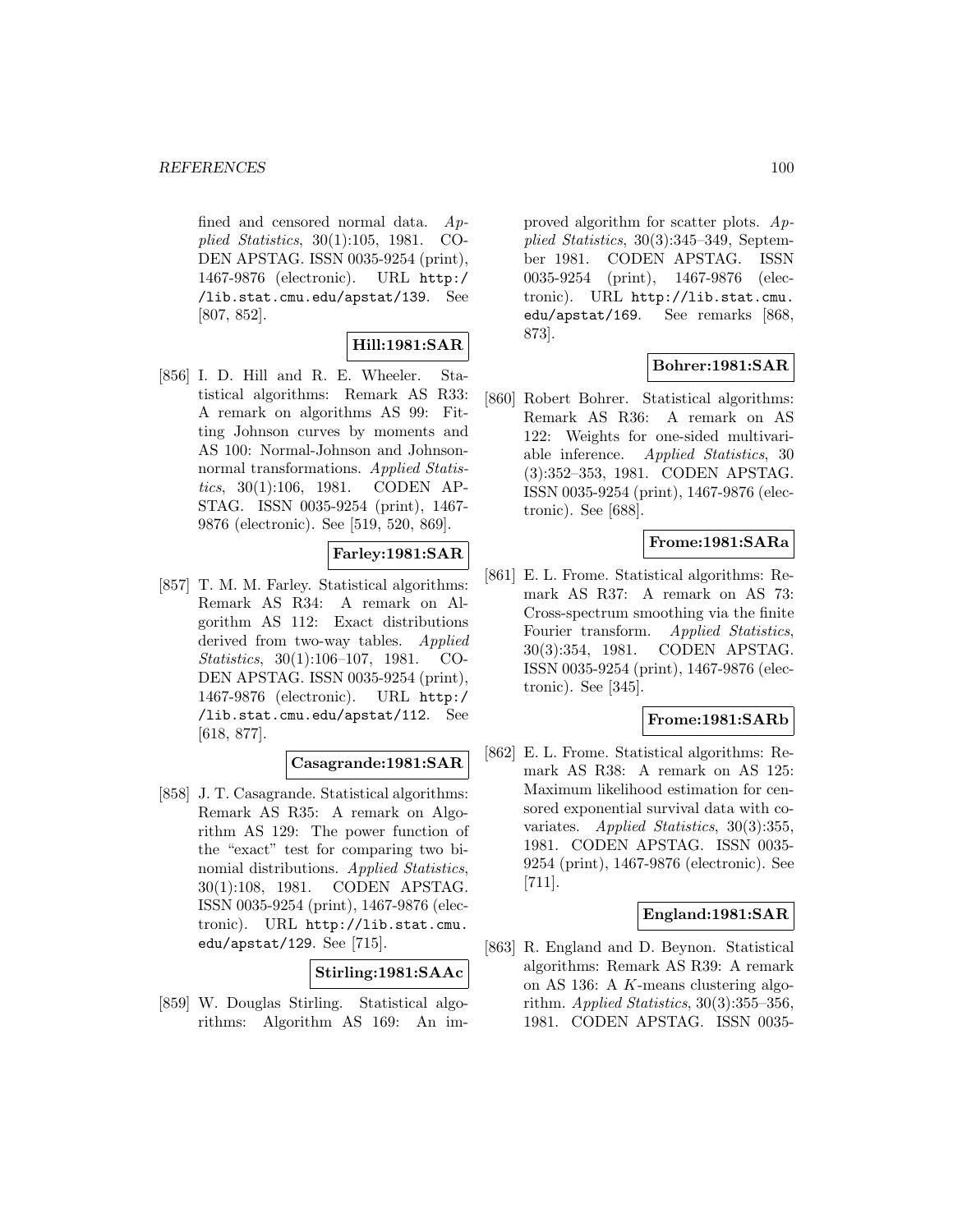9254 (print), 1467-9876 (electronic). See remark [779].

**Campbell:1981:SAR**

[864] M. J. Campbell. Statistical algorithms: Remark AS R40: A remark on AS 141: Inversion of a symmetric matrix in regression models. Applied Statistics, 30(3):356, 1981. CODEN APSTAG. ISSN 0035-9254 (print), 1467-9876 (electronic). See [809].

### **elLozy:1982:SAR**

[865] Mohamed el Lozy. Statistical algorithms: Remark AS R41: A remark on Algorithm AS 126: Probability integral of the normal range. Applied Statistics, 31(1):99, 1982. CODEN APSTAG. ISSN 0035-9254 (print), 1467-9876 (electronic). URL http://lib.stat.cmu. edu/apstat/126. See [712].

### **Tanner:1982:SAR**

[866] Martin A. Tanner and Ronald A. Thisted. Statistical algorithms: Remark AS R42: A remark on AS 127. generation of random orthogonal matrices. Applied Statistics, 31(2):190–192, 1982. CODEN APSTAG. ISSN 0035- 9254 (print), 1467-9876 (electronic). See [713].

## **Freeman:1982:SAR**

[867] P. R. Freeman. Statistical algorithms: Remark AS R44: A remark on AS 6 and AS 7: Triangular decomposition of a symmetric matrix and inversion of a positive semi-definite symmetric matrix. Applied Statistics, 31(3):336–339, 1982. CODEN APSTAG. ISSN 0035- 9254 (print), 1467-9876 (electronic). See [3, 4].

# **Harris:1982:SAR**

[868] R. G. Harris. Statistical algorithms: Remark AS R46: Remark on AS 169: An improved algorithm for scatter plots. Applied Statistics, 31(3):340, 1982. CO-DEN APSTAG. ISSN 0035-9254 (print), 1467-9876 (electronic). See [859, 873].

## **Dodgson:1983:SAR**

[869] J. H. Dodgson and I. D. Hill. Statistical algorithms: Remark AS R48: A remark on algorithm 100: Normal-Johnson and Johnson-normal transformations. Applied Statistics, 32(3):345, 1983. CO-DEN APSTAG. ISSN 0035-9254 (print), 1467-9876 (electronic). See [520, 856].

# **Grant:1983:SAR**

[870] P. M. Grant and T. R. Hopkins. Statistical algorithms: Remark AS R49: A remark on Algorithm AS 135: Minmax estimates for linear multiple regression problems. Applied Statistics, 32 (3):345–347, 1983. CODEN APSTAG. ISSN 0035-9254 (print), 1467-9876 (electronic). URL http://lib.stat.cmu. edu/apstat/135. See [778].

### **Farebrother:1984:SARa**

[871] R. W. Farebrother. Statistical algorithms: Remark AS R52: The distribution of a linear combination of central  $\chi^2$  random variables: A remark on AS 153: Pan's procedure for the tail probabilities of the Durbin-Watson statistic. Applied Statistics,  $33(3):363-366$ , 1984. CODEN APSTAG. ISSN 0035- 9254 (print), 1467-9876 (electronic). See [851, 872].

# **Farebrother:1984:SARb**

[872] R. W. Farebrother. Statistical algorithms: Remark AS R53: A remark on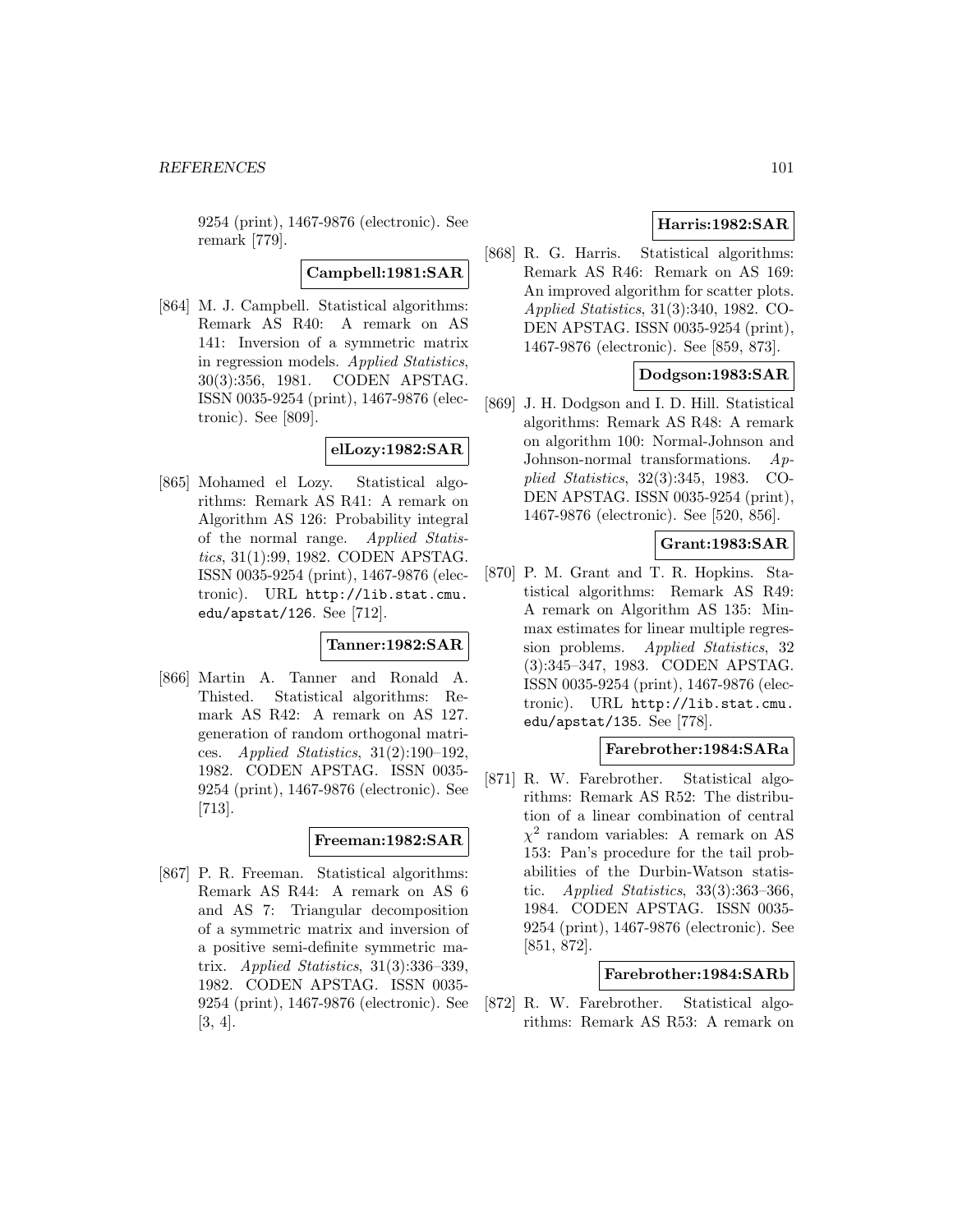algorithms AS 106, AS 153 and AS 155: The distribution of a linear combination of  $\chi^2$  random variables. Applied Statistics, 33(3):366–369, 1984. CODEN AP-STAG. ISSN 0035-9254 (print), 1467- 9876 (electronic). See [586, 851, 854, 871].

# **Dewey:1984:SAR**

[873] Michael E. Dewey. Statistical algorithms: Remark AS R54: A remark on algorithms AS 169: An improved algorithm for scatter plots. Applied Statistics, 33(3):370–372, 1984. CODEN AP-STAG. ISSN 0035-9254 (print), 1467- 9876 (electronic). See [859, 868, 883].

# **Chou:1985:SARa**

[874] Youn-Min Chou. Statistical algorithms: Remark AS R55: A remark on Algorithm AS 76: An integral useful in calculating noncentral  $T$  and bivariate normal probabilities. Applied Statistics, 34 (1):100–101, 1985. CODEN APSTAG. ISSN 0035-9254 (print), 1467-9876 (electronic). URL http://lib.stat.cmu. edu/apstat/76. See [382, 747, 782, 878, 883].

## **Chou:1985:SARb**

[875] Youn-Min Chou. Statistical algorithms: Remark AS R56: A remark on Algorithm AS 5: The integral of the noncentral t-distribution. Applied Statistics, 34(1):102, 1985. CODEN APSTAG. ISSN 0035-9254 (print), 1467-9876 (electronic). URL http://lib.stat.cmu. edu/apstat/5. See [2].

## **Rice:1985:SAR**

[876] Lory R. Rice and Rose E. Gaines Das. Statistical algorithms: A remark on algorithms AS 32 and AS 147. the incomplete gamma integral. Applied Statistics, 34(3):326, 1985. CODEN APSTAG. ISSN 0035-9254 (print), 1467-9876 (electronic). See [68, 849].

# **Dewey:1986:SAR**

[877] M. E. Dewey. Statistical algorithms: Remark ASR 60: A remark on AS 112 exact distributions derived from two-way tables. Applied Statistics, 35(1):86–88, 1986. CODEN APSTAG. ISSN 0035- 9254 (print), 1467-9876 (electronic). See [618, 857].

# **Thomas:1986:SAR**

[878] G. E. Thomas. Statistical algorithms: Remark ASR 65: A remark on Algorithm AS 76: An integral useful in calculating non-central  $t$  and bivariate normal probabilities. Applied Statistics, 35 (3):310–312, 1986. CODEN APSTAG. ISSN 0035-9254 (print), 1467-9876 (electronic). URL http://lib.stat.cmu. edu/apstat/76. See [382, 747, 782, 874, 883].

## **Farebrother:1987:SAR**

[879] R. W. Farebrother. Statistical algorithms: Remark AS R68: Constrained and unconstrained  $L_1$  estimation A remark on AS 108: Multiple linear regression with minimum sum of absolute errors. Applied Statistics, 36(1):118, 1987. CODEN APSTAG. ISSN 0035- 9254 (print), 1467-9876 (electronic). See [588, 746].

## **Hill:1987:SAR**

[880] I. D. Hill. Statistical algorithms: Remark AS R70: A remark on Algorithm AS 16. maximum likelihood estimation from grouped and censored normal data. Applied Statistics, 36